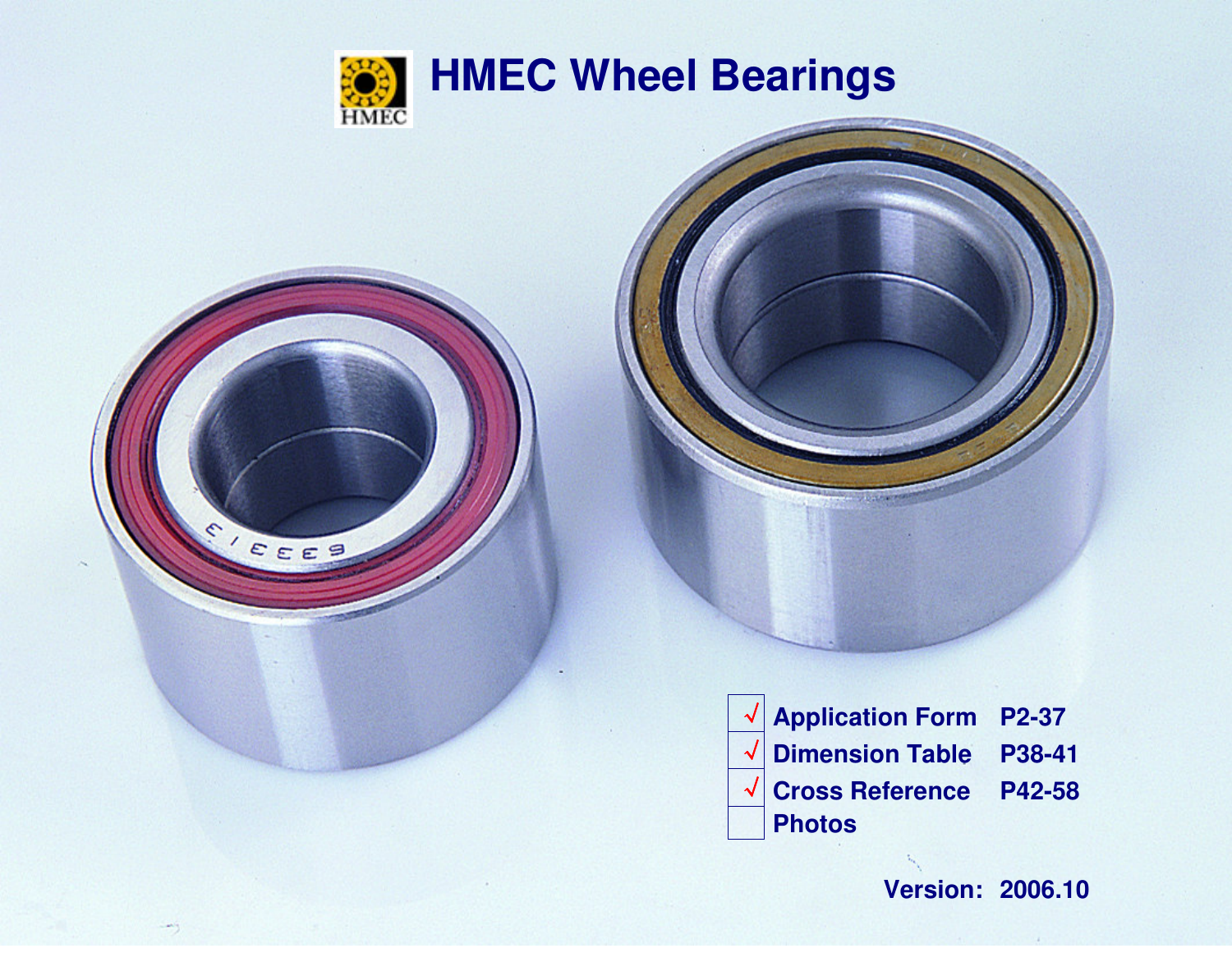|                    |                           | <b>HMEC Wheel Bearings</b> |                 |                 |              |                 |                 |              |
|--------------------|---------------------------|----------------------------|-----------------|-----------------|--------------|-----------------|-----------------|--------------|
|                    |                           |                            |                 | <b>FRONT</b>    |              |                 | <b>REAR</b>     |              |
| <b>CAR</b>         | <b>VERSION</b>            | <b>YEAR</b>                | <b>INTERNAL</b> | <b>EXTERNAL</b> | NT.          | <b>INTERNAL</b> | <b>EXTERNAL</b> | NT.          |
| <b>ALFA ROMEO</b>  |                           |                            |                 |                 |              |                 |                 |              |
| ALFA <sub>6</sub>  |                           | 79-85                      | HW 71014        | HW 71013        |              |                 | HW 02004        | $\mathbf{1}$ |
| ALFA 33            |                           | $83 - 5$                   |                 | HW 02004        | $\mathbf{1}$ | HW 71005        | HW 71006        |              |
| ALFA 33            | 1.2-1.3-1.5-1.7           | $90 ->$                    |                 | HW 71016        | 1            | HW 71005        | HW 71006        |              |
| ALFA 33            | 4X4                       | 83 - 89                    |                 | HW 02004        | 1            |                 |                 |              |
| ALFA 33            | 4X4                       | $90 ->$                    |                 | HW 71016        | $\mathbf{1}$ |                 |                 |              |
| ALFA <sub>75</sub> |                           | $79 - 5$                   | HW 71005        | HW 71006        |              |                 | HW 02004        | $\mathbf{1}$ |
| ALFA <sub>75</sub> | <b>QUADRIFOGLIO VERDE</b> | $85 - 87$                  | HW 71005        | HW 71013        |              |                 | HW 02004        | $\mathbf{1}$ |
| ALFA <sub>75</sub> | <b>TURBO</b>              | $89 ->$                    | HW 71014        | HW 71013        |              |                 |                 |              |
| ALFA 90            |                           | $85 -$                     | HW 71005        | HW 71006        |              |                 | HW 02004        | $\mathbf{1}$ |
| ALFA 90            | <b>QUADRIFOGLIO ORO</b>   | $85 - 87$                  | HW 71005        | HW 71013        |              |                 | HW 02004        | $\mathbf{1}$ |
| ALFA 145           | 1.3-1.6-1.7-1.9 TD        | $94 -$                     |                 | HW 02016.04     | 1            |                 |                 |              |
| ALFA 146           | 1.3-1.6-1.7-1.9 TD        | $94 -$                     |                 | HW 02016.04     | 1            |                 |                 |              |
| ALFA 155           | $1.6 - 1.8 - 2.0$         | $92 - 97$                  |                 | HW 02016.04     | 1            |                 |                 |              |
| ALFA 155           | 1.9 TD                    | $92 - 97$                  |                 | HW 02016.04     | 1            |                 |                 |              |
| ALFA 155           | $2.5$ TD                  | $92 - 97$                  |                 | HW 02074        | $\mathbf{1}$ |                 |                 |              |
| <b>ALFA 155</b>    | 2.5 V6                    | $92 - 97$                  |                 | HW 02074        | 1            |                 |                 |              |
| ALFA 155 4WD       | 2.0 16 VALVES TURBO       | $92 - 96$                  |                 | HW 02074        | 1            |                 |                 |              |
| ALFA 164           | 2.0 TS                    | 87-11.93                   |                 | HW 02016.04     | 1            |                 |                 |              |
| ALFA 164           | 2.0 TS                    | 12.93-98                   |                 | HW 02074        | 1            |                 |                 |              |
| ALFA 164           | 2.0 TURBO (4 CYL)         | $87 - 92$                  |                 | HW 02074        | $\mathbf{1}$ |                 |                 |              |
| ALFA 164           | 2.0 V6 TURBO              | $87 - 98$                  |                 | HW 02074        | $\mathbf{1}$ |                 |                 |              |
| ALFA 164           | 3.0 V6                    | $87 - 98$                  |                 | HW 02074        | 1            |                 |                 |              |
| ALFA 164 4WD       | 3.0 V6                    | $94 - 98$                  |                 | HW 02074        | 1            |                 |                 |              |
| ALFA 164 4WD       | 3.0 V6                    | 94 - 98                    |                 |                 |              |                 | HW 02074        | $\mathbf{1}$ |
| <b>ALFASUD</b>     |                           | $71 - 87$                  |                 |                 |              | HW 71005        | HW 71006        |              |
| <b>ALFASUD</b>     |                           | $87 - 89$                  |                 | HW 02004        | $\mathbf{1}$ |                 |                 |              |
| <b>ALFASPRINT</b>  |                           | 83 - 89                    |                 | HW 02004        | $\mathbf{1}$ | HW 71005        | HW 71006        |              |
| <b>ALFETTA</b>     | $1.6 - 1.8$               | $-56.76$                   |                 | HW 71006        |              |                 | HW 02004        | $\mathbf{1}$ |
| <b>ALFETTA</b>     | 2.0 GT - GTV              | 74-76                      | HW71023         | HW 71006        |              |                 | HW 02004        | $\mathbf{1}$ |
| <b>ALFETTA</b>     | 1.6 RTD -1.6 RTI          | 72-76                      | HW71023         | HW 71006        |              |                 | HW 02004        | $\mathbf{1}$ |
| <b>ALFETTA</b>     | 1.6-1.8-2.0 GT - GTV      | 76-79                      | HW 71005        | HW 71006        |              |                 | HW 02004        | $\mathbf{1}$ |
| <b>ALFETTA</b>     | 1.6-1.8-2.0 GT - GTV      | $80 - 5$                   | HW 71005        | HW71013         |              |                 | HW 02004        | $\mathbf{1}$ |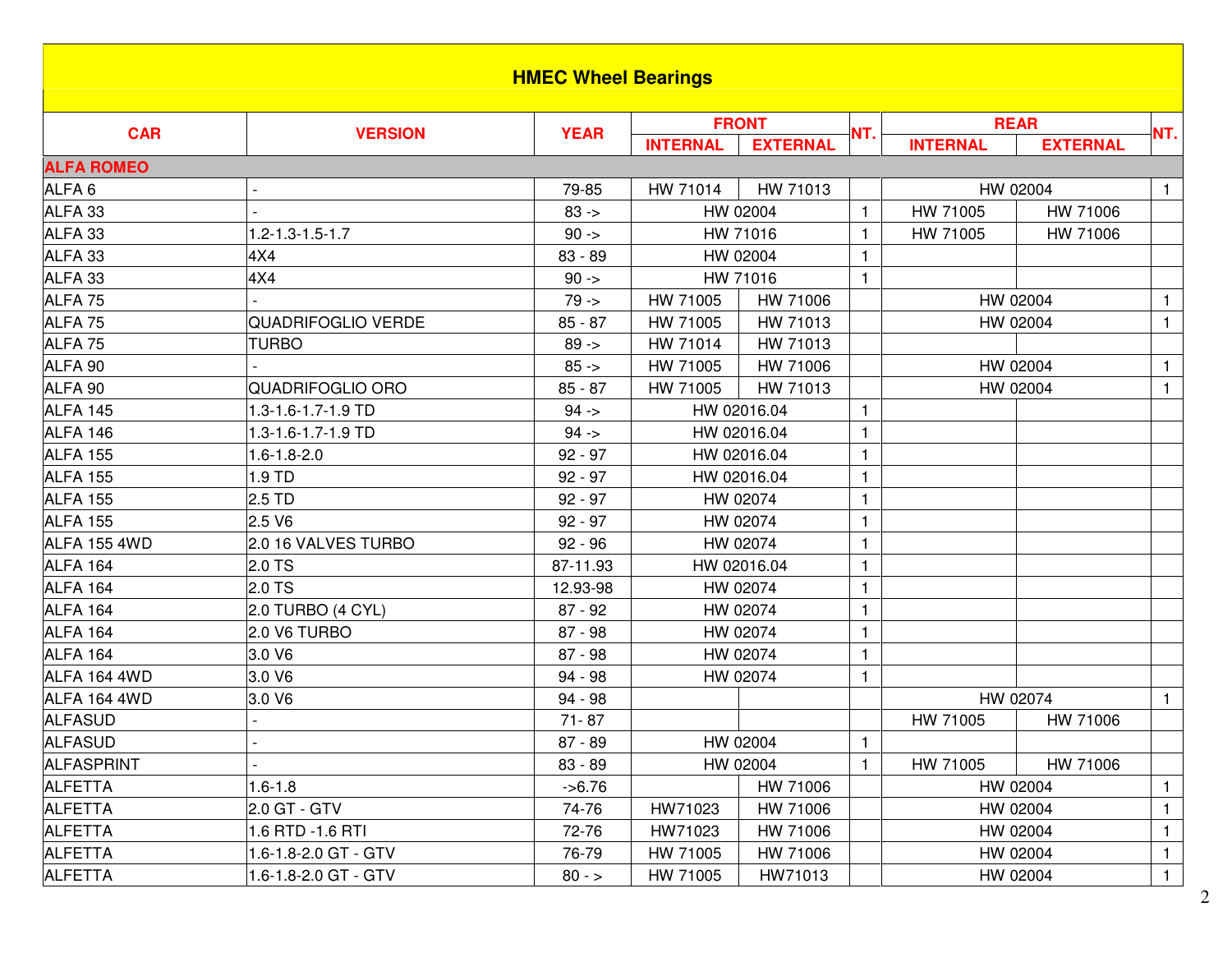| <b>GTV</b><br>2.0<br>85-87<br>HW 71005<br>HW71013<br>HW 02004<br>$\mathbf{1}$<br><b>GTV</b><br>2.56<br>HW71013<br>81-87<br>HW 71005<br>HW 02004<br>$\mathbf{1}$<br><b>GTV</b><br>1.8-2.0 TS 16 VALVES<br>95-02.99<br>HW 02016.04<br>1<br><b>GTV</b><br>2.0 V6 TURBO<br>95-02.99<br>HW 02074<br><b>GTV</b><br>3.0 V6 12/24 VALVES<br>95-02.99<br>HW 02074<br>HW 71006<br>$1.3 - 1.6$<br>78-79<br>HW 71005<br>HW 02004<br>$\mathbf{1}$<br><b>GIULIETTA</b><br>$1.3 - 1.6 - 1.8$<br>$80 - 85$<br>HW 71005<br>HW71013<br>HW 02004<br>$\mathbf{1}$<br>1.8-2.0 TS 16 VALVES<br>HW 02016.04<br>95-06.99<br>2.0 V6 TURBO<br>95-06.99<br>HW 02074<br><b>SPIDER</b><br>3.0 V6 12 VALBVES<br>HW 02074<br>95-06.99<br>1<br>$73 - 5$<br>HW 71006<br>HW 71005<br>60<br>HW 71006<br>$-569$<br>HW 71005<br>HW 71006<br>69-72<br>HW 71006<br>$-569$<br>HW 71006<br>69-72<br>HW 71005<br>73-88<br>HW 02007<br>HW 71005<br>HW 71006<br>HW 71005<br>HW 71006<br>88-91<br>$91 - >$<br>HW 71005<br>HW71013<br>QUATTRO<br>83-88<br>HW 02007<br>HW 02074<br>1.6V<br>$91 - 5$<br>HW 71005<br>HW71013<br>$1.6 - 1.8$<br>05.88-94<br>HW 02048<br>$\mathbf{1}$<br>80<br>1.9-2.0-2.2<br>05.88-94<br>HW 02048<br>HW 02048<br>2.3 (100KW)<br>91-94<br>1.6-1.9-2.0-2.3<br>92-95<br>HW 02048<br>1<br>$1.8 - 2.0$<br>HW 02048<br>$\mathbf{1}$<br>05.88-94<br>2.03<br>05.88-94<br>HW 02048<br>$1.8 - 2.0 - 2.3$<br>05.88-94<br>HW 02048<br>$\mathbf{1}$<br>$2.6 - V6$<br>HW 02080<br>HW 02048<br>92-94<br>$\mathbf{1}$<br>1<br>$2.8 - V6$<br>HW 02080<br>91-94<br>$\mathbf{1}$<br>HW 02048<br>$\mathbf{1}$<br>2.6-V6 - 2.8-V6<br>91-94<br>HW 02080<br>$\mathbf{1}$<br>2.6-V6 - 2.8-V6<br>HW 02080<br>92-95<br>2.0-2.3-2.6-2.8-V6<br>92-95<br>HW 02080<br>HW 02080<br>2.0-2.3-2.6-2.8-V6<br>92-95<br>2.3<br>HW 02080<br>05.88-94<br>HW 71006<br><b>SUPER</b><br>$-569$<br>HW 71005<br><b>SUPER</b><br>69-72<br>HW 71006<br>90<br>HW 71006<br>$84 - 5$<br>HW 02007<br>HW 71005 | ARNA             | $83 - 86$ | HW 02004 | $\mathbf{1}$ | HW 71005 | HW71013 |              |
|-------------------------------------------------------------------------------------------------------------------------------------------------------------------------------------------------------------------------------------------------------------------------------------------------------------------------------------------------------------------------------------------------------------------------------------------------------------------------------------------------------------------------------------------------------------------------------------------------------------------------------------------------------------------------------------------------------------------------------------------------------------------------------------------------------------------------------------------------------------------------------------------------------------------------------------------------------------------------------------------------------------------------------------------------------------------------------------------------------------------------------------------------------------------------------------------------------------------------------------------------------------------------------------------------------------------------------------------------------------------------------------------------------------------------------------------------------------------------------------------------------------------------------------------------------------------------------------------------------------------------------------------------------------------------------------------------------------------------------------------------------------------------------------------------------------------------------------------------------------------------------------------------------------------------------------------|------------------|-----------|----------|--------------|----------|---------|--------------|
|                                                                                                                                                                                                                                                                                                                                                                                                                                                                                                                                                                                                                                                                                                                                                                                                                                                                                                                                                                                                                                                                                                                                                                                                                                                                                                                                                                                                                                                                                                                                                                                                                                                                                                                                                                                                                                                                                                                                           |                  |           |          |              |          |         |              |
|                                                                                                                                                                                                                                                                                                                                                                                                                                                                                                                                                                                                                                                                                                                                                                                                                                                                                                                                                                                                                                                                                                                                                                                                                                                                                                                                                                                                                                                                                                                                                                                                                                                                                                                                                                                                                                                                                                                                           |                  |           |          |              |          |         |              |
|                                                                                                                                                                                                                                                                                                                                                                                                                                                                                                                                                                                                                                                                                                                                                                                                                                                                                                                                                                                                                                                                                                                                                                                                                                                                                                                                                                                                                                                                                                                                                                                                                                                                                                                                                                                                                                                                                                                                           |                  |           |          |              |          |         |              |
|                                                                                                                                                                                                                                                                                                                                                                                                                                                                                                                                                                                                                                                                                                                                                                                                                                                                                                                                                                                                                                                                                                                                                                                                                                                                                                                                                                                                                                                                                                                                                                                                                                                                                                                                                                                                                                                                                                                                           |                  |           |          |              |          |         |              |
|                                                                                                                                                                                                                                                                                                                                                                                                                                                                                                                                                                                                                                                                                                                                                                                                                                                                                                                                                                                                                                                                                                                                                                                                                                                                                                                                                                                                                                                                                                                                                                                                                                                                                                                                                                                                                                                                                                                                           |                  |           |          |              |          |         |              |
|                                                                                                                                                                                                                                                                                                                                                                                                                                                                                                                                                                                                                                                                                                                                                                                                                                                                                                                                                                                                                                                                                                                                                                                                                                                                                                                                                                                                                                                                                                                                                                                                                                                                                                                                                                                                                                                                                                                                           | <b>GIULIETTA</b> |           |          |              |          |         |              |
|                                                                                                                                                                                                                                                                                                                                                                                                                                                                                                                                                                                                                                                                                                                                                                                                                                                                                                                                                                                                                                                                                                                                                                                                                                                                                                                                                                                                                                                                                                                                                                                                                                                                                                                                                                                                                                                                                                                                           |                  |           |          |              |          |         |              |
|                                                                                                                                                                                                                                                                                                                                                                                                                                                                                                                                                                                                                                                                                                                                                                                                                                                                                                                                                                                                                                                                                                                                                                                                                                                                                                                                                                                                                                                                                                                                                                                                                                                                                                                                                                                                                                                                                                                                           | <b>SPIDER</b>    |           |          |              |          |         |              |
|                                                                                                                                                                                                                                                                                                                                                                                                                                                                                                                                                                                                                                                                                                                                                                                                                                                                                                                                                                                                                                                                                                                                                                                                                                                                                                                                                                                                                                                                                                                                                                                                                                                                                                                                                                                                                                                                                                                                           | <b>SPIDER</b>    |           |          |              |          |         |              |
|                                                                                                                                                                                                                                                                                                                                                                                                                                                                                                                                                                                                                                                                                                                                                                                                                                                                                                                                                                                                                                                                                                                                                                                                                                                                                                                                                                                                                                                                                                                                                                                                                                                                                                                                                                                                                                                                                                                                           |                  |           |          |              |          |         |              |
|                                                                                                                                                                                                                                                                                                                                                                                                                                                                                                                                                                                                                                                                                                                                                                                                                                                                                                                                                                                                                                                                                                                                                                                                                                                                                                                                                                                                                                                                                                                                                                                                                                                                                                                                                                                                                                                                                                                                           | <b>AUDI</b>      |           |          |              |          |         |              |
|                                                                                                                                                                                                                                                                                                                                                                                                                                                                                                                                                                                                                                                                                                                                                                                                                                                                                                                                                                                                                                                                                                                                                                                                                                                                                                                                                                                                                                                                                                                                                                                                                                                                                                                                                                                                                                                                                                                                           | 50               |           |          |              |          |         |              |
|                                                                                                                                                                                                                                                                                                                                                                                                                                                                                                                                                                                                                                                                                                                                                                                                                                                                                                                                                                                                                                                                                                                                                                                                                                                                                                                                                                                                                                                                                                                                                                                                                                                                                                                                                                                                                                                                                                                                           |                  |           |          |              |          |         |              |
|                                                                                                                                                                                                                                                                                                                                                                                                                                                                                                                                                                                                                                                                                                                                                                                                                                                                                                                                                                                                                                                                                                                                                                                                                                                                                                                                                                                                                                                                                                                                                                                                                                                                                                                                                                                                                                                                                                                                           | 60               |           |          |              |          |         |              |
|                                                                                                                                                                                                                                                                                                                                                                                                                                                                                                                                                                                                                                                                                                                                                                                                                                                                                                                                                                                                                                                                                                                                                                                                                                                                                                                                                                                                                                                                                                                                                                                                                                                                                                                                                                                                                                                                                                                                           | 75               |           |          |              |          |         |              |
|                                                                                                                                                                                                                                                                                                                                                                                                                                                                                                                                                                                                                                                                                                                                                                                                                                                                                                                                                                                                                                                                                                                                                                                                                                                                                                                                                                                                                                                                                                                                                                                                                                                                                                                                                                                                                                                                                                                                           | 75               |           |          |              |          |         |              |
|                                                                                                                                                                                                                                                                                                                                                                                                                                                                                                                                                                                                                                                                                                                                                                                                                                                                                                                                                                                                                                                                                                                                                                                                                                                                                                                                                                                                                                                                                                                                                                                                                                                                                                                                                                                                                                                                                                                                           | 80               |           |          |              |          |         |              |
|                                                                                                                                                                                                                                                                                                                                                                                                                                                                                                                                                                                                                                                                                                                                                                                                                                                                                                                                                                                                                                                                                                                                                                                                                                                                                                                                                                                                                                                                                                                                                                                                                                                                                                                                                                                                                                                                                                                                           | 80               |           |          |              |          |         |              |
|                                                                                                                                                                                                                                                                                                                                                                                                                                                                                                                                                                                                                                                                                                                                                                                                                                                                                                                                                                                                                                                                                                                                                                                                                                                                                                                                                                                                                                                                                                                                                                                                                                                                                                                                                                                                                                                                                                                                           | 80               |           |          |              |          |         |              |
|                                                                                                                                                                                                                                                                                                                                                                                                                                                                                                                                                                                                                                                                                                                                                                                                                                                                                                                                                                                                                                                                                                                                                                                                                                                                                                                                                                                                                                                                                                                                                                                                                                                                                                                                                                                                                                                                                                                                           | 80               |           |          |              |          |         |              |
|                                                                                                                                                                                                                                                                                                                                                                                                                                                                                                                                                                                                                                                                                                                                                                                                                                                                                                                                                                                                                                                                                                                                                                                                                                                                                                                                                                                                                                                                                                                                                                                                                                                                                                                                                                                                                                                                                                                                           | 80               |           |          |              |          |         |              |
|                                                                                                                                                                                                                                                                                                                                                                                                                                                                                                                                                                                                                                                                                                                                                                                                                                                                                                                                                                                                                                                                                                                                                                                                                                                                                                                                                                                                                                                                                                                                                                                                                                                                                                                                                                                                                                                                                                                                           | 80               |           |          |              |          |         |              |
|                                                                                                                                                                                                                                                                                                                                                                                                                                                                                                                                                                                                                                                                                                                                                                                                                                                                                                                                                                                                                                                                                                                                                                                                                                                                                                                                                                                                                                                                                                                                                                                                                                                                                                                                                                                                                                                                                                                                           |                  |           |          |              |          |         |              |
|                                                                                                                                                                                                                                                                                                                                                                                                                                                                                                                                                                                                                                                                                                                                                                                                                                                                                                                                                                                                                                                                                                                                                                                                                                                                                                                                                                                                                                                                                                                                                                                                                                                                                                                                                                                                                                                                                                                                           | 80               |           |          |              |          |         |              |
|                                                                                                                                                                                                                                                                                                                                                                                                                                                                                                                                                                                                                                                                                                                                                                                                                                                                                                                                                                                                                                                                                                                                                                                                                                                                                                                                                                                                                                                                                                                                                                                                                                                                                                                                                                                                                                                                                                                                           | 80 AVANT         |           |          |              |          |         |              |
|                                                                                                                                                                                                                                                                                                                                                                                                                                                                                                                                                                                                                                                                                                                                                                                                                                                                                                                                                                                                                                                                                                                                                                                                                                                                                                                                                                                                                                                                                                                                                                                                                                                                                                                                                                                                                                                                                                                                           | 80 QUATTRO       |           |          |              |          |         |              |
|                                                                                                                                                                                                                                                                                                                                                                                                                                                                                                                                                                                                                                                                                                                                                                                                                                                                                                                                                                                                                                                                                                                                                                                                                                                                                                                                                                                                                                                                                                                                                                                                                                                                                                                                                                                                                                                                                                                                           | 80 QUATTRO       |           |          |              |          |         |              |
|                                                                                                                                                                                                                                                                                                                                                                                                                                                                                                                                                                                                                                                                                                                                                                                                                                                                                                                                                                                                                                                                                                                                                                                                                                                                                                                                                                                                                                                                                                                                                                                                                                                                                                                                                                                                                                                                                                                                           | 80 QUATTRO       |           |          |              |          |         |              |
|                                                                                                                                                                                                                                                                                                                                                                                                                                                                                                                                                                                                                                                                                                                                                                                                                                                                                                                                                                                                                                                                                                                                                                                                                                                                                                                                                                                                                                                                                                                                                                                                                                                                                                                                                                                                                                                                                                                                           | 80 QUATTRO       |           |          |              |          |         |              |
|                                                                                                                                                                                                                                                                                                                                                                                                                                                                                                                                                                                                                                                                                                                                                                                                                                                                                                                                                                                                                                                                                                                                                                                                                                                                                                                                                                                                                                                                                                                                                                                                                                                                                                                                                                                                                                                                                                                                           | 80 QUATTRO       |           |          |              |          |         |              |
|                                                                                                                                                                                                                                                                                                                                                                                                                                                                                                                                                                                                                                                                                                                                                                                                                                                                                                                                                                                                                                                                                                                                                                                                                                                                                                                                                                                                                                                                                                                                                                                                                                                                                                                                                                                                                                                                                                                                           | 80               |           |          |              |          |         |              |
|                                                                                                                                                                                                                                                                                                                                                                                                                                                                                                                                                                                                                                                                                                                                                                                                                                                                                                                                                                                                                                                                                                                                                                                                                                                                                                                                                                                                                                                                                                                                                                                                                                                                                                                                                                                                                                                                                                                                           | 80 AVANT         |           |          |              |          |         |              |
|                                                                                                                                                                                                                                                                                                                                                                                                                                                                                                                                                                                                                                                                                                                                                                                                                                                                                                                                                                                                                                                                                                                                                                                                                                                                                                                                                                                                                                                                                                                                                                                                                                                                                                                                                                                                                                                                                                                                           | 80 AVANT QUATTRO |           |          |              |          |         |              |
|                                                                                                                                                                                                                                                                                                                                                                                                                                                                                                                                                                                                                                                                                                                                                                                                                                                                                                                                                                                                                                                                                                                                                                                                                                                                                                                                                                                                                                                                                                                                                                                                                                                                                                                                                                                                                                                                                                                                           | 80 AVANT QUATTRO |           |          |              |          |         | $\mathbf{1}$ |
|                                                                                                                                                                                                                                                                                                                                                                                                                                                                                                                                                                                                                                                                                                                                                                                                                                                                                                                                                                                                                                                                                                                                                                                                                                                                                                                                                                                                                                                                                                                                                                                                                                                                                                                                                                                                                                                                                                                                           | 80 QUATTRO       |           |          |              |          |         |              |
|                                                                                                                                                                                                                                                                                                                                                                                                                                                                                                                                                                                                                                                                                                                                                                                                                                                                                                                                                                                                                                                                                                                                                                                                                                                                                                                                                                                                                                                                                                                                                                                                                                                                                                                                                                                                                                                                                                                                           | 90               |           |          |              |          |         |              |
|                                                                                                                                                                                                                                                                                                                                                                                                                                                                                                                                                                                                                                                                                                                                                                                                                                                                                                                                                                                                                                                                                                                                                                                                                                                                                                                                                                                                                                                                                                                                                                                                                                                                                                                                                                                                                                                                                                                                           | 90               |           |          |              |          |         |              |
|                                                                                                                                                                                                                                                                                                                                                                                                                                                                                                                                                                                                                                                                                                                                                                                                                                                                                                                                                                                                                                                                                                                                                                                                                                                                                                                                                                                                                                                                                                                                                                                                                                                                                                                                                                                                                                                                                                                                           |                  |           |          |              |          |         |              |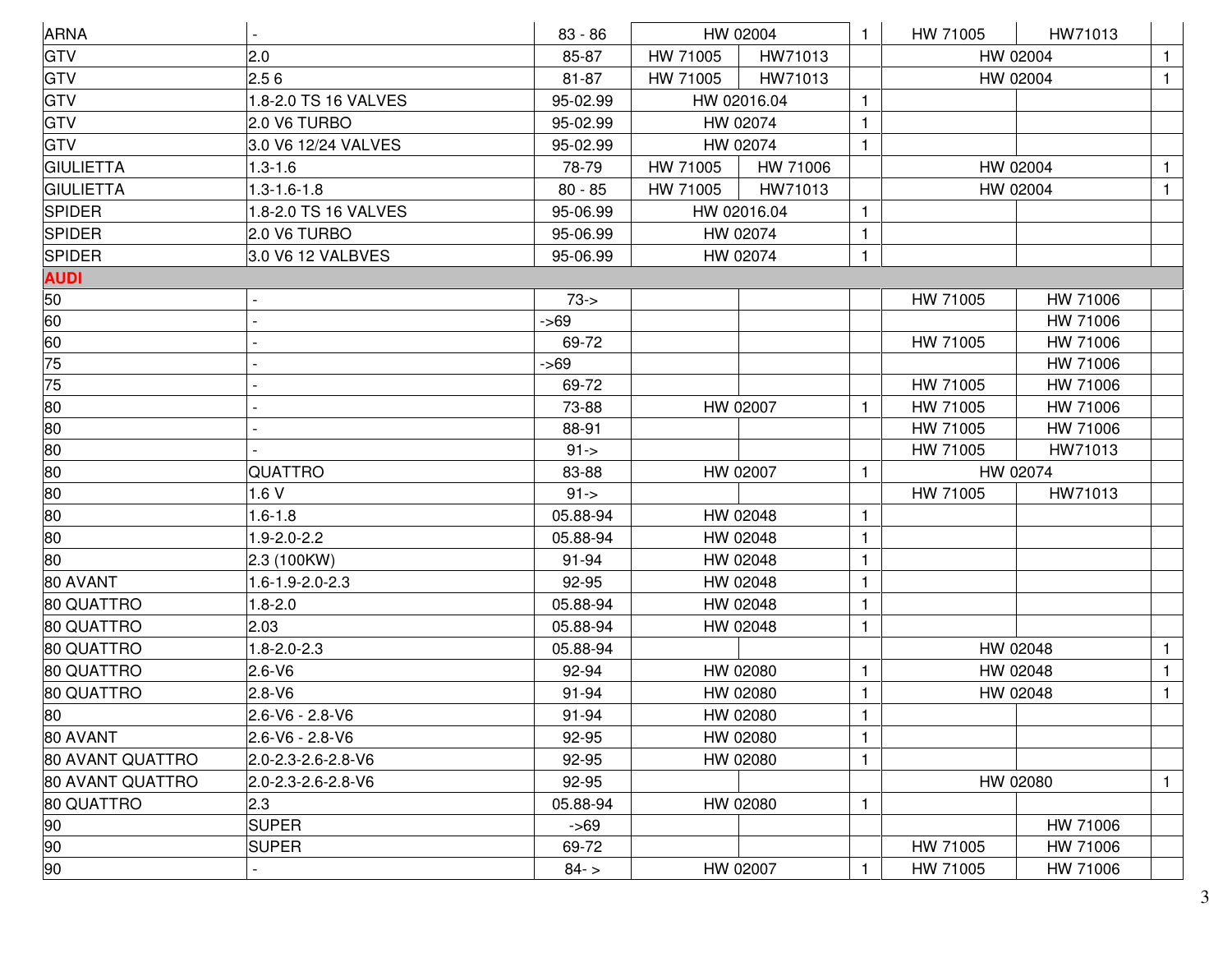| 90                  | $5$ CIL.                    | $88 - 5$    |          |              | HW 71005 | HW 71006 |              |
|---------------------|-----------------------------|-------------|----------|--------------|----------|----------|--------------|
| 90                  | QUATTRO                     | 84-87       | HW 02007 | $\mathbf{1}$ | HW02004  | HW02004  |              |
| 90                  | QUATTRO                     | $87 - 5$    |          |              | HW02004  | HW02004  |              |
| 90                  | 5 CYL.                      | 87-04.88    | HW 02048 | $\mathbf{1}$ |          |          |              |
| 90                  | $1.6 - 1.8 - 2.0$           | 05.88-91    | HW 02048 | $\mathbf{1}$ |          |          |              |
| 90                  | 2.3 (100KW)                 | 88-91       | HW 02048 | $\mathbf{1}$ |          |          |              |
| 90 QUATTRO          |                             | 04.87-05.88 | HW 02048 | $\mathbf 1$  |          |          |              |
| 90 QUATTRO          | $2.0 - 2.3$                 | 05.88-91    | HW 02048 | $\mathbf{1}$ |          | HW 02048 | $\mathbf{1}$ |
| 90 QUATTRO          | 2.3 20 VALVES (125KW)       | 88-91       | HW 02080 | 1            |          | HW 02048 | $\mathbf{1}$ |
| 90                  | 2.3 20 VALVES (125KW)       | 88-91       | HW 02080 | $\mathbf{1}$ |          |          |              |
| 100                 |                             | 75-76       | HW02004  | $\mathbf{1}$ | HW 71005 | HW71013  |              |
| 100                 | <b>AVANT</b>                | 76-85       | HW02004  | $\mathbf{1}$ | HW 71005 | HW71013  |              |
| 100                 |                             | 85-87       |          |              | HW 71005 | HW71013  |              |
| 100                 |                             | $88 - 5$    |          |              | HW 71005 | HW71013  |              |
| 100                 | QUATTRO-QUAT.AVANT          | 84-88       | HW02004  |              |          |          |              |
| 100                 |                             | 84-12.87    | HW02077  | $\mathbf{1}$ |          |          |              |
| 100                 |                             | 09.85-12.87 | HW02077  | $\mathbf{1}$ |          |          |              |
| 100                 |                             | 01.88-94    | HW 02080 | $\mathbf{1}$ |          |          |              |
| 100 AUTOMATIC       | <b>CHANGE GEAR 3 SPEEDS</b> | 01.88-90    | HW02077  | 1            |          |          |              |
| 100 AUTOMATIC       | <b>CHANGE GEAR 4 SPEEDS</b> | 90-94       | HW 02080 | $\mathbf{1}$ |          |          |              |
| <b>100 AVANT</b>    | AVANT                       | 84-12.87    | HW02077  | $\mathbf{1}$ |          |          |              |
| 100 AVANT           | <b>AVANT</b>                | 09.85-12.87 | HW02077  | $\mathbf{1}$ |          |          |              |
| 100 AVANT AUTOMATIC | <b>CHANGE GEAR 3 SPEEDS</b> | 01.88-90    | HW02077  | 1            |          |          |              |
| 100 AVANT           | <b>AVANT</b>                | 01.88-94    | HW 02080 | $\mathbf{1}$ |          |          |              |
| 100 AVANT AUTOMATIC | <b>CHANGE GEAR 4 SPEEDS</b> | 90-94       | HW 02080 | $\mathbf{1}$ |          |          |              |
| 100AVANT QUATTRO    | <b>AVANT QUATTRO</b>        | 09.85-12.87 | HW02077  | $\mathbf{1}$ |          |          |              |
| 100AVANT QUATTRO    | AVANT QUATTRO               | 84-12.87    | HW 02080 | 1            |          | HW02077  | $\mathbf{1}$ |
| 100AVANT QUATTRO    | <b>AVANT QUATTRO</b>        | 01.88-94    | HW 02080 | $\mathbf{1}$ |          |          |              |
| 100AVANT QUATTRO    | <b>AVANT QUATTRO</b>        | 01.88-94    |          |              |          | HW 02080 | $\mathbf{1}$ |
| 200                 |                             | $85 - 5$    | HW02004  | $\mathbf{1}$ | HW 71005 | HW71013  |              |
| 200                 |                             | 85-87       |          |              | HW 71005 | HW71013  |              |
| 200                 |                             | $88 - 5$    |          |              | HW 71005 | HW71013  |              |
| 200                 | QUATTRO-QUAT.AVANT          | 84-88       | HW02004  | $\mathbf{1}$ |          |          |              |
| 200                 |                             | 09.85-01.88 | HW02077  |              |          |          |              |
| 200                 |                             | 02.88-91    | HW02077  | 1            |          |          |              |
| 200                 | <b>AVANT QUATTRO</b>        | 86-01.88    | HW02077  | 1            |          |          |              |
| 200                 | <b>AVANT QUATTRO</b>        | 85-01.88    |          |              |          | HW02077  | 1            |
| 200                 |                             | 02.88-91    | HW 02080 | 1            |          |          |              |
| 200AVANT QUATTRO    |                             | 02.88-91    | HW 02080 | 1            |          |          |              |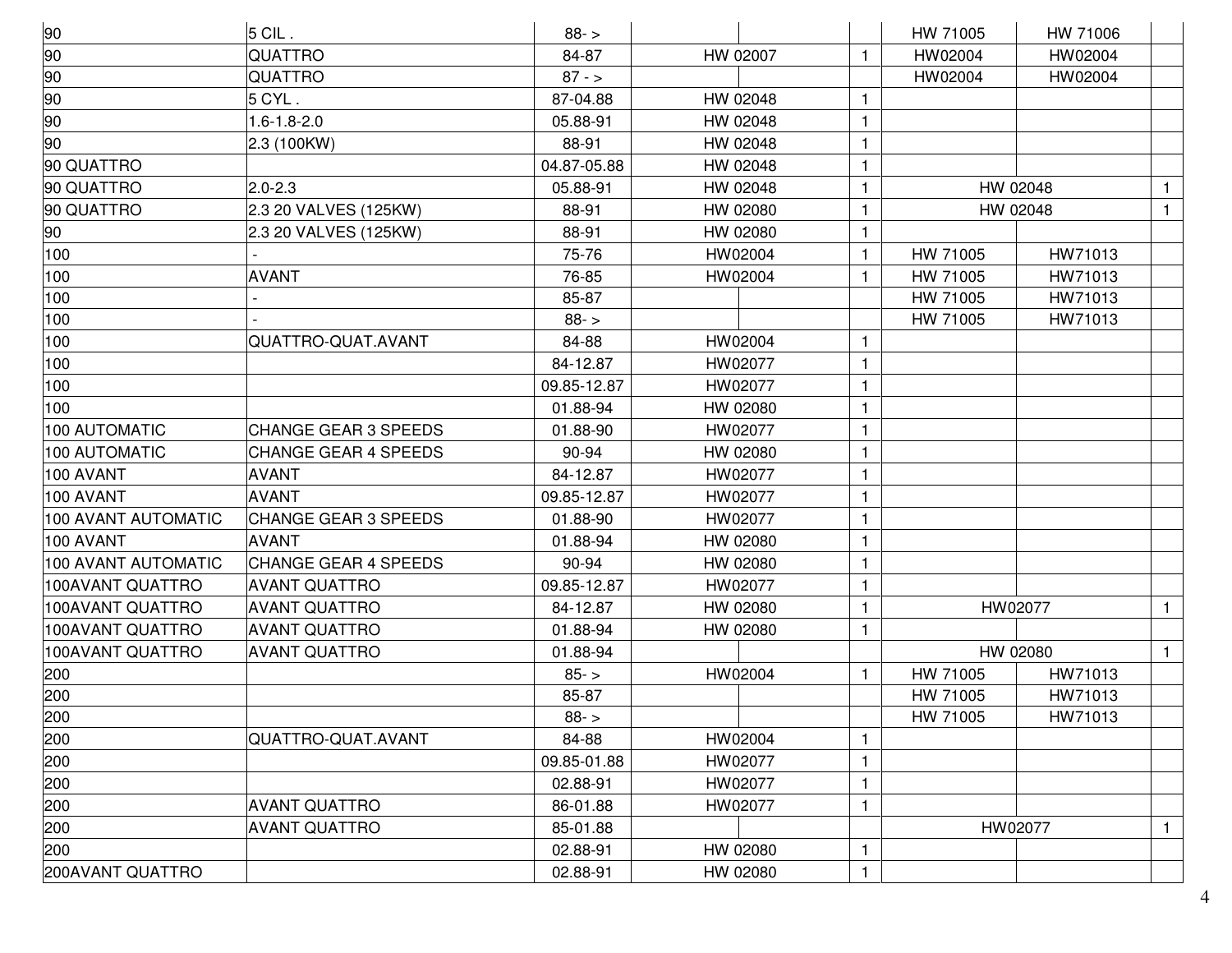| 200AVANT QUATTRO |                   | 02.88-91 |          |              |          | HW 02080 | $\mathbf{1}$ |
|------------------|-------------------|----------|----------|--------------|----------|----------|--------------|
| A <sub>4</sub>   | 1.6-1.8-2.6-2.8   | $95 -$   |          |              | HW 71005 | HW71013  |              |
| A4               | 1.9 TDI           | $95 -$   |          |              | HW 71005 | HW71013  |              |
| A4               | $1.6 - 1.8$       | 95-99    | HW 02048 | $\mathbf{1}$ |          |          |              |
| A4               | 1.9 TDI           | 95-99    | HW 02048 | $\mathbf{1}$ |          |          |              |
| A4               | 1.8 (132 KW)      | 96-99    | HW 02080 | 1            |          |          |              |
| A4               | $2.4 - 2.6 - 2.8$ | 96-99    | HW 02080 | $\mathbf{1}$ |          |          |              |
| A4               | $2.5$ TDI         | 96-99    | HW 02080 | $\mathbf{1}$ |          |          |              |
| A 4 AVANT        | $1.6 - 1.8$       | 95-99    | HW 02048 | $\mathbf{1}$ |          |          |              |
| A 4 AVANT        | 1.9 TDI           | 95-99    | HW 02048 | $\mathbf{1}$ |          |          |              |
| A 4 AVANT        | 1.8 (132 KW)      | 96-99    | HW 02080 | $\mathbf{1}$ |          |          |              |
| A 4 AVANT        | $2.4 - 2.6 - 2.8$ | 96-99    | HW 02080 | $\mathbf{1}$ |          |          |              |
| A 4 AVANT        | $2.5$ TDI         | 96-99    | HW 02080 | $\mathbf{1}$ |          |          |              |
| A 4 QUATTRO      | 1.8 (85-92-110KW) | 95-99    | HW 02048 | $\mathbf 1$  |          |          |              |
| A 4 QUATTRO      | 1.9 TDI           | 95-99    | HW 02048 | $\mathbf{1}$ |          |          |              |
| A 4 QUATTRO      |                   | 95-99    |          |              |          | HW 02048 | $\mathbf{1}$ |
| A 4 QUATTRO      | 1.8 (132 KW)      | 96-99    | HW 02080 | $\mathbf{1}$ |          |          |              |
| A 4 QUATTRO      | $2.4 - 2.5 - 2.6$ | 96-99    | HW 02080 | $\mathbf{1}$ |          |          |              |
| A 4 QUATTRO      | 2.8 (128-142 KW)  | 96-99    | HW 02080 | $\mathbf{1}$ |          |          |              |
| A4 AVANT QUATTRO | 1.8 (85-92-110KW) | 95-99    | HW 02048 | $\mathbf{1}$ |          |          |              |
| A4 AVANT QUATTRO | 1.9 TDI           | 95-99    | HW 02048 | $\mathbf{1}$ |          |          |              |
| A4 AVANT QUATTRO | 1.8 (132 KW)      | 96-99    | HW 02080 | 1            |          |          |              |
| A4 AVANT QUATTRO | $2.4 - 2.5 - 2.6$ | 96-99    | HW 02080 | $\mathbf{1}$ |          |          |              |
| A4 AVANT QUATTRO | 2.8 (128-142 KW)  | 96-99    | HW 02080 | $\mathbf{1}$ |          |          |              |
| $A_6$            |                   | $95 -$   |          |              | HW 71005 | HW 71013 |              |
| A <sub>6</sub>   | 1.8 (110 KW)      | 97-99    | HW 02048 | $\mathbf{1}$ |          |          |              |
| A <sub>6</sub>   |                   | 95-97    | HW 02080 | $\mathbf{1}$ |          |          |              |
| A <sub>6</sub>   | 1.8 (110 KW)      | 97-99    | HW 02080 | $\mathbf{1}$ |          |          |              |
| A 6              | 1.9 TDI           | 97-99    | HW 02080 | $\mathbf{1}$ |          |          |              |
| A 6              | $2.4 - 2.5 - 2.8$ | 97-99    | HW 02080 | $\mathbf{1}$ |          |          |              |
| A 6 AVANT        |                   | $95 -$   |          |              | HW 71005 | HW 71013 |              |
| A 6 AVANT        | 1.8 (110 KW)      | 97-99    | HW 02048 | $\mathbf{1}$ |          |          |              |
| A 6 AVANT        |                   | 95-97    | HW 02080 | $\mathbf{1}$ |          |          |              |
| A 6 AVANT        | 1.8 (110 KW)      | 97-99    | HW 02048 | $\mathbf{1}$ |          |          |              |
| A 6 AVANT        | 1.9 TDI           | 97-99    | HW 02080 |              |          |          |              |
| A 6 AVANT        | $2.4 - 2.5 - 2.8$ | 97-99    | HW 02080 | $\mathbf{1}$ |          |          |              |
| A6 AVANT QUATTRO | 1.8 (110 KW)      | 97-99    | HW 02048 | 1            |          |          |              |
| A6 AVANT QUATTRO |                   | 94-97    | HW 02080 | 1            |          |          |              |
| A6 AVANT QUATTRO | 1.8 (132 KW)      | 97-99    | HW 02080 | $\mathbf{1}$ |          |          |              |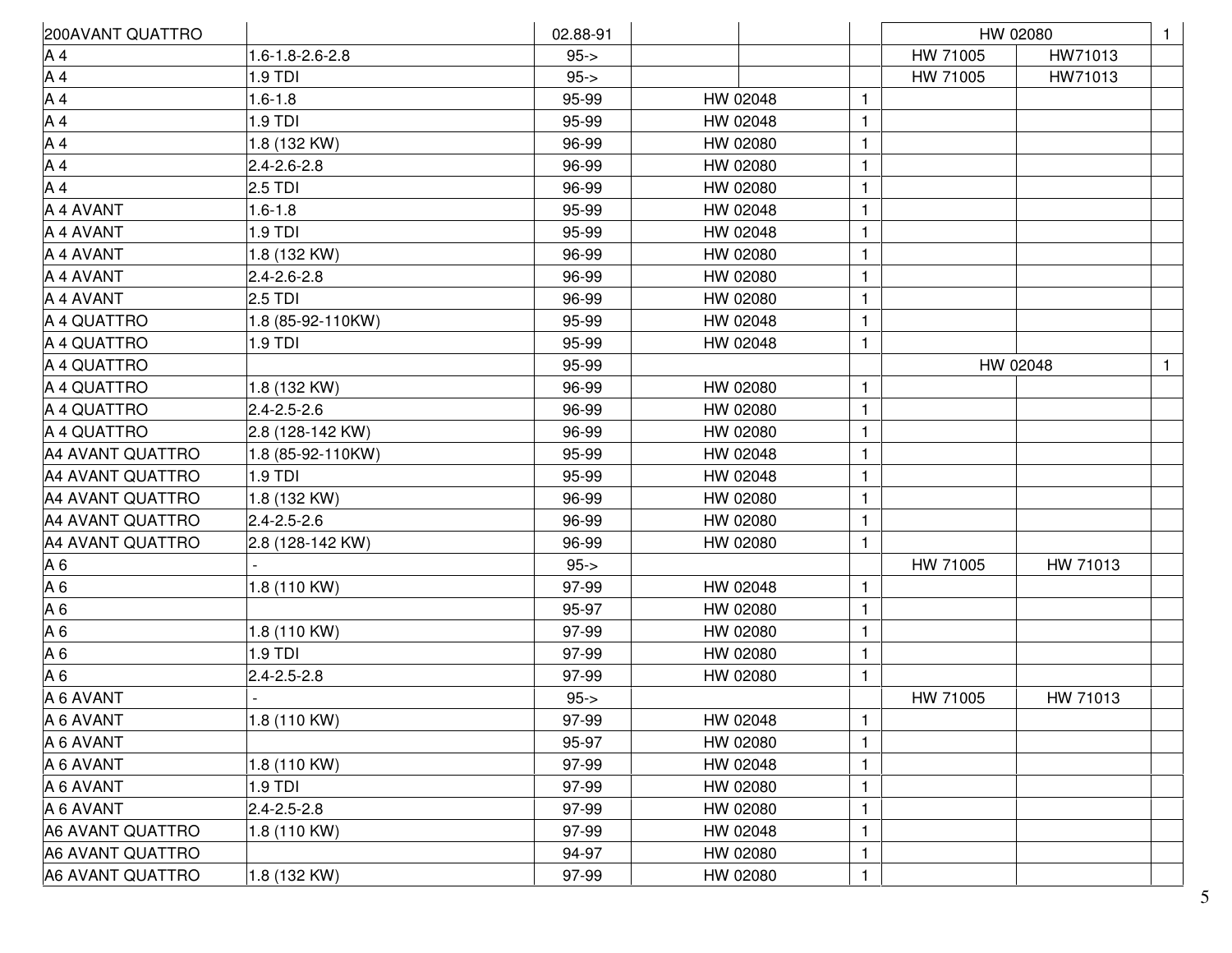| A6 AVANT QUATTRO         | $2.4 - 2.5 - 2.8$ | 97-99    | HW 02080 | 1            |          |          |              |
|--------------------------|-------------------|----------|----------|--------------|----------|----------|--------------|
| A6 AVANT QUATTRO         |                   | 94-99    |          |              | HW 02080 |          | $\mathbf{1}$ |
| A 6 QUATTRO              | 1.8 (110 KW)      | 97-99    | HW 02048 | $\mathbf{1}$ |          |          |              |
| A 6 QUATTRO              |                   | 94-97    | HW 02080 | 1            |          |          |              |
| A 6 QUATTRO              | 1.8 (132 KW)      | 97-99    | HW 02080 | $\mathbf{1}$ |          |          |              |
| A 6 QUATTRO              | $2.4 - 2.5 - 2.8$ | 97-99    | HW 02080 | 1            |          |          |              |
| A 6 QUATTRO              |                   | 94-99    |          |              | HW 02080 |          | $\mathbf{1}$ |
| A <sub>8</sub>           |                   | 96-98    | HW 02048 | $\mathbf{1}$ |          |          |              |
| A8                       |                   | 94-98    |          |              | HW 02048 |          | $\mathbf{1}$ |
| A 8 QUATTRO              |                   | 96-98    | HW 02048 | 1            |          |          |              |
| A 8 QUATTRO              |                   | 94-98    |          |              | HW 02048 |          | $\mathbf{1}$ |
| <b>AVANT RS2 QUATTRO</b> |                   | 96-98    | HW 02048 | 1            |          |          |              |
| <b>AVANT RS2 QUATTRO</b> |                   | 94-98    |          |              | HW 02048 |          | $\mathbf{1}$ |
| <b>CABRIOLET</b>         | 2.0-2.3-2.6-2.8   | $91 - >$ |          |              | HW 71005 | HW 71013 |              |
| <b>CABRIOLET</b>         | $1.8 - 2.0 - 2.3$ | 91-99    | HW 02048 | 1            |          |          |              |
| <b>CABRIOLET</b>         | 1.9 TDI           | 91-99    | HW 02048 | $\mathbf{1}$ |          |          |              |
| <b>CABRIOLET</b>         | 2.6-V6-2.8-V6     | 92-99    | HW 02080 |              |          |          |              |
| COUPE'                   |                   | $81 - >$ | HW 02007 | 1            | HW 71005 | HW 71016 |              |
| COUPE'                   | QUATTRO           | $84 - 5$ | HW 02007 | 1            | HW 02004 |          | $\mathbf{1}$ |
| COUPE'/font >            | 1.8-2.0-2.23      | 81-96    | HW 02048 | 1            |          |          |              |
| COUPE'/font >            | 2.3 (98-100 KW)   | 81-96    | HW 02048 | 1            |          |          |              |
| COUPE'QUATTRO            | $2.0 - 2.23$      | 89-91    | HW 02048 |              |          |          |              |
| COUPE'QUATTRO            | 2.3 (100 KW')     | 89-94    | HW 02048 | 1            |          |          |              |
| COUPE'QUATTRO            | 2.0-2.2-2.23      | 89-96    | HW 02048 | 1            |          |          |              |
| COUPE'QUATTRO            | 2.3 (100-125 KW)  | 89-96    | HW 02080 |              | HW 02048 |          | $\mathbf{1}$ |
| COUPE'QUATTRO            | 2.6-V6-2.8-V6     | 91-96    | HW 02080 | 1            | HW 02048 |          | $\mathbf{1}$ |
| COUPE'/font >            | 2.3 (125 KW)      | 89-91    | HW 02080 | 1            |          |          |              |
| COUPE'/font >            | 2.5-V6-2.8-V6     | 91-96    | HW 02080 | $\mathbf{1}$ |          |          |              |
| COUPE'QUATTRO            | 2.2               | 89-96    | HW 02080 | $\mathbf{1}$ |          |          |              |
| COUPE'QUATTRO            | 2.3 (100 KW)      | 89-94    | HW 02080 |              |          |          |              |
| COUPE'QUATTRO            | 2.3 (125 KW)      | 89-96    | HW 02080 | $\mathbf{1}$ |          |          |              |
| COUPE'QUATTRO            | 2.5-V6-2.8-V6     | 89-96    | HW 02080 | $\mathbf{1}$ |          |          |              |
| <b>QUATTRO</b>           |                   | 80-85    | HW 02004 | 1            | HW 02004 |          | $\mathbf{1}$ |
| QUATTRO                  |                   | 08.85-91 | HW 02077 | 1            |          |          |              |
| SPORT QUATTRO            |                   | 84-91    | HW 02077 | 1            |          |          |              |
| <b>SPORT QUATTRO</b>     |                   | 84-91    |          |              | HW 02077 |          | $\mathbf{1}$ |
| S 2                      |                   | 92-95    | HW 02080 | $\mathbf{1}$ |          |          |              |
| S <sub>2</sub>           |                   | 92-95    |          |              | HW 02080 |          | $\mathbf{1}$ |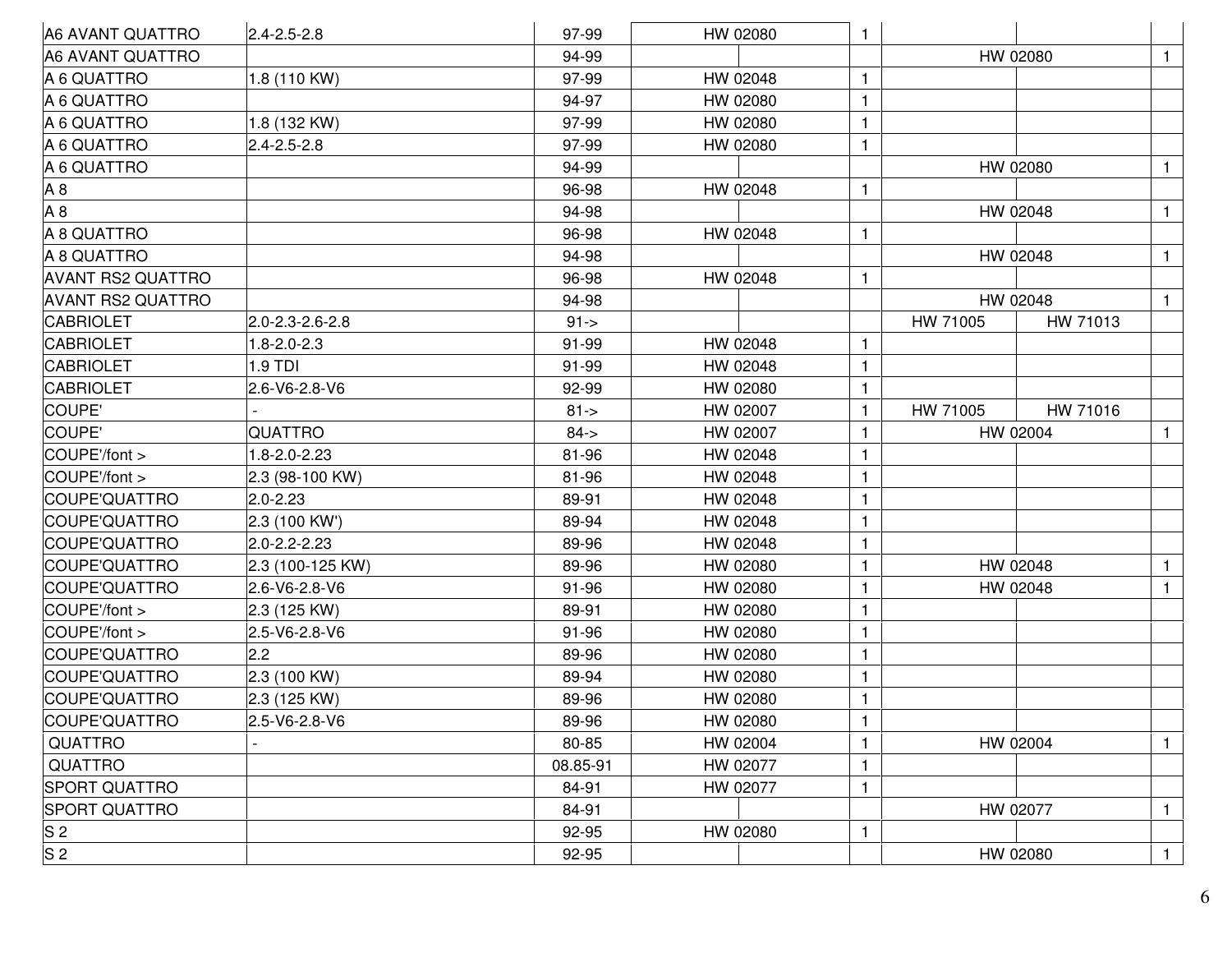| S <sub>4</sub><br>98-99<br>HW 02080<br>HW 02048<br>91-94<br>HW 02080<br>HW 02080<br>S <sub>4</sub> /AVANT<br>98-99<br>HW 02080<br>HW 02048<br>94-97<br>HW 02080<br>HW 02080<br><b>S6 PLUS QUATTRO</b><br>94-97<br>HW 02080<br>HW 02080<br>1<br>S8 / QUATTRO<br>97-98<br>HW 02080<br><b>S8 QUATTRO</b><br>97-98<br>HW 02080<br>1<br>HW 02080<br>89-93<br>HW 02080<br>1<br><b>AUSTIN ROVER</b><br><b>ALLEGRO</b><br>$1.1 - 1.3 - 1.5 - 1.7$<br>73-83<br>HW 71006<br>HW71014<br>HW71013<br>$-276$<br>68-75<br>HW71014<br>HW71013<br>HW71014<br><b>SD</b><br>$76 -$<br>HW71013<br>E 34<br>01.92-12.96<br>HW 02075.03<br>E 28<br>01.80-09.86<br>HW 02075.03<br>E 28<br>01.80-04.86<br>HW 02075.03<br>E 34<br>01.90-12.96<br>HW 02075.03<br>E28<br>01.86-12.87<br>HW 02075.03<br>E 24<br>HW 02075.03<br>01.82-09.86<br>E 28<br>01.82-04.86<br>HW 02075.03<br>E 34<br>01.90-12.96<br>HW 02075.03<br>E 28<br>01.81-09.86<br>HW 02075.03<br>E 28<br>01.81-04.86<br>HW 02075.03<br>E 28<br>01.80-12.87<br>HW 02075.03<br>E 34 ENGINEM 30<br>01.87-12.90<br>HW 02075.03<br>01.92-12.95<br>E 34 ENGINEM 60<br>HW 02075.03<br>530 I TOURING<br>E 34<br>10.92-12.96<br>HW 02075.03<br>01.84-12.87<br>E28<br>HW 02075.03<br>E 34<br>01.87-12.93<br>HW 02075.03<br>540 l<br>E 34<br>01.92-12.96<br>HW 02075.03<br>E24<br>05.82-12.87<br>HW 02075.03<br>E24<br>05.82-12.89<br>HW 02075.03<br>E24<br>05.82-12.89<br>HW 02075.03<br>E 38<br>01.95-08.99<br>HW 02113<br>728<br>E 38-ALL TYPES<br>01.95-08.99<br>HW 02113<br>09.81-12.86<br>728<br>E23<br>HW 02075.03<br>E 38-ALL TYPES<br>01.93-08.99<br>HW 02113 |  |  |  |  |              |
|-----------------------------------------------------------------------------------------------------------------------------------------------------------------------------------------------------------------------------------------------------------------------------------------------------------------------------------------------------------------------------------------------------------------------------------------------------------------------------------------------------------------------------------------------------------------------------------------------------------------------------------------------------------------------------------------------------------------------------------------------------------------------------------------------------------------------------------------------------------------------------------------------------------------------------------------------------------------------------------------------------------------------------------------------------------------------------------------------------------------------------------------------------------------------------------------------------------------------------------------------------------------------------------------------------------------------------------------------------------------------------------------------------------------------------------------------------------------------------------------------------------------------------------------------------------------------------------------------|--|--|--|--|--------------|
| S <sub>4</sub><br>S <sub>6</sub><br>V8<br>ROVER 2000-2200<br>ROVER 3500-35005<br>ROVER 3500-35005<br><b>BMW</b><br>518 TOURING<br>520 1<br>520  <br>520 I TOURING<br>524 D<br>524 TD<br>525 E<br>525 TOURING<br>525  <br>525  <br>528  <br>530  <br>530  <br>535<br>535  <br>628 CSI COUPE`<br>635 CSI COUPE<br>635 MCSI<br><b>725 TDS</b><br>730                                                                                                                                                                                                                                                                                                                                                                                                                                                                                                                                                                                                                                                                                                                                                                                                                                                                                                                                                                                                                                                                                                                                                                                                                                             |  |  |  |  |              |
|                                                                                                                                                                                                                                                                                                                                                                                                                                                                                                                                                                                                                                                                                                                                                                                                                                                                                                                                                                                                                                                                                                                                                                                                                                                                                                                                                                                                                                                                                                                                                                                               |  |  |  |  | $\mathbf{1}$ |
|                                                                                                                                                                                                                                                                                                                                                                                                                                                                                                                                                                                                                                                                                                                                                                                                                                                                                                                                                                                                                                                                                                                                                                                                                                                                                                                                                                                                                                                                                                                                                                                               |  |  |  |  | $\mathbf{1}$ |
|                                                                                                                                                                                                                                                                                                                                                                                                                                                                                                                                                                                                                                                                                                                                                                                                                                                                                                                                                                                                                                                                                                                                                                                                                                                                                                                                                                                                                                                                                                                                                                                               |  |  |  |  | $\mathbf{1}$ |
|                                                                                                                                                                                                                                                                                                                                                                                                                                                                                                                                                                                                                                                                                                                                                                                                                                                                                                                                                                                                                                                                                                                                                                                                                                                                                                                                                                                                                                                                                                                                                                                               |  |  |  |  | $\mathbf{1}$ |
|                                                                                                                                                                                                                                                                                                                                                                                                                                                                                                                                                                                                                                                                                                                                                                                                                                                                                                                                                                                                                                                                                                                                                                                                                                                                                                                                                                                                                                                                                                                                                                                               |  |  |  |  | $\mathbf{1}$ |
|                                                                                                                                                                                                                                                                                                                                                                                                                                                                                                                                                                                                                                                                                                                                                                                                                                                                                                                                                                                                                                                                                                                                                                                                                                                                                                                                                                                                                                                                                                                                                                                               |  |  |  |  |              |
|                                                                                                                                                                                                                                                                                                                                                                                                                                                                                                                                                                                                                                                                                                                                                                                                                                                                                                                                                                                                                                                                                                                                                                                                                                                                                                                                                                                                                                                                                                                                                                                               |  |  |  |  | $\mathbf{1}$ |
|                                                                                                                                                                                                                                                                                                                                                                                                                                                                                                                                                                                                                                                                                                                                                                                                                                                                                                                                                                                                                                                                                                                                                                                                                                                                                                                                                                                                                                                                                                                                                                                               |  |  |  |  |              |
|                                                                                                                                                                                                                                                                                                                                                                                                                                                                                                                                                                                                                                                                                                                                                                                                                                                                                                                                                                                                                                                                                                                                                                                                                                                                                                                                                                                                                                                                                                                                                                                               |  |  |  |  |              |
|                                                                                                                                                                                                                                                                                                                                                                                                                                                                                                                                                                                                                                                                                                                                                                                                                                                                                                                                                                                                                                                                                                                                                                                                                                                                                                                                                                                                                                                                                                                                                                                               |  |  |  |  |              |
|                                                                                                                                                                                                                                                                                                                                                                                                                                                                                                                                                                                                                                                                                                                                                                                                                                                                                                                                                                                                                                                                                                                                                                                                                                                                                                                                                                                                                                                                                                                                                                                               |  |  |  |  |              |
|                                                                                                                                                                                                                                                                                                                                                                                                                                                                                                                                                                                                                                                                                                                                                                                                                                                                                                                                                                                                                                                                                                                                                                                                                                                                                                                                                                                                                                                                                                                                                                                               |  |  |  |  |              |
|                                                                                                                                                                                                                                                                                                                                                                                                                                                                                                                                                                                                                                                                                                                                                                                                                                                                                                                                                                                                                                                                                                                                                                                                                                                                                                                                                                                                                                                                                                                                                                                               |  |  |  |  |              |
|                                                                                                                                                                                                                                                                                                                                                                                                                                                                                                                                                                                                                                                                                                                                                                                                                                                                                                                                                                                                                                                                                                                                                                                                                                                                                                                                                                                                                                                                                                                                                                                               |  |  |  |  | $\mathbf{1}$ |
|                                                                                                                                                                                                                                                                                                                                                                                                                                                                                                                                                                                                                                                                                                                                                                                                                                                                                                                                                                                                                                                                                                                                                                                                                                                                                                                                                                                                                                                                                                                                                                                               |  |  |  |  | $\mathbf{1}$ |
|                                                                                                                                                                                                                                                                                                                                                                                                                                                                                                                                                                                                                                                                                                                                                                                                                                                                                                                                                                                                                                                                                                                                                                                                                                                                                                                                                                                                                                                                                                                                                                                               |  |  |  |  | 1            |
|                                                                                                                                                                                                                                                                                                                                                                                                                                                                                                                                                                                                                                                                                                                                                                                                                                                                                                                                                                                                                                                                                                                                                                                                                                                                                                                                                                                                                                                                                                                                                                                               |  |  |  |  | $\mathbf{1}$ |
|                                                                                                                                                                                                                                                                                                                                                                                                                                                                                                                                                                                                                                                                                                                                                                                                                                                                                                                                                                                                                                                                                                                                                                                                                                                                                                                                                                                                                                                                                                                                                                                               |  |  |  |  | $\mathbf 1$  |
|                                                                                                                                                                                                                                                                                                                                                                                                                                                                                                                                                                                                                                                                                                                                                                                                                                                                                                                                                                                                                                                                                                                                                                                                                                                                                                                                                                                                                                                                                                                                                                                               |  |  |  |  | 1            |
|                                                                                                                                                                                                                                                                                                                                                                                                                                                                                                                                                                                                                                                                                                                                                                                                                                                                                                                                                                                                                                                                                                                                                                                                                                                                                                                                                                                                                                                                                                                                                                                               |  |  |  |  | 1            |
|                                                                                                                                                                                                                                                                                                                                                                                                                                                                                                                                                                                                                                                                                                                                                                                                                                                                                                                                                                                                                                                                                                                                                                                                                                                                                                                                                                                                                                                                                                                                                                                               |  |  |  |  | $\mathbf{1}$ |
|                                                                                                                                                                                                                                                                                                                                                                                                                                                                                                                                                                                                                                                                                                                                                                                                                                                                                                                                                                                                                                                                                                                                                                                                                                                                                                                                                                                                                                                                                                                                                                                               |  |  |  |  | $\mathbf{1}$ |
|                                                                                                                                                                                                                                                                                                                                                                                                                                                                                                                                                                                                                                                                                                                                                                                                                                                                                                                                                                                                                                                                                                                                                                                                                                                                                                                                                                                                                                                                                                                                                                                               |  |  |  |  | 1            |
|                                                                                                                                                                                                                                                                                                                                                                                                                                                                                                                                                                                                                                                                                                                                                                                                                                                                                                                                                                                                                                                                                                                                                                                                                                                                                                                                                                                                                                                                                                                                                                                               |  |  |  |  | 1            |
|                                                                                                                                                                                                                                                                                                                                                                                                                                                                                                                                                                                                                                                                                                                                                                                                                                                                                                                                                                                                                                                                                                                                                                                                                                                                                                                                                                                                                                                                                                                                                                                               |  |  |  |  | $\mathbf{1}$ |
|                                                                                                                                                                                                                                                                                                                                                                                                                                                                                                                                                                                                                                                                                                                                                                                                                                                                                                                                                                                                                                                                                                                                                                                                                                                                                                                                                                                                                                                                                                                                                                                               |  |  |  |  | 1            |
|                                                                                                                                                                                                                                                                                                                                                                                                                                                                                                                                                                                                                                                                                                                                                                                                                                                                                                                                                                                                                                                                                                                                                                                                                                                                                                                                                                                                                                                                                                                                                                                               |  |  |  |  | 1            |
|                                                                                                                                                                                                                                                                                                                                                                                                                                                                                                                                                                                                                                                                                                                                                                                                                                                                                                                                                                                                                                                                                                                                                                                                                                                                                                                                                                                                                                                                                                                                                                                               |  |  |  |  | $\mathbf{1}$ |
|                                                                                                                                                                                                                                                                                                                                                                                                                                                                                                                                                                                                                                                                                                                                                                                                                                                                                                                                                                                                                                                                                                                                                                                                                                                                                                                                                                                                                                                                                                                                                                                               |  |  |  |  | $\mathbf{1}$ |
|                                                                                                                                                                                                                                                                                                                                                                                                                                                                                                                                                                                                                                                                                                                                                                                                                                                                                                                                                                                                                                                                                                                                                                                                                                                                                                                                                                                                                                                                                                                                                                                               |  |  |  |  | $\mathbf{1}$ |
|                                                                                                                                                                                                                                                                                                                                                                                                                                                                                                                                                                                                                                                                                                                                                                                                                                                                                                                                                                                                                                                                                                                                                                                                                                                                                                                                                                                                                                                                                                                                                                                               |  |  |  |  | $\mathbf{I}$ |
|                                                                                                                                                                                                                                                                                                                                                                                                                                                                                                                                                                                                                                                                                                                                                                                                                                                                                                                                                                                                                                                                                                                                                                                                                                                                                                                                                                                                                                                                                                                                                                                               |  |  |  |  | $\mathbf{1}$ |
|                                                                                                                                                                                                                                                                                                                                                                                                                                                                                                                                                                                                                                                                                                                                                                                                                                                                                                                                                                                                                                                                                                                                                                                                                                                                                                                                                                                                                                                                                                                                                                                               |  |  |  |  | $\mathbf{1}$ |
|                                                                                                                                                                                                                                                                                                                                                                                                                                                                                                                                                                                                                                                                                                                                                                                                                                                                                                                                                                                                                                                                                                                                                                                                                                                                                                                                                                                                                                                                                                                                                                                               |  |  |  |  | $\mathbf{1}$ |
|                                                                                                                                                                                                                                                                                                                                                                                                                                                                                                                                                                                                                                                                                                                                                                                                                                                                                                                                                                                                                                                                                                                                                                                                                                                                                                                                                                                                                                                                                                                                                                                               |  |  |  |  | 1            |
|                                                                                                                                                                                                                                                                                                                                                                                                                                                                                                                                                                                                                                                                                                                                                                                                                                                                                                                                                                                                                                                                                                                                                                                                                                                                                                                                                                                                                                                                                                                                                                                               |  |  |  |  | $\mathbf{1}$ |
|                                                                                                                                                                                                                                                                                                                                                                                                                                                                                                                                                                                                                                                                                                                                                                                                                                                                                                                                                                                                                                                                                                                                                                                                                                                                                                                                                                                                                                                                                                                                                                                               |  |  |  |  | $\mathbf{1}$ |
| 730<br>E 32<br>01.86-12.94<br>HW 02075.03                                                                                                                                                                                                                                                                                                                                                                                                                                                                                                                                                                                                                                                                                                                                                                                                                                                                                                                                                                                                                                                                                                                                                                                                                                                                                                                                                                                                                                                                                                                                                     |  |  |  |  | $\mathbf{1}$ |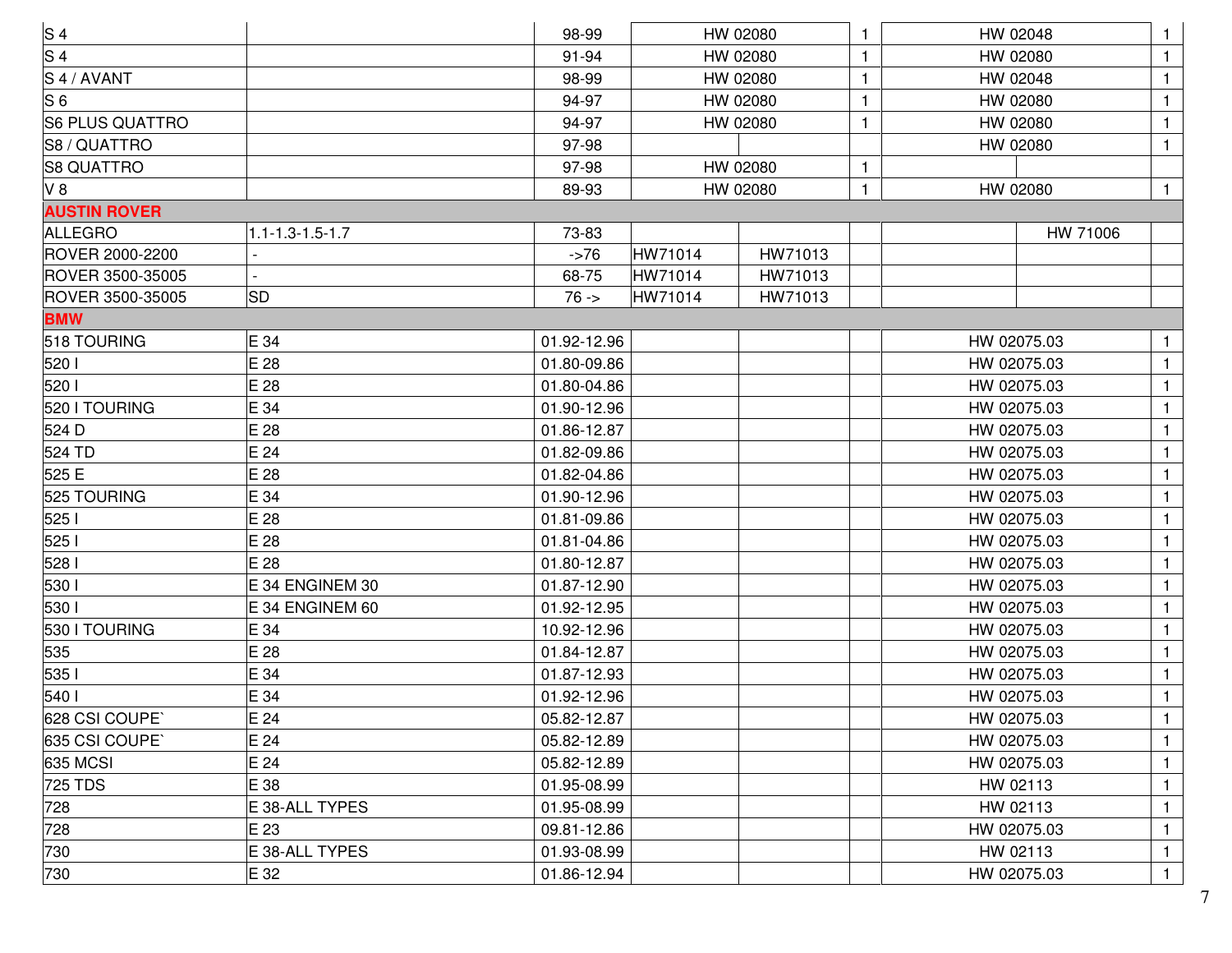| 730                | E 23                   | 09.81-12.82 |          |          | HW 02075.03 |              |
|--------------------|------------------------|-------------|----------|----------|-------------|--------------|
| 730                | E 23                   | 09.81-12.86 |          |          | HW 02075.03 | $\mathbf{1}$ |
| 735                | E 38-ALL TYPES         | 01.94-08.99 |          |          | HW 02113    | $\mathbf{1}$ |
| 735                | E 23                   | 09.81-12.86 |          |          | HW 02075.03 | $\mathbf{1}$ |
| 735                | E 32                   | 01.85-12.92 |          |          | HW 02075.03 | $\mathbf{1}$ |
| 740                | E 38-ALL TYPES         | 01.93-08.99 |          |          | HW 02113    | 1            |
| 740                | E 32                   | 01.91-12.94 |          |          | HW 02075.03 | $\mathbf{1}$ |
| 745 l              | E 23                   | 09.81-12.86 |          |          | HW 02075.03 | $\mathbf{1}$ |
| 750                | E 38-ALL TYPES         | 01.93-08.99 |          |          | HW 02113    | 1            |
| 750                | E 32                   | 01.86-12.94 |          |          | HW 02075.03 | 1            |
| 840 COUPE          | E 31-ALL TYPES         | 01.92-08.99 |          |          | HW 02113    | $\mathbf{1}$ |
| 850 COUPE          | E 31                   | 01.89-08.99 |          |          | HW 02113    | $\mathbf{1}$ |
| Z 3 M 3.2          |                        | 01.96-08.99 |          |          | HW 02113    | $\mathbf{1}$ |
| 1500               |                        | 62-64       | HW 71023 | HW 71006 |             |              |
| 1600               | ΤI                     | 66-67       | HW 71023 | HW 71006 |             |              |
| 1600               | TI-GT                  | $67 - >$    | HW 71005 | HW 71006 |             |              |
| 1800               |                        | $66 - >$    | HW 71014 | HW 71013 |             |              |
| 1802               |                        | $67 - >$    | HW 71005 | HW 71006 |             |              |
| 2000               |                        | $66 - >$    | HW 71014 | HW 71013 |             |              |
| 2002               |                        | $67 - >$    | HW 71005 | HW 71006 |             |              |
| 2002               | ΤI                     | $68 - >$    | HW 71014 | HW 71013 |             |              |
| 2200               | TI                     | $68 - >$    | HW 71014 | HW 71013 |             |              |
| M 5                | E28                    | 01.84-12.87 |          |          | HW 02075.03 | $\mathbf{1}$ |
| M <sub>5</sub>     | E 34                   | 01.88-12.95 |          |          | HW 02075.03 | 1            |
| SERIE <sub>3</sub> | 315-318-320            | $-276$      | HW 71005 | HW 71006 |             |              |
| SERIE <sub>3</sub> | 320i                   | $-276$      | HW 71014 | HW 71013 |             |              |
| SERIE <sub>3</sub> | 316-318-320            | $76 - 5$    | HW 71005 | HW 71006 |             |              |
| SERIE <sub>3</sub> | 320i                   | 76-82       | HW 71014 | HW 71013 |             |              |
| SERIE <sub>3</sub> | 320/6 - 323i           | $-582$      | HW 71014 | HW 71013 |             |              |
| SERIE <sub>3</sub> | 316-316i-318i-320i     | $82 - >$    |          |          | HW 02012    | $\mathbf{1}$ |
| SERIE <sub>3</sub> | 323i                   | 82-85       |          |          | HW 02012    | $\mathbf{1}$ |
| <b>SERIE 3</b>     | 320i CABRIO-320i TOUR. | $86 - >$    |          |          | HW 02012    | $\mathbf{1}$ |
| SERIE <sub>3</sub> | 325E                   | $-85$       |          |          | HW 02012    | $\mathbf{1}$ |
| SERIE <sub>3</sub> | 323i-325E              | $85 - >$    |          |          | HW 02004    | $\mathbf{1}$ |
| SERIE 3            | 316-320i-CABRIO ABS    | 82-85       |          |          | HW 02012    | $\mathbf{1}$ |
| SERIE <sub>3</sub> | 320i TOUR . - 323i ABS | 82-85       |          |          | HW 02012    | 1            |
| SERIE 3            | 325E ABS               | $-85$       |          |          | HW 02012    | 1            |
| SERIE <sub>3</sub> | 306-316i-320i ABS      | $85 - >$    |          |          | HW 02004    | $\mathbf{1}$ |
| SERIE 3            | 320i CABRIO-323i ABS   | $85 - >$    |          |          | HW 02004    | $\mathbf{1}$ |
|                    |                        |             |          |          |             |              |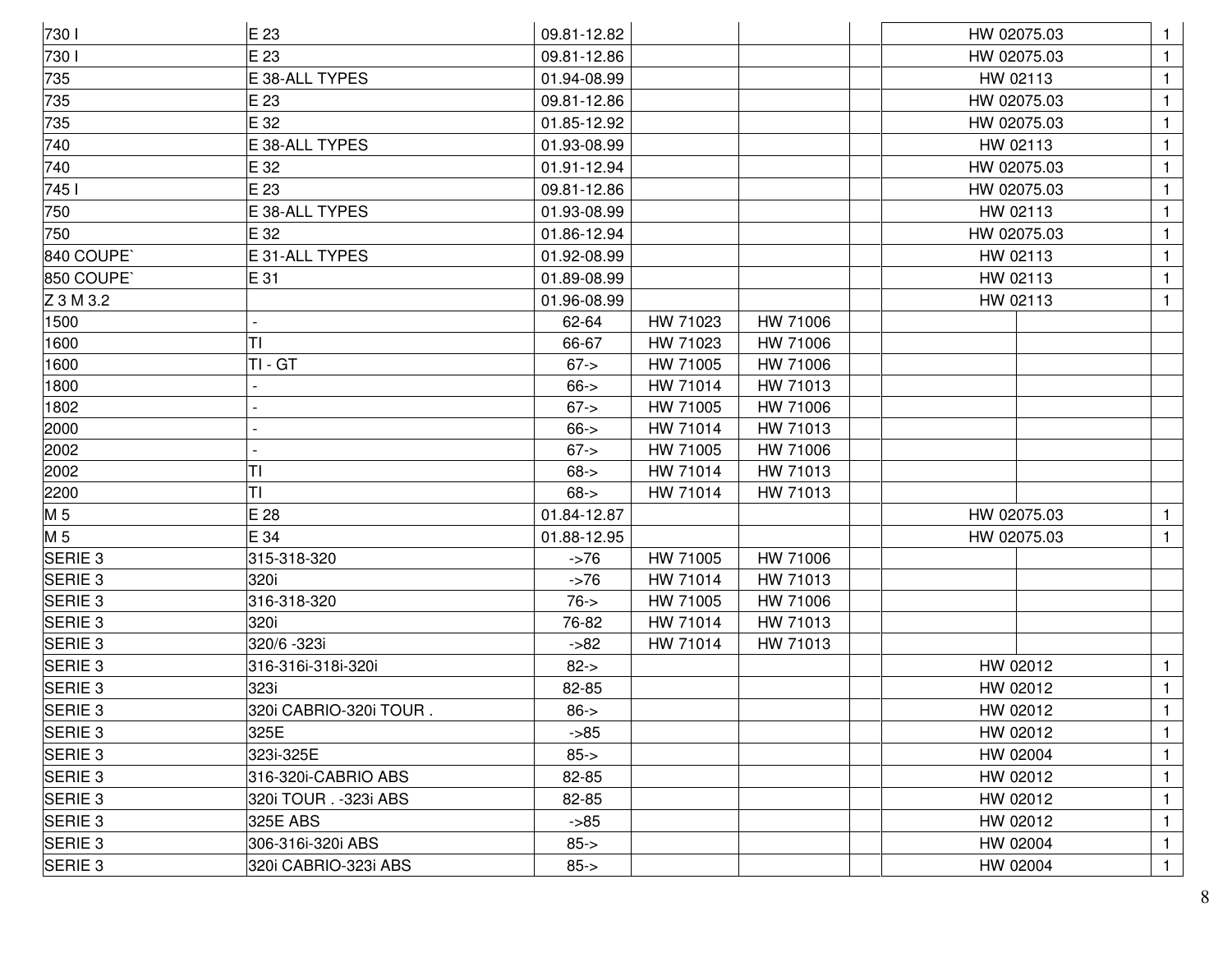| SERIE <sub>3</sub> | 320i TOURING ABS          | $85 - >$ |          |            |              | HW 02004 |              |
|--------------------|---------------------------|----------|----------|------------|--------------|----------|--------------|
| SERIE <sub>3</sub> | 325i-325i CABRIO          | 86       |          |            |              | HW 02004 | $\mathbf{1}$ |
| SERIE <sub>3</sub> | 325i-325i CABRIO ABS      | $85 - >$ |          |            |              | HW 02004 | $\mathbf{1}$ |
| SERIE <sub>3</sub> | 325i TOURING ABS          | $88 - >$ |          |            |              | HW 02004 | $\mathbf{1}$ |
| SERIE <sub>3</sub> | 325E ABS                  | $85 - >$ |          |            |              | HW 02004 | $\mathbf{1}$ |
| SERIE <sub>3</sub> | 324 D - TD ABS            | $85 - >$ |          |            |              | HW 02004 | $\mathbf{1}$ |
| SERIE <sub>3</sub> | 324 TD TOURING ABS        | $87 - >$ |          |            |              | HW 02004 | $\mathbf{1}$ |
| SERIE <sub>3</sub> | 324 D -TD-TD TOUR .       | $85 - >$ |          |            |              | HW 02004 | $\mathbf{1}$ |
| SERIE <sub>3</sub> | 325i-325i CABRIO          | $-86$    |          |            |              | HW 02004 | $\mathbf{1}$ |
| SERIE <sub>3</sub> | 316i-318i                 | $91 - >$ |          |            |              | HW 02012 | $\mathbf{1}$ |
| SERIE <sub>3</sub> | 320i-325i                 | $91 - >$ |          |            |              | HW 02004 | $\mathbf{1}$ |
| SERIE <sub>3</sub> | M3-M3 CABRIO              | $86 - >$ |          |            |              | HW 02004 | $\mathbf{1}$ |
| SERIE <sub>3</sub> | 318i-318 TOURING          | $94 - 5$ |          |            |              | HW 02004 | $\mathbf{1}$ |
| SERIE <sub>3</sub> | 318 TDS -318 CABRIO       | $94 - 5$ |          |            |              | HW 02004 | $\mathbf{1}$ |
| SERIE <sub>3</sub> | 316-318 COMPACT           | $93 - 5$ |          |            |              | HW 02012 | $\mathbf{1}$ |
| SERIE <sub>3</sub> | 318 TDS TOURING           | $95 -$   |          |            |              | HW 02004 | $\mathbf{1}$ |
| SERIE 5            | 518-520-525-528           | $-80$    | HW 71014 | HW 71013   |              |          |              |
| SERIE 5            | 528i (2.5-2.8-3.0)        | $-80$    | HW 71014 | HW 71013   |              |          |              |
| SERIE 5            | 518-520-525-528           | $80 - >$ | HW 71014 | HW 71013   |              |          |              |
| SERIE <sub>5</sub> | 535i                      | 73-81    | HW 71032 | HW 71033   |              |          |              |
| SERIE 6            | 628 CSI-635 CSI           | $-86$    | HW 71014 | HW 71013   |              |          |              |
| SERIE 6            | 628-630-633-635 CSI (E24) | 78-82    | HW 71032 | HW 71033   |              |          |              |
| SERIE <sub>7</sub> | 728-730-732-733-735 (E23) | 77-86    | HW 71032 | HW 71033   |              |          |              |
| SERIE 7            | 740-745                   | 77-86    | HW 71032 | HW 71033   |              |          |              |
| <b>CITROEN</b>     |                           |          |          |            |              |          |              |
| <b>AX</b>          | 1.0-1.1-1.4               | 87-98    |          |            |              | HW 02042 | $\mathbf{1}$ |
| AX                 | 1.4                       | $91 - >$ |          | HW02018.04 |              |          |              |
| AX                 | 1.4 D                     | 89-95    |          |            |              | HW 02042 | $\mathbf{1}$ |
| AX                 | 1.5 D                     | $95 -$   |          | HW02018.04 |              | HW 02042 | $\mathbf{1}$ |
| AX                 | GT - GTi                  | 89-91    |          | HW02018.04 |              | HW 02025 | $\mathbf{1}$ |
| <b>AX</b>          | <b>SPORT</b>              | 87-91    |          |            |              | HW 02042 | $\mathbf{1}$ |
| $AX_10$            |                           | 87-98    |          | HW02096    | $\mathbf{1}$ |          |              |
| $\overline{AX}$ 11 |                           | 87-98    |          | HW02096    | 1            |          |              |
| AX 14              |                           | 87-04.91 |          | HW02096    | 1            |          |              |
| <b>AX 14</b>       | <b>DIESEL</b>             | 89-04.91 |          | HW02096    | 1            |          |              |
| <b>AX 4X4</b>      |                           | 91-96    |          |            |              | HW02096  | $\mathbf{1}$ |
| AX GT              |                           | 89-04.91 |          | HW02096    | 1            |          |              |
| <b>AX GTI</b>      |                           | 89-04.91 |          | HW02096    | $\mathbf{1}$ |          |              |
| <b>AX SPORT</b>    |                           | 87-01.91 |          | HW02096    | 1            |          |              |
|                    |                           |          |          |            |              |          |              |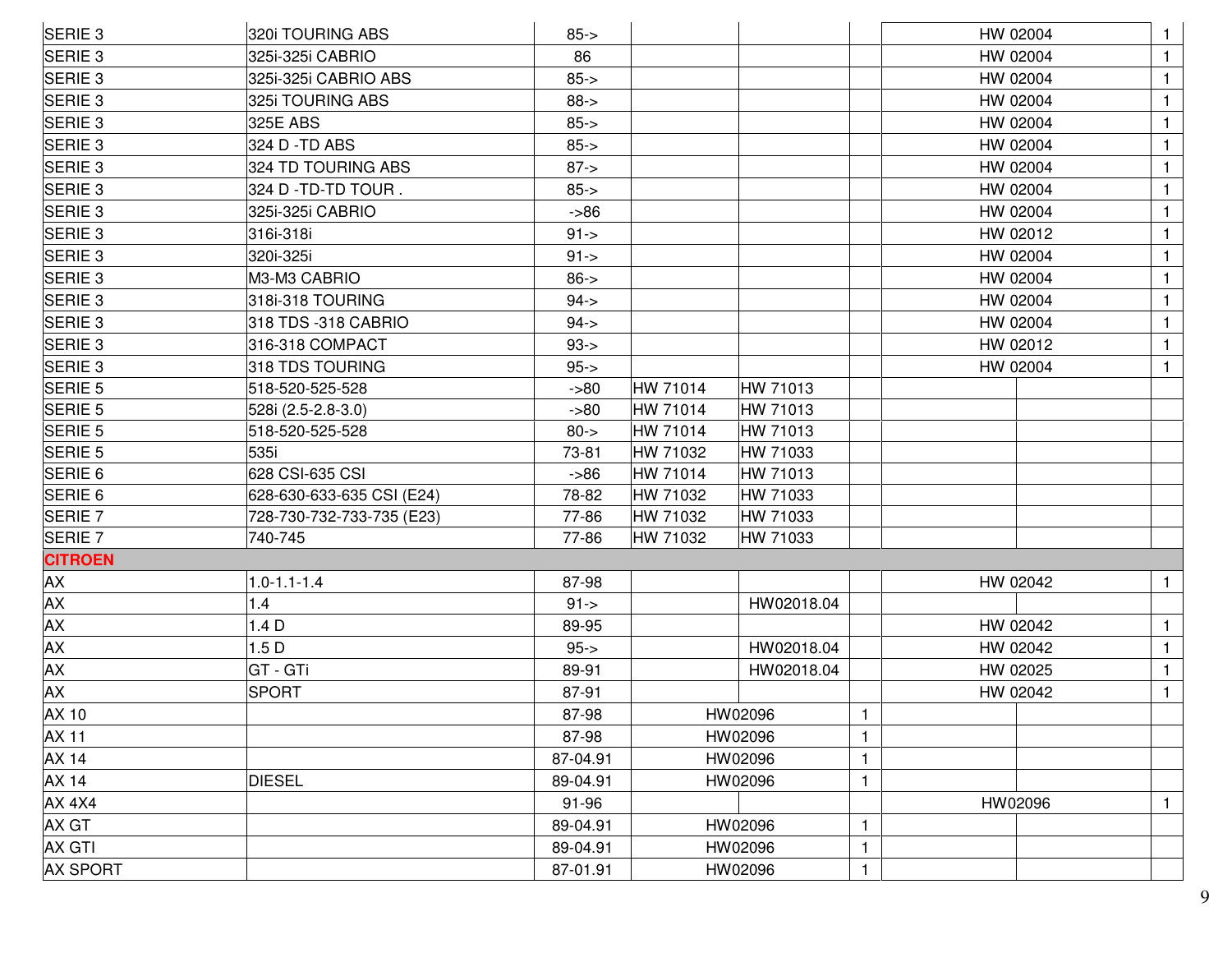| <b>BERLINGO</b> | $1.1 - 1.4$               | $96 - >$ |         | HW02040    |              |          |          |              |
|-----------------|---------------------------|----------|---------|------------|--------------|----------|----------|--------------|
| <b>BERLINGO</b> | 1.8 D-1.9 D               | $96 - >$ |         | HW02040    |              |          |          |              |
| <b>BX</b>       | 1.4-1.6-1.9               | $84 - 5$ |         | HW02040    | $\mathbf{1}$ |          |          |              |
| <b>BX</b>       | 1.7 D-1.7 TD              | $87 -$   |         | HW02040    | 1            |          |          |              |
| <b>BX</b>       | 1.9 D-1.9 Gti             | $84 - 5$ |         | HW02040    | 1            |          |          |              |
| <b>BX</b>       | 1.94X4                    | $88 - >$ |         | HW02040    | 1            |          | HW02040  |              |
| <b>BX</b>       |                           | 83-08.84 |         | HW02062    | $\mathbf{1}$ |          |          |              |
| C <sub>15</sub> |                           | 87-04.88 |         | HW02098.02 | $\mathbf{1}$ |          |          |              |
| C 25            | 1000                      | 82-94    | HW71051 | HW71051    |              | HW70149  | HW71050  |              |
| C <sub>25</sub> | 1300                      | $82 - >$ | HW71051 | HW71051    |              | HW70149  | HW71050  |              |
| C <sub>25</sub> | 1400                      | $87 - >$ | HW71051 | HW71051    |              | HW70149  | HW71050  |              |
| C 25            | 1800                      | 86-94    | HW71051 | HW71051    |              |          |          |              |
| C <sub>25</sub> | 4X4                       | 86-92    | HW71051 | HW71051    |              |          |          |              |
| <b>EVASION</b>  | <b>ALL TYPES</b>          | 94-99    |         | HW02083    | $\mathbf{1}$ |          |          |              |
| <b>JUMPER</b>   | 1000/1400 4X2             | 94-99    | HW71051 | HW71051    |              | HW70149  | HW71050  |              |
| <b>JUMPER</b>   | 1000/1400 4X4             | 96-99    | HW71051 | HW71051    |              | HW71051  | HW71051  |              |
| <b>JUMPER</b>   | 1800 4X4                  | 96-99    |         |            |              | HW71051  | HW71051  |              |
| <b>JUMPER</b>   |                           | 95-99    |         | HW02083    | $\mathbf{1}$ |          |          |              |
| <b>LN</b>       |                           | 76-79    |         |            |              | HW71048  |          |              |
| <b>LN</b>       |                           | 76-79    |         | HW02098.02 | $\mathbf{1}$ |          |          |              |
| LNA             |                           | 79-80    |         |            |              | HW71048  |          |              |
| LNA             |                           | 80-86    |         |            |              | HW71048  | HW71028  |              |
| <b>LNA</b>      |                           | 79-86    |         | HW02098.02 | $\mathbf{1}$ |          |          |              |
| <b>SAXO</b>     | 1.0-1.1 (WITHOUT ABS)     | 96-99    |         | HW02018.04 |              |          | HW 02042 | $\mathbf{1}$ |
| <b>SAXO</b>     | $1.1 - 1.4 - 1.6$         | $96 - >$ |         | HW02018.04 |              |          | HW 02025 | $\mathbf{1}$ |
| <b>SAXO</b>     | 1.6 16VV ABS              | $96 - >$ |         | HW02018.04 |              |          |          |              |
| <b>SAXO</b>     | 1.61                      | 96-99    |         | HW02018.04 |              |          | HW 02025 | $\mathbf{1}$ |
| <b>SAXO</b>     | 1.5D                      | $96 - >$ |         | HW02018.04 |              |          | HW 02025 | $\mathbf{1}$ |
| <b>SAXO</b>     | 1.0I (WITHOUT ABS)        | 96-99    |         | HW02096    | $\mathbf{1}$ |          |          |              |
| <b>SAXO</b>     | 1.0I-1.1I ENTERPRISE      | 96-07.97 |         | HW02096    | $\mathbf{1}$ |          |          |              |
| <b>SAXO</b>     | 1.1 <sub>1</sub>          | 96-99    |         | HW02096    | $\mathbf{1}$ |          |          |              |
| <b>VISA</b>     |                           | 78-80    |         |            |              | HW 71048 |          |              |
| <b>VISA</b>     |                           | 80-84    |         |            |              | HW 71048 | HW 71028 |              |
| <b>VISA</b>     | $0.7 - 1.0 - 1.1 - 1.4$   | 85-89    |         |            |              | HW 71048 | HW 71028 |              |
| <b>VISA</b>     | 1.6 GTi-1.8 D             | 85-89    |         | HW02018.04 |              |          | HW 02025 | $\mathbf{1}$ |
| <b>VISA</b>     |                           | 78-84    |         | HW02098.02 | $\mathbf{1}$ |          |          |              |
| <b>VISA</b>     | 625CC-954CC-1124CC-1360CC | 85-89    |         | HW02098.02 | 1            |          |          |              |
| <b>XANTTA</b>   | 1.6-1.8-2.0               | $93 - 5$ | HW02040 | HW02040    | $\mathbf{1}$ |          |          |              |
| <b>XANTTA</b>   | 1.9 D-1.9 TD              | $94 - 5$ |         | HW02040    |              |          |          |              |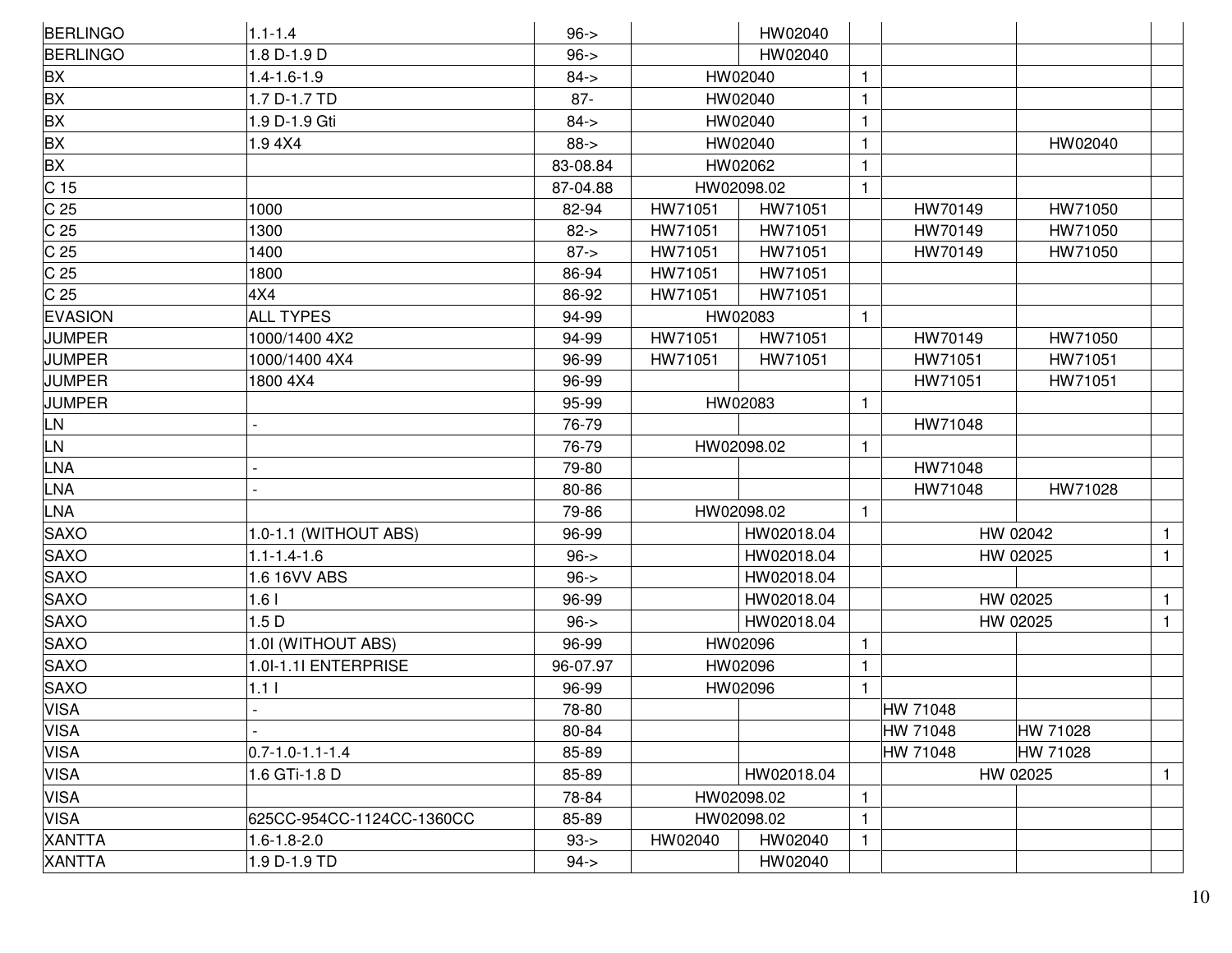| <b>XARA</b>            | 1.4-1.6-1.8-2.0           | $97 - >$ |          |            |              |         | HW 02025 | 1              |
|------------------------|---------------------------|----------|----------|------------|--------------|---------|----------|----------------|
| <b>XARA</b>            | 1.5 D -1.9 D-1.9 TD       | $97 - >$ |          |            |              |         | HW 02025 | $\mathbf{1}$   |
| ZX                     | 1.1-1.4-1.6 S / ABS       | $91 - >$ |          | HW02018.04 | $\mathbf{1}$ |         | HW 02025 | $\mathbf{1}$   |
| ZX                     | 1.1-1.4-1.6 ABS           | $91 - >$ |          | HW 02040   | 1            |         | HW 02025 | $\mathbf{1}$   |
| ZX                     | 1.8-2.0-2.0 16V           | $93 - 5$ | HW 02040 |            | $\mathbf{1}$ |         | HW 02025 | $\overline{1}$ |
| ZX                     | 1.8-1.9 DIESEL            | $92 - >$ |          | HW 02040   | 1            |         | HW 02025 | $\mathbf{1}$   |
| $\overline{ZX}$        | 1.9 TURBO DIESEL          | $93 - 5$ |          | HW 02040   | $\mathbf{1}$ |         | HW 02025 | $\mathbf{1}$   |
| <b>ZM</b>              | <b>ALL TYPES</b>          | 89-05.97 |          | HW 02085   | $\mathbf{1}$ |         |          |                |
| <b>DAEWOO</b>          |                           |          |          |            |              |         |          |                |
| <b>CIELO</b>           | 1500 MPI (WITHOUT ABS)    | 94-96    |          | HW02008    |              | HW71005 | HW71006  |                |
| CIELO                  | 1500 MPI (ABS)            | 94-96    |          | HW02012    |              | HW71005 | HW71006  |                |
| <b>CIELO</b>           | 1800 MPI (WITHOUT ABS)    | 94-96    |          | HW02008    |              | HW71005 | HW71006  |                |
| <b>CIELO</b>           | 1800 MPI (ABS)            | 94-96    |          | HW02012    |              | HW71005 | HW71006  |                |
| <b>ESPERO</b>          | 1.5-1.6-2.0 (WITHOUT ABS) | 92-96    |          | HW02012    |              | HW71005 | HW71006  |                |
| <b>ESPERO</b>          | 1.5-1.6-2.0 (ABS)         | 92-96    |          | HW02012    |              | HW71005 | HW71006  |                |
| <b>ESPERO</b>          | 1.8 (WITHOUT ABS)         | 94-96    |          | HW02012    |              | HW71005 | HW71006  |                |
| <b>LEMANS</b>          |                           | 92-93    |          | HW02008    |              | HW71005 | HW71006  |                |
| <b>DAF</b>             |                           |          |          |            |              |         |          |                |
| 45                     |                           | 67-74    | HW71023  | HW71006    |              |         |          |                |
| 55                     |                           | 68-72    | HW71023  | HW71006    |              |         |          |                |
| 66                     |                           | 72-75    | HW71023  | HW71006    |              |         |          |                |
| <b>DAIHATSU</b>        |                           |          |          |            |              |         |          |                |
| CARMANT                | $1.3 - 1.5 - 1.6$         | $78 - 5$ | HW71005  | HW71006    |              |         |          |                |
| CARMANT                | 1.6                       | $82 - >$ | HW71005  | HW71006    |              |         |          |                |
| <b>DELTA</b>           | 1.3                       | $79 - >$ |          | HW71006    |              |         |          |                |
| <b>DATSUN - NISSAN</b> |                           |          |          |            |              |         |          |                |
| <b>ATLAS CABSTAR</b>   | F <sub>22</sub>           | 82-89    | HW71022  | HW71024    |              |         |          |                |
| <b>BLUEBIRD</b>        | 160B-180B                 | $-275$   |          | HW71006    |              |         |          |                |
| <b>BLUEBIRD</b>        | 160B-180B                 | $75 - 5$ | HW71014  | HW71013    |              |         |          |                |
| <b>CHERRY</b>          |                           | $79 - 5$ |          |            |              | HW71005 | HW71013  |                |
| <b>LAUREL</b>          | C30                       | 72-81    | HW71014  | HW71013    |              |         |          |                |
| <b>SKYLINE</b>         | 160K-180K                 | $-275$   |          | HW71006    |              |         |          |                |
| <b>SKYLINE</b>         | 160K-180K-240KGT          | $75 -$   | HW71014  | HW71013    |              |         |          |                |
| <b>SUNNY</b>           | 120Y                      | $75 -$   | HW71014  | HW71013    |              |         |          |                |
| <b>SUNNY</b>           |                           | $79 - 5$ |          | HW71006    |              |         |          |                |
| <b>URVAN</b>           | E21-E23-E24               | 82-87    | HW71022  | HW71024    |              |         |          |                |
| <b>VIOLET</b>          | 140J-160J-510             | $77 - >$ |          | HW71006    |              |         |          |                |
| <b>VIOLET</b>          | 140S-160S                 | 73-77    | HW71014  | HW71013    |              |         |          |                |
| <b>DE TOMMASO</b>      |                           |          |          |            |              |         |          |                |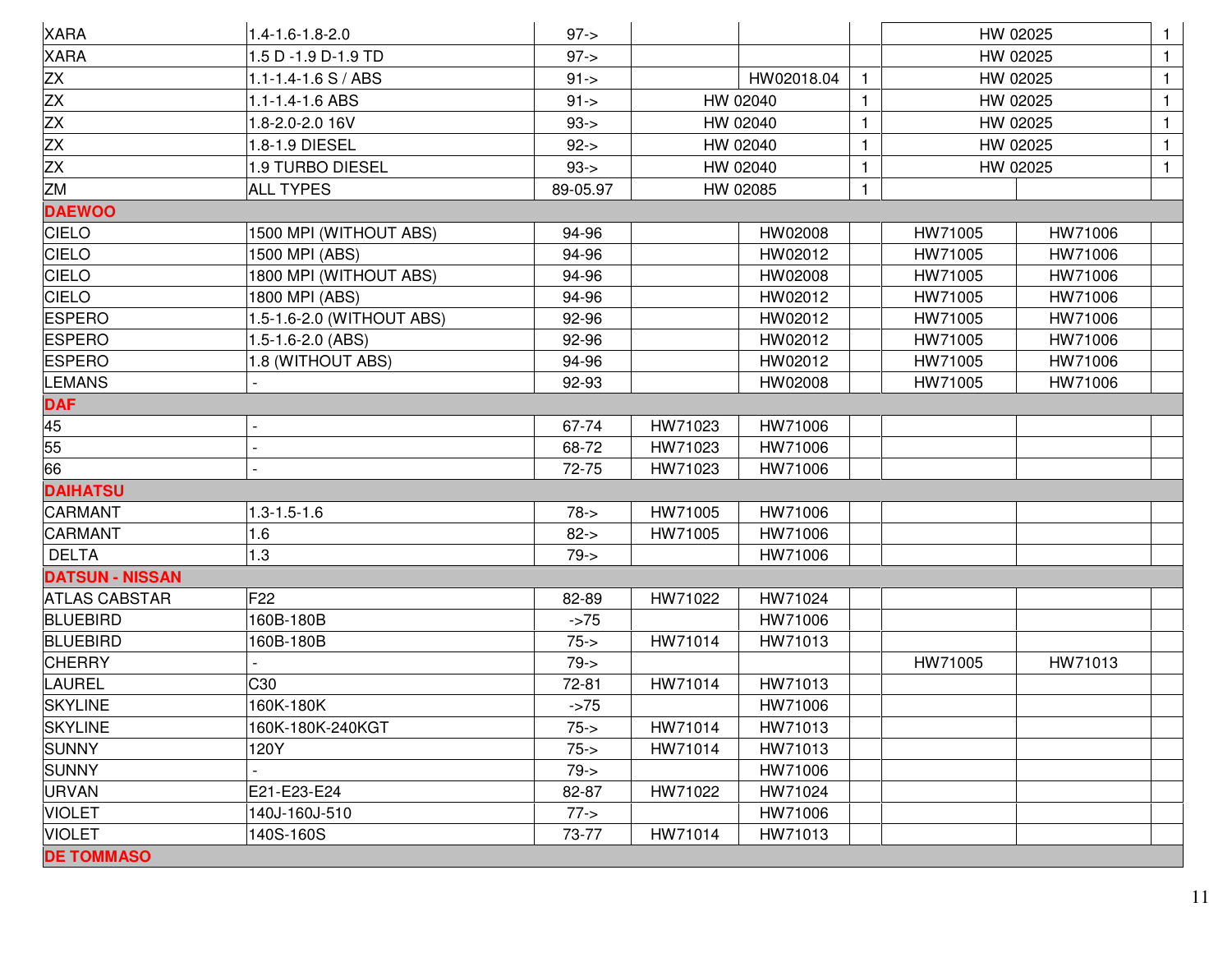| PANTERA              | GTS-GT5-GT5 S                  |             | HW71014 | HW71013    |                |         |         |              |
|----------------------|--------------------------------|-------------|---------|------------|----------------|---------|---------|--------------|
| DEAUVILLE            |                                |             | HW71014 | HW71013    |                |         |         |              |
| LONGCHAMP            |                                |             | HW71014 | HW71013    |                |         |         |              |
| <b>FERRARI</b>       |                                |             |         |            |                |         |         |              |
| 208                  | <b>GTB TURBO</b>               |             | HW71014 | HW71013    |                |         |         |              |
| 208                  | <b>GTB TURBO</b>               |             | HW71014 | HW71013    |                |         |         |              |
| 328                  | <b>GTB - GTS</b>               |             | HW71014 | HW71013    |                |         |         |              |
| <b>FIAI</b>          |                                |             |         |            |                |         |         |              |
| 124                  |                                | 67-74       | HW71020 | HW71013    |                |         | HW02003 | $\mathbf{1}$ |
| 124                  | <b>RALLY</b>                   | 81-83       | HW71014 | HW71013    |                |         | HW02003 | $\mathbf{1}$ |
| 125                  |                                | $-277$      | HW71014 | HW71013    |                |         | HW02003 | $\mathbf{1}$ |
| 125                  |                                | 81-83       | HW71014 | HW71013    |                |         | HW02003 | $\mathbf{1}$ |
| 126                  |                                | 77-93       | HW71046 | HW71045    |                | HW71047 | HW71047 |              |
| 127                  |                                | $-277$      |         | HW02001.03 | $\mathbf{1}$   |         |         |              |
| 127                  | <b>FIORINO</b>                 | $-278$      |         | HW02001.03 | $\mathbf{1}$   |         |         |              |
| 128                  |                                | $-76$       |         | HW02001.03 | $\mathbf{1}$   |         |         |              |
| 128                  |                                | 76-79       |         | HW02001.03 | $\mathbf{1}$   |         |         |              |
| 128                  |                                | 79-84       |         | HW02002    | $\mathbf{1}$   |         |         |              |
| 131                  |                                | 75-84       | HW71010 | HW71013    |                |         | HW02003 | $\mathbf{1}$ |
| 132                  |                                | 72-81       | HW71014 | HW71013    |                |         | HW02003 | $\mathbf{1}$ |
| 238                  |                                |             | HW71022 | HW71022    |                | HW71022 | HW71024 |              |
| 500                  |                                | 63-66       |         |            |                | HW71047 | HW71047 |              |
| 500                  |                                | 67-76       |         |            |                | HW71047 | HW71047 |              |
| 500                  |                                | 67-76       |         |            |                | HW71047 | HW71047 |              |
| 600                  | D                              | 64-70       | HW71046 | HW71045    |                | HW71047 | HW71047 |              |
| 850                  |                                | 64-72       | HW71046 | HW71045    |                |         |         |              |
| ARGENTA              |                                | 81-85       | HW71014 | HW71013    |                |         | HW02003 | $\mathbf{1}$ |
| <b>BARCHETTA</b>     | 1.8 i.e 16V                    | $94 - 5$    |         | HW02016.04 | $\mathbf{1}$   |         |         |              |
| <b>BRAVA</b>         | 1.6 16 VALVES                  | 99-07.99    |         | HW02016.04 | $\mathbf 1$    |         |         |              |
| <b>BRAVA</b>         | 1.8 16 VALVES                  | 95-97       |         | HW02016.04 | $\mathbf{1}$   |         |         |              |
| <b>BRAVA</b>         | 1.8 16 VALVES                  | 99-07.99    |         | HW02016.04 | $\mathbf{1}$   |         |         |              |
| <b>BRAVA</b>         | 1.9 TD                         | 95-97       |         | HW02016.04 | $\overline{1}$ |         |         |              |
| <b>BRAVA</b>         | 1.9 TD - JTD                   | 99-07.99    |         | HW02016.04 | $\mathbf{1}$   |         |         |              |
| <b>BRAVA / BRAVO</b> | $1.4 - 1.6$                    | $95 - > 95$ |         | HW02018.04 | $\mathbf{1}$   |         |         |              |
| BRAVA / BRAVO        | 1.9 DIESEL                     | $95 -$      |         | HW02018.04 | $\mathbf{1}$   |         |         |              |
| <b>BRAVO</b>         | 2.0 16 VALVES                  | 95-97       |         | HW02074    | $\mathbf{1}$   |         |         |              |
| <b>BRAVO</b>         | 1.6 16 VALVES (ENGINE BRASILE) | 99-07.99    |         | HW02016.04 | 1              |         |         |              |
| <b>BRAVO</b>         | 1.8 16 VALVES                  | 95-97       |         | HW02016.04 | $\mathbf{1}$   |         |         |              |
| <b>BRAVO</b>         | 1.8 16 VALVES                  | 99-07.99    |         | HW02016.04 | $\mathbf{1}$   |         |         |              |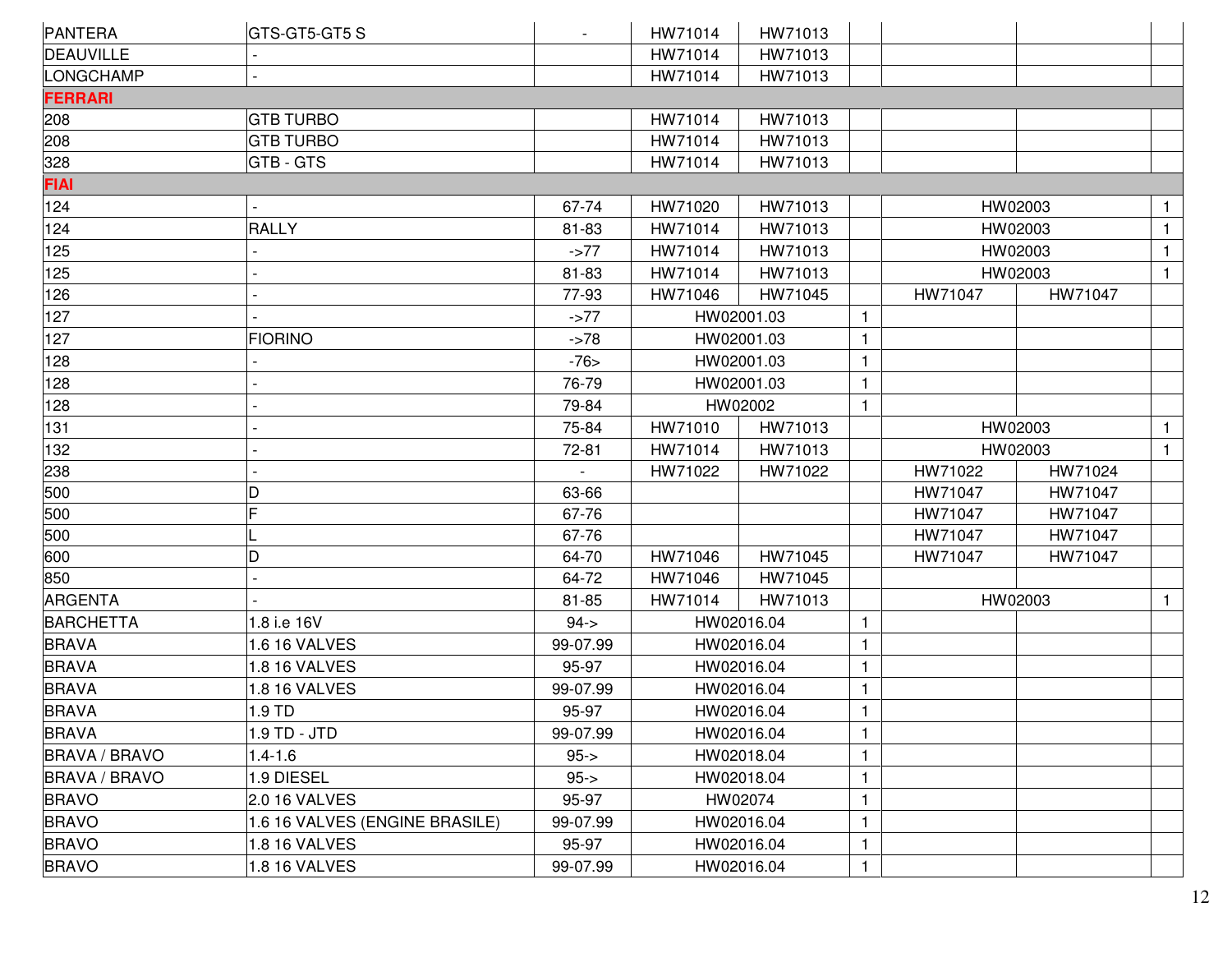| <b>BRAVO</b>       | 1.9 TD                         | 95-97       |            | HW02016.04 |              |         |         |  |
|--------------------|--------------------------------|-------------|------------|------------|--------------|---------|---------|--|
| <b>BRAVO</b>       | 1.9 TD                         | 99-07.99    | HW02016.04 |            | $\mathbf{1}$ |         |         |  |
| <b>BRAVO</b>       | 1.9 TD - JTD                   | 99-07.99    | HW02016.04 |            | $\mathbf{1}$ |         |         |  |
| <b>CINQUECENTO</b> |                                | $92 - > 92$ |            | HW02017    | $\mathbf{1}$ |         |         |  |
| COUPE'             | 2.0 i.e 16V                    | $94 - 5$    |            | HW02016.04 | $\mathbf{1}$ |         |         |  |
| COUPE'             | 2.0 16/20 VALVES TURBO         | 94-07.99    |            | HW02074    | 1            |         |         |  |
| COUPE'             | 1.8 16 VALVES                  | 94-07.99    |            | HW02016.04 | $\mathbf{1}$ |         |         |  |
| COUPE'             | 2.0 16/20 VALVES               | 94-07.99    |            | HW02016.04 | 1            |         |         |  |
| <b>CROMA</b>       | 1.6-2.0 CHT i.e                | $85 - >$    |            | HW02016.04 | $\mathbf{1}$ |         |         |  |
| <b>CROMA</b>       | 2.0 I.e TURBO                  | $85 - >$    |            | HW02016.04 | $\mathbf{1}$ |         |         |  |
| <b>CROMA</b>       | 2.0 I.e AUTOM.                 | $85 - >$    |            | HW02016.04 | $\mathbf{1}$ |         |         |  |
| <b>CROMA</b>       | <b>DIESEL - TD</b>             | $85 - >$    |            | HW02016.04 | $\mathbf{1}$ |         |         |  |
| <b>CROMA</b>       | 2.0-2.5 TDI CHASSIS 2025079->  | 11.92-96    |            | HW02074    | $\mathbf{1}$ |         |         |  |
| <b>CROMA</b>       | 2.0 16 VALVES                  | 93-96       |            | HW02074    | 1            |         |         |  |
| <b>CROMA</b>       | 2.0 I.E. CHASSIS 2025079->     | 11.92-96    |            | HW02074    | $\mathbf{1}$ |         |         |  |
| <b>CROMA</b>       | 2.0 I.E.TURBO CHASSIS2025079-> | 11.92-96    |            | HW02074    | 1            |         |         |  |
| <b>CROMA</b>       | 2.5 V6                         | 93-96       |            | HW02016.04 | $\mathbf{1}$ |         |         |  |
| <b>CROMA</b>       | 2.0/2.5 TURBO DIESEL           | 88-11.92    |            | HW02016.04 | $\mathbf{1}$ |         |         |  |
| <b>CROMA</b>       | 2.0 I.E.                       | 86-11.92    |            | HW02016.04 | $\mathbf{1}$ |         |         |  |
| <b>CROMA</b>       | 2.0 I.E. TURBO                 | 86-11.92    |            | HW02016.04 | $\mathbf{1}$ |         |         |  |
| <b>CROMA</b>       | 2.5 DIESEL                     | 86-90       |            | HW02016.04 | $\mathbf{1}$ |         |         |  |
| <b>CROMA CHT</b>   | 1.6                            | 86-90       |            | HW02016.04 | 1            |         |         |  |
| <b>CROMA CHT</b>   | 2.0                            | 86-92       |            | HW02016.04 | $\mathbf{1}$ |         |         |  |
| <b>DUCATO</b>      | $\infty$ 10                    | 82-92       | HW71051    | HW71051    |              | HW71049 | HW71050 |  |
| <b>DUCATO</b>      | $\infty$ 13                    | 82-92       | HW71051    | HW71051    |              | HW71049 | HW71050 |  |
| <b>DUCATO</b>      | $\infty$ 14                    | 86-93       | HW71051    | HW71051    |              | HW71049 | HW71050 |  |
| <b>DUCATO</b>      | $\infty$ 18                    | 86-93       | HW71051    | HW71051    |              |         |         |  |
| <b>DUCATO</b>      | II 10 (4X2) -14 (4X2)          | 94-99       | HW71051    | HW71051    |              | HW71049 | HW71050 |  |
| <b>DUCATO</b>      | $ $ II 10 (4X4) -14 (4X4)      | 96-99       | HW71051    | HW71051    |              | HW71051 | HW71051 |  |
| <b>DUCATO</b>      | II 10 (4X4)                    | 96-99       |            |            |              | HW71049 | HW71050 |  |
| DUNA.              | 60-70-WEEKEND                  | $87 - >$    |            | HW02002    | $\mathbf{1}$ |         |         |  |
| DUNA               | DIESEL WEEKEND                 | $87 - > 87$ |            | HW02002    | $\mathbf{1}$ |         |         |  |
| <b>FIORINO</b>     | 900-1.0                        | 78-79       |            | HW02001.03 | $\mathbf{1}$ |         |         |  |
| <b>FIORINO</b>     | 1.0-1.1-1.3-1.5                | 789-88      |            | HW02002    | $\mathbf{1}$ |         |         |  |
| <b>FIORINO</b>     | 1.3-1.7 DIESEL                 | 87-88       |            | HW02002    | $\mathbf{1}$ |         |         |  |
| <b>FIORINO</b>     | $1.1 - 1.3 - 1.5$              | 88-93       |            | HW02002    | 1            |         |         |  |
| <b>FIORINO</b>     | 1.3-1.7 DIESEL                 | 88-93       |            | HW02002    | $\mathbf{1}$ |         |         |  |
| <b>FIORINO</b>     | $1.1 - 1.3 - 1.5$              | $93 - 5$    |            | HW02016.04 | $\mathbf{1}$ |         |         |  |
| <b>FIORINO</b>     | 1.3-1.7 DIESEL                 | $93 - 5$    |            | HW02016.04 | $\mathbf{1}$ |         |         |  |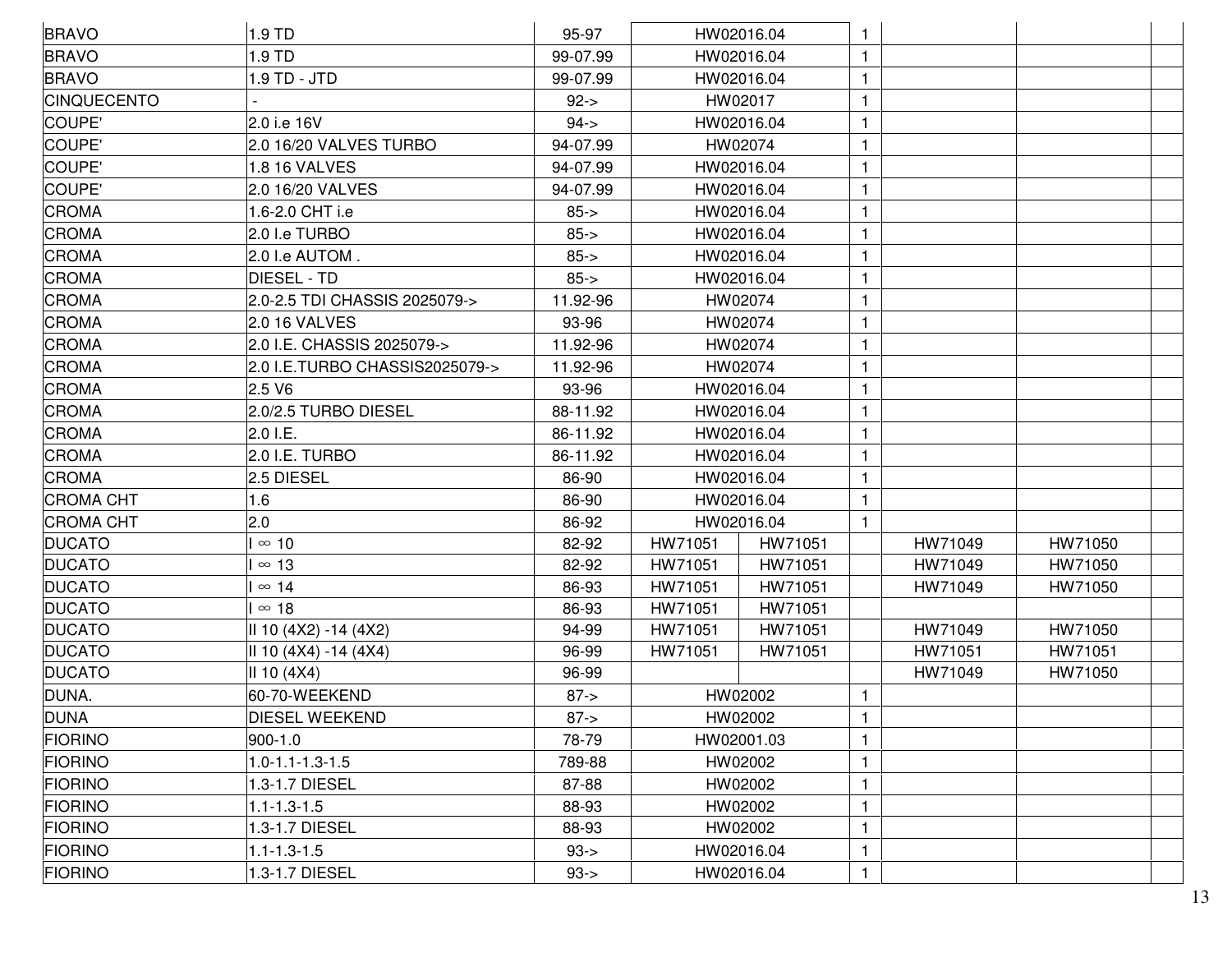| 1              |         |  |
|----------------|---------|--|
| 1              |         |  |
|                |         |  |
|                |         |  |
|                |         |  |
| 1              |         |  |
|                |         |  |
|                |         |  |
| 1              |         |  |
|                |         |  |
|                |         |  |
| 1              |         |  |
|                |         |  |
| 1              |         |  |
|                |         |  |
|                |         |  |
| 1              |         |  |
| 1              |         |  |
|                |         |  |
|                |         |  |
|                |         |  |
| 1              |         |  |
| 1              |         |  |
|                |         |  |
| 1              |         |  |
|                |         |  |
|                | HW71050 |  |
| 1              |         |  |
| $\overline{4}$ |         |  |
|                |         |  |
| 1              |         |  |
|                |         |  |
| 1              |         |  |
|                |         |  |
| 1              |         |  |
|                |         |  |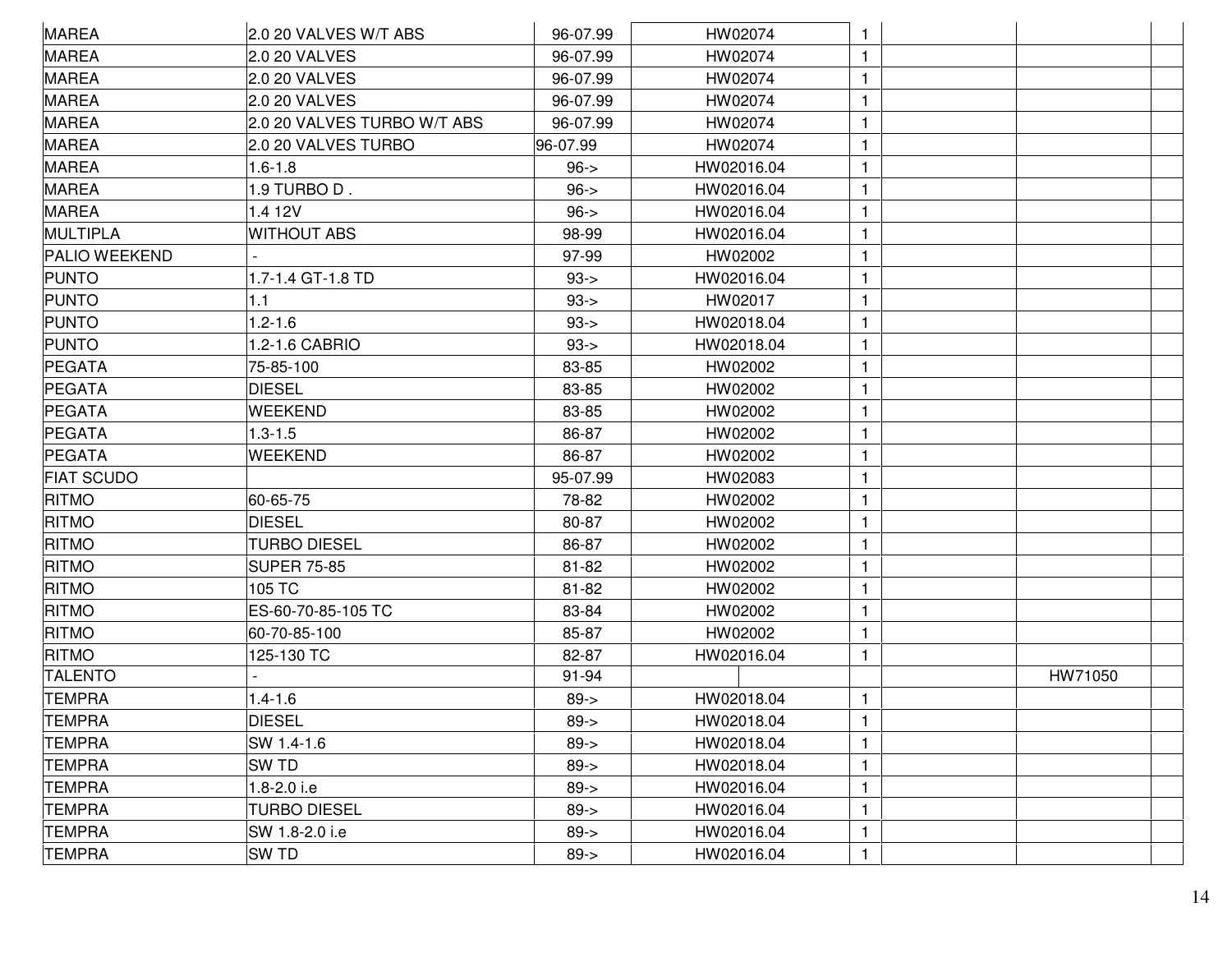| <b>TIPO</b>        | 1.6-DIESEL               | $88 - >$    |            | HW02018.04 | $\mathbf{1}$ |               |               |              |
|--------------------|--------------------------|-------------|------------|------------|--------------|---------------|---------------|--------------|
| <b>TIPO</b>        | <b>TURBO DIESEL</b>      | $88 - >$    |            | HW02016.04 | $\mathbf{1}$ |               |               |              |
| <b>TIPO</b>        | 1.6-2.0 16V i.e          | $89 - >$    |            | HW02016.04 | 1            |               |               |              |
| <b>TIPO</b>        | $1.1 - 1.4$              | $88 - >$    |            | HW02017    | $\mathbf{1}$ |               |               |              |
| <b>UNO</b>         | 45-55-60                 | $83 - 5$    |            | HW02001.03 | $\mathbf{1}$ |               |               |              |
| <b>UNO</b>         | DIESEL-70SX              | $84 - 5$    |            | HW02001.03 | $\mathbf{1}$ |               |               |              |
| <b>UNO</b>         | 45 FIRE                  | $86 - >$    |            | HW02001.03 | $\mathbf{1}$ |               |               |              |
| <b>UNO</b>         | 1.1-1.3-1.5 SX           | $88 - >$    |            | HW02001.03 | $\mathbf{1}$ |               |               |              |
| <b>UNO</b>         | 900-1.0-1.1              | $89 - >$    |            | HW02001.03 | $\mathbf{1}$ |               |               |              |
| <b>UNO</b>         | TURBO i.e                | $85 - >$    |            | HW02002    | $\mathbf{1}$ |               |               |              |
| <b>UNO</b>         | <b>TURBO DIESEL - CS</b> | $86 - >$    |            | HW02002    | 1            |               |               |              |
| <b>FIAT ULYSSE</b> | <b>ALL TYPES</b>         | 94-07.99    |            | HW02083    | $\mathbf{1}$ |               |               |              |
| $X$ 1/9            | 1.3                      | $-279$      | HW02001.03 |            | $\mathbf{1}$ |               | HW02001.03    | $\mathbf{1}$ |
| X 1/9              | 1.5                      | $85 - >$    | HW02002    |            | $\mathbf{1}$ |               |               |              |
| <b>FORD</b>        |                          |             |            |            |              |               |               |              |
| 12 M               |                          | 62-70       |            |            |              | HW71023       | HW71006       |              |
| 15 M               |                          | 66-70       |            |            |              | HW71023       | HW71006       |              |
| 17 M               |                          | 61-72       | HW71023    | HW71006    |              |               |               |              |
| 20 M               |                          | 61-72       | HW71023    | HW71006    |              |               |               |              |
| 26 M               |                          | 61-72       | HW71023    | HW71006    |              |               |               |              |
| <b>CAPRI</b>       |                          | 68-74       |            | HW71013    |              |               |               |              |
| <b>CAPRI</b>       |                          | $74 - 5$    |            | HW71013    |              |               |               |              |
| CAPRI              | 3.0                      | $77 - >$    | HW71005    | HW71006    |              |               |               |              |
| <b>CONSUL</b>      |                          | $72 - 5$    | HW71005    | HW71006    |              |               |               |              |
| <b>COUGAR</b>      |                          | 08.98-99    |            | HW02057    | $\mathbf{1}$ |               |               |              |
| CORTINA            | $1.3 - 1.6$              | 70-82       | HW71023    | HW71006    |              |               |               |              |
| CORTINA            | 1.3-1.6 BREAKS           | 70-82       | HW71023    | HW71006    |              |               |               |              |
| CORTINA            | $2.0 - 2.3$              | 70-82       | HW71023    | HW71006    |              |               |               |              |
| GRANADA            | (GRAN BRETAGNA)          | 08.92-09.94 | HW02057    |            | $\mathbf{1}$ |               |               |              |
| GRANADA            | (GRAN BRETAGNA)          | 08.92-09.94 |            | HW02057    | $\mathbf{1}$ |               |               |              |
| MONDEO             |                          | 93-99       |            | HW02057    | $\mathbf{1}$ |               |               |              |
| MONDEO             | 4X4                      | 93-96       |            | HW02057    | $\mathbf{1}$ |               |               |              |
| <b>SCORPIO</b>     | (GERMANIA)               | 08.92-09.94 | HW02057    |            | $\mathbf{1}$ |               |               |              |
| <b>ESCORT</b>      |                          | $-568$      | HW71023    | HW71006    |              |               |               |              |
| <b>ESCORT</b>      |                          | $68 - >$    | HW71023    | HW71006    |              |               |               |              |
| <b>ESCORT</b>      | $1.1 - 1.3 - 1.6$        | 75-80       | HW71023    | HW71006    |              |               |               |              |
| <b>ESCORT</b>      | $1.1 - 1.3 - 1.6$        | $80 - >$    | HW71011    | HW71011    |              | HW71005/71014 | HW71006/71013 |              |
| <b>ESCORT</b>      | <b>SW</b>                | $80 - > 0$  | HW71011    | HW71011    |              | HW71005/71014 | HW71006/71013 |              |
| <b>ESCORT</b>      | <b>RS 2000</b>           | 76-80       |            | HW71013    |              |               |               |              |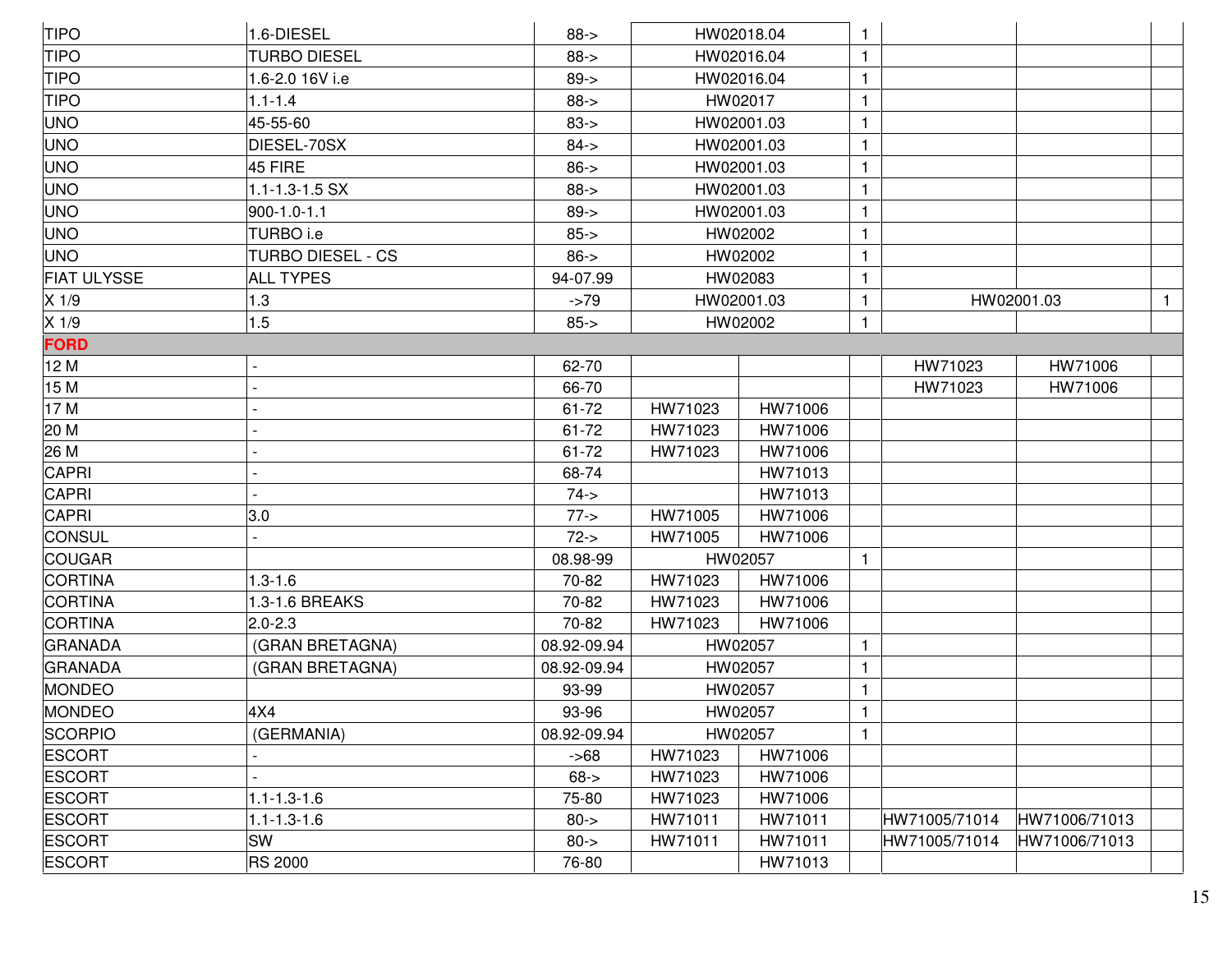| <b>ESCORT</b>  | $1.1 - 1.3 - 1.4 - 1.6$ | $91 - > 91$ |         | HW02012 | $\mathbf{1}$ | HW71043 | HW71043    |              |
|----------------|-------------------------|-------------|---------|---------|--------------|---------|------------|--------------|
| <b>ESCORT</b>  | 1.8-2.0-1.8 DIESEL      | $90 - >$    |         | HW02012 | $\mathbf{1}$ | HW71043 | HW71043    |              |
| <b>FIESTA</b>  | $1.0 - 1.1$             | 77-80       |         |         |              | HW71023 | HW71006    |              |
| <b>FIESTA</b>  | 900-1.0-1.1-1.3-1.6     | $80 - >$    | HW71011 | HW71011 |              | HW71023 | HW71006    |              |
| <b>FIESTA</b>  | XR <sub>2</sub>         | $80 - >$    | HW71011 | HW71011 |              | HW71023 | HW71006    |              |
| <b>FIESTA</b>  |                         | 89-99       |         | HW02012 | $\mathbf{1}$ | HW71043 | HW71043    |              |
| GRANADA        | <b>BEZ-DIESEL</b>       | 72-85       | HW71005 | HW71006 |              |         |            |              |
| KA             |                         | 96-99       |         | HW02012 | $\mathbf{1}$ | HW71043 | HW71043    |              |
| <b>KOMBI</b>   |                         | $70 - >$    |         | HW71006 |              |         |            |              |
| <b>ORION</b>   | $1.3 - 1.6$             | $83 - 5$    | HW71011 | HW71011 |              | HW71005 | HW71006    |              |
| <b>ORION</b>   | 13-1.4-1.6              | 91-93       |         | HW02012 | $\mathbf{1}$ | HW71043 | HW71043    |              |
| <b>ORION</b>   | 1.8-2.0-16V-1.8 D       | 90-93       |         | HW02012 | $\mathbf{1}$ | HW71043 | HW71043    |              |
| PUMA           |                         | 97-99       |         |         |              | HW71043 | HW71043    |              |
| P100           |                         | 82-87       | HW71005 | HW71006 |              |         |            |              |
| P <sub>4</sub> |                         | $66 - >$    |         |         |              |         | HW71006    |              |
| P <sub>6</sub> |                         | $66 - >$    |         |         |              |         | HW71006    |              |
| P7             | 15M-17M-20M             | $66 - >$    |         | HW71006 |              |         |            |              |
| <b>SIERRA</b>  | 1.3-1.6-1.8-2.0-2.3     | $83 - 5$    | HW71011 | HW71011 |              | HW71011 | HW71011    |              |
| <b>TRANSIT</b> |                         | $65 -$      | HW71014 | HW71013 |              |         |            |              |
| <b>TRANSIT</b> |                         | $92 - >$    |         | HW71013 |              |         |            |              |
| <b>TAUNUS</b>  | 1.3-1.6-2.0-2.3         | $70 - >$    | HW71023 | HW71006 |              |         |            |              |
| <b>TAUNUS</b>  | 1.3-1.6 BREAKS          | $70 - 5$    | HW71023 | HW71006 |              |         |            |              |
| <b>HONDA</b>   |                         |             |         |         |              |         |            |              |
| PRELUDE        |                         | $86 - >$    |         |         |              | HW71013 | HW71005    |              |
| <b>QUINTET</b> |                         | 81-83       |         |         |              | HW71013 | HW71005    |              |
| <b>HYUNDAI</b> |                         |             |         |         |              |         |            |              |
| PONY 1-2       | $1.4 - 1.5$             | 82-88       | HW71006 | HW71023 |              |         |            |              |
| <b>STELLAR</b> | KSC-MIP                 | 86-87       | HW71006 | HW71023 |              |         |            |              |
| <b>STELLAR</b> | $1.8 - 2.0$             | $90 - >$    | HW71006 | HW71023 |              |         |            |              |
| <b>KIA</b>     |                         |             |         |         |              |         |            |              |
| <b>AVELLA</b>  | 1.3                     | $94 - 5$    |         |         |              | HW71023 | HW71006    |              |
| <b>CAPITAL</b> | $1.5 - 1.8$             | 90-94       |         |         |              | HW71023 | HW71006    |              |
| CONCORD        | $1.8 - 2.0$             | 92-94       | HW71023 | HW71006 |              |         |            |              |
| <b>LADA</b>    |                         |             |         |         |              |         |            |              |
| <b>LADA</b>    | $1.1 - 1.3 - 1.5 - 1.6$ | $74 - 5$    | HW71020 | HW71013 |              |         | HW71004    | $\mathbf{1}$ |
| <b>NIVA</b>    | 4X4                     | 78-90       | HW71049 | HW71049 |              |         |            |              |
| <b>SAMARA</b>  |                         | $85 - >$    |         | HW02008 | $\mathbf{1}$ |         | HW02001.03 | $\mathbf{1}$ |
| <b>VAZ</b>     | 2101-2102-21011         | $69 - >$    | HW71020 | HW71013 |              |         |            |              |
| VAZ            | 2103-2106               | $69 - >$    | HW71020 | HW71013 |              |         |            |              |
|                |                         |             |         |         |              |         |            |              |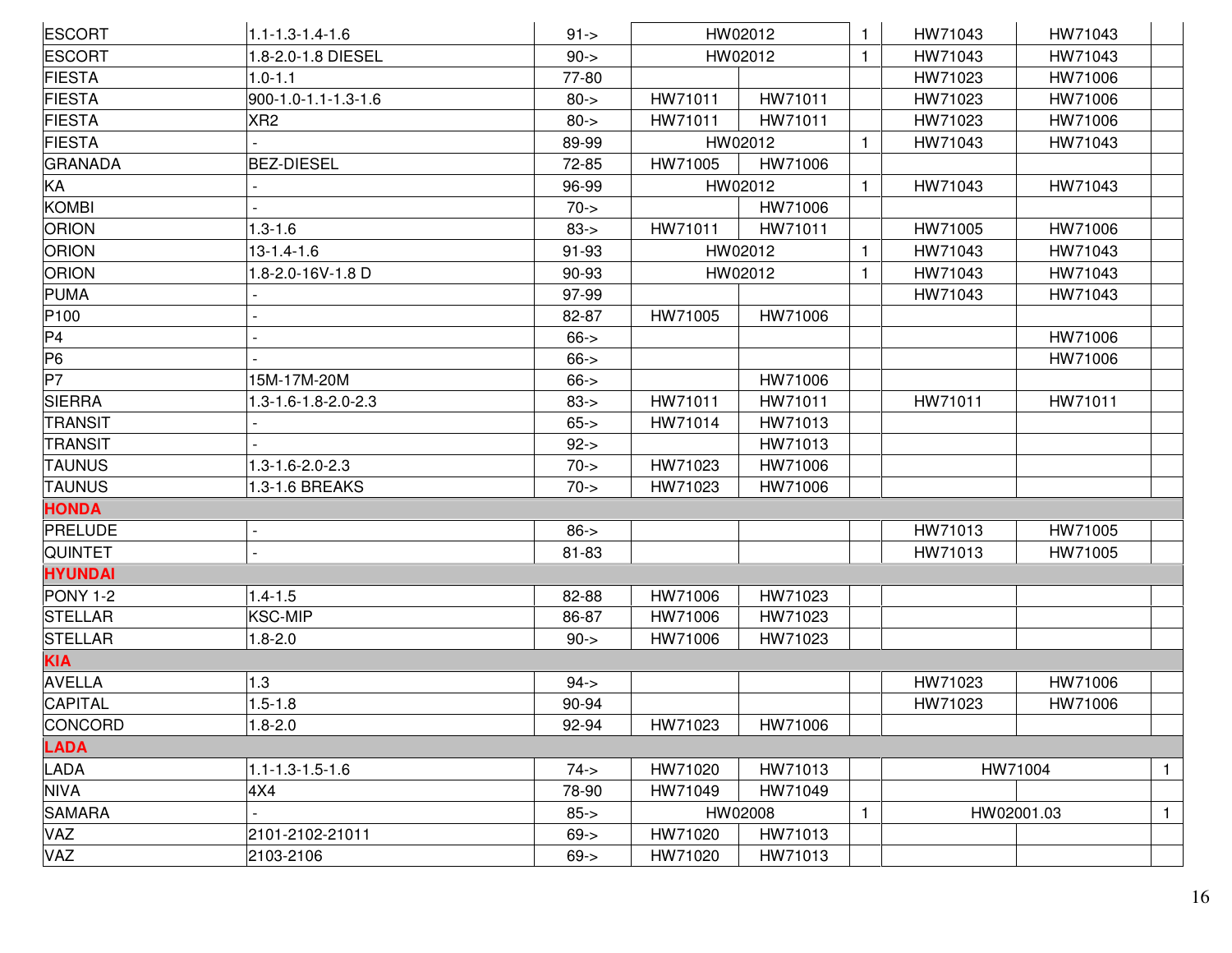| <b>INECO</b>                |                            |                          |         |            |              |            |              |
|-----------------------------|----------------------------|--------------------------|---------|------------|--------------|------------|--------------|
| 238                         |                            | $\overline{\phantom{a}}$ | HW71022 | HW71022    |              |            |              |
| <b>LANCIA / AUTOBIANCHI</b> |                            |                          |         |            |              |            |              |
| A 112                       |                            | 82-86                    |         | HW02001.03 | $\mathbf{1}$ |            |              |
| <b>BETA</b>                 |                            | 72-84                    |         |            |              | HW02016.04 | $\mathbf{1}$ |
| <b>BETA</b>                 | MONTECARLO                 | 72-84                    |         | HW02001.03 |              |            |              |
| <b>DEDRA</b>                | 1.6                        | $89 - >$                 |         | HW02018.04 |              |            |              |
| <b>DEDRA</b>                | 1.8-2.0-1.9 TDI            | $89 - >$                 |         | HW02016.04 |              |            |              |
| <b>DEDRA</b>                | 4 WD                       | 91-92                    |         | HW02016.04 | -1           | HW02016.04 | $\mathbf{1}$ |
| <b>DEDRA</b>                | 1.6                        | $93 - 5$                 |         | HW02018.04 | -1           |            |              |
| <b>DEDRA</b>                | 1.8-2.0-2.0 TURBO          | $94 - 5$                 |         | HW02016.04 |              |            |              |
| <b>DELTA</b>                | $1.3 - 1.5$                | $80 - >$                 |         | HW02002    | -1           |            |              |
| <b>DELTA</b>                | 1.6                        | $83 - 5$                 |         | HW02002    | $\mathbf{1}$ |            |              |
| <b>DELTA</b>                | 1.6 I.E TURBO              | 88-93                    |         | HW02002    | -1           |            |              |
| <b>DELTA</b>                | 4 WD                       | $86 - >$                 |         | HW02002    |              | HW02002    | $\mathbf{1}$ |
| <b>DELTA</b>                | DIESEL-TURBO DIESEL        | $86 - >$                 |         | HW02002    |              |            |              |
| <b>DELTA</b>                | HF                         | $85 - >$                 |         | HW02002    | -1           |            |              |
| <b>DELTA</b>                | 1.6                        | $93 - 5$                 |         | HW02018.04 | -1           |            |              |
| <b>DELTA</b>                | 1.8-2.0 16V                | $93 - 5$                 |         | HW02016.04 | 1            |            |              |
| <b>DELTA</b>                | 1.9 TURBO DIESEL           | $93 - 5$                 |         | HW02016.04 | $\mathbf{1}$ |            |              |
| <b>DELTA</b>                | 4 WD                       | 88-94                    |         | HW02016.04 | 1            |            |              |
| PRISMA                      | $1.3 - 1.5$                | $80 - >$                 |         | HW02002    |              |            |              |
| <b>PRISMA</b>               | 1.6                        | $83 - 5$                 |         | HW02002    | 1            |            |              |
| PRISMA                      | 4 WD                       | $86 - >$                 |         | HW02002    | 1            | HW02002    | $\mathbf{1}$ |
| PRISMA                      | <b>DIESEL-TURBO DIESEL</b> | $85 - >$                 |         | HW02002    | -1           |            |              |
| <b>THEMA</b>                | 2.0 I.E-2.0 16V            | $84 - 5$                 |         | HW02016.04 | -1           |            |              |
| <b>THEMA</b>                | 2.0 TURBO I.E-2.8 6V       | $85 - >$                 |         | HW02016.04 | 1            |            |              |
| <b>THEMA</b>                | <b>TURBO DIESEL</b>        | $85 - >$                 |         | HW02016.04 | $\mathbf{1}$ |            |              |
| <b>THEMA</b>                | 8.32 FERRARI               | 85-92                    |         | HW02016.04 | $\mathbf{1}$ |            |              |
| Y                           | $1.2 - 1.4$                | $95 -$                   |         | HW02018.04 | -1           |            |              |
| LANCIA ZETA                 |                            | 94-06.99                 |         | HW02083    |              |            |              |
| <b>MASERATI</b>             |                            |                          |         |            |              |            |              |
| <b>BITURBO</b>              | S-420-425                  | $\overline{\phantom{a}}$ | HW71014 | HW71013    |              |            |              |
| <b>BITURBO</b>              | <b>SPYDER</b>              | $\overline{\phantom{a}}$ | HW71014 | HW71013    |              |            |              |
| QUATTRO PORTE 4900          |                            |                          | HW71014 | HW71013    |              |            |              |
| <b>MAZDA</b>                |                            |                          |         |            |              |            |              |
| 121                         | 1.1-1.3 RTI-RTD            | 86-                      | HW71023 | HW71006    |              |            |              |
| 323                         |                            |                          |         | HW71006    |              |            |              |
| 323                         | DA CH 500001               | $81 - >$                 |         |            |              | HW71006    |              |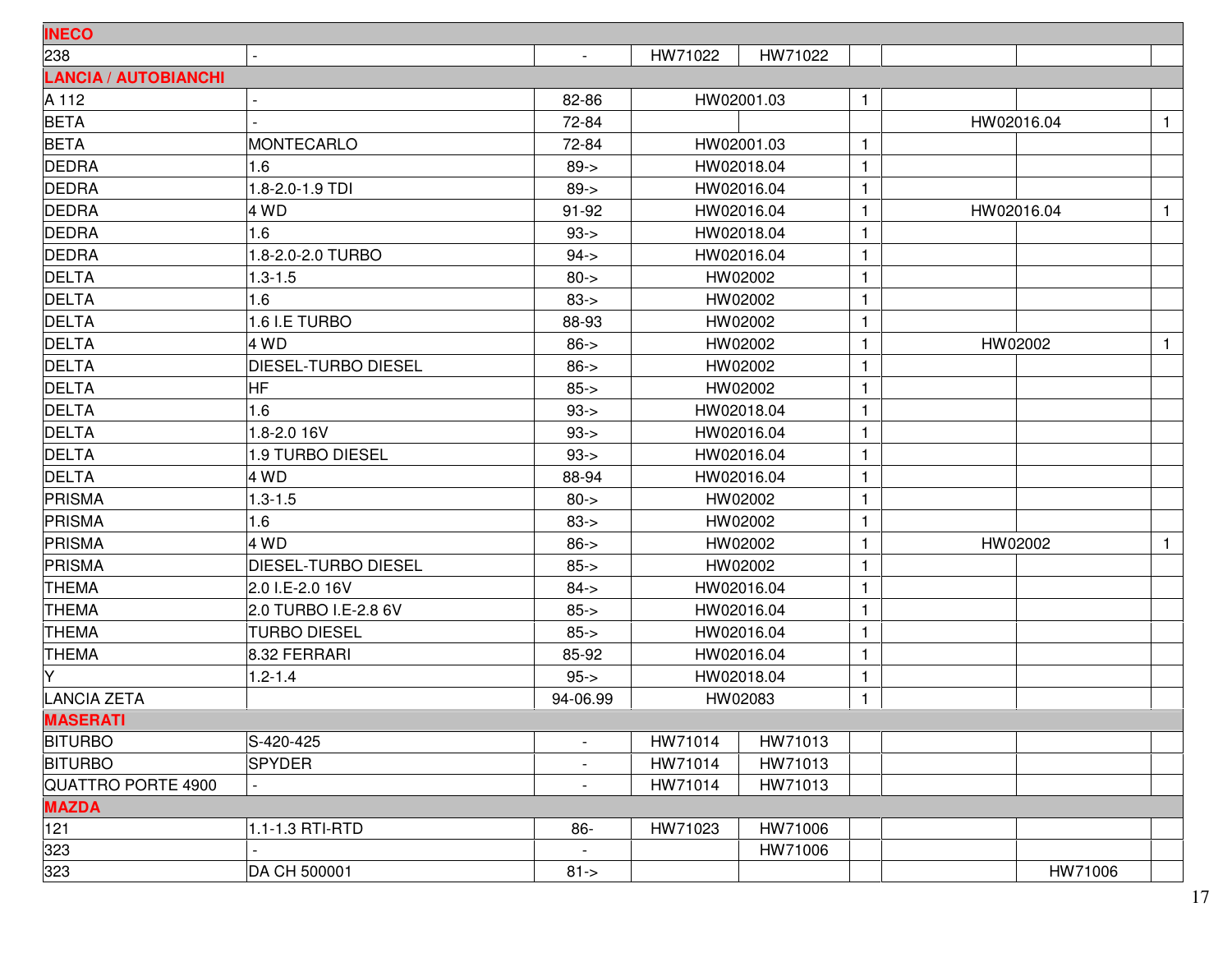| 323                  | $1.1 - 1.3 - 1.5 - 1.6$ | 85-88    |         |         | HW71005 | HW71013 |              |
|----------------------|-------------------------|----------|---------|---------|---------|---------|--------------|
| 323                  | <b>BREAKS 2WD</b>       | 86-95    |         |         | HW71013 |         |              |
| 616                  | 1.6                     | 71-78    |         | HW71006 |         |         |              |
| 626                  |                         | 78-82    |         | HW71013 |         |         |              |
| 626                  |                         | 83-87    |         |         | HW71023 | HW71023 |              |
| 808                  |                         | 72-78    |         | HW71006 |         |         |              |
| 818                  |                         |          |         | HW71013 |         |         |              |
| 929                  |                         | $-582$   |         | HW71013 |         |         |              |
| 1000                 |                         | 70-78    |         | HW71006 |         |         |              |
| 1300                 |                         | 70-78    |         | HW71006 |         |         |              |
| RX <sub>2</sub>      |                         | 71-78    |         | HW71006 |         |         |              |
| RX <sub>3</sub>      |                         | 72-78    |         | HW71006 |         |         |              |
| RX <sub>5</sub>      |                         | 78-79    | HW71013 | HW71014 |         |         |              |
| <b>MERCEDES-BENZ</b> |                         |          |         |         |         |         |              |
| 190 SERIES           | 190->CH.003512          | $83 - >$ | HW71005 | HW71006 |         |         |              |
| 190 SERIES           | 190->CH.002895 ABS      | $83 - 5$ | HW71005 | HW71006 |         |         |              |
| 190 SERIES           | 190->CH.000042          | $83 - 5$ | HW71005 | HW71006 |         |         |              |
| 190 SERIES           | 190->CH.006892          | $83 - 5$ | HW71005 | HW71006 |         |         |              |
| 190 SERIES           | 190->CH.005539 ABS      | $83 - 5$ | HW71005 | HW71006 |         |         |              |
| 190 SERIES           | 190 CH.003513->         | $83 - 5$ | HW71014 | HW71006 |         |         |              |
| 190 SERIES           | 190 CH.002896-> ABS     | $83 - 5$ | HW71014 | HW71006 |         |         |              |
| 190 SERIES           | 190 D CH.000001-> ABS   | $83 - 5$ | HW71014 | HW71006 |         |         |              |
| 190 SERIES           | 190 E CH.006893->       | $83 - 5$ | HW71014 | HW71006 |         |         |              |
| 190 SERIES           | 190 E CH.005540-> ABS   | $83 - 5$ | HW71014 | HW71006 |         |         |              |
| 190 SERIES           | 190 E (2.3-2.6)         | $86 - >$ | HW71014 | HW71006 |         |         |              |
| 190 SERIES           | 190 D (2.5)             | $86 - >$ | HW71014 | HW71006 |         |         |              |
| 190 SERIES           | 190 E (2.3-16/2.5-16)   | $86 - >$ | HW71014 | HW71013 |         |         |              |
| 200 SERIES           | 200-200 D               | 67-76    | HW71014 | HW71013 |         |         |              |
| 200 SERIES           | 200-200 D               | 76-85    | HW71022 | HW71024 |         |         |              |
| 200 SERIES           | 200-200 E-200 D         | $85 - >$ | HW71014 | HW71013 |         |         |              |
| 200 SERIES           | 200 T-200 TE-200 TD     | $86 - >$ | HW71014 | HW71013 |         |         |              |
| 200 SERIES           | 200 T TOURING           |          | HW71014 | HW71013 |         |         |              |
| 200 SERIES           | 200 CE CABRIO COUP C    | 90-94    | HW71014 | HW71013 |         |         |              |
| 200 SERIES           | 208                     | 95-98    | HW71035 |         |         |         |              |
| 200 SERIES           | T210                    | 96-98    |         |         |         | HW02116 | $\mathbf{1}$ |
| 220 SERIES           | 220-220 D               | 67-76    | HW71014 | HW71013 |         |         |              |
| 220 SERIES           | 220-220 D               | 76-85    | HW71022 | HW71024 |         |         |              |
| 220 SERIES           | 220 E-220 TE            | 93-94    | HW71014 | HW71013 |         |         |              |
| 220 SERIES           | 220 CE CABRIO COUP C    | 93-94    | HW71014 | HW71013 |         |         |              |
| 230 SERIES           | 230/4-230/6-230/8       | 67-76    | HW71014 | HW71013 |         |         |              |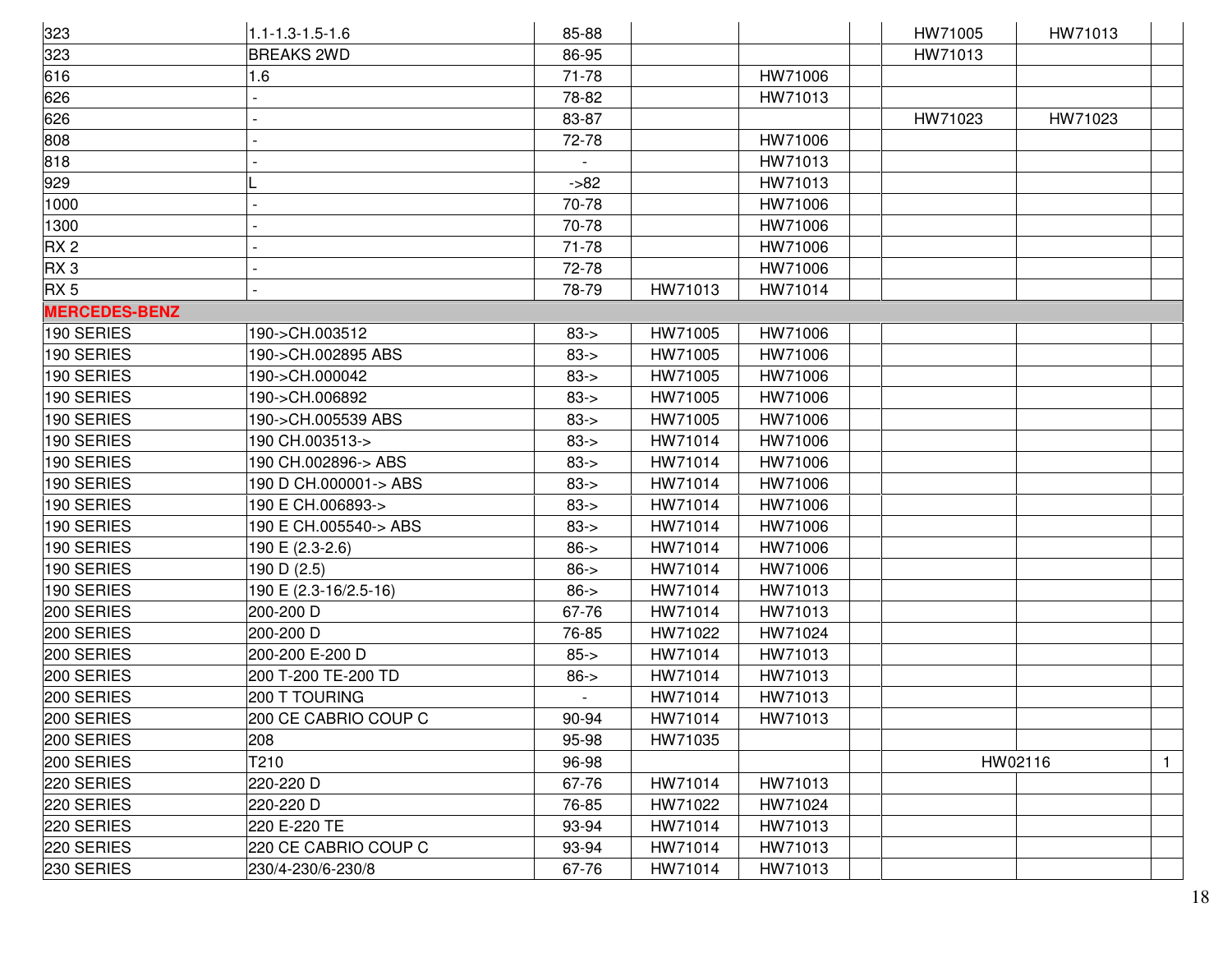| 230 SERIES | 230                  | 76-85    | HW71022 | HW71024 |  |
|------------|----------------------|----------|---------|---------|--|
| 230 SERIES | 230 E                | $85 - >$ | HW71014 | HW71013 |  |
| 230 SERIES | 230 T                | 76-85    | HW71022 | HW71024 |  |
| 230 SERIES | 230 E 230 TE (T124)  | 86-93    |         | HW71033 |  |
| 230 SERIES | 230 TE TOURING       |          | HW71014 | HW71013 |  |
| 230 SERIES | 230 COUP C           | 87-94    | HW71014 | HW71013 |  |
| 240 SERIES | 240 D                | 67-76    | HW71014 | HW71013 |  |
| 240 SERIES | 240 D-240 TD         | 76-85    | HW71022 | HW71024 |  |
| 250 SERIES | 250 S-250 SE-250 SL  | 65-67    | HW71014 | HW71013 |  |
| 250 SERIES | 250-250 C-250 CE     | 67-76    | HW71014 | HW71013 |  |
| 250 SERIES | 250                  | 76-85    | HW71022 | HW71024 |  |
| 250 SERIES | 250 D                | $85 - >$ | HW71014 | HW71013 |  |
| 250 SERIES | 250 D                | 85-93    |         | HW71033 |  |
| 250 SERIES | 250 T                | 76-85    | HW71022 | HW71024 |  |
| 250 SERIES | 250 TD               | $86 - >$ | HW71014 | HW71013 |  |
| 260 SERIES | 260 SE               | 86-92    | HW71022 | HW71024 |  |
| 260 SERIES | 260 E                | 85-93    | HW71014 | HW71013 |  |
| 260 SERIES | 260 E (T124, W124)   | 86-93    |         | HW71033 |  |
| 280 SERIES | 280 S-280 SE         | 65-67    | HW71014 | HW71013 |  |
| 280 SERIES | <b>280 SEL</b>       | 67-79    | HW71014 | HW71013 |  |
| 280 SERIES | 280 C-280 CE         | $71 - >$ | HW71014 | HW71013 |  |
| 280 SERIES | 280                  | 76-85    | HW71022 | HW71024 |  |
| 280 SERIES | 280 C-280 CE CUPE    | 77-85    | HW71022 | HW71024 |  |
| 280 SERIES | 280 E                | 76-85    | HW71022 | HW71024 |  |
| 280 SERIES | 280 S-280 SE-280 SEL | 73-85    | HW71022 | HW71024 |  |
| 280 SERIES | 280 TE               | 76-85    | HW71022 | HW71024 |  |
| 280 SERIES | 280 SL-280 SLC       | 93-85    | HW71014 | HW71013 |  |
| 280 SERIES | 280 E                | 93-95    |         | HW71033 |  |
| 300 SERIES | 300 SEB              | 65-67    | HW71014 | HW71013 |  |
| 300 SERIES | 300 SEL (3.5-6.3)    | $-272$   | HW71014 | HW71013 |  |
| 300 SERIES | 300 D                | 76-85    | HW71022 | HW71025 |  |
| 300 SERIES | 300 E-300 D-300 SL   | $85 - >$ | HW71014 | HW71013 |  |
| 300 SERIES | 300 SE-300 SL        | 86-92    | HW71022 | HW71024 |  |
| 300 SERIES | 300 TD               | 76-85    | HW71022 | HW71024 |  |
| 300 SERIES | 300 TD-300 TE        | $86 - >$ | HW71014 | HW71013 |  |
| 300 SERIES | 300 E-24             | 90-93    | HW71014 | HW71013 |  |
| 300 SERIES | 300 CE-300 CE-24     | 86-94    | HW71014 | HW71013 |  |
| 300 SERIES | 300 CE-CABRIOLET     | 90-94    |         | HW71033 |  |
| 300 SERIES | 300 SL               | 89-93    |         | HW71033 |  |
| 300 SERIES | 307 D                | 78-90    | HW71035 |         |  |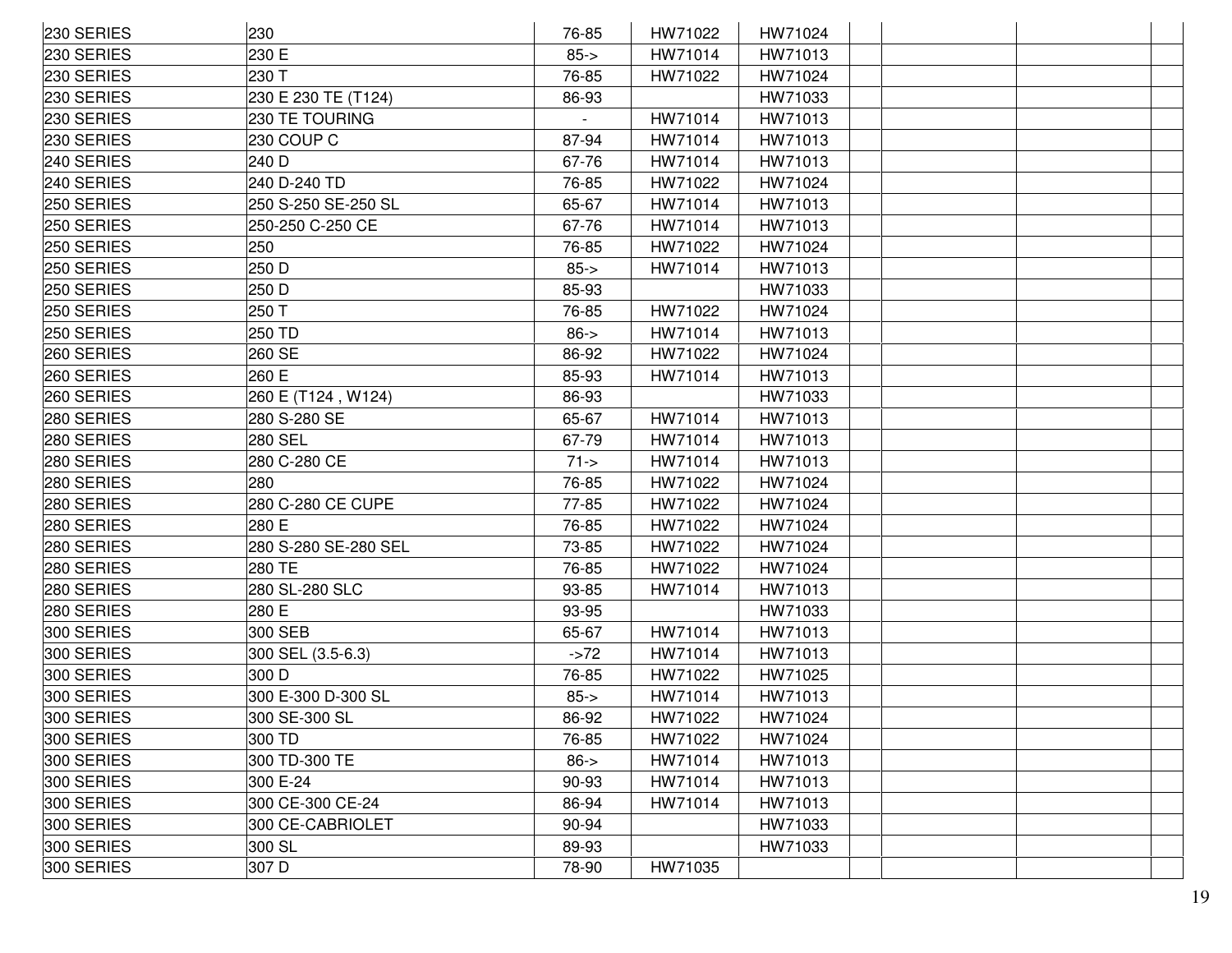| 300 SERIES<br>309 D<br>83-90<br>HW71035<br>300 SERIES<br>310 D<br>89-94<br>HW71035<br>300 SERIES<br>W 140<br>91-93<br>HW02116<br>$\mathbf{1}$<br>320 SERIES<br>320 E-320 TE<br>93-94<br>HW71014<br>HW71013<br>320 SERIES<br>320 CE COUP C<br>$93 - 5$<br>HW71014<br>HW71013<br>320 SERIES<br>320 E CABRIOLET<br>HW71033<br>$93 - 5$<br>350 SERIES<br>350 SL-350 SLC<br>$71 - >$<br>HW71014<br>HW71013<br>350 SERIES<br>350 SE-350 SEL<br>75-80<br>HW71022<br>HW71024<br>HW71013<br>380 SERIES<br>380 SL-380 SLC<br>$80 - >$<br>HW71014<br>380 SERIES<br>380 SE-380 SEL<br>HW71022<br>HW71024<br>75-80<br>380 SERIES<br>380 SEC<br>82-85<br>HW71022<br>HW71024<br>400 SERIES<br>400 E (W124)<br>$93 - 5$<br>HW71033<br>400 SERIES<br>W 140<br>91-93<br>HW02116<br>$\mathbf{1}$<br>420 SERIES<br>420 SL<br>$85 - >$<br>HW71014<br>HW71013<br>420 SERIES<br>420 SEC-420 SE<br>86-92<br>HW71022<br>HW71024<br>420 SERIES<br>86-92<br>HW71022<br>420 SEL<br>HW71024<br>450 SERIES<br>HW71014<br>HW71013<br>450 SL-450 SLC<br>73-85<br>450 SERIES<br>450 SE-450 SEL<br>73-80<br>HW71022<br>HW71024<br>450 SE-450 SEL<br>86-92<br>HW71022<br>HW71024<br>450 SERIES<br>500 SERIES<br>500 SL-500 SLC<br>80-85<br>HW71014<br>HW71013<br>500 SERIES<br>500 SL-500 SLC<br>85-88<br>HW71014<br>HW71013<br>500 SERIES<br>500 SE-500 SEL<br>80-92<br>HW71022<br>HW71024<br>500 SERIES<br>500 SEC COUPE<br>HW71022<br>82-92<br>HW71024<br>500 SERIES<br>500 SEC-500 SE-SEL<br>86-92<br>HW71022<br>HW71024<br>500 SERIES<br>500 E-500 SL<br>89-93<br>HW71033<br>500 SERIES<br>W 140<br>91-93<br>HW02116<br>500 SERIES<br>C <sub>140</sub><br>92-93<br>HW02116<br>$\mathbf{1}$<br>560 SERIES<br>560 SE-560 SEC COUPE<br>86-92<br>HW71022<br>HW71024<br>560 SERIES<br>560 SEL<br>86-92<br>HW71024<br>HW71022<br>600 SERIES<br>600 E<br>89-93<br>HW71033<br>600 SL (R129)<br>600 SERIES<br>89-93<br>HW71033<br>600 SERIES<br>W 140<br>HW02116<br>91-93<br>П.<br>600 SERIES<br>EC V12 COUPE' C140<br>92-93<br>HW02116<br>$\mathbf{1}$<br>HW71033<br>180-200-220<br>$93 - 5$<br><b>C CLASS</b><br>250-280<br>$93 - 5$<br>HW71033<br><b>C CLASS</b><br>200 D-220 250 D<br>$93 - 5$<br>HW71033<br><b>CL 420</b><br>C140<br>97-98<br>HW02116<br>$\mathbf{1}$<br>CL 600 COUPE'<br>C140<br>97-98<br>HW02116<br>$\mathbf{1}$<br><b>E CLASS</b><br>200-200 D<br>$94 - 5$<br>HW71014<br>HW71013 | 300 SERIES | 308 D | 90-94 | HW71035 |  |  |
|-------------------------------------------------------------------------------------------------------------------------------------------------------------------------------------------------------------------------------------------------------------------------------------------------------------------------------------------------------------------------------------------------------------------------------------------------------------------------------------------------------------------------------------------------------------------------------------------------------------------------------------------------------------------------------------------------------------------------------------------------------------------------------------------------------------------------------------------------------------------------------------------------------------------------------------------------------------------------------------------------------------------------------------------------------------------------------------------------------------------------------------------------------------------------------------------------------------------------------------------------------------------------------------------------------------------------------------------------------------------------------------------------------------------------------------------------------------------------------------------------------------------------------------------------------------------------------------------------------------------------------------------------------------------------------------------------------------------------------------------------------------------------------------------------------------------------------------------------------------------------------------------------------------------------------------------------------------------------------------------------------------------------------------------------------------------------------------------------------------------------------------------------------------------------------------------------------------------------------------------------------------------------------------------------------------------------------------------------------------------|------------|-------|-------|---------|--|--|
|                                                                                                                                                                                                                                                                                                                                                                                                                                                                                                                                                                                                                                                                                                                                                                                                                                                                                                                                                                                                                                                                                                                                                                                                                                                                                                                                                                                                                                                                                                                                                                                                                                                                                                                                                                                                                                                                                                                                                                                                                                                                                                                                                                                                                                                                                                                                                                   |            |       |       |         |  |  |
|                                                                                                                                                                                                                                                                                                                                                                                                                                                                                                                                                                                                                                                                                                                                                                                                                                                                                                                                                                                                                                                                                                                                                                                                                                                                                                                                                                                                                                                                                                                                                                                                                                                                                                                                                                                                                                                                                                                                                                                                                                                                                                                                                                                                                                                                                                                                                                   |            |       |       |         |  |  |
|                                                                                                                                                                                                                                                                                                                                                                                                                                                                                                                                                                                                                                                                                                                                                                                                                                                                                                                                                                                                                                                                                                                                                                                                                                                                                                                                                                                                                                                                                                                                                                                                                                                                                                                                                                                                                                                                                                                                                                                                                                                                                                                                                                                                                                                                                                                                                                   |            |       |       |         |  |  |
|                                                                                                                                                                                                                                                                                                                                                                                                                                                                                                                                                                                                                                                                                                                                                                                                                                                                                                                                                                                                                                                                                                                                                                                                                                                                                                                                                                                                                                                                                                                                                                                                                                                                                                                                                                                                                                                                                                                                                                                                                                                                                                                                                                                                                                                                                                                                                                   |            |       |       |         |  |  |
|                                                                                                                                                                                                                                                                                                                                                                                                                                                                                                                                                                                                                                                                                                                                                                                                                                                                                                                                                                                                                                                                                                                                                                                                                                                                                                                                                                                                                                                                                                                                                                                                                                                                                                                                                                                                                                                                                                                                                                                                                                                                                                                                                                                                                                                                                                                                                                   |            |       |       |         |  |  |
|                                                                                                                                                                                                                                                                                                                                                                                                                                                                                                                                                                                                                                                                                                                                                                                                                                                                                                                                                                                                                                                                                                                                                                                                                                                                                                                                                                                                                                                                                                                                                                                                                                                                                                                                                                                                                                                                                                                                                                                                                                                                                                                                                                                                                                                                                                                                                                   |            |       |       |         |  |  |
|                                                                                                                                                                                                                                                                                                                                                                                                                                                                                                                                                                                                                                                                                                                                                                                                                                                                                                                                                                                                                                                                                                                                                                                                                                                                                                                                                                                                                                                                                                                                                                                                                                                                                                                                                                                                                                                                                                                                                                                                                                                                                                                                                                                                                                                                                                                                                                   |            |       |       |         |  |  |
|                                                                                                                                                                                                                                                                                                                                                                                                                                                                                                                                                                                                                                                                                                                                                                                                                                                                                                                                                                                                                                                                                                                                                                                                                                                                                                                                                                                                                                                                                                                                                                                                                                                                                                                                                                                                                                                                                                                                                                                                                                                                                                                                                                                                                                                                                                                                                                   |            |       |       |         |  |  |
|                                                                                                                                                                                                                                                                                                                                                                                                                                                                                                                                                                                                                                                                                                                                                                                                                                                                                                                                                                                                                                                                                                                                                                                                                                                                                                                                                                                                                                                                                                                                                                                                                                                                                                                                                                                                                                                                                                                                                                                                                                                                                                                                                                                                                                                                                                                                                                   |            |       |       |         |  |  |
|                                                                                                                                                                                                                                                                                                                                                                                                                                                                                                                                                                                                                                                                                                                                                                                                                                                                                                                                                                                                                                                                                                                                                                                                                                                                                                                                                                                                                                                                                                                                                                                                                                                                                                                                                                                                                                                                                                                                                                                                                                                                                                                                                                                                                                                                                                                                                                   |            |       |       |         |  |  |
|                                                                                                                                                                                                                                                                                                                                                                                                                                                                                                                                                                                                                                                                                                                                                                                                                                                                                                                                                                                                                                                                                                                                                                                                                                                                                                                                                                                                                                                                                                                                                                                                                                                                                                                                                                                                                                                                                                                                                                                                                                                                                                                                                                                                                                                                                                                                                                   |            |       |       |         |  |  |
|                                                                                                                                                                                                                                                                                                                                                                                                                                                                                                                                                                                                                                                                                                                                                                                                                                                                                                                                                                                                                                                                                                                                                                                                                                                                                                                                                                                                                                                                                                                                                                                                                                                                                                                                                                                                                                                                                                                                                                                                                                                                                                                                                                                                                                                                                                                                                                   |            |       |       |         |  |  |
|                                                                                                                                                                                                                                                                                                                                                                                                                                                                                                                                                                                                                                                                                                                                                                                                                                                                                                                                                                                                                                                                                                                                                                                                                                                                                                                                                                                                                                                                                                                                                                                                                                                                                                                                                                                                                                                                                                                                                                                                                                                                                                                                                                                                                                                                                                                                                                   |            |       |       |         |  |  |
|                                                                                                                                                                                                                                                                                                                                                                                                                                                                                                                                                                                                                                                                                                                                                                                                                                                                                                                                                                                                                                                                                                                                                                                                                                                                                                                                                                                                                                                                                                                                                                                                                                                                                                                                                                                                                                                                                                                                                                                                                                                                                                                                                                                                                                                                                                                                                                   |            |       |       |         |  |  |
|                                                                                                                                                                                                                                                                                                                                                                                                                                                                                                                                                                                                                                                                                                                                                                                                                                                                                                                                                                                                                                                                                                                                                                                                                                                                                                                                                                                                                                                                                                                                                                                                                                                                                                                                                                                                                                                                                                                                                                                                                                                                                                                                                                                                                                                                                                                                                                   |            |       |       |         |  |  |
|                                                                                                                                                                                                                                                                                                                                                                                                                                                                                                                                                                                                                                                                                                                                                                                                                                                                                                                                                                                                                                                                                                                                                                                                                                                                                                                                                                                                                                                                                                                                                                                                                                                                                                                                                                                                                                                                                                                                                                                                                                                                                                                                                                                                                                                                                                                                                                   |            |       |       |         |  |  |
|                                                                                                                                                                                                                                                                                                                                                                                                                                                                                                                                                                                                                                                                                                                                                                                                                                                                                                                                                                                                                                                                                                                                                                                                                                                                                                                                                                                                                                                                                                                                                                                                                                                                                                                                                                                                                                                                                                                                                                                                                                                                                                                                                                                                                                                                                                                                                                   |            |       |       |         |  |  |
|                                                                                                                                                                                                                                                                                                                                                                                                                                                                                                                                                                                                                                                                                                                                                                                                                                                                                                                                                                                                                                                                                                                                                                                                                                                                                                                                                                                                                                                                                                                                                                                                                                                                                                                                                                                                                                                                                                                                                                                                                                                                                                                                                                                                                                                                                                                                                                   |            |       |       |         |  |  |
|                                                                                                                                                                                                                                                                                                                                                                                                                                                                                                                                                                                                                                                                                                                                                                                                                                                                                                                                                                                                                                                                                                                                                                                                                                                                                                                                                                                                                                                                                                                                                                                                                                                                                                                                                                                                                                                                                                                                                                                                                                                                                                                                                                                                                                                                                                                                                                   |            |       |       |         |  |  |
|                                                                                                                                                                                                                                                                                                                                                                                                                                                                                                                                                                                                                                                                                                                                                                                                                                                                                                                                                                                                                                                                                                                                                                                                                                                                                                                                                                                                                                                                                                                                                                                                                                                                                                                                                                                                                                                                                                                                                                                                                                                                                                                                                                                                                                                                                                                                                                   |            |       |       |         |  |  |
|                                                                                                                                                                                                                                                                                                                                                                                                                                                                                                                                                                                                                                                                                                                                                                                                                                                                                                                                                                                                                                                                                                                                                                                                                                                                                                                                                                                                                                                                                                                                                                                                                                                                                                                                                                                                                                                                                                                                                                                                                                                                                                                                                                                                                                                                                                                                                                   |            |       |       |         |  |  |
|                                                                                                                                                                                                                                                                                                                                                                                                                                                                                                                                                                                                                                                                                                                                                                                                                                                                                                                                                                                                                                                                                                                                                                                                                                                                                                                                                                                                                                                                                                                                                                                                                                                                                                                                                                                                                                                                                                                                                                                                                                                                                                                                                                                                                                                                                                                                                                   |            |       |       |         |  |  |
|                                                                                                                                                                                                                                                                                                                                                                                                                                                                                                                                                                                                                                                                                                                                                                                                                                                                                                                                                                                                                                                                                                                                                                                                                                                                                                                                                                                                                                                                                                                                                                                                                                                                                                                                                                                                                                                                                                                                                                                                                                                                                                                                                                                                                                                                                                                                                                   |            |       |       |         |  |  |
|                                                                                                                                                                                                                                                                                                                                                                                                                                                                                                                                                                                                                                                                                                                                                                                                                                                                                                                                                                                                                                                                                                                                                                                                                                                                                                                                                                                                                                                                                                                                                                                                                                                                                                                                                                                                                                                                                                                                                                                                                                                                                                                                                                                                                                                                                                                                                                   |            |       |       |         |  |  |
|                                                                                                                                                                                                                                                                                                                                                                                                                                                                                                                                                                                                                                                                                                                                                                                                                                                                                                                                                                                                                                                                                                                                                                                                                                                                                                                                                                                                                                                                                                                                                                                                                                                                                                                                                                                                                                                                                                                                                                                                                                                                                                                                                                                                                                                                                                                                                                   |            |       |       |         |  |  |
|                                                                                                                                                                                                                                                                                                                                                                                                                                                                                                                                                                                                                                                                                                                                                                                                                                                                                                                                                                                                                                                                                                                                                                                                                                                                                                                                                                                                                                                                                                                                                                                                                                                                                                                                                                                                                                                                                                                                                                                                                                                                                                                                                                                                                                                                                                                                                                   |            |       |       |         |  |  |
|                                                                                                                                                                                                                                                                                                                                                                                                                                                                                                                                                                                                                                                                                                                                                                                                                                                                                                                                                                                                                                                                                                                                                                                                                                                                                                                                                                                                                                                                                                                                                                                                                                                                                                                                                                                                                                                                                                                                                                                                                                                                                                                                                                                                                                                                                                                                                                   |            |       |       |         |  |  |
|                                                                                                                                                                                                                                                                                                                                                                                                                                                                                                                                                                                                                                                                                                                                                                                                                                                                                                                                                                                                                                                                                                                                                                                                                                                                                                                                                                                                                                                                                                                                                                                                                                                                                                                                                                                                                                                                                                                                                                                                                                                                                                                                                                                                                                                                                                                                                                   |            |       |       |         |  |  |
|                                                                                                                                                                                                                                                                                                                                                                                                                                                                                                                                                                                                                                                                                                                                                                                                                                                                                                                                                                                                                                                                                                                                                                                                                                                                                                                                                                                                                                                                                                                                                                                                                                                                                                                                                                                                                                                                                                                                                                                                                                                                                                                                                                                                                                                                                                                                                                   |            |       |       |         |  |  |
|                                                                                                                                                                                                                                                                                                                                                                                                                                                                                                                                                                                                                                                                                                                                                                                                                                                                                                                                                                                                                                                                                                                                                                                                                                                                                                                                                                                                                                                                                                                                                                                                                                                                                                                                                                                                                                                                                                                                                                                                                                                                                                                                                                                                                                                                                                                                                                   |            |       |       |         |  |  |
|                                                                                                                                                                                                                                                                                                                                                                                                                                                                                                                                                                                                                                                                                                                                                                                                                                                                                                                                                                                                                                                                                                                                                                                                                                                                                                                                                                                                                                                                                                                                                                                                                                                                                                                                                                                                                                                                                                                                                                                                                                                                                                                                                                                                                                                                                                                                                                   |            |       |       |         |  |  |
|                                                                                                                                                                                                                                                                                                                                                                                                                                                                                                                                                                                                                                                                                                                                                                                                                                                                                                                                                                                                                                                                                                                                                                                                                                                                                                                                                                                                                                                                                                                                                                                                                                                                                                                                                                                                                                                                                                                                                                                                                                                                                                                                                                                                                                                                                                                                                                   |            |       |       |         |  |  |
|                                                                                                                                                                                                                                                                                                                                                                                                                                                                                                                                                                                                                                                                                                                                                                                                                                                                                                                                                                                                                                                                                                                                                                                                                                                                                                                                                                                                                                                                                                                                                                                                                                                                                                                                                                                                                                                                                                                                                                                                                                                                                                                                                                                                                                                                                                                                                                   |            |       |       |         |  |  |
|                                                                                                                                                                                                                                                                                                                                                                                                                                                                                                                                                                                                                                                                                                                                                                                                                                                                                                                                                                                                                                                                                                                                                                                                                                                                                                                                                                                                                                                                                                                                                                                                                                                                                                                                                                                                                                                                                                                                                                                                                                                                                                                                                                                                                                                                                                                                                                   | C CLASS    |       |       |         |  |  |
|                                                                                                                                                                                                                                                                                                                                                                                                                                                                                                                                                                                                                                                                                                                                                                                                                                                                                                                                                                                                                                                                                                                                                                                                                                                                                                                                                                                                                                                                                                                                                                                                                                                                                                                                                                                                                                                                                                                                                                                                                                                                                                                                                                                                                                                                                                                                                                   |            |       |       |         |  |  |
|                                                                                                                                                                                                                                                                                                                                                                                                                                                                                                                                                                                                                                                                                                                                                                                                                                                                                                                                                                                                                                                                                                                                                                                                                                                                                                                                                                                                                                                                                                                                                                                                                                                                                                                                                                                                                                                                                                                                                                                                                                                                                                                                                                                                                                                                                                                                                                   |            |       |       |         |  |  |
|                                                                                                                                                                                                                                                                                                                                                                                                                                                                                                                                                                                                                                                                                                                                                                                                                                                                                                                                                                                                                                                                                                                                                                                                                                                                                                                                                                                                                                                                                                                                                                                                                                                                                                                                                                                                                                                                                                                                                                                                                                                                                                                                                                                                                                                                                                                                                                   |            |       |       |         |  |  |
|                                                                                                                                                                                                                                                                                                                                                                                                                                                                                                                                                                                                                                                                                                                                                                                                                                                                                                                                                                                                                                                                                                                                                                                                                                                                                                                                                                                                                                                                                                                                                                                                                                                                                                                                                                                                                                                                                                                                                                                                                                                                                                                                                                                                                                                                                                                                                                   |            |       |       |         |  |  |
|                                                                                                                                                                                                                                                                                                                                                                                                                                                                                                                                                                                                                                                                                                                                                                                                                                                                                                                                                                                                                                                                                                                                                                                                                                                                                                                                                                                                                                                                                                                                                                                                                                                                                                                                                                                                                                                                                                                                                                                                                                                                                                                                                                                                                                                                                                                                                                   |            |       |       |         |  |  |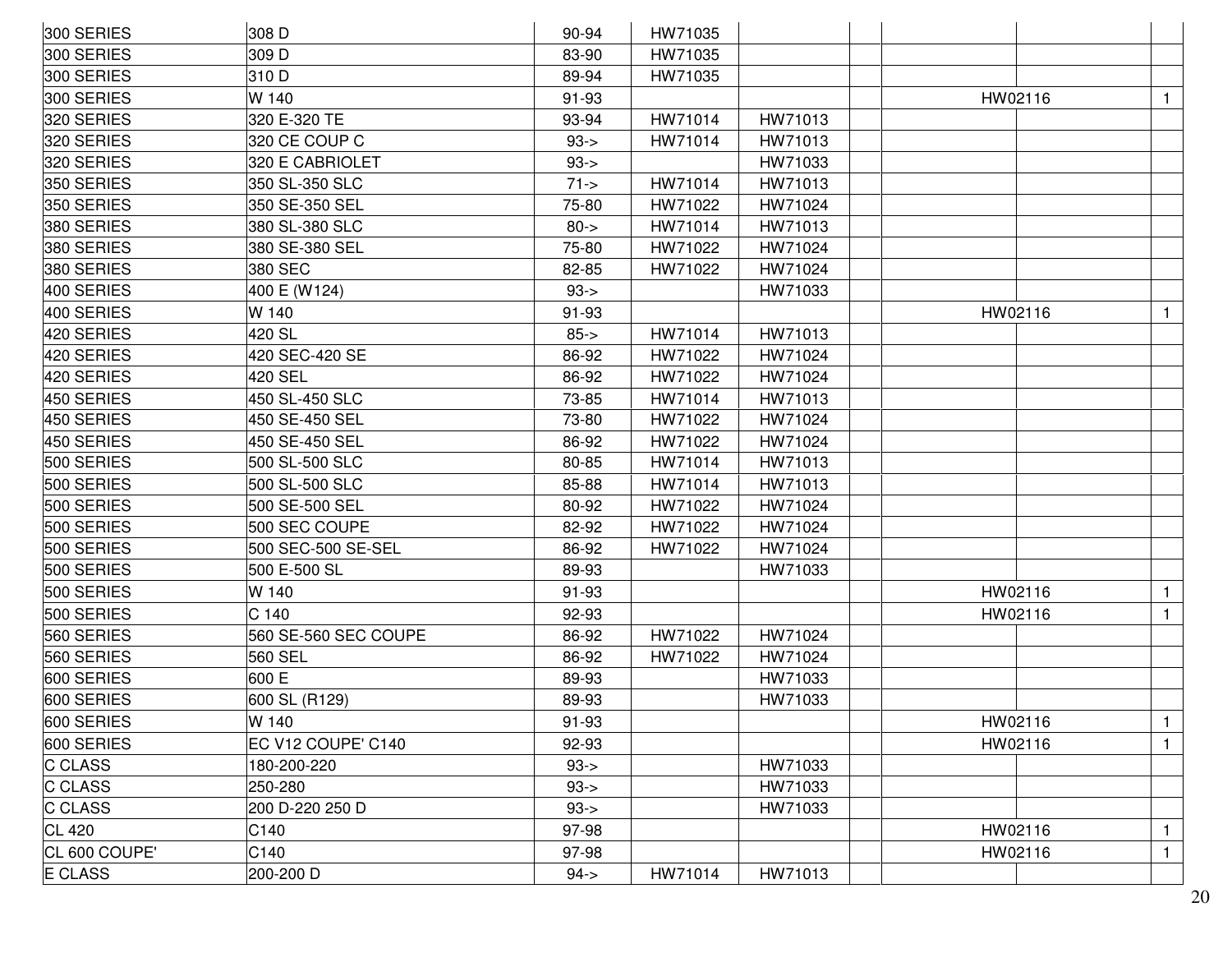| E CLASS              | 200 CABRIO-COUP C | $93 - 5$ | HW71014 | HW71013 |         |              |
|----------------------|-------------------|----------|---------|---------|---------|--------------|
| E CLASS              | 220               | $94 - 5$ | HW71014 | HW71013 |         |              |
| <b>E CLASS</b>       | 220 CABRIO-COUP C | $93 - 5$ | HW71014 | HW71013 |         |              |
| <b>E CLASS</b>       | 250 D-250 TD      | $94 - 5$ | HW71014 | HW71013 |         |              |
| <b>E CLASS</b>       | 280               | $94 - 5$ | HW71014 | HW71013 |         |              |
| E CLASS              | 300-300 D         | $93 - 5$ | HW71014 | HW71013 |         |              |
| <b>E CLASS</b>       | 320 COUP C        | $94 - 5$ | HW71014 | HW71013 |         |              |
| E CLASS              | 420-500           | $94 - 5$ |         | HW71033 |         |              |
| <b>E CLASS</b>       | 200-220           | $7.95 -$ |         | HW71033 |         |              |
| <b>E CLASS</b>       | 220 D=250 D-300 D | $7.95 -$ |         | HW71033 |         |              |
| E CLASS              | 320               | $7.95 -$ |         | HW71033 |         |              |
| <b>E CLASS</b>       | 280 4-MATIC T210  | 97-98    |         |         | HW02116 | $\mathbf{1}$ |
| <b>E CLASS</b>       | 320 4-MATIC T210  | 97-98    |         |         | HW02116 | $\mathbf{1}$ |
| <b>E CLASS</b>       | 420 T210          | 96-98    |         |         | HW02116 | $\mathbf{1}$ |
| <b>CLK CLASS</b>     | 200-320           | 97-98    |         | HW71033 |         |              |
| S 280                | W 140             | 94-98    |         |         | HW02116 | $\mathbf{1}$ |
| S 420                | C <sub>140</sub>  | 94-96    |         |         | HW02116 | $\mathbf{1}$ |
| S 600                | W 140             | 94-98    |         |         | HW02116 | $\mathbf{1}$ |
| S 600 COUPE'         | C 140             | 94-96    |         |         | HW02116 | $\mathbf{1}$ |
| <b>SLK</b>           | 200-230           | 96-98    |         | HW71033 |         |              |
| SPRINTER 414         |                   | 95-98    | HW71035 |         |         |              |
| <b>MERCEDES VANS</b> | 207 D             | 78-90    | HW71022 | HW71024 |         |              |
| <b>MERCEDES VANS</b> | 208               | 78-82    | HW71022 | HW71024 |         |              |
| <b>MERCEDES VANS</b> | 208 D             | 90-94    | HW71022 | HW71024 |         |              |
| <b>MERCEDES VANS</b> | 209 D             | 83-90    | HW71022 | HW71024 |         |              |
| <b>MERCEDES VANS</b> | 210               | 83-94    | HW71022 | HW71024 |         |              |
| <b>MERCEDES VANS</b> | 210 D             | 89-94    | HW71022 | HW71024 |         |              |
| <b>MERCEDES VANS</b> | 307 D             | 78-90    | HW71022 | HW71024 |         |              |
| <b>MERCEDES VANS</b> | 307 D             | 78-90    | HW71035 |         |         |              |
| <b>MERCEDES VANS</b> | 308               | 78-82    | HW71022 | HW71024 |         |              |
| <b>MERCEDES VANS</b> | 308 D             | $90 - >$ | HW71022 | HW71024 |         |              |
| <b>MERCEDES VANS</b> | 308 D             | 90-94    | HW71035 |         |         |              |
| <b>MERCEDES VANS</b> | 309 D             | 83-90    | HW71022 | HW71024 |         |              |
| <b>MERCEDES VANS</b> | 309 D             | 83-94    | HW71035 |         |         |              |
| <b>MERCEDES VANS</b> | 310               | $83 - 5$ | HW71022 | HW71024 |         |              |
| <b>MERCEDES VANS</b> | 310 D             | $89 - >$ | HW71022 | HW71024 |         |              |
| <b>MERCEDES VANS</b> | 310 D             | 89-94    | HW71035 |         |         |              |
| <b>MITSUBISH</b>     |                   |          |         |         |         |              |
| <b>CELESTE</b>       | 1.6               | $-279$   | HW71023 | HW71006 |         |              |
| <b>CELESTE</b>       | 2.0               | $81 - >$ | HW71023 | HW71006 |         |              |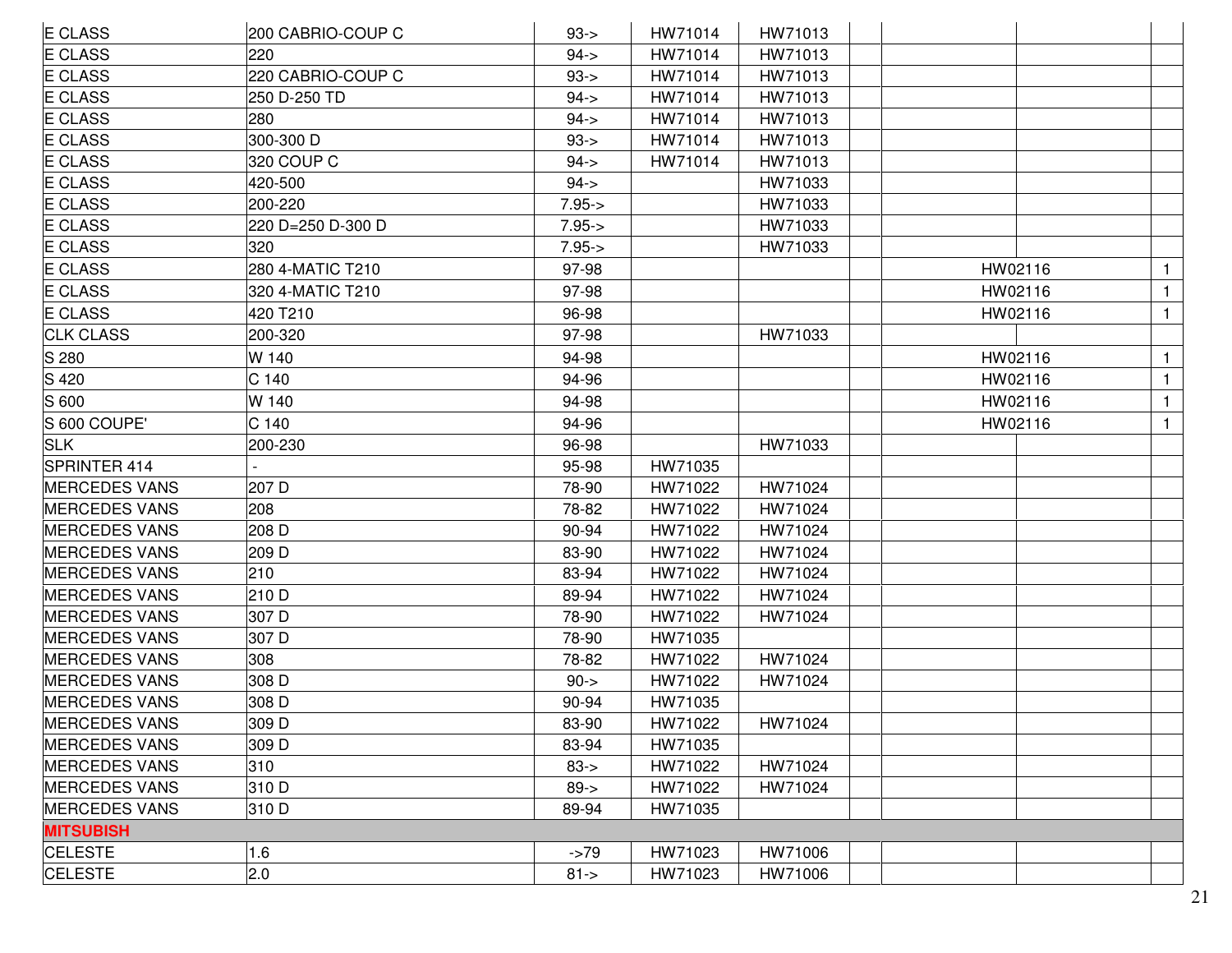| <b>COLT</b>           | <b>TIPO A</b>        |          |         |         |         | HW71006 |
|-----------------------|----------------------|----------|---------|---------|---------|---------|
| COLT                  | 150-151-155-156      |          |         |         |         | HW71006 |
| <b>GALANT</b>         | 1.6-COMBI AUTOM.     | 75-83    | HW71023 | HW71006 |         |         |
| <b>GALANT</b>         | 1850-2.0             | 75-77    | HW71023 | HW71006 |         |         |
| <b>GALANT</b>         | 1.8 S/ABS            | 87-91    |         |         | HW71023 | HW71006 |
| <b>GALANT</b>         | 2.0-2.3 TURBO        | $81 - >$ | HW71014 | HW71013 |         |         |
| GALANT                | $2.0 - 2.4$          | 85-88    |         |         | HW71023 | HW71006 |
| <b>GALANT SIGMA</b>   | $1.6 - 2.0$          | 77-83    | HW71023 | HW71006 |         |         |
| <b>GALANT SIGMA</b>   | 2.0 BREAKS           | 78       | HW71023 | HW71006 |         |         |
| <b>GALANT SIGMA</b>   | 2.0 BREAKS           | 79-83    | HW71014 | HW71013 |         |         |
| <b>GALANT SOPPORO</b> | $1.6 - 2.0$          | 79-83    | HW71023 | HW71006 |         |         |
| <b>GALANT SOPPORO</b> | 2.0 TURBO I.E-2.8 6V | 79-83    | HW71014 | HW71013 |         |         |
| L 200                 | (4X2)                | 81-90    | HW71022 | HW71024 |         |         |
| L 200                 | $1.6 - 2.0$ (4X2)    | 86-95    | HW71022 | HW71024 |         |         |
| L 200                 | 2.4(4X2)             | 86-95    | HW71022 | HW71024 |         |         |
| $-200$                | 2.5(4X2)             | 86-95    | HW71022 | HW71024 |         |         |
| $-200$                | 2.6(4X2)             | 86-95    | HW71022 | HW71024 |         |         |
| L 300                 | 4X2                  | 81-90    | HW71022 | HW71024 |         |         |
| .300                  | $1.6 - 2.0$          | 86-96    | HW71022 | HW71024 |         |         |
| L 300                 | $2.4 - 2.5$          | 86-96    | HW71022 | HW71024 |         |         |
| <b>LANCER</b>         | $1.2 - 1.4 - 1.6$    | 75-82    | HW71023 | HW71006 |         |         |
| LANCER                | 2.0 TURBO I.E-2.8 6V | 80-82    | HW71014 | HW71013 |         |         |
| LANCER                | 1.2-1.4-1.4 TURBO    | 82-84    |         |         | HW71023 | HW71006 |
| LANCER                | <b>BREAKS</b>        | 86-91    |         |         | HW71023 | HW71006 |
| <b>SAPPORO</b>        | 1.6                  | $81 - >$ |         | HW71006 |         |         |
| <b>SAPPORO</b>        | 2.0                  |          | HW71014 | HW71013 |         |         |
| <b>SPACE WAGON</b>    | D04-D05-D09          | 83-90    | HW71023 | HW71006 |         |         |
| <b>SPACE WAGON</b>    | 4WD 9D08)            | 85-90    | HW71023 | HW71006 |         |         |
| STARION               | 2.0                  | 82-90    | HW71014 | HW71013 |         |         |
| <b>NISSAN</b>         |                      |          |         |         |         |         |
| 200                   | <b>SX</b>            | 83-84    | HW71014 | HW71013 |         |         |
| 300                   | <b>ZX</b>            | 83-96    | HW71014 | HW71013 |         |         |
| <b>ATLAS CABSTAR</b>  | F <sub>22</sub>      | 82-89    | HW71022 | HW71024 |         |         |
| <b>BLUEBIRD</b>       | 160B-180B            | 71-73    | HW71022 | HW71006 |         |         |
| <b>BLUEBIRD</b>       | 160B-180B            | 73-76    | HW71014 | HW71013 |         |         |
| <b>BLUEBIRD</b>       | 160B-180B-200B       | 76-83    | HW71014 | HW71013 |         |         |
| C <sub>20</sub>       | C120                 | 79-82    | HW71014 | HW71013 |         |         |
| C <sub>21</sub>       | C120 D               | 79-82    | HW71014 | HW71013 |         |         |
| FAIRLADY              | 280 ZX               | 79-84    | HW71014 | HW71013 |         |         |
| $L_{35}$              |                      |          |         |         | HW71051 | HW71051 |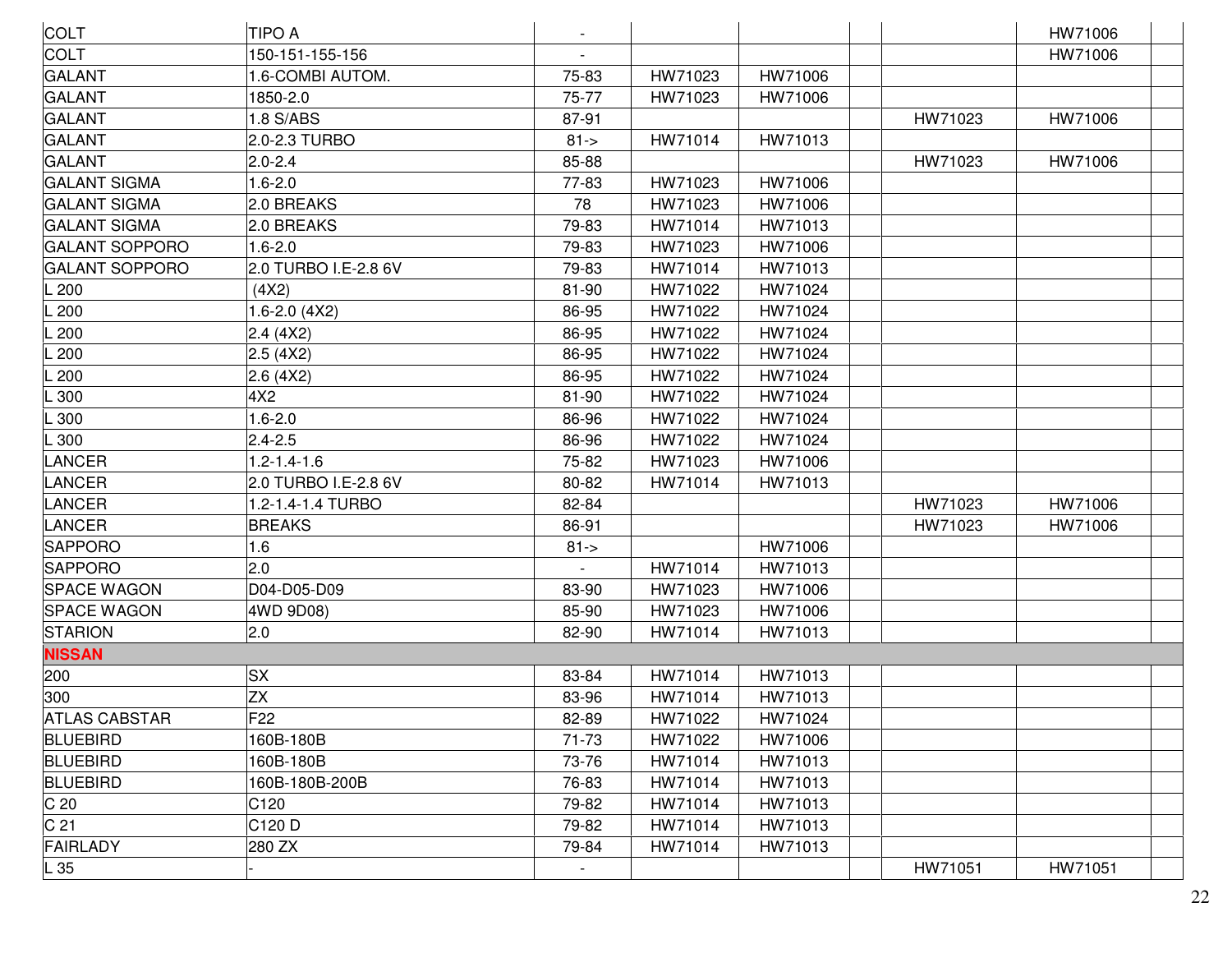| L 45           |                         |                          |         |         |              | HW71051 | HW71051 |  |
|----------------|-------------------------|--------------------------|---------|---------|--------------|---------|---------|--|
| LAUREL         |                         | 76-85                    | HW71014 | HW71013 |              |         |         |  |
| <b>LIBERTA</b> | T <sub>12</sub>         | 83-89                    |         |         |              | HW71005 | HW71013 |  |
| <b>MARCH</b>   |                         | 83-89                    |         |         |              | HW71023 | HW71013 |  |
| <b>MICRA</b>   |                         | 83-89                    |         |         |              | HW71023 | HW71013 |  |
| PRAIRIE        |                         | 83-86                    |         |         |              | HW71023 | HW71013 |  |
| <b>PULSAR</b>  | $1.0 - 1.3$             | 82-85                    |         |         |              | HW71005 | HW71013 |  |
| <b>PULSAR</b>  | $1.5 - 1.7 D$           | 82-85                    |         |         |              | HW71005 | HW71013 |  |
| <b>PULSAR</b>  | B12-N13 (16V)           | 86-89                    |         | HW02052 |              |         |         |  |
| <b>PULSAR</b>  | 4WD N13                 | 86-89                    |         | HW02052 |              |         |         |  |
| <b>SENTRA</b>  | 4WD B12                 | 86-90                    |         | HW02052 |              |         |         |  |
| <b>SILVIA</b>  | 180 SX                  | 80-83                    | HW71014 | HW71013 |              |         |         |  |
| <b>SILVIA</b>  |                         | 83-86                    | HW71014 | HW71013 |              |         |         |  |
| <b>SUNNY</b>   | 120Y-140Y-160Y          | 75-81                    | HW71023 | HW71006 |              |         |         |  |
| <b>SUNNY</b>   | B12-N13-B12 16V-N13 16V | 86-89                    |         | HW71052 |              |         |         |  |
| <b>SUNNY</b>   | 4WD B12-4WD N13         | 86-90                    |         | HW71052 |              |         |         |  |
| <b>VIOLET</b>  | 140 J-160 J             | 73-75                    | HW71023 | HW71006 |              |         |         |  |
| <b>VIOLET</b>  | 140 J-160 J             | 75-78                    | HW71014 | HW71013 |              |         |         |  |
| <b>VIOLET</b>  | 160 J                   | 73-75                    | HW71023 | HW71006 |              |         |         |  |
| <b>VIOLET</b>  | 140 J-160 J-160 JSSS    | 75-81                    | HW71014 | HW71013 |              |         |         |  |
| <b>VIOLET</b>  | 140 J-160 J FRENI DISCO | 79-81                    | HW71023 | HW71006 |              |         |         |  |
| <b>URVAN</b>   | E21-E23                 | 82-87                    | HW71022 | HW71024 |              |         |         |  |
| <b>URVAN</b>   | E24                     | $87 - >$                 | HW71022 | HW71024 |              |         |         |  |
| <b>VANETTE</b> | MOT LD 20               | $80 - >$                 | HW71014 | HW71013 |              |         |         |  |
| <b>NSU</b>     |                         |                          |         |         |              |         |         |  |
| 110            | 110S-110SC              | $\overline{\phantom{a}}$ |         | HW71006 |              |         |         |  |
| 1200           | 1200-1200C              |                          |         | HW71006 |              |         |         |  |
| <b>OPEL</b>    |                         |                          |         |         |              |         |         |  |
| <b>ADMIRAL</b> |                         | 69-77                    | HW71014 | HW71013 |              |         |         |  |
| <b>ASCONA</b>  | $1.2 - 1.6$             | $-275$                   | HW71023 | HW71006 |              |         |         |  |
| <b>ASCONA</b>  | 1.6S-1.9-VOYAGE         | $-275$                   | HW71023 | HW71006 |              |         |         |  |
| <b>ASCONA</b>  | B 1.2-1.6               | 75                       | HW71005 | HW71006 |              |         |         |  |
| <b>ASCONA</b>  | B 1.6S-1.9              | $-275$                   | HW71005 | HW71006 |              |         |         |  |
| <b>ASCONA</b>  | 2.0 S, E, GET           | $-275$                   | HW71005 | HW71006 |              |         |         |  |
| <b>ASCONA</b>  | C <sub>1.3</sub>        | 81-88                    |         | HW02008 | $\mathbf{1}$ | HW71005 | HW71006 |  |
| <b>ASCONA</b>  | $C$ 1.6-1.8             | 82-88                    |         | HW02012 | -1           | HW71005 | HW71006 |  |
| <b>ASTRA</b>   | $1.4i-1.6$              | 91-93                    |         | HW02008 | 1            |         |         |  |
| <b>ASTRA</b>   | $1.4 - 1.6$             | 92-98                    | HW02021 |         | $\mathbf{1}$ |         |         |  |
| <b>ASTRA</b>   | 1.4i-1.6i               | $93 - 5$                 |         | HW02012 | $\mathbf{1}$ |         |         |  |
| <b>ASTRA</b>   | 1.8i-2.0i 16V           | $92 - >$                 |         | HW02012 | $\mathbf{1}$ |         |         |  |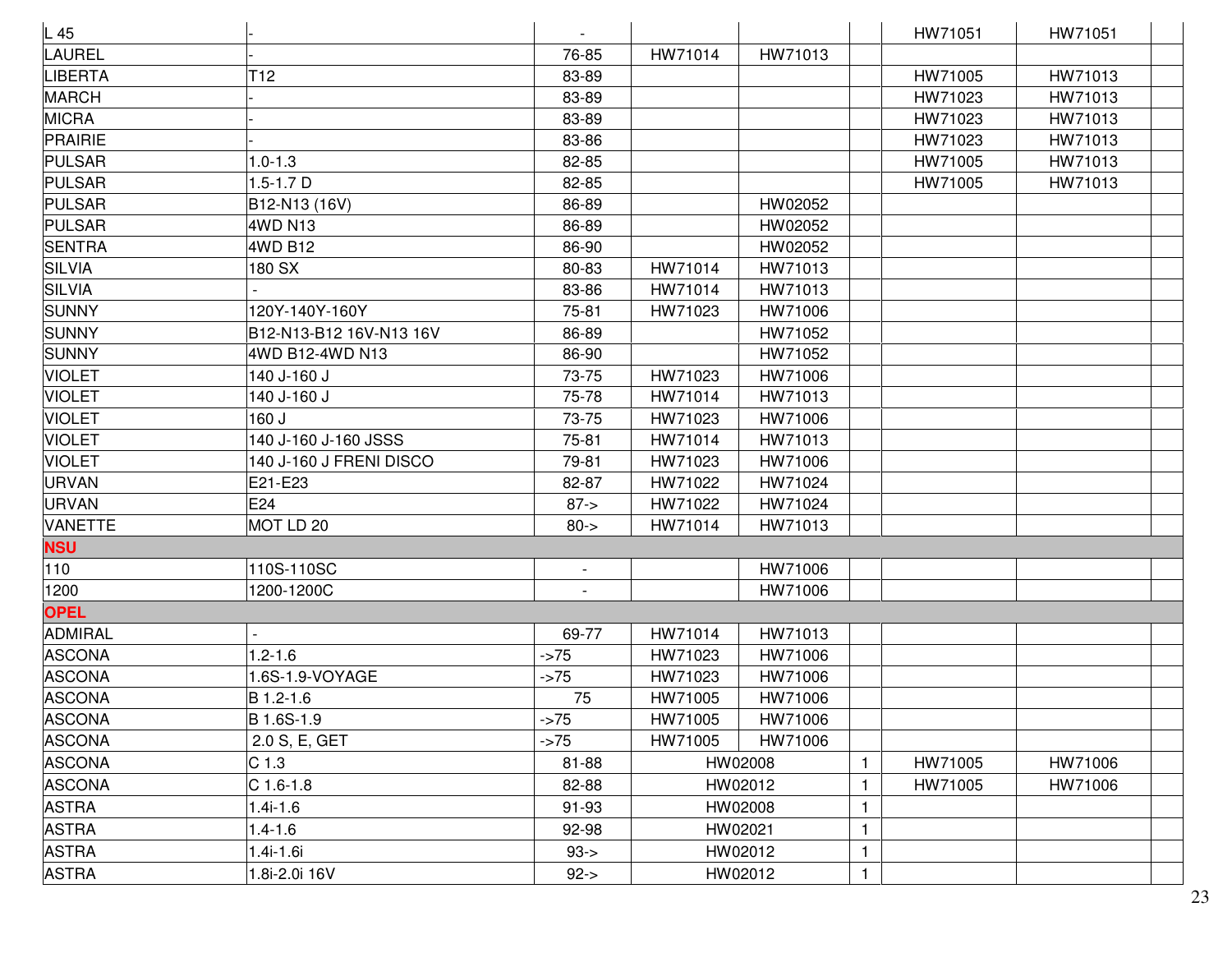| <b>ASTRA</b>     | 1.7 D-1.7 TD             | $91 - >$ |         | HW02012 | 1.           |         |         |  |
|------------------|--------------------------|----------|---------|---------|--------------|---------|---------|--|
| <b>ASTRA</b>     | CABRIO 1.4-1.6           | $93 - 5$ |         | HW02008 | 1            |         |         |  |
| <b>ASTRA</b>     | CABRIO 1.4-1.6           | $94 - 5$ |         | HW02012 | $\mathbf{1}$ |         |         |  |
| <b>ASTRA</b>     | CABRIO 1.8-2.0           | $93 - 5$ |         | HW02012 | $\mathbf{1}$ |         |         |  |
| <b>ASTRA</b>     | <b>CLASSIC</b>           | $99 - >$ | HW02021 |         | $\mathbf{1}$ |         |         |  |
| <b>ASTRA</b>     | 1.4-1.6-1.8-2.0          | 92-98    |         | HW02047 | 1            |         |         |  |
| <b>ASTRA</b>     | 1.7 DIESEL               | 92-98    |         | HW02047 | $\mathbf{1}$ |         |         |  |
| <b>CALIBRA</b>   | 2.0                      | $89 - >$ |         | HW02012 | 1            |         |         |  |
| <b>CALIBRA</b>   | 4X4                      | $90 - >$ |         | HW02012 | 1            |         |         |  |
| <b>CALIBRA</b>   | C 2.0 LET                | 93-97    |         | HW02047 | $\mathbf{1}$ |         |         |  |
| <b>CALIBRA</b>   | C 2.0 NE                 | 96-97    |         | HW02047 | 1            |         |         |  |
| <b>CALIBRA</b>   | C 2.0 XE                 | 96-97    |         | HW02047 | $\mathbf{1}$ |         |         |  |
| <b>CALIBRA</b>   | C 2.5 XE - X 2.5 XE      | 93-97    |         | HW02047 | 1            |         |         |  |
| <b>CALIBRA</b>   | X 2.0 XEV                | 96-97    |         | HW02047 | 1            |         |         |  |
| <b>CALIBRA</b>   | X 2.0 XEV                | 96-97    |         | HW02047 | $\mathbf{1}$ |         |         |  |
| <b>CHEVETTE</b>  |                          | 75-76    | HW71023 |         |              |         |         |  |
| <b>COMMODORE</b> |                          | 67-72    | HW71014 | HW71013 |              |         |         |  |
| <b>COMMODORE</b> | B                        | 72-77    | HW71014 | HW71013 |              |         |         |  |
| <b>COMMODORE</b> |                          | $78 - 5$ | HW71014 | HW71013 |              |         |         |  |
| <b>CORSA</b>     | $1.0 - 1.2 - 1.3$        | $83 - 5$ |         | HW02008 | $\mathbf{1}$ | HW71005 | HW71006 |  |
| <b>CORSA</b>     | 1.2i-1.4i-1.5D           | $90 - >$ |         | HW02008 | 1            | HW71005 | HW71006 |  |
| <b>CORSA</b>     | 1.6i                     | $90 - >$ |         | HW02012 | 1            | HW71005 | HW71006 |  |
| <b>CORSA</b>     | B                        | $93 - 5$ | HW02021 |         | $\mathbf{1}$ | HW71005 | HW71006 |  |
| <b>CORSA</b>     | B                        | $94 - 5$ | HW02021 |         | 1            | HW71014 | HW71013 |  |
| CORSA            | C                        | $00 - >$ |         |         |              |         |         |  |
| <b>DIPLOMAT</b>  | V8                       | 64-77    | HW71014 | HW71013 |              |         |         |  |
| <b>KADET</b>     | B-C                      | $-275$   | HW71023 | HW71006 |              |         |         |  |
| <b>KADET</b>     | C (FRENI A DISCO)        | 75       | HW71005 | HW71006 |              |         |         |  |
| <b>KADET</b>     | $C(1.0-1.2-1.6-1.9-2.0)$ | 76-79    | HW71005 | HW71006 |              |         |         |  |
| <b>KADET</b>     | D-E (1.2-1.3)            | $80 - >$ |         | HW02008 | $\mathbf{1}$ | HW71005 | HW71006 |  |
| <b>KADET</b>     | D-E (1.6-1.8)            | $82 - >$ |         | HW02012 | $\mathbf{1}$ | HW71005 | HW71006 |  |
| <b>KADET</b>     | CABRIOLET 1.4-1.6        | 85-92    |         | HW02008 | $\mathbf{1}$ | HW71005 | HW71006 |  |
| KADET            | CABRIOLET 1.6S-2.0       | 85-92    |         | HW02012 | $\mathbf{1}$ | HW71005 | HW71006 |  |
| <b>KADET</b>     | <b>COMBO</b>             | 86-91    |         | HW02012 | 1            | HW71014 | HW71013 |  |
| <b>KAPITAN</b>   |                          | 64-70    | HW71014 | HW71013 |              |         |         |  |
| <b>MANTA</b>     | $1.2 - 1.6$              | $-75$    | HW71023 | HW71006 |              |         |         |  |
| <b>MANTA</b>     | 1.6S-1.9                 | $-75$    | HW71023 | HW71006 |              |         |         |  |
| <b>MANTA</b>     | B 1.2-1.6                | 75       | HW71005 | HW71006 |              |         |         |  |
| <b>MANTA</b>     | B 1.6S-1.9               | $-75$    | HW71005 | HW71006 |              |         |         |  |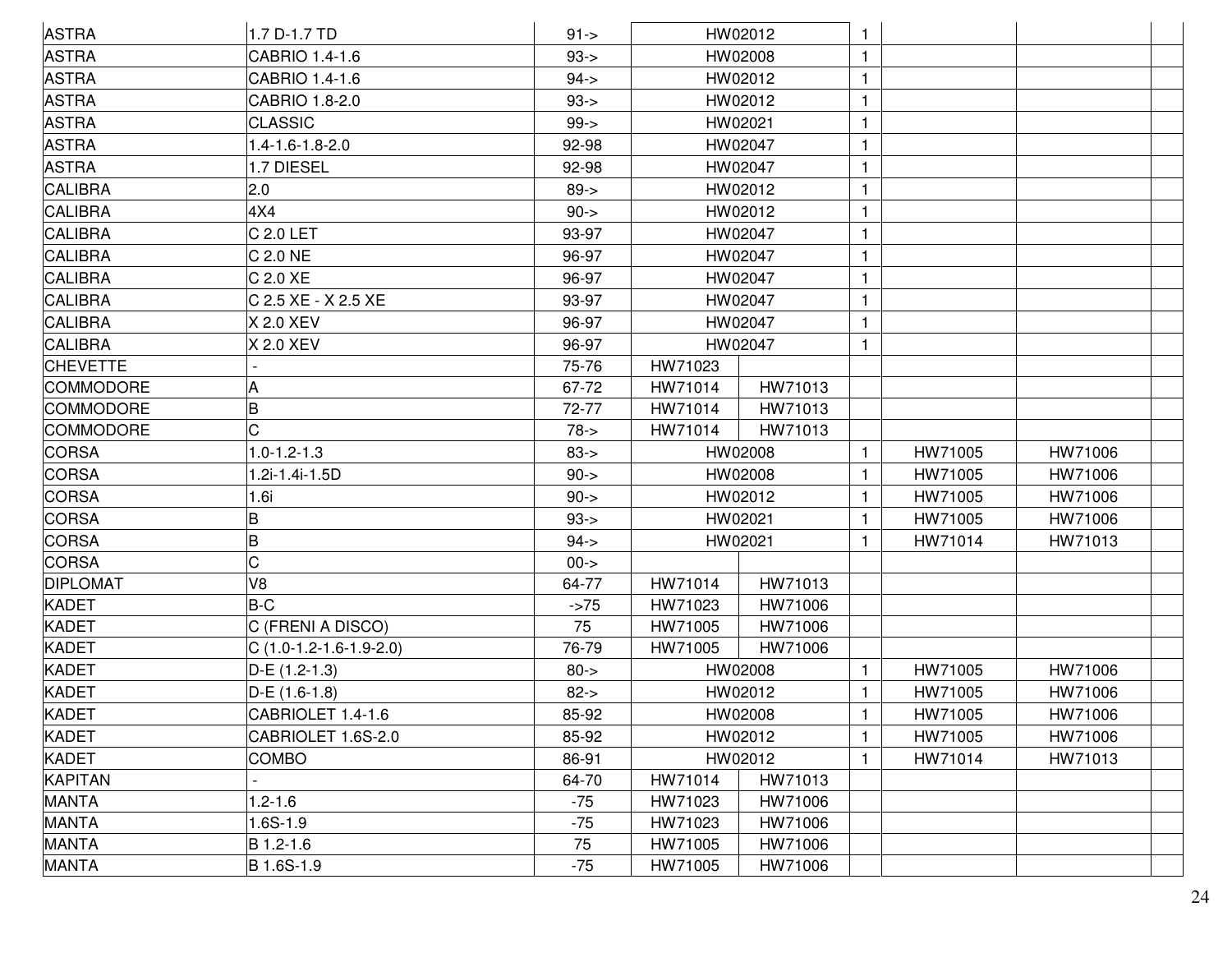| <b>MANTA</b>                    | <b>B 2.0 S, E, GET</b>        | $-75$       | HW71005 | HW71006    |    |         |         |              |
|---------------------------------|-------------------------------|-------------|---------|------------|----|---------|---------|--------------|
| MONZA                           |                               | 78-87       | HW71014 | HW71013    |    |         |         |              |
| <b>OLYMPIA</b>                  |                               | 68-70       | HW71023 | HW71006    |    |         |         |              |
| <b>OMEGA</b>                    |                               | $86 - >$    |         |            |    |         | HW02012 | $\mathbf{1}$ |
| <b>OMEGAB</b>                   | <b>WITHOUT OVER-SIZE LOAD</b> | 94-99       |         |            |    |         | HW02047 | $\mathbf{1}$ |
| <b>REKORD</b>                   | $B-C$                         | $66 - >$    | HW71023 | HW71006    |    |         |         |              |
| <b>REKORD</b>                   | D                             | $72 - 5$    | HW71005 | HW71006    |    |         |         |              |
| <b>REKORD</b>                   |                               | 78-86       | HW71005 | HW71006    |    |         |         |              |
| <b>REKORD</b>                   | E (BERLINA E DIESEL)          | 78-86       | HW71014 | HW71013    |    |         |         |              |
| <b>SENATOR</b>                  |                               | 78-87       | HW71014 | HW71013    |    |         |         |              |
| <b>TIGRA</b>                    |                               | $94 - 5$    |         | HW02021    | 1. | HW71005 | HW71006 |              |
| <b>VECTRA</b>                   | $1.4 - 1.6$                   | 89-93       |         | HW02008    |    | HW71005 | HW71006 |              |
| <b>VECTRA</b>                   | 1.6i-1.8i-2.0i-1.7TD          | $90 - >$    |         | HW02012    |    | HW71005 | HW71006 |              |
| <b>VECTRA</b>                   | 2.0i-2.0 TURBO 4X4            | $90 - >$    |         | HW02012    |    |         |         |              |
| <b>VECTRA</b>                   | A 1.6                         | $94 - 5$    |         | HW02021    |    | HW71005 | HW71006 |              |
| <b>VECTRA A</b>                 | 2.0-2.5 4X4                   | 93-95       |         | HW02047    |    |         |         |              |
| <b>VECTRA A</b>                 | 2.5 XE V6                     | 93-95       |         | HW02047    |    |         |         |              |
| <b>VECTRA B</b>                 |                               | 96-99       |         | HW02047    |    |         |         |              |
| <b>PEUGEOT / TALBOT / SIMCA</b> |                               |             |         |            |    |         |         |              |
| 104                             |                               | 72-80       |         |            |    | HW71048 |         |              |
| 104                             |                               | 80-88       |         |            |    | HW71048 | HW71028 |              |
| 104                             |                               | 72-88       |         | HW02098.02 |    |         |         |              |
| 106                             | $1.0 - 1.1$                   | 91-99       |         | HW02018.04 |    | HW02042 |         | $\mathbf{1}$ |
| 106                             | 1.0-1.1 (3 ASSEMBLY HOLES)    | 91-06.99    |         | HW02096    |    |         |         |              |
| 106                             | $1.0 - 1.1 - 1.4$             | $91 - 5$    |         | HW02018.04 |    |         | HW02025 | $\mathbf{1}$ |
| 106                             | 1.3                           | $94 - 5$    |         | HW02018.04 |    |         | HW02025 | $\mathbf{1}$ |
| 106                             | 1.4D                          | 92-94       |         |            |    |         | HW02025 | $\mathbf{1}$ |
| 106                             | 1.5D                          | $94 - 5$    |         |            |    |         | HW02025 | $\mathbf{1}$ |
| 106                             | 1.6                           | $94 - 5$    |         | HW02018.04 |    |         |         |              |
| 106                             | 1.6                           | $95 - >$    |         | HW02018.04 |    |         | HW02025 | $\mathbf{1}$ |
| 204                             | <b>ALL MODELS</b>             | 65-76       |         | HW02037    | 1. |         |         |              |
| 204                             | DIESEL                        | 68-76       |         | HW02037    | 1  |         |         |              |
| 205                             | $1.0 - 1.1 - 1.2$             | $83 - 5$    |         | HW02018.04 |    |         | HW02025 | $\mathbf{1}$ |
| 205                             | $1.1 - 1.3$                   | $88 - >$    |         | HW02018.04 |    |         | HW02025 | $\mathbf{1}$ |
| 205                             | .6C/ABS                       | $85 - >$    |         | HW02018.04 |    |         | HW02025 | $\mathbf{1}$ |
| 205                             | 1.6C/ABS                      | $85 - >$    |         | HW02040    |    |         |         |              |
| 205                             | GENTRY 1.9 S/ABS              | $91 - > 91$ |         | HW02018.04 |    |         | HW02025 | $\mathbf{1}$ |
| 205                             | GENTRY 1.9 C/ABS              | $91 - >$    |         | HW02040    |    |         |         |              |
| 205                             | GTI S/ABS-C/ABS               | $87 - >$    |         | HW02040    | 1  |         |         |              |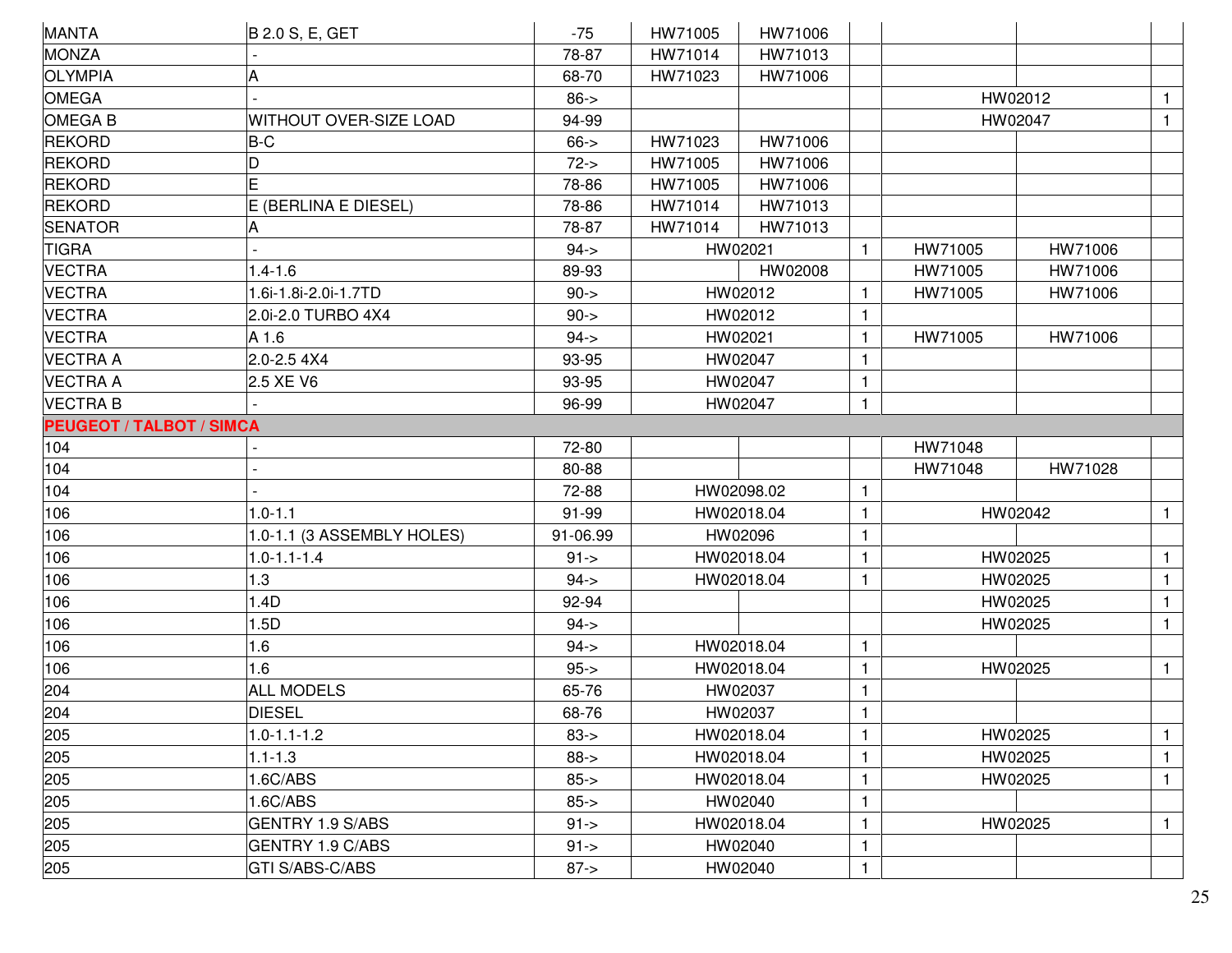| 205             | 1.7D-1.9D S/ABS               | $85 - >$                 |         | HW02018.04 | -1           |         | HW02025 |              |
|-----------------|-------------------------------|--------------------------|---------|------------|--------------|---------|---------|--------------|
| 205             | 1.7D-1.9D C/ABS               | $85 - >$                 |         | HW02040    | $\mathbf{1}$ |         | HW02025 | $\mathbf{1}$ |
| 206             | $1.1 - 1.4 - 1.6$             | $98 - >$                 |         |            |              |         | HW02025 | 1            |
| 206             | 1.9BD                         | $98 - >$                 |         |            |              |         | HW02025 | $\mathbf{1}$ |
| 206             | 1.9 TD                        | $98 - >$                 |         | HW02040    | $\mathbf{1}$ |         |         |              |
| 206             | 2.0 1.6V                      | $98 - >$                 |         | HW02040    | 1            |         |         |              |
| 304             | <b>ALL MODELS</b>             | 69-80                    |         | HW02037    | $\mathbf{1}$ |         |         |              |
| 305             |                               | 78-82                    |         | HW02037    | $\mathbf{1}$ |         |         |              |
| 305             |                               | $84 - >$                 |         | HW02040    | $\mathbf{1}$ |         |         |              |
| 305             |                               | 83-08.84                 |         | HW02062    | $\mathbf{1}$ |         |         |              |
| 306             | 1.4 S/ABS                     | $93 - 5$                 |         | HW02018.04 | $\mathbf{1}$ |         | HW02025 | 1            |
| 306             | 1.4-1.6-1.8-2.0               | $93 - 5$                 |         | HW02040    | $\mathbf{1}$ |         | HW02025 | $\mathbf{1}$ |
| 306             | DIESEL-TURBO DIESEL           | $93 - 5$                 |         | HW02040    | $\mathbf{1}$ |         | HW02025 | 1            |
| 306             | 1.4 ENTERPRISE                | $95 -$                   |         | HW02018.04 | 1            |         | HW02025 | 1            |
| 306             | 1.6-1.8 ENTERPRISE            | 93-95                    |         | HW02040    | $\mathbf{1}$ |         |         |              |
| 306             | 1.6-1.8 ENTERPRISE            | $95 -$                   |         | HW02040    | $\mathbf{1}$ |         | HW02025 | $\mathbf{1}$ |
| 309             | $1.1 - 1.3 - 1.4 - 1.5 - 1.8$ | $86 - >$                 |         | HW02040    | 1            |         | HW02025 | 1            |
| 309             | GT-GT6I-DIESEL-TD             | $87 - >$                 |         | HW02040    | -1           |         | HW02025 | 1            |
| 405             | XR-XS-GR-SX                   | 87-92                    |         | HW02040    | $\mathbf{1}$ |         |         |              |
| 405             | 4X4                           | $89 - >$                 |         | HW02040    | $\mathbf{1}$ |         | HW02040 | $\mathbf{1}$ |
| 406             |                               | $95 -$                   |         | HW02040    | $\mathbf{1}$ |         |         |              |
| 504             |                               | 76-85                    |         | HW71048    |              |         |         |              |
| 504             | <b>CAMIONETTE</b>             | 80-90                    |         | HW71048    |              |         |         |              |
| 504             | <b>CABRIOLET</b>              | 81-84                    |         |            |              |         | HW02078 | $\mathbf{1}$ |
| 504             | COUPE'/font>                  | 81-84                    |         |            |              |         | HW02078 | $\mathbf{1}$ |
| 505             | BERLINA-FAMILARE-BREAK        | 79-92                    |         | HW71048    |              |         |         |              |
| 505             |                               | 81-92                    |         |            |              |         | HW02078 | $\mathbf{1}$ |
| 604             |                               | 75-87                    |         | HW71048    |              |         |         |              |
| 604             |                               | 81-87                    |         |            |              |         | HW02078 | $\mathbf{1}$ |
| 605             |                               | 90-04.97                 |         | HW02085    | $\mathbf{1}$ |         |         |              |
| 806             |                               | 95-99                    |         | HW02083    | $\mathbf{1}$ |         |         |              |
| 1.00 TALBOT     | <b>ALL MODELS</b>             | 68-78                    |         | HW02037    | $\mathbf{1}$ |         |         |              |
| 1307 TALBOT     | <15.8>                        | 76-78                    |         | HW02037    | $\mathbf{1}$ |         |         |              |
| 1308 TALBOT     | <15.8>                        | 76-78                    |         | HW02037    | $\mathbf{1}$ |         |         |              |
| <b>BOXER</b>    | 1000/1400 4X2                 | 94-99                    | HW71051 | HW71051    |              | HW71049 | HW71050 |              |
| <b>BOXER</b>    | 1000/1400 4X4                 | 96-99                    | HW71051 | HW71051    |              | HW71051 | HW71051 |              |
| <b>CHRYSLER</b> | 160-180                       | $\overline{\phantom{a}}$ | HW71014 | HW71013    |              |         |         |              |
| <b>CHRYSLER</b> | 2.0                           | $\overline{\phantom{a}}$ | HW71014 | HW71013    |              |         |         |              |
| <b>EXPERT</b>   |                               | 96-99                    |         | HW02083    | 1            |         |         |              |
|                 |                               |                          |         |            |              |         |         |              |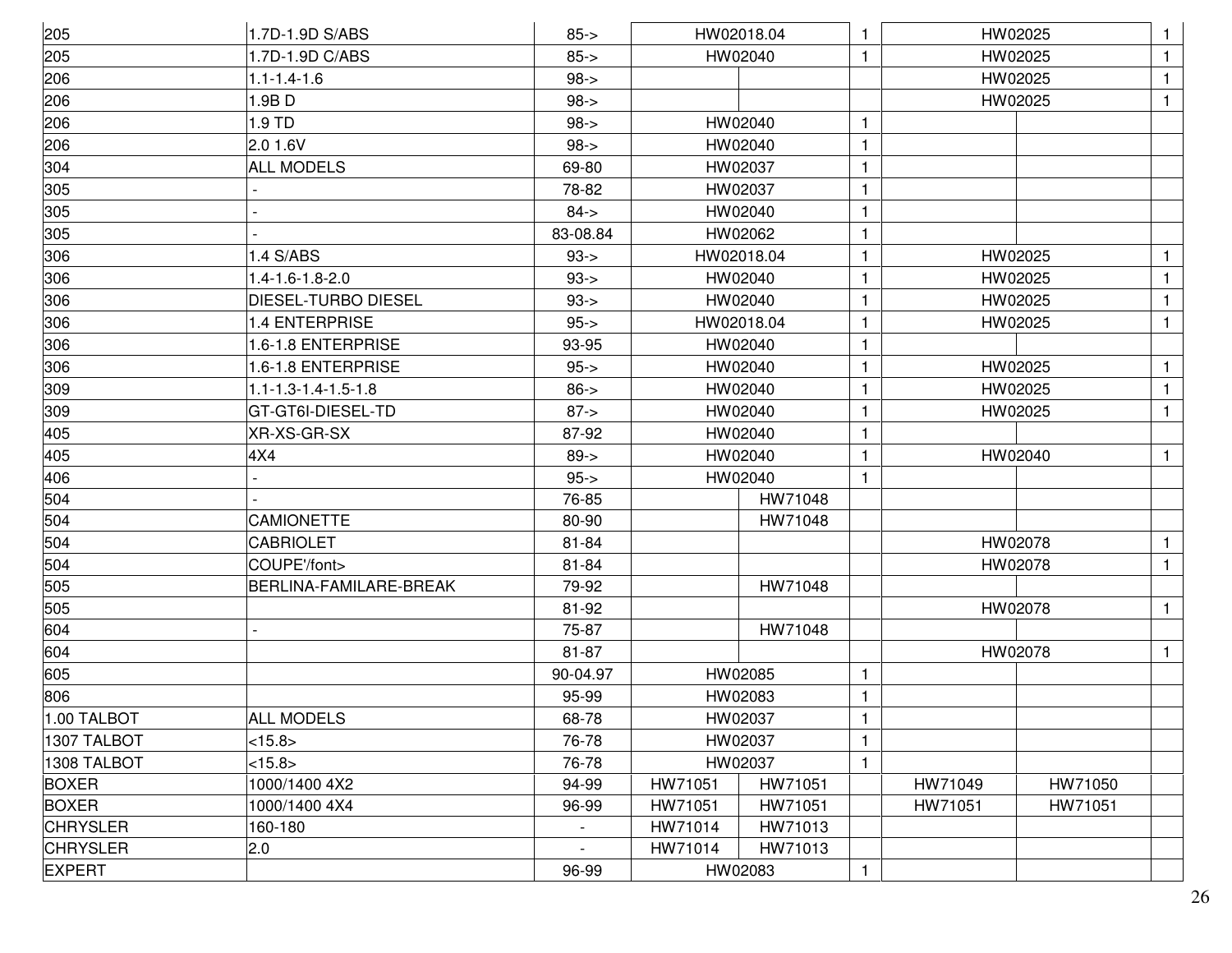| <b>HORIZONT</b> |                         | 78-86     |         |            |              | HW71023 |         |              |
|-----------------|-------------------------|-----------|---------|------------|--------------|---------|---------|--------------|
| J5              | 1000/1300/1400          | 82-92     | HW71051 | HW71051    |              | HW71049 | HW71050 |              |
| $\frac{15}{15}$ | 1800 KG                 | 89-92     | HW71051 | HW71051    |              |         |         |              |
|                 | 4X4                     | 86-92     | HW71051 | HW71051    |              |         |         |              |
| <b>MATRA</b>    | <b>RANCHO</b>           | 77-84     |         | HW02037    | $\mathbf{1}$ | HW71023 |         |              |
| PARTNER         | 1.1-1.4-1.6D TD-1.9D TD | $96 - >$  |         | HW02040    |              |         |         |              |
| <b>SAMBA</b>    |                         | 82-86     |         |            |              | HW02048 | HW02028 |              |
| <b>SAMBA</b>    |                         | 82-86     |         | HW02098.02 | $\mathbf{1}$ |         |         |              |
| SOLARA          |                         | 81-86     |         |            |              | HW71023 |         |              |
| <b>SIMCA</b>    | 150-180                 | $71 - 81$ | HW71014 | HW71013    |              |         |         |              |
| <b>SIMCA</b>    | 900                     | 65-68     | HW71023 |            |              | HW71023 | HW71023 |              |
| <b>SIMCA</b>    | 900S                    | 73-75     | HW71023 |            |              | HW71023 | HW71023 |              |
| SIMCA           | 1.0                     | 68-78     | HW71023 | HW71006    |              | HW71023 | HW71023 |              |
| <b>SIMCA</b>    | 1.0                     | 68-70     | HW71023 | HW71006    |              | HW71023 | HW71023 |              |
| <b>SIMCA</b>    | 1.0                     | 70-79     | HW71023 | HW71006    |              | HW71023 | HW71023 |              |
| <b>SIMCA</b>    | 1.0 GLS-LS-RALLY        | 73-77     | HW71023 |            |              | HW71023 | HW71023 |              |
| SIMCA           | 1.0B GLS 6 CV           | $77 - >$  | HW71023 |            |              | HW71023 | HW71023 |              |
| <b>SIMCA</b>    | 1.1                     | 68-78     |         | HW02037    |              |         | HW71023 |              |
| <b>SIMCA</b>    | 1.2 GL-GLE-GLS          | 73-79     |         | HW02037    |              |         | HW71023 |              |
| SIMCA           | 1.2 COUPE               | 68-71     | HW71023 | HW71006    |              | HW71023 | HW71023 |              |
| <b>SIMCA</b>    | 1.3                     | 63-76     |         | HW71023    |              |         |         |              |
| <b>SIMCA</b>    | 1.3                     | 75-78     |         | HW02037    |              |         | HW71023 |              |
| <b>SIMCA</b>    | 1.5                     | 63-76     |         | HW71023    |              |         |         |              |
| <b>SIMCA</b>    | 1.6                     | 78-80     |         | HW71014    |              |         |         |              |
| <b>SIMCA</b>    | <b>ALPINE</b>           | 80-84     |         |            |              | HW71023 |         |              |
| <b>SIMCA</b>    | <b>BAGHEERA MATRA</b>   | 78-80     |         |            |              | HW71023 |         |              |
| <b>SIMCA</b>    | <b>HORIZON</b>          | 78-86     |         |            |              | HW71023 |         |              |
| <b>SIMCA</b>    | <b>MATRA</b>            | 77-84     |         |            |              | HW71023 |         |              |
| <b>SIMCA</b>    | <b>MATRA RANCHO</b>     | 77-88     |         | HW02037    |              |         | HW71023 |              |
| SIMCA           | <b>MINX</b>             | 85-86     |         |            |              | HW71023 |         |              |
| <b>SIMCA</b>    | <b>SAMBA</b>            | 81-86     |         |            |              |         | HW02028 |              |
| <b>SIMCA</b>    | <b>SOLARA</b>           | 81-86     |         |            |              | HW71023 |         |              |
| <b>SUMBEAM</b>  |                         |           |         | HW71013    |              |         |         |              |
| <b>TANGORA</b>  |                         | 81-83     |         | HW71048    |              |         |         |              |
| <b>TANGORA</b>  |                         | 81-83     |         |            |              |         | HW02078 | $\mathbf{1}$ |
| <b>PORSCHE</b>  |                         |           |         |            |              |         |         |              |
| 356             |                         | 63-65     | HW71014 | HW71013    |              |         |         |              |
| 904             | <b>SPORT CARRERA</b>    | 64-65     | HW71014 | HW71013    |              |         |         |              |
| 906             | <b>SPORT CARRERA</b>    | 65-67     | HW71014 | HW71013    |              |         |         |              |
| 911             | 911 E-911 S             | $72 - 5$  | HW71014 | HW71013    |              |         |         |              |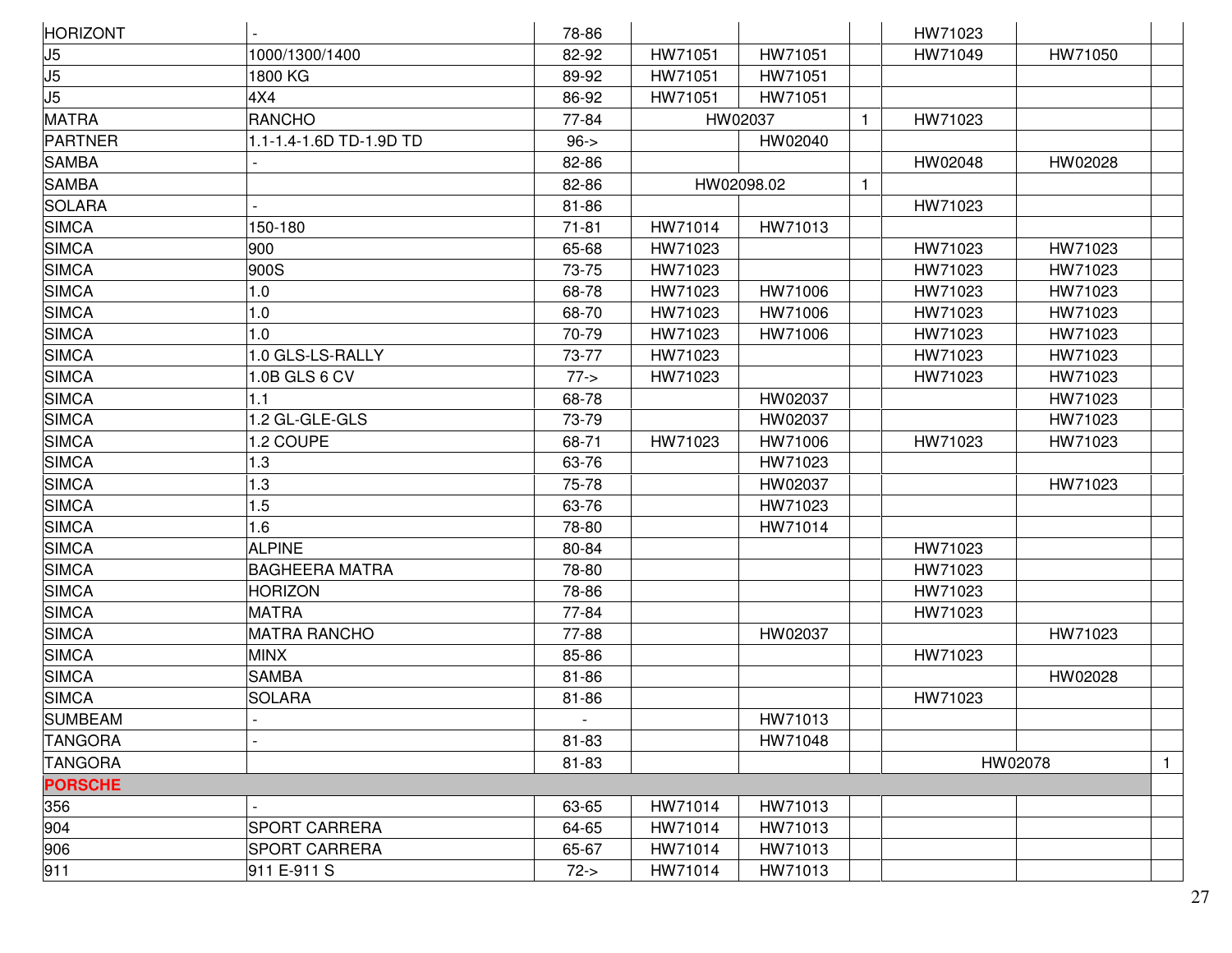| 911                | 911 T-911 SC          | $72 - 5$       | HW71014 | HW71013    |              |         |            |              |
|--------------------|-----------------------|----------------|---------|------------|--------------|---------|------------|--------------|
| 912                |                       | 65-69          | HW71014 | HW71013    |              |         |            |              |
| 914/4              | $1.6 - 2.0$           | $-273$         | HW71014 | HW71013    |              |         | HW02004    | $\mathbf{1}$ |
| 914/4              | $1.6 - 2.0$           | $73 - 5$       | HW71014 | HW71013    |              |         |            |              |
| 914/6              | $1.6 - 2.0$           | $-273$         | HW71014 | HW71013    |              |         | HW02004    | $\mathbf{1}$ |
| 914/6              | $1.6 - 2.0$           | $73 - 5$       | HW71014 | HW71013    |              |         |            |              |
| 924                |                       | $76 - 5$       | HW71005 | HW71006    |              |         |            |              |
| 924                | <b>TURBO</b>          | $76 - 5$       | HW71005 | HW71006    |              |         |            |              |
| 924                | TURBO                 | 80-85          | HW71014 | HW71013    |              |         |            |              |
| 924                | <b>CARRERA GT</b>     | 80-85          | HW71014 | HW71013    |              |         |            |              |
| 944                |                       |                | HW71005 | HW71006    |              |         |            |              |
| CARRERA2           |                       | $\overline{a}$ | HW02004 | HW02004    |              |         |            |              |
| <b>POLSKI</b>      |                       |                |         |            |              |         |            |              |
| 125                | P                     | 68-73          | HW71014 | HW71013    |              |         |            |              |
| 125                | P                     | $74 -$         | HW71014 | HW71013    |              |         | HW02044    | $\mathbf{1}$ |
| <b>126 BIS</b>     |                       | 88-90          | HW71046 | HW71045    |              | HW71047 | HW71047    |              |
| <b>FSO POLONEZ</b> |                       | $79 - >$       | HW71014 | HW71013    |              |         | HW02044    | $\mathbf{1}$ |
| <b>RENAULT</b>     |                       |                |         |            |              |         |            |              |
| <b>CLIO</b>        | RL-RN-RT 1.2-1.4-1.8  | $90 - >$       |         | HW02030    | 1            |         | HW02025    | $\mathbf{1}$ |
| <b>CLIO</b>        | 1.2-1.4-1.9D          | $94 - 5$       |         | HW71006    |              |         | HW02025    | $\mathbf{1}$ |
| <b>CLIO</b>        | 1.7 DIESEL            | $90 - >$       |         | HW02016.04 | 1            |         |            |              |
| <b>CLIO</b>        | 16 V                  | $91 - >$       |         | HW02016.04 | 1            |         |            |              |
| <b>CLIO</b>        | <b>WILLIAMS 2.0</b>   | $94 - 5$       |         | HW71006    |              |         |            |              |
| <b>ESPACE</b>      |                       | $84 - 5$       |         | HW02031    | 1            |         |            |              |
| <b>ESPACE</b>      | V6                    | 84-96          |         | HW02031    | 1            |         | HW02016.04 |              |
| <b>ESPACE</b>      | 4X4                   | 87-91          |         | HW02031    | 1            |         |            |              |
| <b>EXPRESS</b>     | <b>PETROL</b>         | $86 - >$       |         | HW02030    | 1            |         |            |              |
| <b>EXPRESS</b>     | <b>DIESEL</b>         | 88-96          |         | HW02030    | 1            |         | HW02026    | $\mathbf{1}$ |
| <b>EXPRESS</b>     | <b>DIESEL</b>         | $91 - >$       |         | HW02030    | 1            |         |            |              |
| <b>EXPRESS</b>     | 425 KG.-525 KG.       | 86-90          |         | HW02030    | 1            |         | HW02026    | $\mathbf{1}$ |
| <b>EXPRESS</b>     | 775 KG.               | 86-90          |         | HW02030    | 1            |         | HW02038    | $\mathbf{1}$ |
| <b>EXPRESS</b>     | 775 KG.-775 KG.DIESEL | $91 - >$       |         | HW02016.04 | $\mathbf{1}$ |         |            |              |
| <b>FUEGO</b>       |                       | 80-86          |         | HW02031    | 1            |         |            |              |
| <b>FUEGO</b>       | <b>TL-GTL</b>         | 80-85          |         | HW02031    | 1            | HW71048 | HW71028    |              |
| <b>KANGOO</b>      |                       | 97-99          |         | HW02016.04 | 1            |         |            |              |
| LAGUNA             | 1.6-1.8-2.0           | 93-99          |         | HW02016.04 | 1            |         | HW02038    | 1            |
| <b>LAGUNA</b>      | <b>9 DIESEL</b>       | 93-99          |         |            |              |         | HW02038    | $\mathbf{1}$ |
| <b>MEGANE</b>      |                       | $95 - >$       |         | HW02016.04 | 1            |         | HW02025    | $\mathbf{1}$ |
| <b>MEGANE</b>      | <b>CLASSIC</b>        | $95 -$         |         | HW02016.04 | 1            |         |            |              |
|                    |                       |                |         |            |              |         |            |              |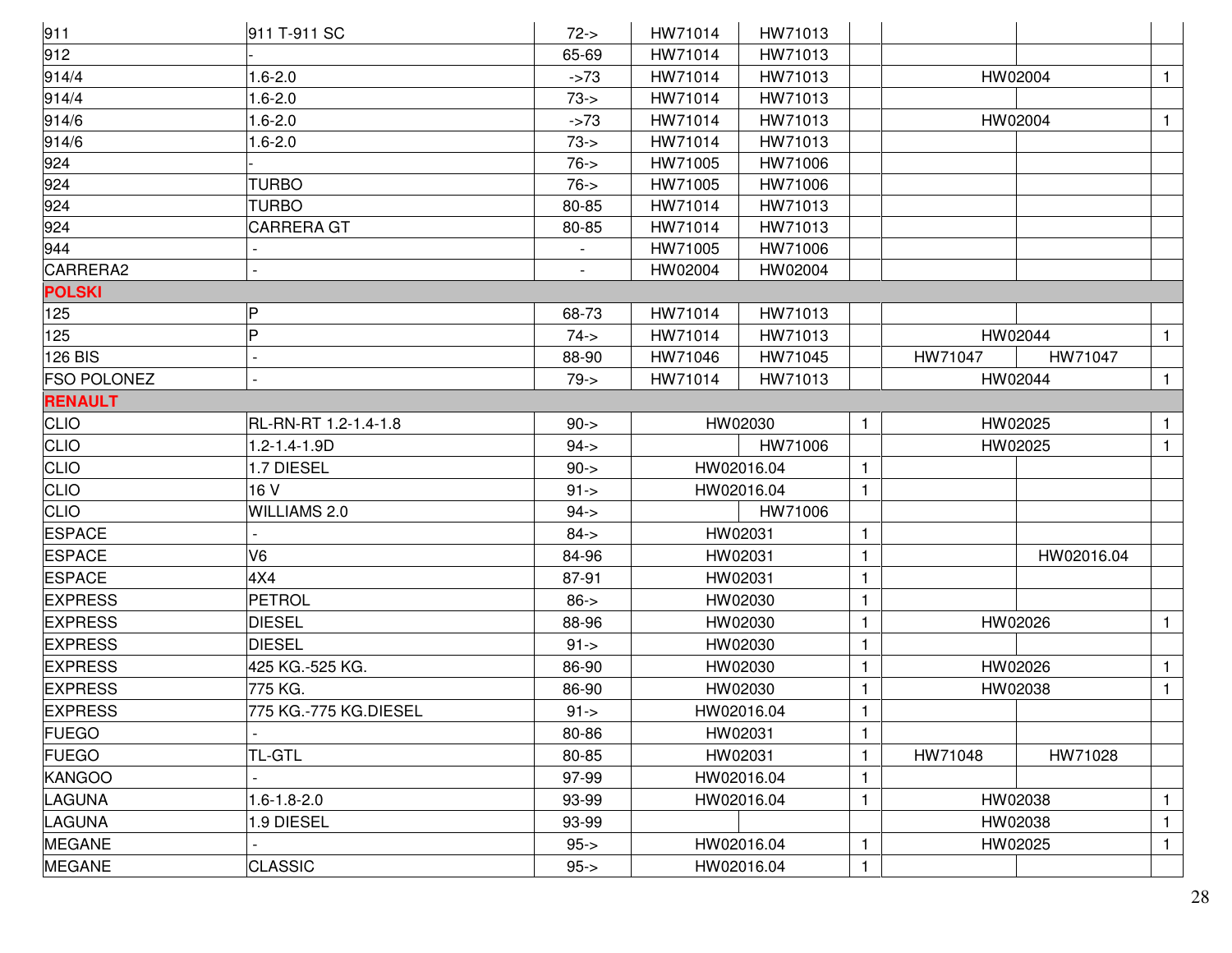| <b>MEGANE</b>      | <b>COUPE</b>              | $95 -$   |         | HW02016.04 | 1            |         |         |              |
|--------------------|---------------------------|----------|---------|------------|--------------|---------|---------|--------------|
| <b>MEGANE</b>      | BREAK 1.4-1.6-1.9 D       | $96 - >$ |         | HW02016.04 | $\mathbf{1}$ |         |         |              |
| R4                 | ESPANA                    | $77 - >$ |         |            |              | HW71048 | HW71028 |              |
| R <sub>4</sub>     | <b>TL-GTL</b>             | 76-86    |         |            |              | HW71048 | HW71028 |              |
| R <sub>5</sub>     | <b>ESPANA</b>             | 77-84    |         |            |              |         | HW71028 |              |
| R <sub>5</sub>     | <b>ALPINE TURBO</b>       | 82-84    | HW01002 | HW01002    |              |         | HW71028 |              |
| R <sub>5</sub>     | R <sub>1220</sub>         | 77-84    |         |            |              | HW71048 | HW71028 |              |
| R <sub>5</sub>     | R1221-R1222               | 77-84    |         |            |              |         | HW71028 |              |
| R <sub>5</sub>     | R1223 ALPINE              | 78-81    | HW01002 | HW01002    |              | HW71048 | HW71028 |              |
| R <sub>5</sub>     | R1224-R1225-R1227         | 72-84    |         |            |              | HW71048 | HW71028 |              |
| R <sub>5</sub>     | L-LS-GTL-TL               | 80-84    |         |            |              | HW71048 | HW71028 |              |
| R <sub>5</sub>     | <b>SOCIETE</b>            | 80-84    |         |            |              | HW71048 | HW71028 |              |
| R <sub>5</sub>     | <b>SUPER</b>              | $84 - 5$ |         | HW02030    |              |         | HW02025 |              |
| R <sub>5</sub>     | <b>SUPER D</b>            | $84 - 5$ |         |            |              |         | HW02025 | $\mathbf{1}$ |
| R <sub>5</sub>     | <b>SUPER GT TURBO-GTE</b> | $85 - >$ |         | HW02030    |              |         |         |              |
| R <sub>6</sub>     |                           | 76-79    |         |            |              | HW71048 | HW71028 |              |
| R7                 | <b>ESPANA</b>             | 77-79    |         |            |              |         | HW71028 |              |
| R7                 | <b>TL-GTL</b>             | 76-78    |         |            |              |         | HW71028 |              |
| R <sub>9</sub>     |                           | $81 - >$ |         | HW02030    | $\mathbf{1}$ | HW02025 |         | $\mathbf{1}$ |
| R <sub>9</sub>     | <b>DIESEL</b>             | $81 - >$ |         | HW02030    | $\mathbf{1}$ | HW02025 |         | $\mathbf{1}$ |
| R <sub>9</sub>     | <b>TURBO</b>              | $85 - >$ |         | HW02030    | $\mathbf{1}$ | HW02025 |         | 1            |
| <b>R11</b>         |                           | $83 - 5$ |         | HW02030    | $\mathbf 1$  | HW02025 |         | $\mathbf{1}$ |
| <b>R11</b>         | <b>DIESEL</b>             | $83 - 5$ |         | HW02030    | $\mathbf{1}$ |         | HW02025 | $\mathbf{1}$ |
| <b>R11</b>         | <b>TURBO</b>              | $84 - 5$ |         | HW02030    | $\mathbf{1}$ |         | HW02025 | $\mathbf{1}$ |
| R <sub>12</sub>    | L-TL-TR-TS                | 77-80    | HW01002 | HW01002    |              | HW71048 | HW71028 |              |
| R <sub>14</sub>    |                           | 76-83    |         |            |              | HW71048 | HW71028 |              |
| R <sub>14</sub>    |                           | 76-83    |         | HW02098.02 | $\mathbf{1}$ |         |         |              |
| R <sub>14GTL</sub> |                           | 03.77-83 |         | HW02098.02 | $\mathbf 1$  |         |         |              |
| R <sub>14GTL</sub> | (R1210)                   | 76-02.77 |         | HW02098.02 | $\mathbf{1}$ |         |         |              |
| R <sub>14</sub> L  |                           | 03.77-83 |         | HW02098.02 | $\mathbf{1}$ |         |         |              |
| R <sub>14</sub> L  | (R1210)                   | 73-02.77 |         | HW02098.02 | $\mathbf{1}$ |         |         |              |
| R <sub>14</sub> TL |                           | 03.77-83 |         | HW02098.02 | $\mathbf{1}$ |         |         |              |
| R <sub>14</sub> TL | (R1210)                   | 76-02.77 |         | HW02098.02 | $\mathbf{1}$ |         |         |              |
| R <sub>15</sub>    |                           | 77-79    | HW01002 | HW01002    |              | HW71048 | HW71028 |              |
| <b>R16</b>         |                           | 76-80    |         |            |              | HW71048 | HW71028 |              |
| <b>R17</b>         |                           | 77-80    | HW01002 | HW01002    |              |         |         |              |
| R <sub>18</sub>    | <b>R1341 TS GTS</b>       | 78-83    | HW01002 | HW01002    |              | HW71048 | HW71028 |              |
| <b>R18</b>         | L-TL-GTL-TS-GTS           | $81 - >$ | HW02031 |            | $\mathbf{1}$ |         |         |              |
| <b>R18</b>         | R1340 L-TL-GTL            | 81-83    | HW01002 | HW01002    |              | HW71048 | HW71028 |              |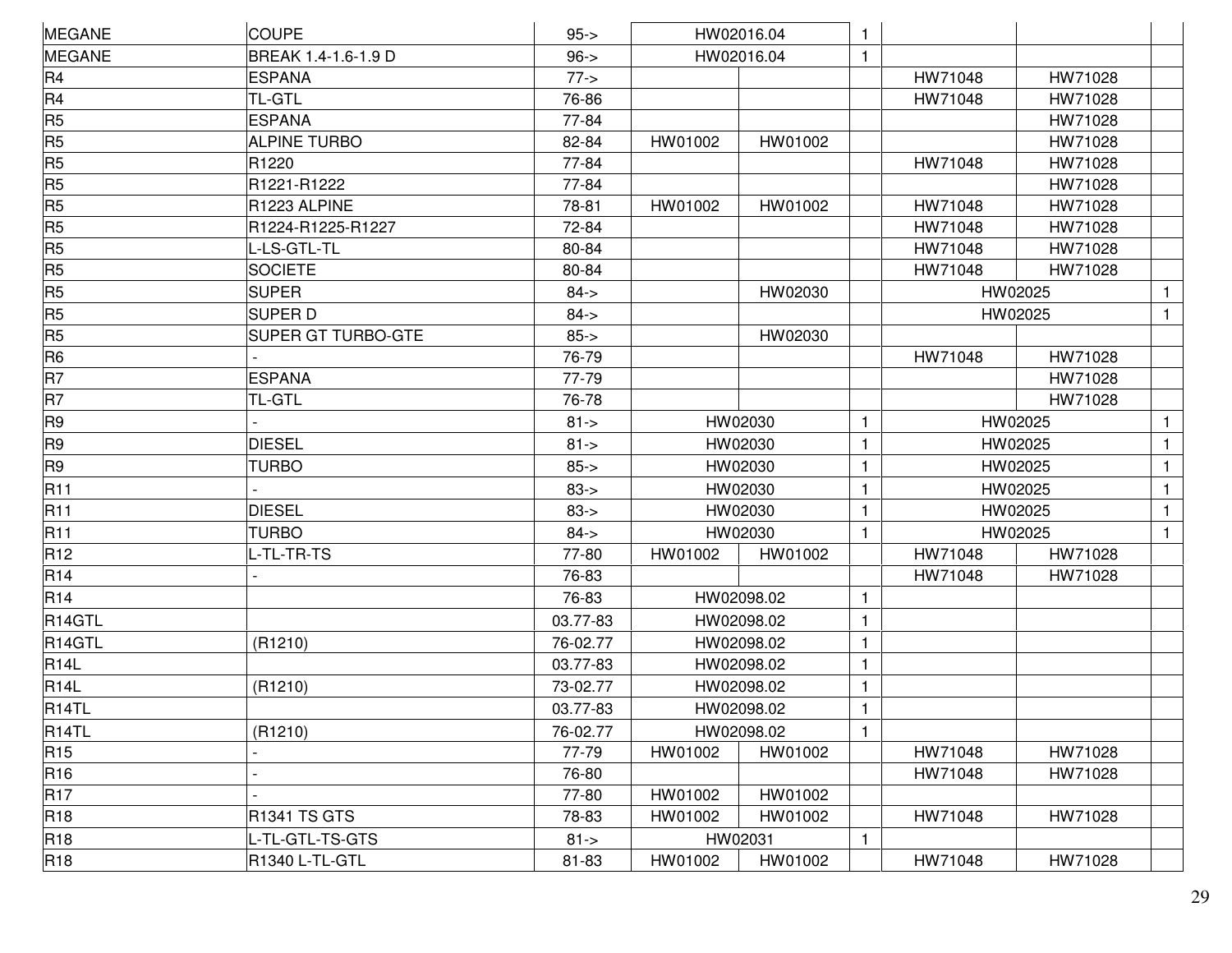| <b>R18</b>         | R1340 L-TL-GTL          | 84-86      |            | HW02031    |              | HW71048 | HW71028 |              |
|--------------------|-------------------------|------------|------------|------------|--------------|---------|---------|--------------|
| R <sub>18</sub>    | <b>R1341 TS GTS</b>     | 84-86      |            | HW02031    |              | HW71048 | HW71028 |              |
| <b>R18</b>         | <b>TX-GTX-TURBO E</b>   | $81 - >$   |            | HW02031    |              |         |         |              |
| <b>R18</b>         | DIESEL-TURBO D.         | $83 - 5$   |            | HW02031    | 1            |         |         |              |
| <b>R18</b>         | TD-GTD                  | 81-86      |            | HW02031    |              | HW71048 | HW71028 |              |
| R <sub>18</sub>    | TS-GTL                  | 78-82      | HW01002    | HW01002    |              |         |         |              |
| R <sub>18</sub>    | TS-GTL 4X4              | 83-86      |            | HW02031    |              |         |         |              |
| R <sub>18</sub>    | <b>SOCIETE</b>          | 78-82      | HW01002    | HW01002    |              |         |         |              |
| <b>R19</b>         | TR-TRE-GTR              | $89 - >$   | HW02030    | HW02030    |              |         |         |              |
| R <sub>19</sub>    | TSE-GTS-GTE             | $89 - >$   |            | HW02016.04 |              |         | HW02025 |              |
| <b>R19</b>         | GTX-TXE-TXI             | $89 - >$   |            | HW02016.04 | 1            |         | HW02025 | $\mathbf{1}$ |
| <b>R19</b>         | TD-TDE-GTD              | $89 - >$   |            | HW02016.04 |              |         | HW02025 | 1            |
| R <sub>19</sub>    |                         | $94 - 5$   |            | HW02016.04 |              |         | HW02025 | 1            |
| <b>R19</b>         | CHAMADE                 | $89 - >$   |            | HW02016.04 |              |         | HW02025 | $\mathbf{1}$ |
| R <sub>20</sub>    | L-TL-GTL-LS-TS          | $80 - >$   |            | HW02031    | 1            |         |         |              |
| R <sub>20</sub>    | TD-GTD                  | $81 - >$   |            | HW02031    | 1            |         |         |              |
| R20                | L-TL-GTL-GTD-AUT        | 77-83      | HW01002    | HW01002    |              |         |         |              |
| R <sub>20</sub>    | LS-TS-AUT               | 78-84      |            | HW02029    | 1            |         |         |              |
| R <sub>20</sub>    | TX-AUT                  | 81-84      |            | HW02029    | 1            |         |         |              |
| R21                | GTL-GTS-TL-TS           | $86 - >$   | HW02016.04 |            | 1            | HW02026 |         | 1            |
| R21                | TSE-RS-GTS-GTX          | $86 - >$   | HW02016.04 |            | 1            |         | HW02026 | $\mathbf{1}$ |
| R21                | NEVADA GTS-TL           | $86 - >$   |            | HW02016.04 | 1            |         |         |              |
| R21                | <b>NEVADA GTX-TX</b>    | $86 - >$   |            | HW02016.04 | 1            |         |         |              |
| R <sub>21</sub>    | <b>GSD</b>              | $86 - >$   |            |            |              | HW02026 |         | $\mathbf{1}$ |
| R21                | TXE-TXI-CTD-TD          | $86 - >$   |            | HW02031    | 1            | HW02026 |         | $\mathbf{1}$ |
| R <sub>21</sub>    | TBD-TDX                 | $86 - >$   |            | HW02031    | 1            |         |         |              |
| R21                | 2.0 TURBO I.E-2.8 6V    | $86 - >$   |            | HW02031    | 1            |         |         |              |
| R21                | <b>NEVADA TBD-GTD</b>   | $86 - >$   |            | HW02031    | 1            |         |         |              |
| R21                | NEVADA TD-TDX           | $86 - >$   |            | HW02031    | 1            |         |         |              |
| R21                | <b>NEVADA TL-TS-TSE</b> | $86 - >$   |            | HW02016.04 |              |         |         |              |
| R <sub>25</sub>    |                         | 84-92      |            | HW02031    | $\mathbf{1}$ |         |         |              |
| <b>R30</b>         | <b>TS-TX</b>            | 76-84      |            | HW02029    | $\mathbf{1}$ |         |         |              |
| R30                | <b>TURBO DIESEL</b>     | 82-84      |            | HW02031    |              |         |         |              |
| SUPER <sub>5</sub> |                         | $85 - >$   |            | HW02030    |              | HW02025 |         | 1.           |
| SUPER <sub>5</sub> | <b>GT TURBO</b>         | 85-91      |            | HW02030    |              |         |         |              |
| SUPER <sub>5</sub> | <b>DIESEL</b>           | $85 - > 8$ |            | HW02030    | 1            |         |         |              |
| <b>TWINGO</b>      | $1.1 - 1.2$             | $93 - 5$   |            | HW02030    |              |         | HW02025 | $\mathbf{1}$ |
| <b>TRAFIC</b>      | T1-T3-T4-T5-T6-T9-TA    | 84-86      |            | HW02029    |              |         | HW71048 |              |
| TRAFIC             | <b>ALL MODELS</b>       | 81-91      |            | HW02029    | $\mathbf{1}$ |         |         |              |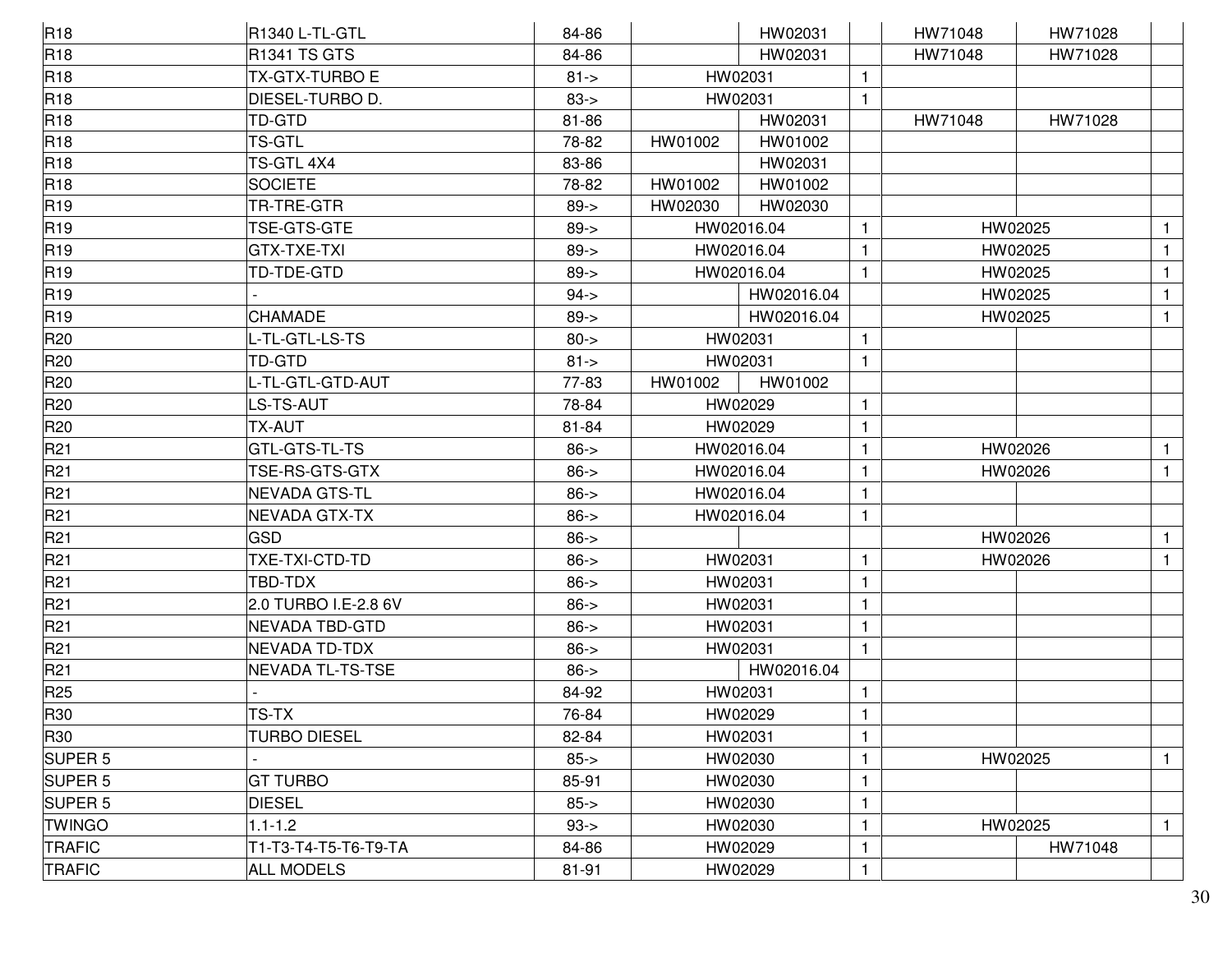| <b>ROVER</b>       |                |           |         |            |                |         |         |              |
|--------------------|----------------|-----------|---------|------------|----------------|---------|---------|--------------|
| <b>ALLEGRO</b>     |                | 73-83     |         |            |                | HW71023 | HW71006 |              |
| <b>ITAL</b>        |                | 81-84     | HW71023 | HW71006    |                |         |         |              |
| <b>MARINA</b>      |                | $71 - 80$ | HW71023 | HW71006    |                |         |         |              |
| <b>MARINA</b>      | VAN            | $71 - 81$ | HW71023 | HW71006    |                |         |         |              |
| M.G.               |                |           | HW71014 | HW71013    |                |         |         |              |
| <b>ROVER</b>       | 2000           | 63-73     | HW71014 | HW71013    |                |         |         |              |
| <b>ROVER</b>       | 2200           | 74-76     | HW71014 | HW71013    |                |         |         |              |
| <b>ROVER</b>       | 2300           | 77-86     | HW71014 | HW71013    |                |         |         |              |
| <b>ROVER</b>       | 2600           | 77-86     | HW71014 | HW71013    |                |         |         |              |
| <b>ROVER</b>       | 3500           | 68-75     | HW71014 | HW71013    |                |         |         |              |
| <b>ROVER</b>       | 3500 S         | 68-75     | HW71014 | HW71013    |                |         |         |              |
| <b>ROVER</b>       | 3500           | 76-86     | HW71014 | HW71013    |                |         |         |              |
| <b>VANDEN PLAS</b> | 1.5            | 75-81     |         |            |                | HW71023 | HW71006 |              |
| <b>SAAB</b>        |                |           |         |            |                |         |         |              |
| 90                 |                | 85-87     |         | HW02004    |                |         |         |              |
| 99                 |                | 80-84     |         | HW02004    | $\mathbf{1}$   |         |         |              |
| 600                |                | 80-87     |         | HW02002    |                |         |         |              |
| 900                |                | 80-87     |         | HW02004    | $\mathbf{1}$   |         |         |              |
| 900                |                | $87 - >$  |         | HW02004    | $\mathbf{1}$   |         |         |              |
| 900                | 16 V           |           |         | HW02004    | $\mathbf{1}$   |         |         |              |
| <b>SEAT</b>        |                |           |         |            |                |         |         |              |
| 124                |                | 68-80     | HW71020 | HW71013    |                |         | HW01001 | $\mathbf{1}$ |
| 124                | <b>DIESEL</b>  | 68-80     |         |            |                |         | HW01001 | $\mathbf{1}$ |
| 127/FURA           |                | 76-85     |         | HW02001.03 | $\mathbf{1}$   |         |         |              |
| 128                |                | 76-80     |         | HW02001.03 | -1             |         |         |              |
| 131                |                | 75-84     | HW71014 | HW71013    |                |         | HW01001 | $\mathbf{1}$ |
| 132                |                | 72-82     | HW71014 | HW71013    |                |         | HW01001 | $\mathbf{1}$ |
| 133                |                | 74-81     | HW71046 | HW71045    |                |         |         |              |
| 1430               |                | 70-74     | HW71020 | HW71013    |                |         |         |              |
| CORDOBA            |                | $93 - 5$  |         | HW02009    | -1             | HW71005 | HW71006 |              |
| <b>IBIZA</b>       |                | $84 - 5$  |         | HW02002    | $\mathbf{1}$   |         |         |              |
| <b>IBIZA</b>       | <b>DIESEL</b>  | $84 - >$  |         | HW02002    | $\mathbf{1}$   |         |         |              |
| <b>IBIZA</b>       | 900-1.2-DIESEL | $91 - >$  |         | HW02002    |                |         |         |              |
| <b>IBIZA</b>       |                | $93 - 5$  |         | HW02002    |                | HW71005 | HW71006 |              |
| <b>INCA</b>        |                | $95 - >$  |         | HW02009    |                | HW71005 | HW71013 |              |
| <b>MALAGA</b>      |                | $84 - 5$  |         | HW02002    | $\overline{1}$ |         |         |              |
| <b>MALAGA</b>      | <b>DIESEL</b>  | $84 - >$  |         | HW02002    | $\mathbf{1}$   |         |         |              |
| <b>RONDA</b>       |                | $82 - >$  |         | HW02002    | -1             |         |         |              |
|                    |                |           |         |            |                |         |         |              |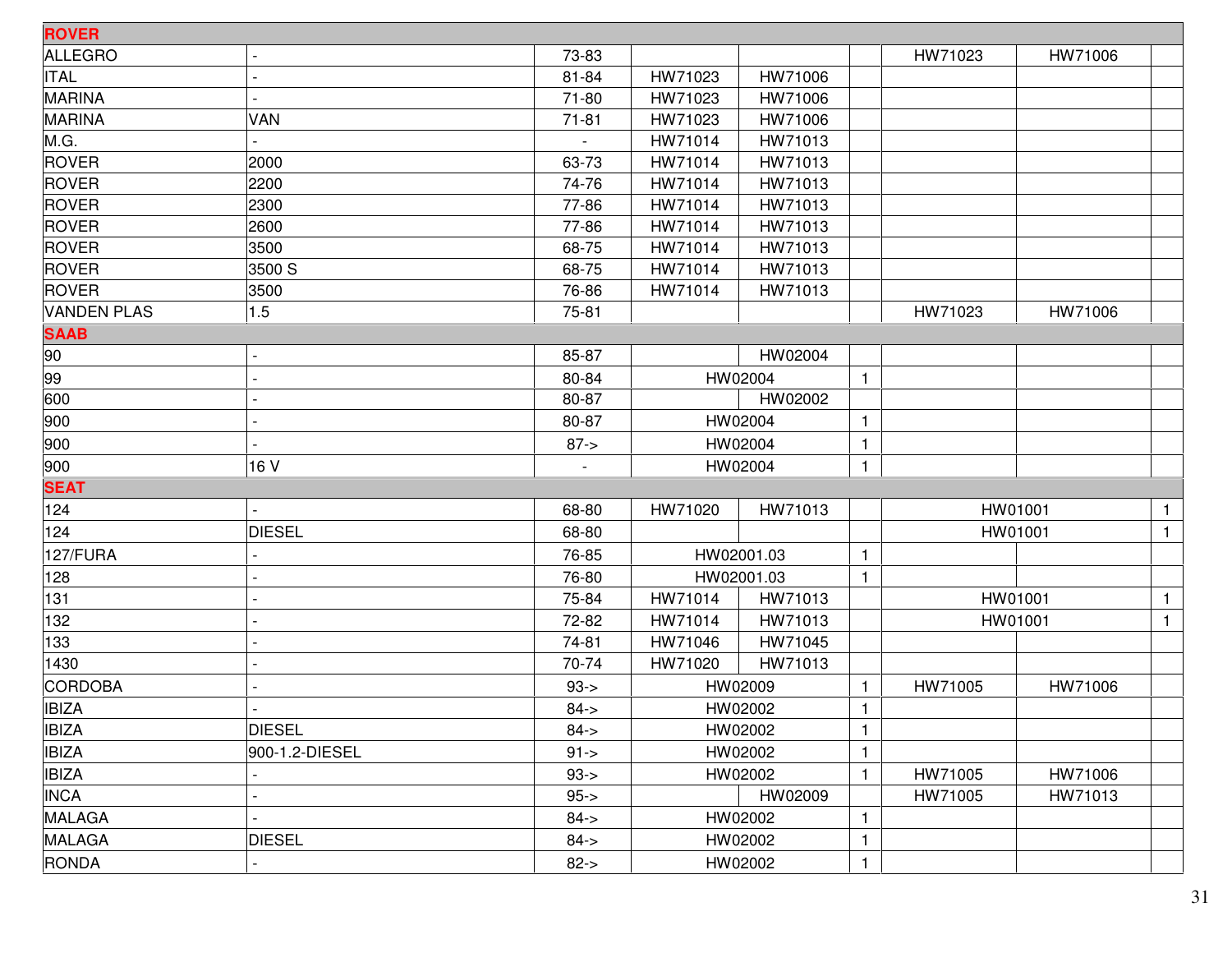| RONDA           | <b>DIESEL</b>            | $82 - >$  |         | HW02002    | $\mathbf{1}$ |         |         |  |
|-----------------|--------------------------|-----------|---------|------------|--------------|---------|---------|--|
| <b>SPORT</b>    | $1.2 - 1.4$              | 75-79     |         | HW02001.03 |              |         |         |  |
| <b>TOLEDO</b>   | 1.6-1.8-1.8 16V-2.0      | $91 - >$  |         | HW02002    | $\mathbf{1}$ | HW71005 | HW71006 |  |
| <b>TOLEDO</b>   | 1.9 DIESEL-TURBO DS      | $94 - 5$  |         | HW02002    | $\mathbf{1}$ | HW71005 | HW71006 |  |
| <b>TOLEDO</b>   | 2.0 16V                  | $94 - 5$  |         | HW02002    | $\mathbf{1}$ | HW71005 | HW71006 |  |
| <b>SKODA</b>    |                          |           |         |            |              |         |         |  |
| <b>FAVORIT</b>  | 115-135-136              | 88-92     |         | HW02002    | $\mathbf{1}$ | HW71014 |         |  |
| <b>FAVORIT</b>  | 1.3                      | $93 - 5$  |         | HW02002    | $\mathbf{1}$ | HW71005 | HW71006 |  |
| <b>FELICIA</b>  |                          | $94 - 5$  |         |            |              | HW71005 | HW71006 |  |
| <b>FORMAN</b>   | 1.3                      | 91-92     |         | HW02002    | $\mathbf{1}$ | HW71014 |         |  |
| FORMAN          | 1.3                      | $92 - >$  |         | HW02002    | $\mathbf{1}$ | HW71005 | HW71006 |  |
| PICK-UP         | $\overline{\phantom{a}}$ | $95-$     |         |            |              | HW71005 | HW71006 |  |
| <b>TOYOTA</b>   |                          |           |         |            |              |         |         |  |
| CARINA          | 1.6                      | $71 - 74$ | HW71023 | HW71006    |              |         |         |  |
| CARINA          | 1.6                      | 74-81     | HW71005 | HW71006    |              |         |         |  |
| <b>CARINA</b>   | 1.6                      | $77 - 81$ | HW71014 | HW71013    |              |         |         |  |
| <b>CARINA</b>   | 1.8                      | $77 - 81$ | HW71014 | HW71013    |              |         |         |  |
| CARINA          | 2.0                      | 79-81     | HW71005 | HW71006    |              |         |         |  |
| CARINA          | $1.5 - 1.6$              | 81-85     | HW71005 | HW71006    |              |         |         |  |
| <b>CARINA</b>   | $1.6 - 1.8 - 2.0$        | 83-85     | HW71014 | HW71013    |              |         |         |  |
| <b>CARINA</b>   | 1.6E-1.8E-2.0E           | 92-97     |         | HW02053    |              |         |         |  |
| <b>CELICA</b>   | 1.6                      | $71 - 74$ | HW71013 | HW71006    |              |         |         |  |
| <b>CELICA</b>   | 1.6                      | 74-81     | HW71005 | HW71006    |              |         |         |  |
| <b>CELICA</b>   | 1.6                      | $77 - 81$ | HW71014 | HW71013    |              |         |         |  |
| <b>CELICA</b>   | 1.6                      | 81-85     | HW71005 | HW71006    |              |         |         |  |
| <b>CELICA</b>   | $1.8 - 2.0 - 2.8$        | $81 - 85$ | HW71014 | HW71013    |              |         |         |  |
| <b>CELICA</b>   | AT 150-ST 182 (C/ABS)    | 89-93     |         | HW02053    |              |         |         |  |
| COROLLA         | $1.1 - 1.2$              | 67-74     | HW71023 | HW71006    |              |         |         |  |
| COROLLA         | 1.2                      | 74-79     | HW71005 | HW71006    |              |         |         |  |
| COROLLA         | 1.4                      | 70-74     | HW71023 | HW71006    |              |         |         |  |
| COROLLA         | $1.4 - 1.6$              | 74-79     | HW71005 | HW71006    |              |         |         |  |
| COROLLA         | 1.3-1.6-1.8              | 80-83     | HW71023 | HW71006    |              |         |         |  |
| CORONA          | 1.6                      | 68-70     | HW71023 | HW71006    |              |         |         |  |
| <b>CORONA</b>   | 1.6                      | 73-78     | HW71014 | HW71013    |              |         |         |  |
| <b>CORONA</b>   | 1.7                      | 70-73     | HW71023 | HW71006    |              |         |         |  |
| CORONA          | 1.8                      | 73-75     | HW71014 | HW71013    |              |         |         |  |
| CORONA          | 1.9                      | 70-73     | HW71023 | HW71006    |              |         |         |  |
| CORONA          | 2.0                      | 72-74     | HW71023 | HW71006    |              |         |         |  |
| <b>CORONA</b>   | $2.0 - 2.3$              | 72-74     | HW71014 | HW71013    |              |         |         |  |
| <b>CRESSIDA</b> | 2.0                      | 77-84     | HW71014 | HW71013    |              |         |         |  |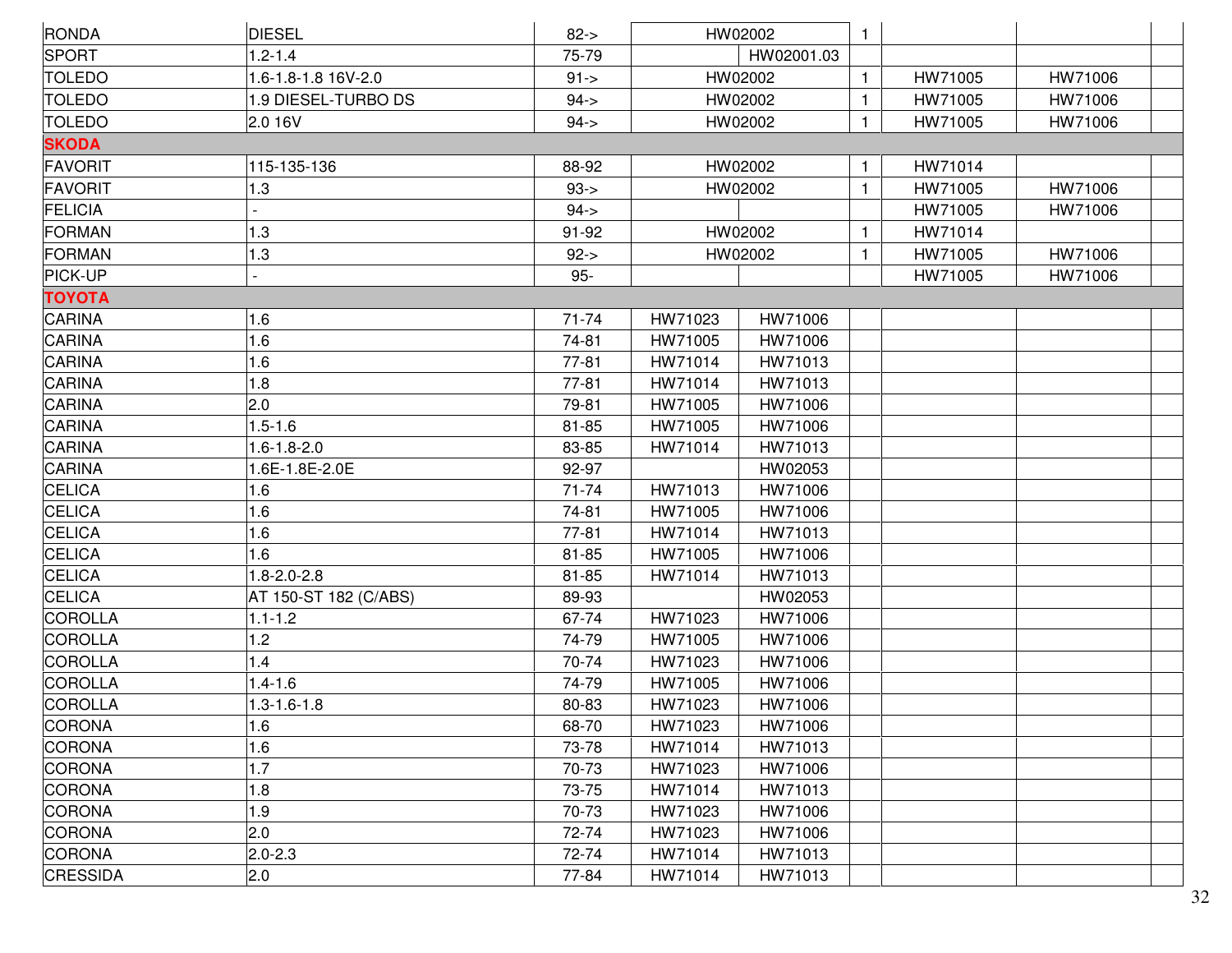| <b>HIACE</b>             | $1.6 - 1.8 - 2.0$       | 77-89          | HW71024   | HW71022 |              |           |           |  |
|--------------------------|-------------------------|----------------|-----------|---------|--------------|-----------|-----------|--|
| <b>HIACE</b>             | 2.4                     | 89-90          | HW71024   | HW71022 |              |           |           |  |
| <b>HILUX</b>             | 2WD                     | 78-90          | HW71024   | HW71022 |              |           |           |  |
| <b>LITEACE</b>           |                         | 79-85          | HW71014   | HW71013 |              |           |           |  |
| RAV4                     | $2.0$ (C/ABS)           | $95 - > 95$    |           | HW02053 |              |           |           |  |
| <b>STARLET</b>           |                         | 78-84          | HW71023   | HW71006 |              |           |           |  |
| <b>VAUXHALL</b>          |                         |                |           |         |              |           |           |  |
| VAUXHALL ASTRA           | 1.4-1.6-1.8-2.0         | 93-98          | HW02047   |         | 1.           |           |           |  |
| <b>VAUXHALL ASTRA</b>    | 1.7D                    | 93-98          | HW02047   |         | $\mathbf{1}$ |           |           |  |
| VAUXHALL CALIBRA         | $C$ 2.0 LET             | 93-97          | HW02047   |         | $\mathbf{1}$ |           |           |  |
| VAUXHALL CALIBRA         | $C$ 2.0 NE              | 96-97          | HW02047   |         | 1            |           |           |  |
| VAUXHALL CALIBRA         | $C$ 2.0 $XE$            | 96-97          | HW02047   |         | 1            |           |           |  |
| <b>VAUXHALL CALIBRA</b>  | C 2.5 XE - X 2.5 XE     | 93-97          | HW02047   |         | $\mathbf{1}$ |           |           |  |
| <b>VAUXHALL CALIBRA</b>  | X 2.0 XEV               | 96-97          | HW02047   |         | 1            |           |           |  |
| VAUXHALL CALIBRA         | X 2.0 XEV               | 96-97          | HW02047   |         | $\mathbf{1}$ |           |           |  |
| VAUXHALL CAVALIER        | 2.0LET TURBO 4X4        | 93-94          | HW02047   |         | 1            |           |           |  |
| <b>VAUXHALL CAVALIER</b> | 2.5 XE V6               | 93-95          | HW02047   |         | 1            |           |           |  |
| <b>VAUXHALL CAVALIER</b> | 2.5 XE V6 4X4           | $95-$          | HW02047   |         | $\mathbf{1}$ |           |           |  |
| <b>VAUXHALL OMEGA</b>    |                         | 94-99          | HW02047   |         | $\mathbf{1}$ |           |           |  |
| VAUXHALL VECTRA B        |                         | 96-99          | HW02047   |         | 1            |           |           |  |
| <b>VOLKSWAGEN</b>        |                         |                |           |         |              |           |           |  |
| 181                      | <b>SAFARI</b>           | $\blacksquare$ | MBNW71005 | HW71006 |              | MBNW71005 | HW71006   |  |
| 411-412                  |                         |                | MBNW71005 | HW71006 |              |           |           |  |
| <b>CADDY</b>             | $1.5 - 1.6$             | 83-92          | HW02008   |         | $\mathbf{1}$ | MBNW71005 | HW71013   |  |
| <b>CADDY</b>             |                         | 95-97          | HW02009   |         | 1.           | MBNW71005 | HW71013   |  |
| <b>CADDY</b>             |                         | 97-99          | HW02009   |         | $\mathbf{1}$ |           |           |  |
| <b>CADDY</b>             | <b>PICKUP</b>           | 97-99          |           |         |              | HW71013   | MBNW71005 |  |
| CORRADO                  | 1.8-2.0-2.9 VR6         | $89 - > 8$     | HW02009   |         | 1            | MBNW71005 | HW71006   |  |
| CORRADO                  | <b>MAGNUM</b>           | $91 - >$       | HW02009   |         | 1            | MBNW71005 | HW71006   |  |
| <b>DERBY</b>             |                         | 77-85          | HW02019   |         | 1            | HW71005   | HW71006   |  |
| <b>GOLF</b>              | $1.1 - 1.3 - 1.6 - 1.8$ | 74-83          | HW02008   |         |              | HW71005   | HW71006   |  |
| <b>GOLF</b>              | <b>CABRIO</b>           | 74-93          | HW02008   |         | $\mathbf{1}$ | HW71005   | HW71006   |  |
| <b>GOLF</b>              | $1.1 - 1.3 - 1.6 - 1.8$ | 83-87          | HW02015   |         | 1            | HW71005   | HW71006   |  |
| <b>GOLF</b>              | $1.3 - 1.6 - 1.8$       | $87 - > 8$     | HW02009   |         |              | HW71005   | HW71006   |  |
| <b>GOLF</b>              | A <sub>3</sub>          | $91 - >$       | HW02009   |         |              | HW71005   | HW71006   |  |
| <b>GOLF</b>              | A3 16V-VR6              | $91 - 5$       |           |         |              | HW71005   | HW71006   |  |
| <b>GOLF</b>              | <b>SYNCRO</b>           | $85 - >$       | HW02015   |         |              | HW02007   | HW02007   |  |
| <b>GOLF</b>              |                         |                |           |         |              |           |           |  |
|                          | <b>GTI</b>              | $91 - >$       | HW02009   |         |              | HW71005   | HW71006   |  |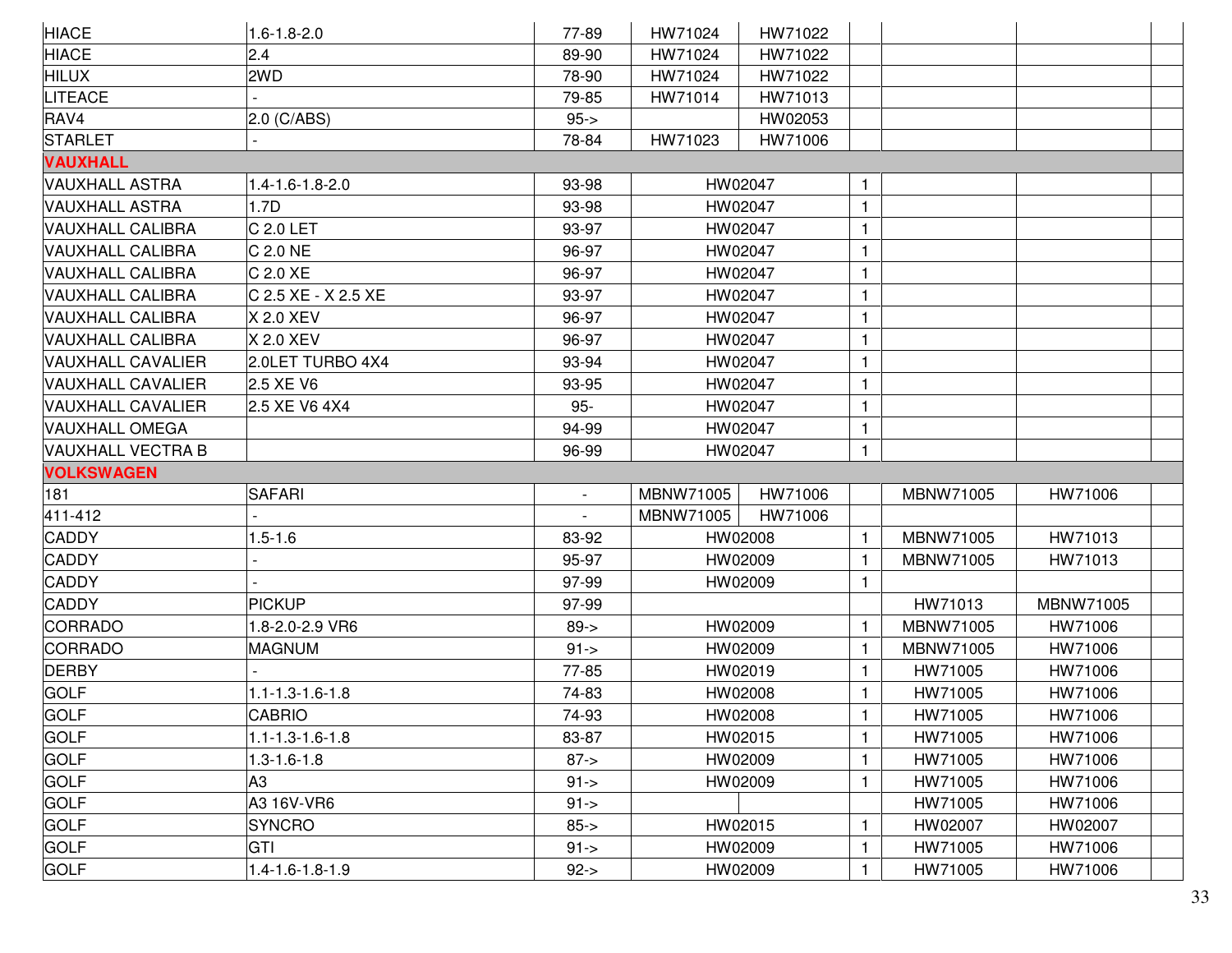| <b>GOLF</b>       | <b>CABRIO</b>       | $93 - 5$ |         | HW02009    |              | HW71005 | HW71006    |              |
|-------------------|---------------------|----------|---------|------------|--------------|---------|------------|--------------|
| <b>GOLF</b>       | $2.0 - 2.8$         | $92 - 5$ |         | HW02009    |              | HW71005 | HW71006    |              |
| <b>GOLF</b>       | <b>VARIANT</b>      | $92 - >$ |         | HW02009    |              | HW71005 | HW71006    |              |
| <b>JETTA</b>      |                     | 80-83    |         | HW02008    |              | HW71005 | HW71006    |              |
| <b>JETTA</b>      |                     | 83-87    |         | HW02015    |              | HW71005 | HW71006    |              |
| <b>JETTA</b>      |                     | $87 - >$ |         | HW02009    |              |         |            |              |
| <b>JETTA</b>      | <b>SYNCRO</b>       | $85 - >$ |         | HW02015    | $\mathbf{1}$ | HW02007 | HW02007    |              |
| <b>JETTA</b>      | <b>SYNCRO</b>       | $88 - >$ |         | HW02009    |              | HW02007 | HW02007    |              |
| K70               |                     | $-273$   |         | HW02001.03 |              |         | HW02001.03 | $\mathbf{1}$ |
| K 70              |                     | $73 - 5$ |         | HW02001.03 |              | HW71005 | HW71006    |              |
| LT.               | LT40-LT40D          | 79-82    |         | HW71005    |              |         |            |              |
| <b>LT</b>         | T45-LT45D           | 79-82    |         | HW71005    |              |         |            |              |
| <b>LT</b>         | LT50-LT50D          | 79-82    |         | HW71005    |              |         |            |              |
| LT                | LT28-LT28D          | $83 - 5$ |         | HW71005    |              |         |            |              |
| LT                | LT31-LT31D          | $83 - 5$ |         | HW71005    |              |         |            |              |
| LT                | LT31-LT31D          | 91-96    |         | HW71005    |              | HW71051 | HW71051    |              |
| LT                | LT35-LT35D          | $83 - 5$ |         | HW71005    |              |         |            |              |
| LT                | LT40-LT40D          | 79-82    |         | HW71005    |              | HW71051 | HW71051    |              |
| LT                | LT40-LT40D          | $83 - 5$ |         | HW71005    |              |         |            |              |
| LT                | LT45-LT45D          | 79-82    |         | HW71005    |              | HW71051 | HW71051    |              |
| LT                | LT45-LT45D          | $83 - 5$ |         | HW71005    |              |         |            |              |
| <b>LT</b>         | LT50-LT50D          | $83 - 5$ |         | HW71005    |              |         |            |              |
| <b>LT</b>         | LT28-LT35-LT46      | 97-99    | HW71035 |            |              |         |            |              |
| <b>MINIBUS</b>    | (RWD)               | 84-92    |         | HW71033    |              |         |            |              |
| <b>MINIBUS</b>    | T 4 (FWD) (8-12 QL) | 91-99    |         | HW02084    |              |         | HW02084    | $\mathbf{1}$ |
| MAGGIOLINO        | ->CH.118857239      | 66-68    | HW71023 | HW71006    |              |         |            |              |
| <b>MAGGIOLINO</b> | CH.118857240->      | 68-74    | HW71005 | HW71006    |              |         |            |              |
| <b>MAGGIOLINO</b> | 1.3                 | 65-68    | HW71023 | HW71006    |              |         |            |              |
| MAGGIOLINO        | 1.3                 | 68-74    | HW71005 | HW71006    |              |         |            |              |
| MAGGIOLINO        | 1.5 TIPO 3          | 62-65    | HW71023 | HW71006    |              |         |            |              |
| MAGGIOLINO        | 1.6                 | 66-68    | HW71023 | HW71006    |              |         |            |              |
| <b>MAGGIOLINO</b> | $1.5 - 1.6$         | $68 - >$ | HW71005 | HW71006    |              |         |            |              |
| MAGGIOLINO        | 1.2                 | 78->     | HW71005 | HW71006    |              |         |            |              |
| <b>PASSAT</b>     |                     | 74-88    |         | HW02007    | $\mathbf{1}$ | HW71005 | HW71006    |              |
| <b>PASSAT</b>     | SYNCRO              | $84 - 5$ |         | HW02007    |              |         | HW02007    | $\mathbf{1}$ |
| <b>PASSAT</b>     |                     | $88 - >$ |         | HW02009    |              |         |            |              |
| PASSAT            | $1.6 - 1.8$         | 97-99    |         | HW02048    |              |         |            |              |
| PASSAT            | 1.9 TID (66 KW)     | 97-99    |         | HW02048    |              |         |            |              |
| PASSAT            | 1.9 TID (81 KW)     | 97-99    |         | HW02080    | -1           |         |            |              |
|                   |                     |          |         |            |              |         |            |              |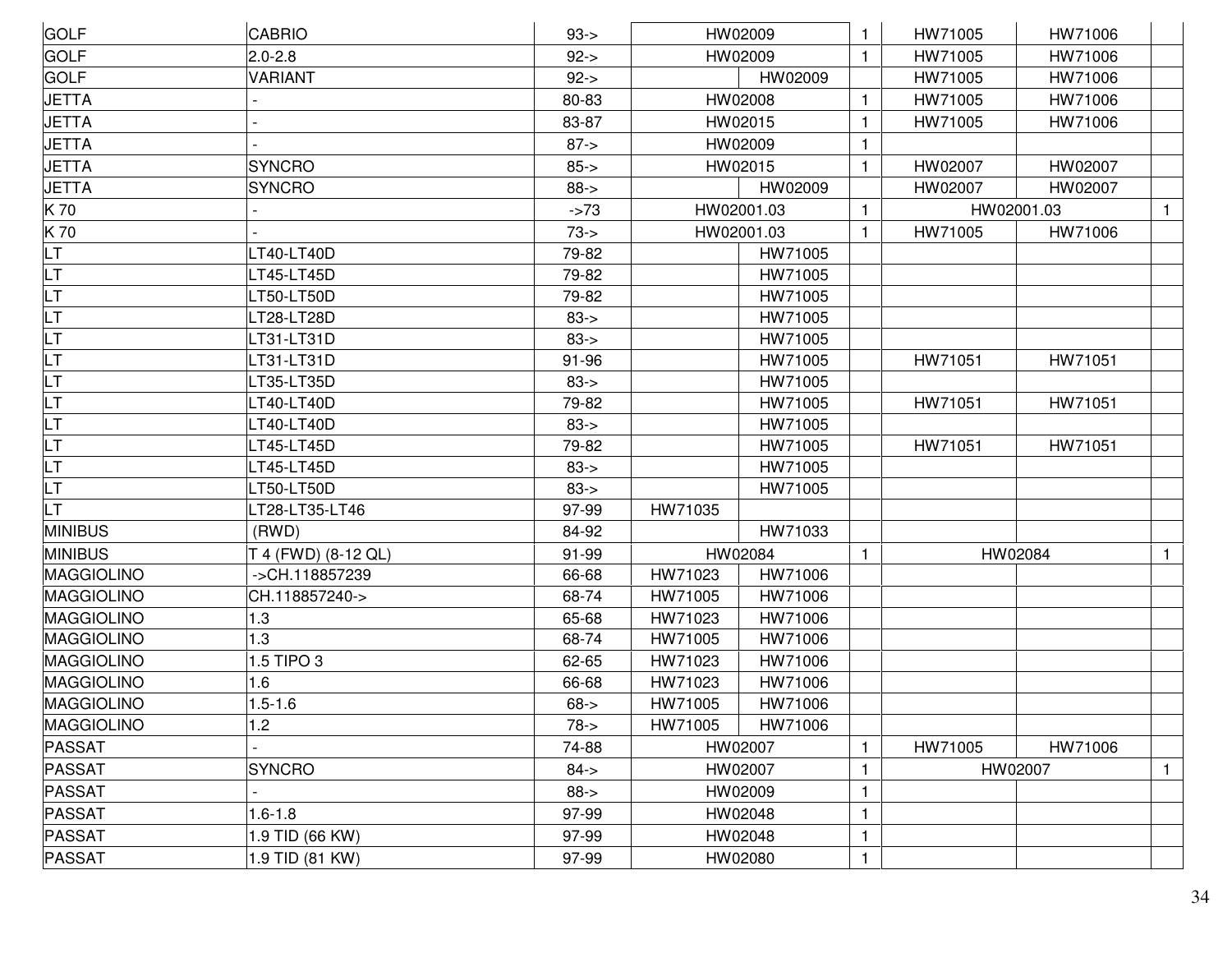| PASSAT               | 2.3                 | 97-99    |         | HW02048  | 1            |         |         |              |
|----------------------|---------------------|----------|---------|----------|--------------|---------|---------|--------------|
| <b>PASSAT</b>        | 2.3                 | 97-99    |         | HW02080  | $\mathbf{1}$ |         |         |              |
| <b>PASSAT</b>        | $2.5 - 2.8$         | 97-99    |         | HW02080  | $\mathbf{1}$ |         |         |              |
| <b>PASSAT SYNCRO</b> | $1.8 - 1.9 - 2.3$   | 98-99    |         | HW02048  | $\mathbf{1}$ |         |         |              |
| <b>PASSAT SYNCRO</b> | $1.8 - 2.3$         | 97-99    |         | HW02048  | $\mathbf{1}$ |         |         |              |
| <b>PASSAT SYNCRO</b> | <b>SYNCRO</b>       | 98-99    |         |          |              |         | HW02048 | $\mathbf{1}$ |
| <b>PASSAT SYNCRO</b> | <b>SYNCRO</b>       | 97-99    |         |          |              |         | HW02048 | $\mathbf{1}$ |
| <b>PASSAT SYNCRO</b> | $2.5 - 2.8$         | 98-99    |         | HW02080  | $\mathbf{1}$ |         |         |              |
| <b>PASSAT SYNCRO</b> | $2.5 - 2.8$         | 97-99    |         | HW02080  | $\mathbf{1}$ |         |         |              |
| <b>POLO</b>          |                     | $75 - 5$ |         | HW02019  | $\mathbf{1}$ | HW71005 | HW71006 |              |
| <b>POLO</b>          |                     | $94 - 5$ |         | HW020015 |              | HW71005 | HW71006 |              |
| <b>POLO</b>          | <b>CLASSIC</b>      | $96 - >$ |         | HW020009 |              | HW71005 | HW71006 |              |
| <b>SANTANA</b>       |                     | 74-88    |         | HW02007  | 1            | HW71005 | HW71006 |              |
| <b>SCIROCCO</b>      |                     | $74 - 5$ |         | HW02008  | $\mathbf{1}$ | HW71005 | HW71006 |              |
| <b>TARO</b>          | 4X2                 | $89 - >$ | HW71022 | HW71024  |              |         |         |              |
| <b>TRANSPORTER</b>   |                     | 63-67    | HW71014 | HW71013  |              |         |         |              |
| <b>TRANSPORTER</b>   |                     | 67-70    | HW71014 | HW71013  |              |         |         |              |
| <b>TRANSPORTER</b>   | 1.2 TON             | 67-70    |         | HW71013  |              |         |         |              |
| <b>TRANSPORTER</b>   |                     | 70-80    | HW71014 | HW71013  |              |         |         |              |
| <b>TRANSPORTER</b>   | 1.2 TON             | 70-80    |         | HW71013  |              |         |         |              |
| <b>TRANSPORTER</b>   |                     | $80 - >$ |         | HW71013  |              |         |         |              |
| <b>TRANSPORTER</b>   | <b>BUS</b>          | 68-79    | HW71014 | HW71013  |              |         |         |              |
| <b>TRANSPORTER</b>   | <b>BUS</b>          | 80-84    |         | HW71013  |              |         |         |              |
| <b>TRANSPORTER</b>   | <b>BUS</b>          | 84-90    |         | HW71013  |              |         |         |              |
| <b>TRANSPORTER</b>   | <b>MINIBUS</b>      | 80-94    |         | HW71013  |              |         |         |              |
| <b>TRANSPORTER</b>   |                     | 91-99    |         | HW02084  | 1            |         | HW02084 | $\mathbf{1}$ |
| TRANSPORTER SYNC.    | 4X4 (8-12 QL.)      | 93-99    |         | HW02084  | $\mathbf{1}$ |         | HW02084 | $\mathbf{1}$ |
| <b>VENTO</b>         | 1.4-1.6-1.8-1.9-2.0 | $92 - >$ |         | HW02009  | $\mathbf{1}$ | HW71005 | HW71006 |              |
| <b>VENTO</b>         | 2.0 GT-2.8          | $92 - >$ |         | HW02009  | $\mathbf{1}$ | HW71005 | HW71006 |              |
| <b>VOLVO</b>         |                     |          |         |          |              |         |         |              |
| <b>DAF</b>           | 66                  | 72-80    | HW71023 | HW71006  |              |         |         |              |
| 142                  |                     | 67-74    | HW71014 | HW71013  |              |         |         |              |
| 144                  |                     | 66-74    | HW71014 | HW71013  |              |         |         |              |
| 145                  |                     | 68-74    | HW71014 | HW71013  |              |         |         |              |
| 240                  |                     | 75-80    | HW71014 | HW71013  |              |         |         |              |
| 240                  |                     | 81-93    |         | HW71034  |              |         |         |              |
| 242                  |                     | 75-80    | HW71014 | HW71013  |              |         |         |              |
| 244                  |                     | 75-80    | HW71014 | HW71013  |              |         |         |              |
| 245                  |                     | 75-80    | HW71014 | HW71013  |              |         |         |              |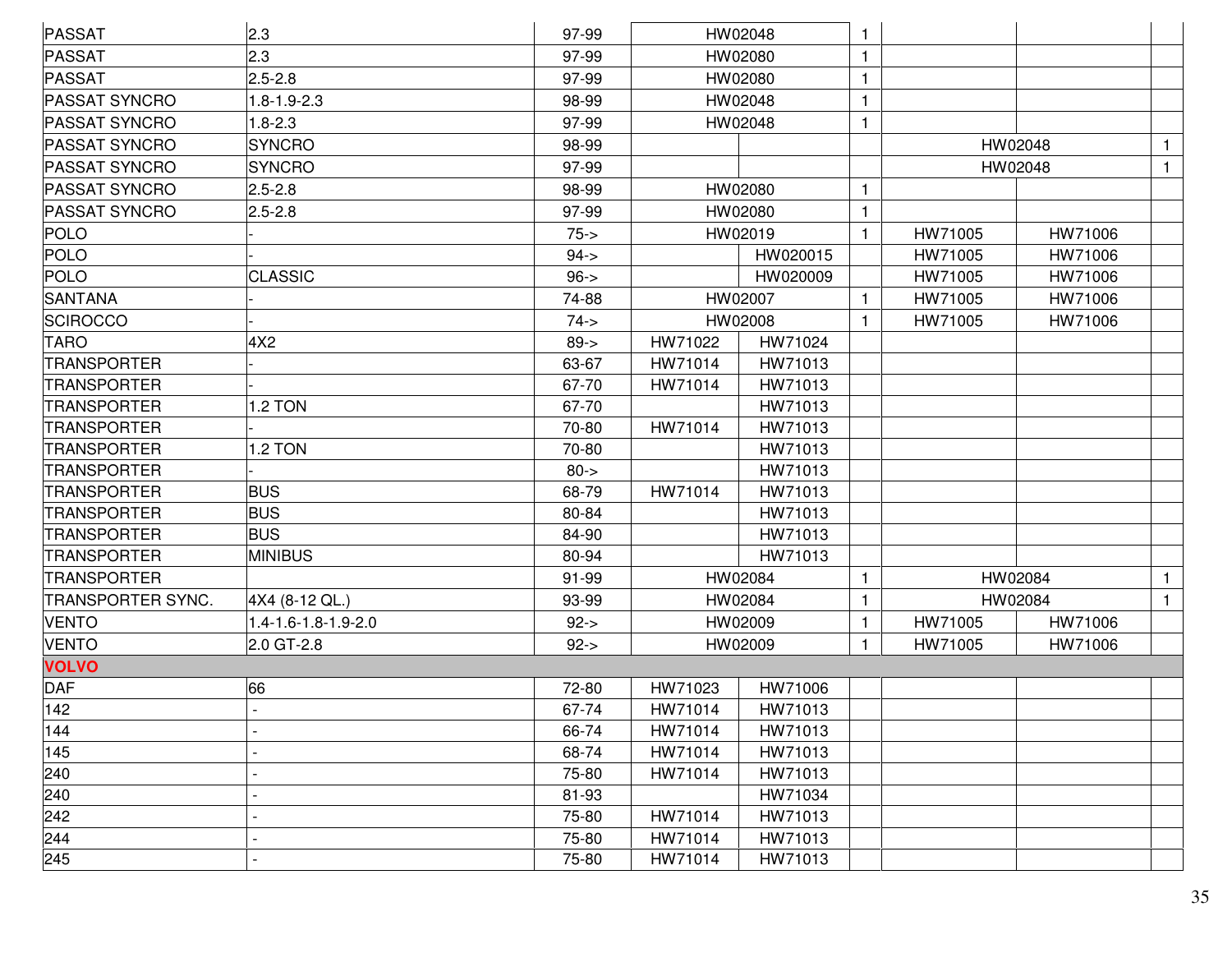| 245            | T 4 (FWD) (8-12 QL)    | 77-80       |         | HW71034    |              |         |            |              |
|----------------|------------------------|-------------|---------|------------|--------------|---------|------------|--------------|
| 245            | AMBULANCE              | 77-80       |         | HW71034    |              |         |            |              |
| 260            |                        | 81-85       |         | HW71034    |              |         |            |              |
| 264            |                        | 75-80       | HW71014 | HW71013    |              |         |            |              |
| 264            | ΤE                     | 77-80       |         | HW71034    |              |         |            |              |
| 265            |                        | 75-80       | HW71014 | HW71013    |              |         |            |              |
| 340            |                        | $83 - >$    | HW71023 | HW71006    |              |         |            |              |
| 340            | <b>AUTOMATIC</b>       | $79 - >$    | HW71023 | HW71006    |              |         |            |              |
| 340            |                        | 80-85       |         | HW71006    |              |         |            |              |
| 340            |                        | 86-92       |         | HW02001.03 | $\mathbf{1}$ |         |            |              |
| 343            |                        | 75-80       | HW71023 | HW71006    |              |         |            |              |
| 343            | 343L-343DL             | $79 - >$    | HW71023 | HW71006    |              |         |            |              |
| 343            | 1.4                    | 79-82       | HW71023 | HW71006    |              |         |            |              |
| 343            |                        | 80-85       | HW71023 | HW71006    |              |         |            |              |
| 345            |                        | 80-85       | HW71023 | HW71006    |              |         |            |              |
| 345            | 1.4                    | 80-82       | HW71023 | HW71006    |              |         |            |              |
| 360            |                        | 80-85       | HW71023 | HW71006    |              |         |            |              |
| 360            |                        | $85 - >$    | HW71023 | HW71006    |              |         | HW02001.03 |              |
| 360            |                        | 86-92       |         | HW02001.03 | $\mathbf{1}$ |         |            |              |
| 480            | <b>ES</b>              | 86-88       |         | HW02002    | $\mathbf{1}$ |         |            |              |
| 480            | <b>ES</b>              | $88 - >$    |         | HW02002    | $\mathbf{1}$ |         |            |              |
| 740            |                        | 84-87       |         | HW71034    |              |         |            |              |
| 740            | 2.0DACT 16VALVES TURBO | $90 - > 90$ |         |            |              | HW02085 |            | $\mathbf{1}$ |
| 760            |                        | 82-87       |         | HW71034    |              |         |            |              |
| 760            |                        | 88-90       |         |            |              | HW02085 |            | $\mathbf{1}$ |
| 780            |                        | 85-87       |         | HW71034    |              |         |            |              |
| 780            |                        | $90 - >$    |         |            |              | HW02085 |            | $\mathbf{1}$ |
| 850            | <b>AWD</b>             | 96-97       |         |            |              | HW02085 |            | $\mathbf{1}$ |
| 940            |                        | 91-97       |         |            |              | HW02085 |            | $\mathbf{1}$ |
| 940            | 2.0 TURBO              | 91-97       |         |            |              | HW02085 |            | $\mathbf{1}$ |
| 940            | 2.3 TURBO              | 93-95       |         |            |              | HW02085 |            | $\mathbf{1}$ |
| 960            |                        | 91-97       |         |            |              | HW02085 |            | $\mathbf{1}$ |
| S 70           |                        | $97 - >$    |         |            |              | HW02085 |            | $\mathbf{1}$ |
| S 90           |                        | 97-98       |         |            |              | HW02085 |            | $\mathbf{1}$ |
| V 70           | <b>AWD</b>             | $97 - >$    |         |            |              | HW02085 |            | 1            |
| V 70           | <b>XC</b>              | $98 - > 98$ |         |            |              | HW02085 |            | $\mathbf{1}$ |
| V90            |                        | 97-98       |         |            |              | HW02085 |            | 1            |
| <b>ZASTAVA</b> |                        |             |         |            |              |         |            |              |
| <b>YUGO</b>    | 45-46                  | 81-90       |         | HW02001.03 | $\mathbf{1}$ |         |            |              |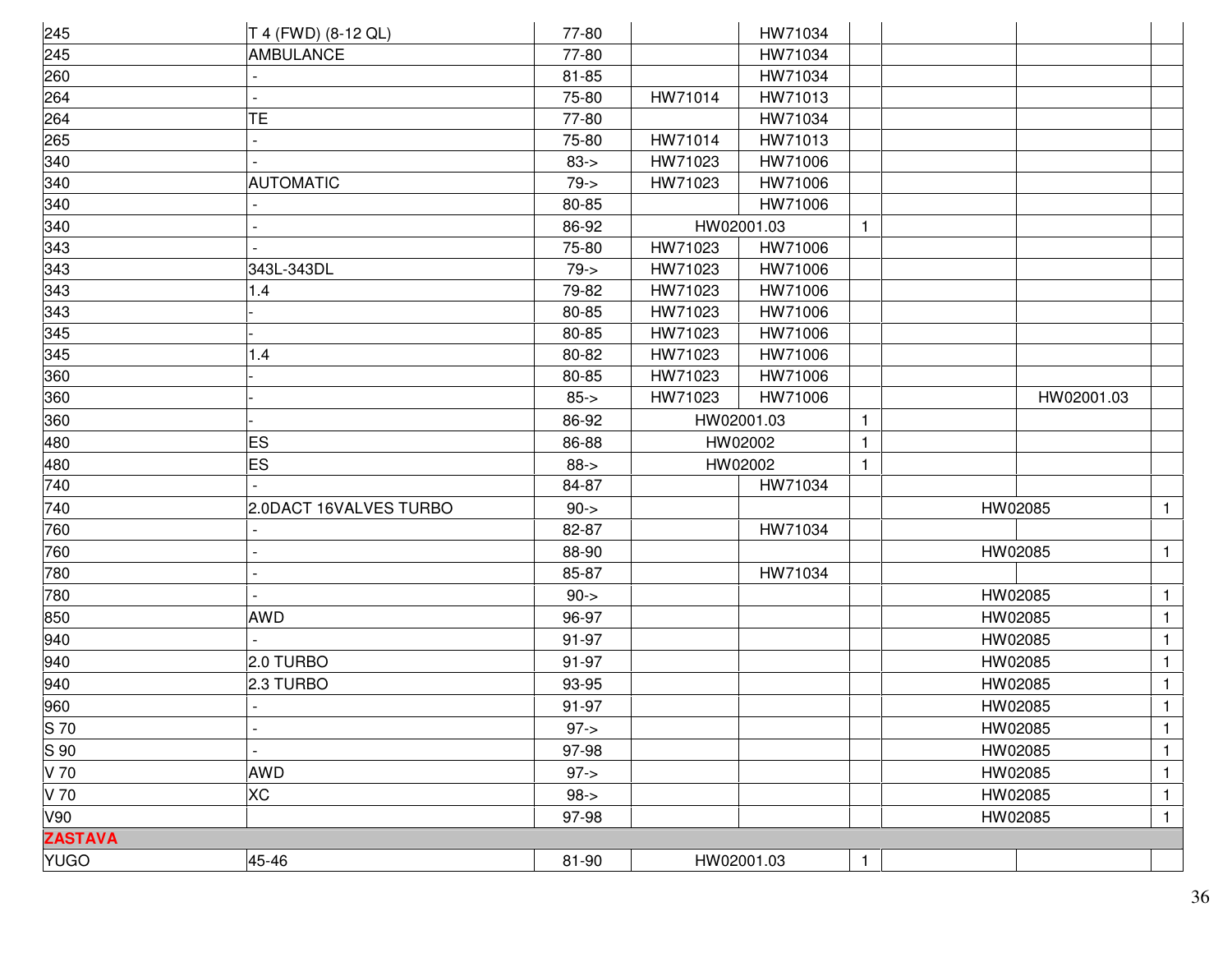| <b>YUGO</b> | 101 | 78-82 | HW02001.03         |  |         |
|-------------|-----|-------|--------------------|--|---------|
| <b>YUGO</b> | 101 | 82-90 | HW02002            |  |         |
| 750         |     | 78-86 | HW71046<br>HW71045 |  | HW71047 |
| 850         |     | 78-86 | HW71045<br>HW71046 |  | HW71047 |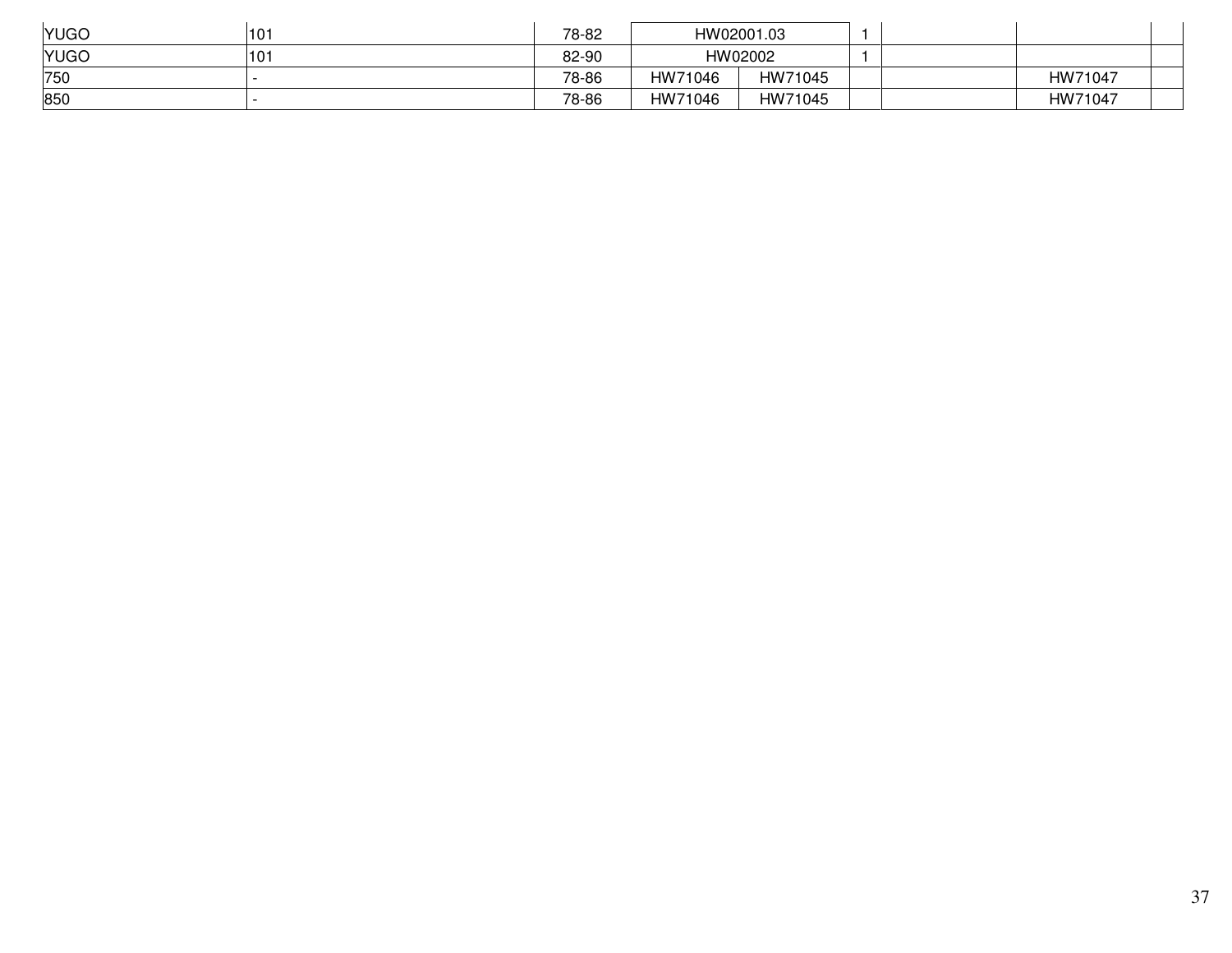|                  | <b>HMEC Wheel Bearings Basic Dimension Table</b> |                |
|------------------|--------------------------------------------------|----------------|
|                  |                                                  |                |
| <b>HMEC code</b> | <b>SAC/DAC/SKF</b>                               | Dimension(mm)  |
| HW01001          | SAC 30650021                                     | 30*65*21       |
| HW01002          | SAC 35720017                                     | 35*72*17       |
| HW01003          | SAC 30720025/28                                  | 30*72*25/28    |
| HW01004          | SAC 30720019                                     | 30*72*19       |
| HW02001          | DAC 30600037                                     | 30*60*37       |
| HW02001.03       | DAC 30600337                                     | 30*60.03*37    |
| HW02002          | DAC 35680037                                     | 35*68*37       |
| HW02003          | DAC 28580042                                     | 28*58*42       |
| HW02004          | DAC 42750037                                     | 42*75*37       |
| HW02005          | DAC 28610042                                     | 28*61*42       |
| HW02006          | DAC 30500020                                     | 30*50*20       |
| HW02007          | DAC 39680037                                     | 39*68*37       |
| HW02007.06       | DAC 39680637                                     | 39*68.06*37    |
| HW02007.07       | DAC 39680737                                     | 39*68.07*37    |
| HW02008          | DAC 34640037                                     | 34*64*37       |
| HW02009          | DAC 40720037                                     | 40*72*37       |
| HW02009.06       | DAC 40720637                                     | 40*72.06*37    |
| HW02010          | DAC 30540024                                     | 30*54*24       |
| HW02011          | DAC 30550030/25                                  | 30*55*30/25    |
| HW02012          | DAC 39720037                                     | 39*72*37       |
| HW02012.06       | DAC 39720637                                     | 39*72.06*37    |
| HW02013          | DAC 30620032                                     | 30*62*32       |
| HW02014          | DAC 30640042                                     | 30*64*42       |
| HW02015          | DAC 35660037                                     | 35*66*37       |
| HW02016          | DAC 37720037                                     | 37*72*37       |
| HW02016.02       | DAC 37720237                                     | 37*72.02*37    |
| HW02016.04       | DAC 37720437                                     | 37*72.04*37    |
| HW02017          | DAC 35660033                                     | 35*66*33       |
| HW02018          | DAC 35720033                                     | 35*72*33       |
| HW02018.04       | DAC 35720433                                     | 35*72.04*33    |
| HW02019          | DAC 34620037                                     | 34*62*37       |
| HW02020          | DAC 40740036                                     | 40*74*36       |
| HW02021          | DAC 34660037                                     | 34*66*37       |
| HW02022          | DAC 32720045                                     | 32*72*45       |
| HW02023          | DAC 35640037                                     | 35*64*37       |
| HW02024          | DAC 35680233/30                                  | 35*68.02*33/30 |
| MBE02025         | DAC 25520037                                     | 25*52*37       |
| HW02026          | DAC 25520043                                     | 25*52*43       |
| HW02027          | DAC 35720433                                     | 35*72.04*33    |
| HW02028          | DAC 35720233/31                                  | 35*72.02*33/31 |
| HW02029          | DAC 42840039                                     | 42*84*39       |
| HW02030          | DAC 35650035                                     | 35*65*35       |
| HW02031          | DAC 401080032/17                                 | 40*108*32/17   |
| HW02032          | DAC 36680033                                     | 36*68*33       |
| HW02033          | DAC 37740045                                     | 37*74*45       |
| HW02034          | DAC 38700037                                     | 38*70*37       |
| HW02035          | DAC 38700038                                     | 38*70*38       |
| HW02036          | DAC 38710033/30                                  | 38*71*33/30    |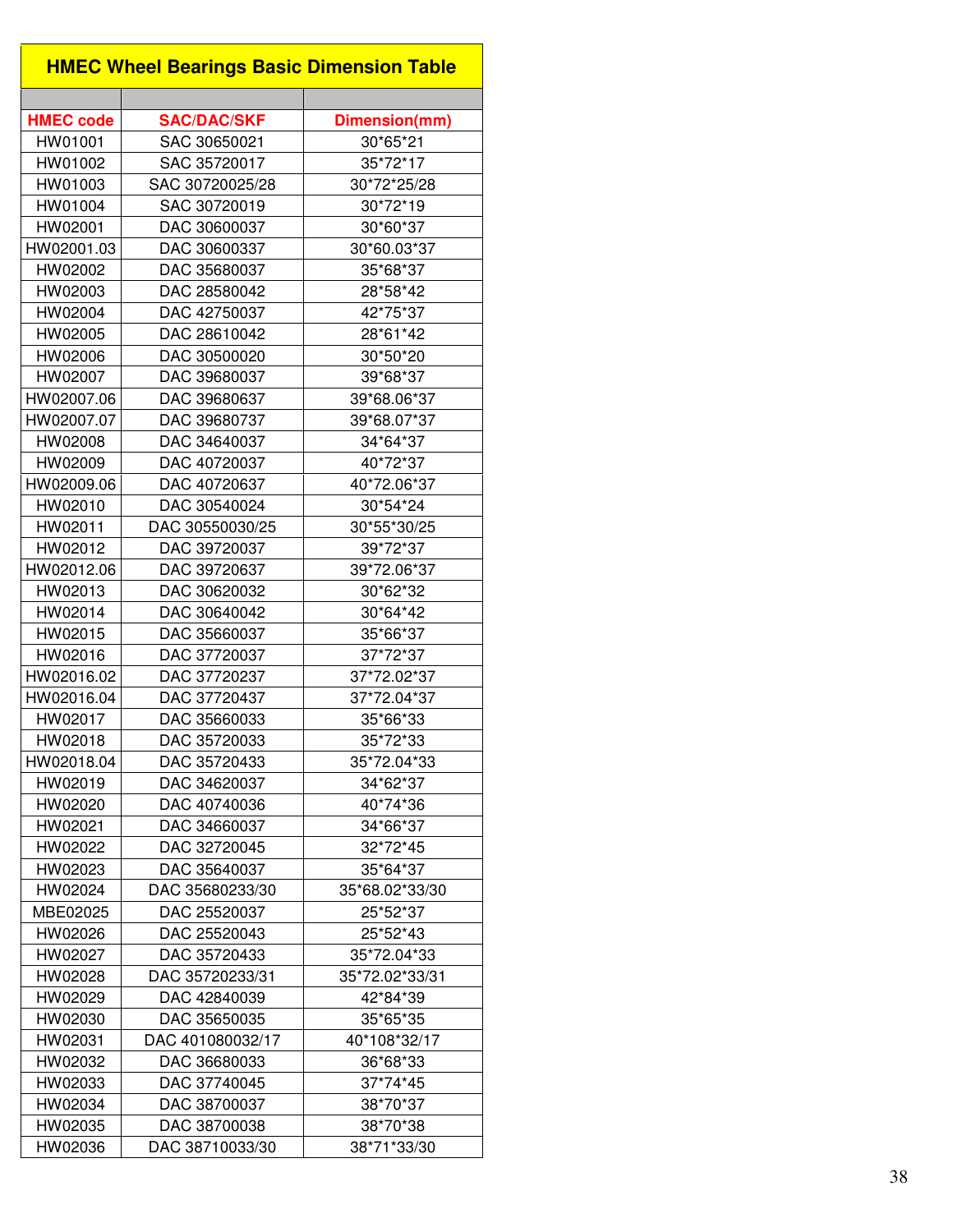| HW02036.02         | DAC 38710233/30              | 38*71.02*33/30             |
|--------------------|------------------------------|----------------------------|
| HW02037            | DASC 408000302               | 40*80*30.2                 |
| HW02038            | DAC 25550043                 | 25*55*43                   |
| HW02039            | DAC 38710039                 | 38*71*39                   |
| HW02040            | DAC42820036                  | 42*82*36                   |
| HW02041            | DAC 38720040                 | 38*72*40                   |
| HW02042            | DAC 25560032                 | 25*56*32                   |
| HW02043            | DAC 38720236/33              | 38*72.02*36/33             |
| HW02044            | DAC 38730040                 | 38*73*40                   |
| HW02045            | DAC 38740036/33              | 38*74*36/33                |
| HW02045.02         | DAC 38740236/33              | 38*74.02*36/33             |
| HW02046            | DAC 39740036/34              | 39*74*36/34                |
| HW02047            | DAC 39740039                 | 39*74*39                   |
| HW02048            | DAC 39/41750037              | 39/41*75*37                |
| HW02049            | DAC 40680042                 | 40*68*42                   |
| HW02050            | DAC 40720036/33              | 40*72*36/33                |
| HW02051            | DAC 40740036/34              | 40*74*36/34                |
| HW02052            | DAC 38740050                 | 38*74*50                   |
| HW02053            | DAC 38740033/36              | 38*74*33/36                |
| HW02054            | DAC 27530043                 | 27*53*43                   |
| HW02055            | DAC 29530037                 | 29*53*37                   |
| HW02055.02         | DAC 29530237                 | 29*53.02*37                |
| HW02056            | DAC 40740040                 | 40*74*40                   |
| HW02057            | DAC 40750037                 | 40*75*37                   |
| HW02058            | DAC 40760033/28              | 40*76*33/28                |
| HW02059            | DAC 40760033                 | 40*76*33                   |
| HW02060            | DAC 40760040/38              | 40*76*40/38                |
| HW02061            | DAC 40760041/38              | 40*76*41/38                |
| HW02061.04         | DAC 40760441/38              | 40*76.04*41/38             |
| HW02062            | DAC 40800031                 | 40*80*31                   |
| HW02063            | DAC 40800034                 | 40*80*34                   |
| HW02064            | DAC 40800036/34              | 40*68*36/34                |
| HW02065            | DAC 41680040/35              | 41*80*40/35                |
| HW02066            | DAC 42720038                 | 42*72*38                   |
| HW02067            | DAC 42720038/35              | 42*72*38/35                |
| HW02068            | DAC 42760033                 | 42*76*33                   |
| HW02069            | DAC 42760038/35              | 42*76*38/35                |
| HW02070            | DAC 42760038                 | 42*76*38                   |
| HW02071            | DAC 42760039                 | 42*76*39                   |
| HW02072            | DAC 42760040/37              | 42*76*40/37                |
| HW02073            | DAC 42800036/34              | 42*80*36/34                |
| HW02074            | DAC 42800037                 | 42*80*37                   |
| HW02075            | DAC 42800042                 | 42*80*42                   |
| HW02075.03         | DAC 42800342                 | 42*80.03*42                |
|                    |                              |                            |
| HW02076<br>HW02077 | DAC 42800045<br>DAC 42820037 | 42*80*45<br>42*82*37       |
| HW02078            | DAC 42840036                 | 42*84*36                   |
|                    |                              |                            |
| HW02078.02         | DAC 42840236                 | 42*84.02*36<br>43*79*41/38 |
| HW02079            | DAC 43790041/38              |                            |
| HW02080            | DAC 43/45820037              | 43/45*82*37                |
| HW02081            | DAC 43/45850037              | 43/45*85*37                |
| HW02082            | DAC 43820045                 | 43*82*45                   |
| HW02083            | DAC 44825037                 | 44*82.50*37                |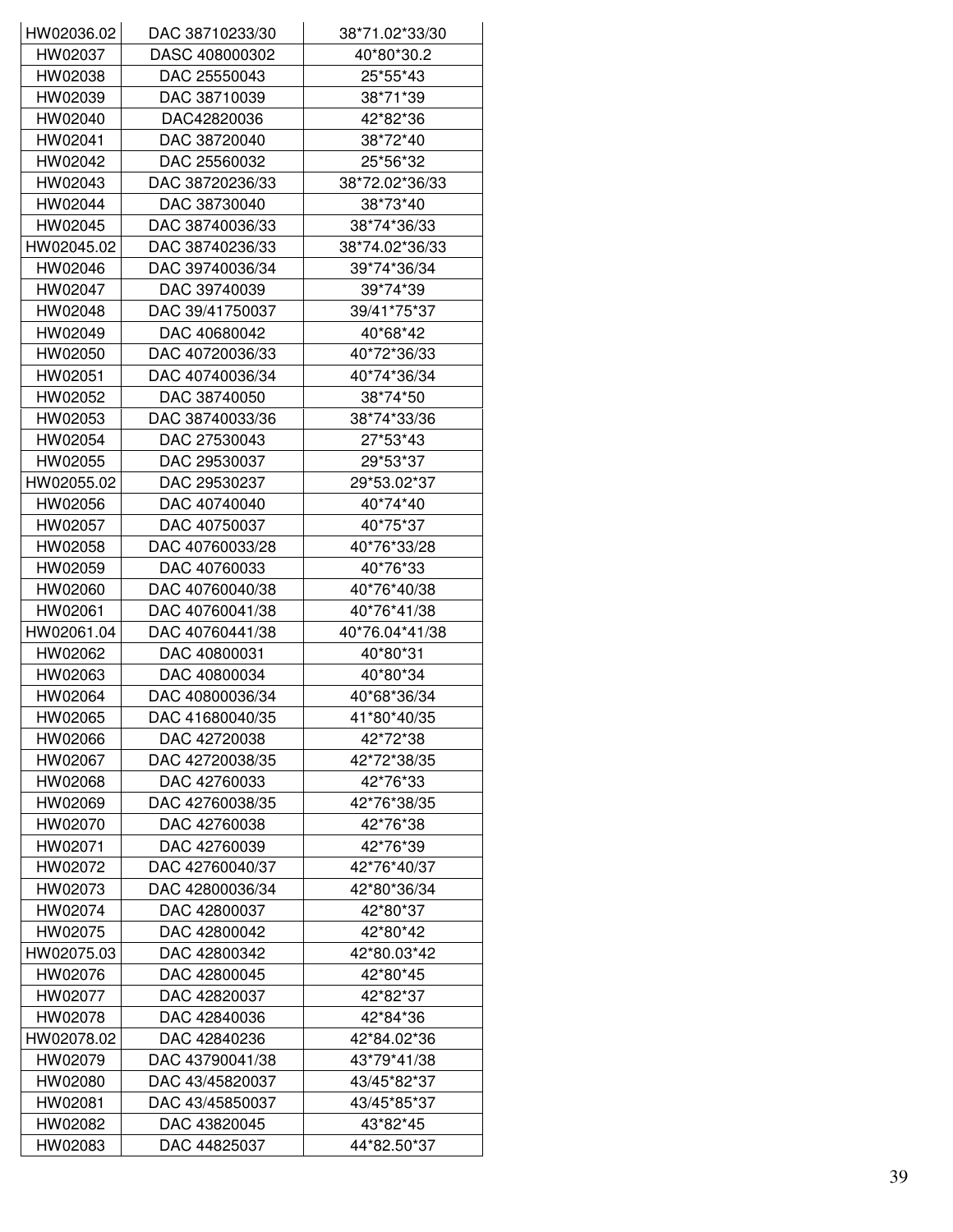| HW02084          | DAC 45800045        | 45*80*45             |
|------------------|---------------------|----------------------|
| HW02085          | DAC 45840039        | 45*84*39             |
| HW02086          | DAC 45840041/39     | 45*84*41/39          |
| HW02087          | DAC 45840042/40     | 45*84*42/40          |
| HW02088          | DAC 45880239        | 45*88.02*39          |
| HW02089          | DAC 49840048        | 49*84*48             |
| HW02090          | DAC 20420030/29     | 20*42*30/29          |
| HW02091          | DAC 30550032        | 30*55*32             |
| HW02092          | DAC 30580042        | 30*58*42             |
| HW02093          | DAC 30600037/34     | 30*60*37/34          |
| HW02093.03       | DAC 306000337/34    | 30*60.03*37/34       |
| HW02094          | DAC 30630042        | 30*63*42             |
| HW02095          | DAC 35618040        | 35*61.80*40          |
| HW02096          | DAC 35660032        | 35*66*32             |
| HW02097          | DAC 35720027        | 35*72*27             |
| HW02098          | DAC 35720028        | 35*72*28             |
| HW02098.02       | DAC 35720228        | 35*72.02*28          |
| HW02099          | DAC 36640042        | 36*64*42             |
| HW02100          | DAC 36720034        | 36*72*34             |
| HW02100.04       | DAC 36720434        | 36*72.04*34          |
| HW02100.05       | DAC 36720534        | 36*72.05*34          |
| HW02101          | DAC 37720033        | 37*72*33             |
| HW02102          | DAC 38640336/33     | 38*64.03*36/33       |
| HW02103          | DAC 39740034        | 39*74*34             |
| HW02104          | DAC 40740042        | 40*74*42             |
| HW02105          | DAC 41.7*820043     | 41.7*82*43           |
| HW02106          | DAC 43760043        | 43*76*43             |
| HW02107          | DAC 43800038        | 43*80*38             |
| HW02108          | DAC 43770042/38     | 43*77*42/38          |
| HW02109          | DAC 43800050/45     | 43*80*50/45          |
| HW02110          | DAC 47850045        | 47*85*45             |
| HW02111          | DAC 49840043        | 49*84*43             |
| HW02112          | DAC 458500302       | 45*85*30.2           |
| HW02113          | DAC 45850041        | 45*85*41             |
| HW02114          | DAC 38720434        | 38*72.04*34          |
| HW02115          | DAC 401100017/38    | 40*110*17/38         |
| HW02116          | DAC 49880046        | 49*88*46             |
| HW02117          | DAC 50900034        | 50*90*34             |
| HW02118          | DAC 45850023        | 45*85*23             |
| HW02119          | DAC 42780045        | 42*78*45             |
| HW02120          | DAC 42780041/38     | 42*78*41/38          |
|                  |                     |                      |
| <b>HMEC code</b> | <b>SAC/DAC/SKF</b>  | Dimension(mm)        |
| HW71001          | JL26749/JL26710     | 32*53*14.5           |
| HW71002          | JL69345E/JL69310    | 38*69*18.8           |
| HW71003          | JL69349/JL69310     | 38*63*17             |
| HW71004          | JLM104948/JLM104910 | 50*82*21.5           |
| HW71005          | 331274              | 29*50.292*14.224     |
| HW71006          | LM11749/LM11710     | 17.4*39.8*13.8       |
| HW71007          | L44643/L44610       | 25.4*50.292*14.224   |
| HW71008          | L503349A/LM503310   | 45.987*74.976*18     |
| HW71009          | L521949/L521910     | 107.95*146.05*21.433 |
| HW71010          | 639297              | 28*57.1*17.4         |
|                  |                     |                      |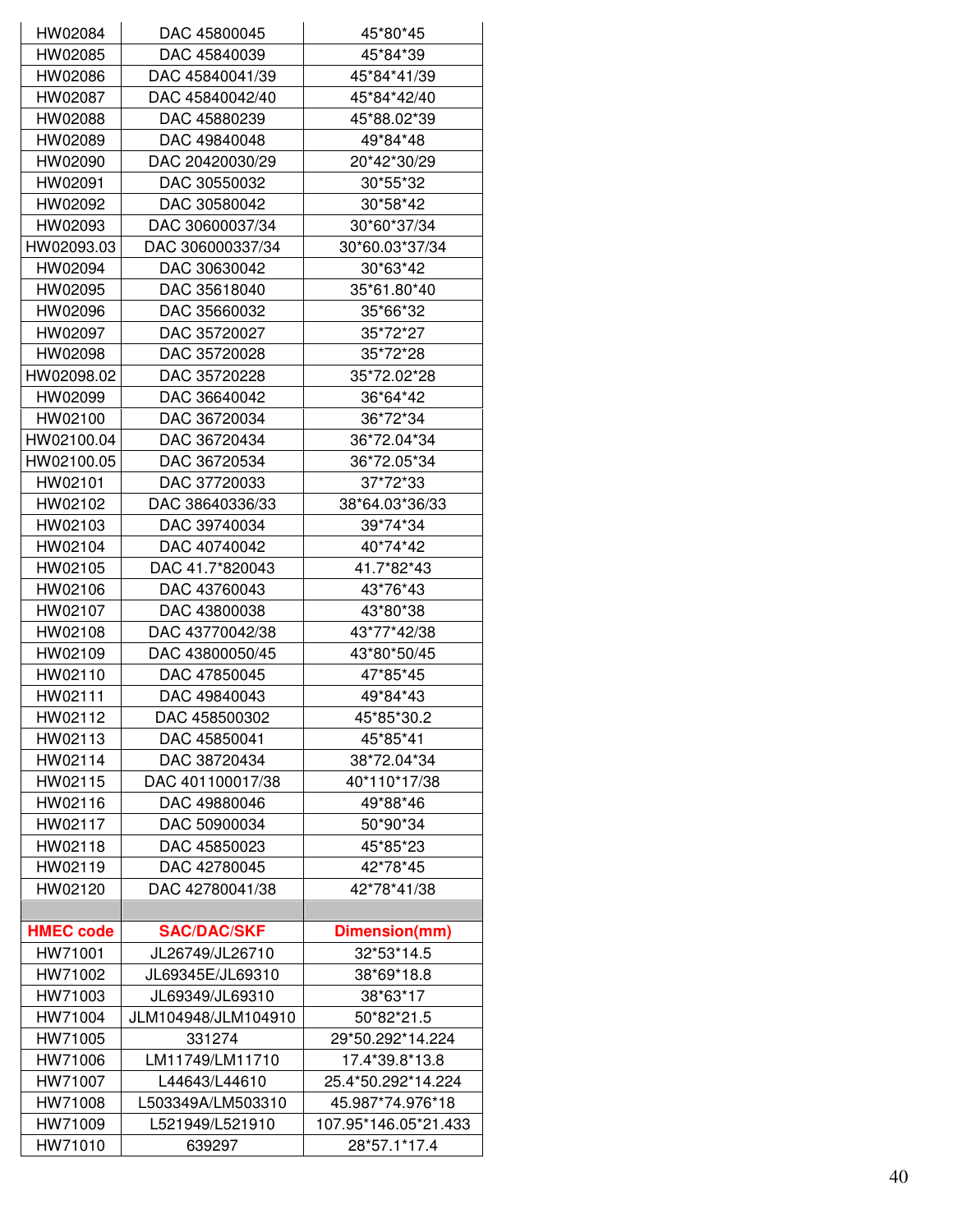| HW71011 | 332541/VQ 060     | 35*60*15.875          |
|---------|-------------------|-----------------------|
| HW71012 | L68149/L68111     | 35.001*60*15.875      |
| HW71013 | LM11949/LM11910   | 19.05*45.2*14.4       |
| HW71014 | LM11949/LM11910   | 31.7*59.1*15.8        |
| HW71015 | LM102949/LM102910 | 45.242*73.431*19.558  |
| HW71016 | LM12748/LM12710   | 21.43*45.237*15.494   |
| HW71017 | LM29748/LM29710   | 38.1*65.088*18.034    |
| HW71018 | LM300849/LM300811 | 40.988*67.975*17.5    |
| HW71019 | NP880810/NP419272 | 22.225*50.8*14.1      |
| HW71020 | 639154            | 26*57.1*17.4          |
| HW71021 | HM88649/HM88610   | 34.925*72.233*25.4    |
| HW71022 | LM48548/LM48510   | 34.9*65*18            |
| HW71023 | L44649/44610      | 26.9*50.2*14.2        |
| HW71024 | LM12649/LM12610   | 21.4*50*17.5          |
| HW71028 | 32004/VB 014      | 20*42*15              |
| HW71032 | LM68149/LM68110   | 59.1*35*15.9          |
| HW71033 | LM12749/LM12710   | 45.2*22*15.5          |
| HW71034 | LM12749/LM12711   | 46*22*15.5            |
| HW71035 | LM501349/LM501310 | 41.2*73.4*19.5        |
| HW71036 | LM 37049A/LM67010 | 31.75*59.131*15.875   |
| HW71037 | LM 37049A/LM67014 | 16.764*62*15.875      |
| HW71038 | LM501349/LM501314 | 41.275*73.431*21.43   |
| HW71039 | LM503349/LM503310 | 45.987*74.976*18      |
| HW71040 | M86649/M86610     | 34.925*72.233*29.37   |
| HW71041 | M88048/M88010     | 33.338*68.262*22.225  |
| HW71042 | 42381/42548       | 96.838*148.43*28.575  |
| HW71043 | BT1B329013A/Q     | 2929*50.3*17.52       |
| HW71044 | 3984/20           | 66.675*112.712*30.162 |
| HW71045 | 639213            | 15*42*13              |
| HW71046 | 639175            | 23*52*15              |
| HW71047 | 44645/44613       | 26*52*15              |
| HW71048 | 32005/VB 015      | 25*42*15              |
| HW71049 | 32008X            | 40*68*19              |
| HW71050 | 32006X            | 30*55*17.1            |
| HW71051 | 32010X/QVB 026    | 50*80*20              |
| HW71052 | 15123/15245       | 31.75*62.18*18.161    |
| HW71053 | 18590/18520       | 41.275*73.025*16.667  |
| HW71054 | 18690/18620       | 46.038*79.375*17.462  |
| HW71055 | 18790/18720       | 50.8*85*17.462        |
| HW71056 | 25580/25520       | 44.45*82.931*23.812   |
| HW71057 | 25590/25520       | 45.618*82.931*23.812  |
| HW71058 | 2580/2520         | 31.75*66.421*25.4     |
| HW71059 | 25877/25821       | 34.925*73.025*23.812  |
| HW71060 | 2788/2720         | 38.1*76.2*23.812      |
| HW71061 | 28584/28521       | 52.388*92.075*24.608  |
| HW71062 | 28680/28622       | 55.562*97.63*24.608   |
| HW71063 | 29587/29520       | 63.5*107.95*25.4      |
| HW71064 | 31594/31520       | 34.925*76.2*29.37     |
| HW71065 | 328227            | 34.988*59.974*13      |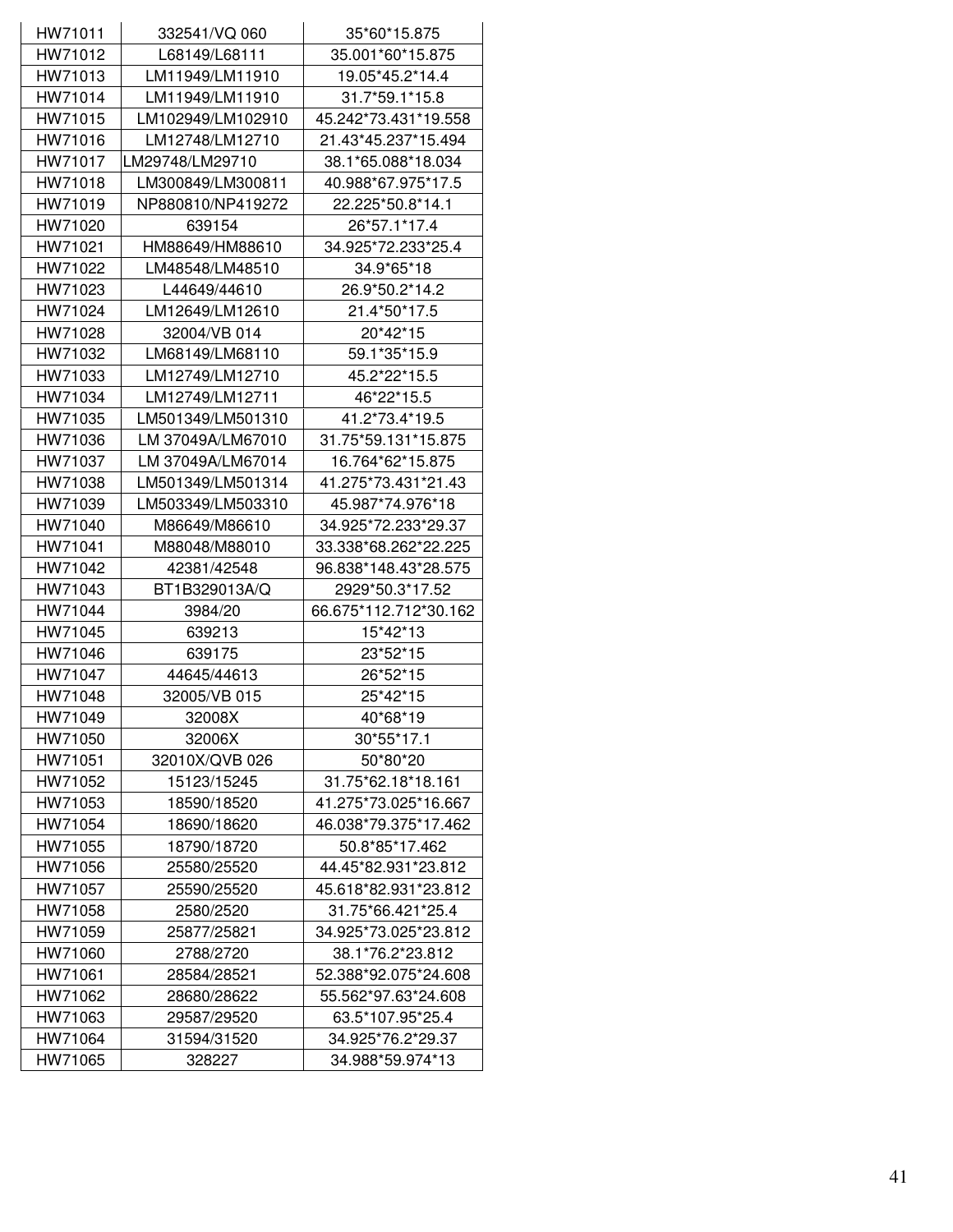| <b>HMEC Wheel Bearings Cross Reference -1</b> |                  |  |
|-----------------------------------------------|------------------|--|
|                                               |                  |  |
| <b>ALFA - ROMEO</b>                           | <b>HMEC code</b> |  |
| 105641721100                                  | HW71035          |  |
| 116002141300                                  | HW71023          |  |
| 164002111000                                  | HW02074          |  |
| 164102111000                                  | HW02074          |  |
| 530304                                        | HW70150          |  |
| 530306                                        | HW70150          |  |
| 531444                                        | HW70150          |  |
| 605023732                                     | HW70150          |  |
| 60506908                                      | HW71035          |  |
| 60510366                                      | HW02074          |  |
| 60523334                                      | HW71014          |  |
| 60524746                                      | HW01004          |  |
| 60535941                                      | HW01006          |  |
| 60554002                                      | HW02004          |  |
| 60724054                                      | HW71023          |  |
| 60747299                                      | HW71013          |  |
| 60747301                                      | HW71005          |  |
| 60801380                                      | HW02016          |  |
| 60810368                                      | HW02074          |  |
|                                               |                  |  |
| <b>AUDI</b>                                   | <b>HMEC code</b> |  |
| 893407625                                     | HW02048          |  |
| 211405645D                                    | HW71013          |  |
| 311405625D-E                                  | HW71006          |  |
| 311405645                                     | HW71006          |  |
| 441407625A                                    | HW02080          |  |
| 443407625A                                    | HW02077          |  |
| 443407625C                                    | HW02004          |  |
| 861407625                                     | HW02019          |  |
| 811407625B-D                                  | HW02007          |  |
|                                               |                  |  |
| <b>BMW</b>                                    | <b>HMEC code</b> |  |
| 1090505                                       | HW02113          |  |
| 33411134549                                   | HW02075.03       |  |
| 0009801504.4                                  | HW71023          |  |
| 2634105                                       | HW71023          |  |
| 31211101115                                   | HW71005          |  |
| 31211106032                                   | HW71033          |  |
| 31211106033                                   | HW71032          |  |
| 31211130617                                   | HW02004          |  |
|                                               |                  |  |
| 31212634103                                   | HW71013          |  |
| 31212634104                                   | HW71006          |  |
| 31212634106                                   | HW71014          |  |
| 33131205124                                   | HW71035          |  |
| 33411124358                                   | HW02012          |  |
|                                               |                  |  |
| <b>CHRYSLER</b>                               | <b>HMEC code</b> |  |
| 33411123426                                   | HW02075.03       |  |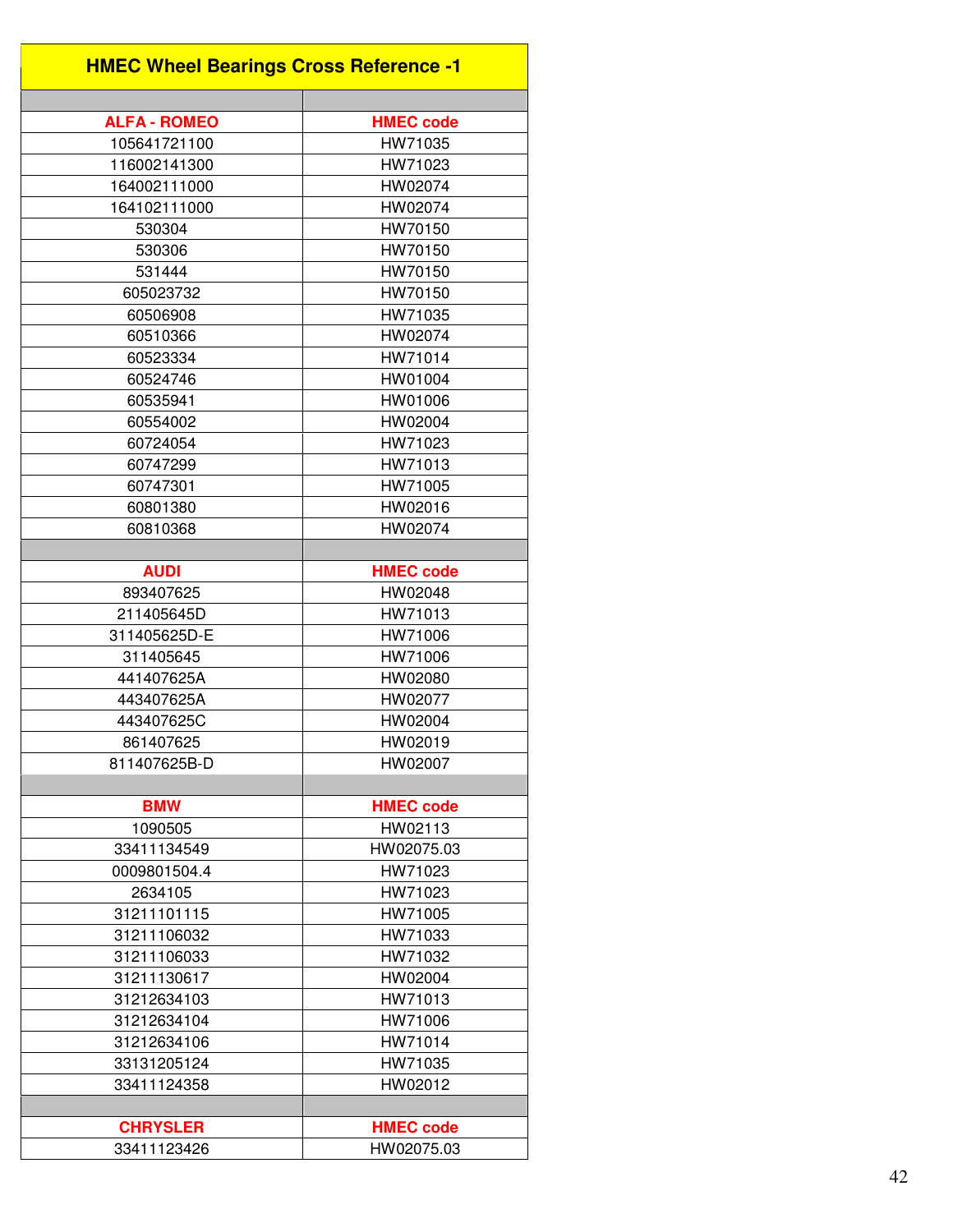| 4397498            | HW02072               |
|--------------------|-----------------------|
|                    |                       |
| <b>CITRORN</b>     | <b>HMEC code</b>      |
| 95030243           | HW02042               |
| 332640             | HW02083               |
| 95494202           | HW02062               |
| 95603182           | HW02096               |
| 7903090158         | HW02098.02            |
| 7903090305         | HW02098.02            |
| 9503562080         | HW02085               |
| 9609594780         | HW02085               |
| 2-620435-9         | HW71034               |
| 2-620704-9D        | HW71034               |
| 373515             | HW71050               |
| 7903090057         | HW71028               |
| 7903090058         | HW71048               |
| 7910012338         | HW71028               |
| 95496453           | HW02025               |
| 9549645380         | HW02025               |
| 95590022           | HW02040               |
| 9559222680         | HW02025               |
| 95608940           | HW02025               |
| ZF04330647         | HW71051               |
|                    |                       |
| <b>DAF</b>         | <b>HMEC code</b>      |
| 37H6720            | HW71024               |
| 70528997           | HW71023               |
|                    |                       |
| <b>DAIHATSU</b>    | <b>HMEC code</b>      |
| 90368 - 26013      | HW71023               |
|                    |                       |
| <b>FIAT</b>        | <b>HMEC code</b>      |
| 1311506080         | HW02083               |
| 24903810           | HW71049               |
| 336658             | HW71045               |
| 4009067            | HW71020               |
| 4096101            | HW71014               |
| 4096104            | HW71013               |
| 4096591            | HW71024               |
| 4178737            | HW02001.03            |
| 4296782            | HW71010               |
| 4330647            | HW71051               |
| 4438573            | HW01001               |
| 4470124            | HW71050               |
| 46421951           | HW02074               |
| 46576148           | HW71047               |
| 46576155           | HW71045               |
| 5937306            | HW02001.03            |
|                    | HW02002               |
| 5941798            |                       |
|                    |                       |
| 60055388           | HW71046               |
| 60811569           | HW02074               |
| 7555466<br>7555466 | HW02018<br>HW02018.04 |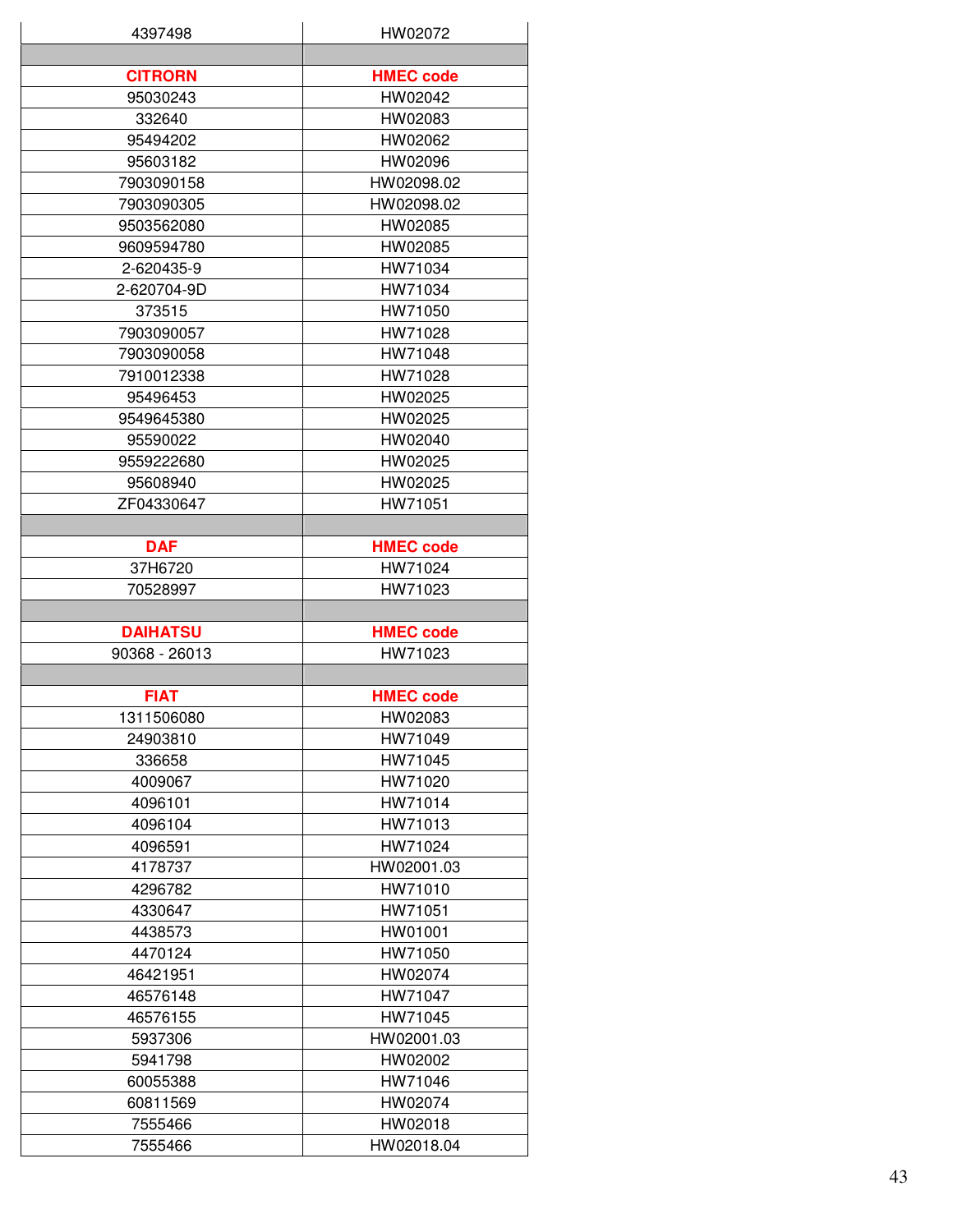| 7558750         | HW02017          |
|-----------------|------------------|
| 804862          | HW71047          |
| 82047034        | HW71035          |
| 82390273        | HW02016          |
| 82489520        | HW02074          |
|                 |                  |
| <b>FORD</b>     | <b>HMEC code</b> |
| 0527973         | HW71023          |
| 3024E1200A1     | HW71023          |
| 44200-SH4-A03   | HW02066          |
| 6199622         | HW71043          |
| 72GB1200AA      | HW71005          |
| 72GB1215AA      | HW71006          |
| 81AB1215AB      |                  |
|                 | HW71011          |
| 81AB1238AA      | HW71013          |
| 81AB1238BA      | HW71014          |
| 89FB1238AC      | HW71043          |
| 91AB1215AA      | HW02012          |
|                 |                  |
| <b>HONDA</b>    | <b>HMEC code</b> |
| 44300-SEO-D04   | HW02061          |
|                 |                  |
| <b>IVECO</b>    | <b>HMEC code</b> |
| 4096587         | HW71022          |
|                 |                  |
| <b>LADA</b>     | <b>HMEC code</b> |
| 21012403080     | HW01004          |
| 21013103020     | HW71020          |
| 21013103025     | HW71013          |
| 21083103020     | HW02008          |
| 21083104020     | HW02001.03       |
| 21083104020C    | HW02001          |
| 21202403080     | HW01004          |
| 21213103020     | HW71049          |
|                 |                  |
| <b>MALAYSIA</b> | <b>HMEC code</b> |
| 40210-47000     | HW02020          |
| 40210-4M400     | HW02020          |
|                 |                  |
| <b>MAZDA</b>    | <b>HMEC code</b> |
| 1J0407625       | HW02056          |
| 328022          | HW71005          |
| B455-33-47A     | HW02056          |
| H266-26-151     | HW02066          |
|                 |                  |
| <b>MECERDES</b> | <b>HMEC code</b> |
| 19810427        | HW02085          |
| 1409800116      | HW02116          |
| 1409810427      | HW02116          |
| 0009809302      | HW71033          |
| 000981580       | HW71014          |
| 0009815905      | HW71013          |
| 0009816305      | HW71024          |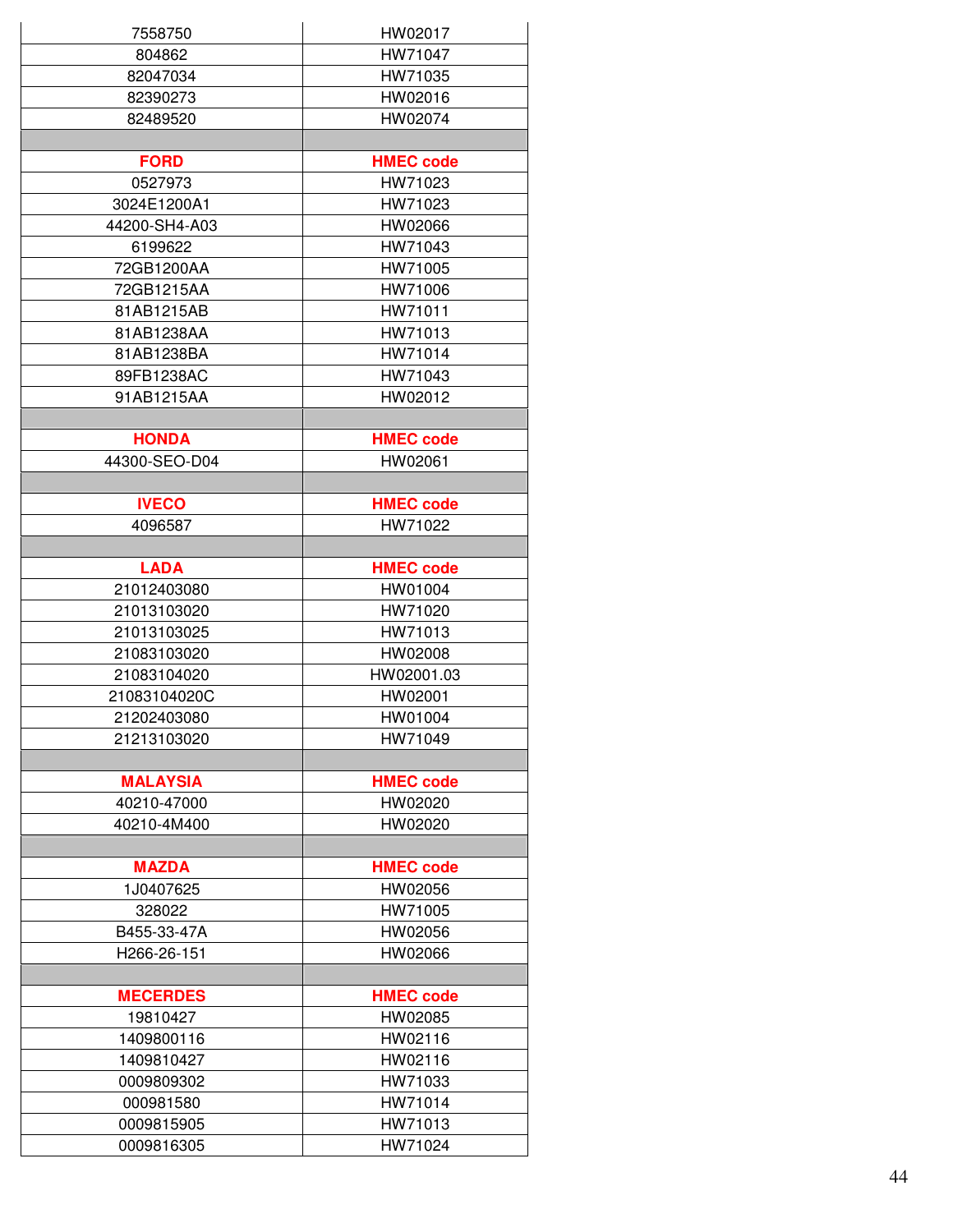| 0009816405        | HW71022          |
|-------------------|------------------|
| 0019802902        | HW71022          |
| 0019806202        | HW71035          |
| 0019806302        | HW71035          |
| 0059817705        | HW71024          |
|                   |                  |
| 0059817805        | HW71022          |
| 0059817905        | HW71024          |
| 0059818005        | HW71022          |
| 0069811605        | HW71006          |
| 6089810005        | HW71035          |
| 6089810205        | HW71022          |
| 6089810305        | HW71023          |
|                   |                  |
| <b>MITSUBISHI</b> | <b>HMEC code</b> |
| MA001835          | HW71023          |
| MA125842          | HW71023          |
| 40210-30R06       | HW02069          |
| 40210-41800       | HW02121          |
| 40210-50A00       | HW02052          |
| 40210-50Y00       | HW02045          |
| 40210-A0800       | HW71023          |
| 40210-F1700       | HW71022          |
| 40215-F1700       | HW71024          |
|                   |                  |
| <b>OPEL</b>       | <b>HMEC code</b> |
| 90425658          | HW02047          |
| 090447280         | HW02021          |
| 328017            | HW71023          |
| 328018            | HW71014          |
| 328022            | HW71005          |
| 328103            | HW02012          |
| 328104            | HW02008          |
| 328105            | HW02047          |
| 328106            | HW02021          |
| 330011            | HW71006          |
| 330012            | HW71013          |
| DU2753            | HW02054          |
|                   |                  |
| <b>PEUGEOT</b>    | <b>HMEC code</b> |
| 332618            | HW02098.02       |
| 332622            | HW02098.02       |
| 332623            | HW02098.02       |
| 332626            | HW02098.02       |
| 332630            | HW02062          |
| 332638            | HW02085          |
| 332640            | HW02083          |
|                   |                  |
| 95603182          | HW02096          |
| 0013881300        | HW02037          |
| 234714            | HW71049          |
| 235817            | HW71028          |
| 235819            | HW71028          |
| 237217            | HW71048          |
| 237219            | HW71048          |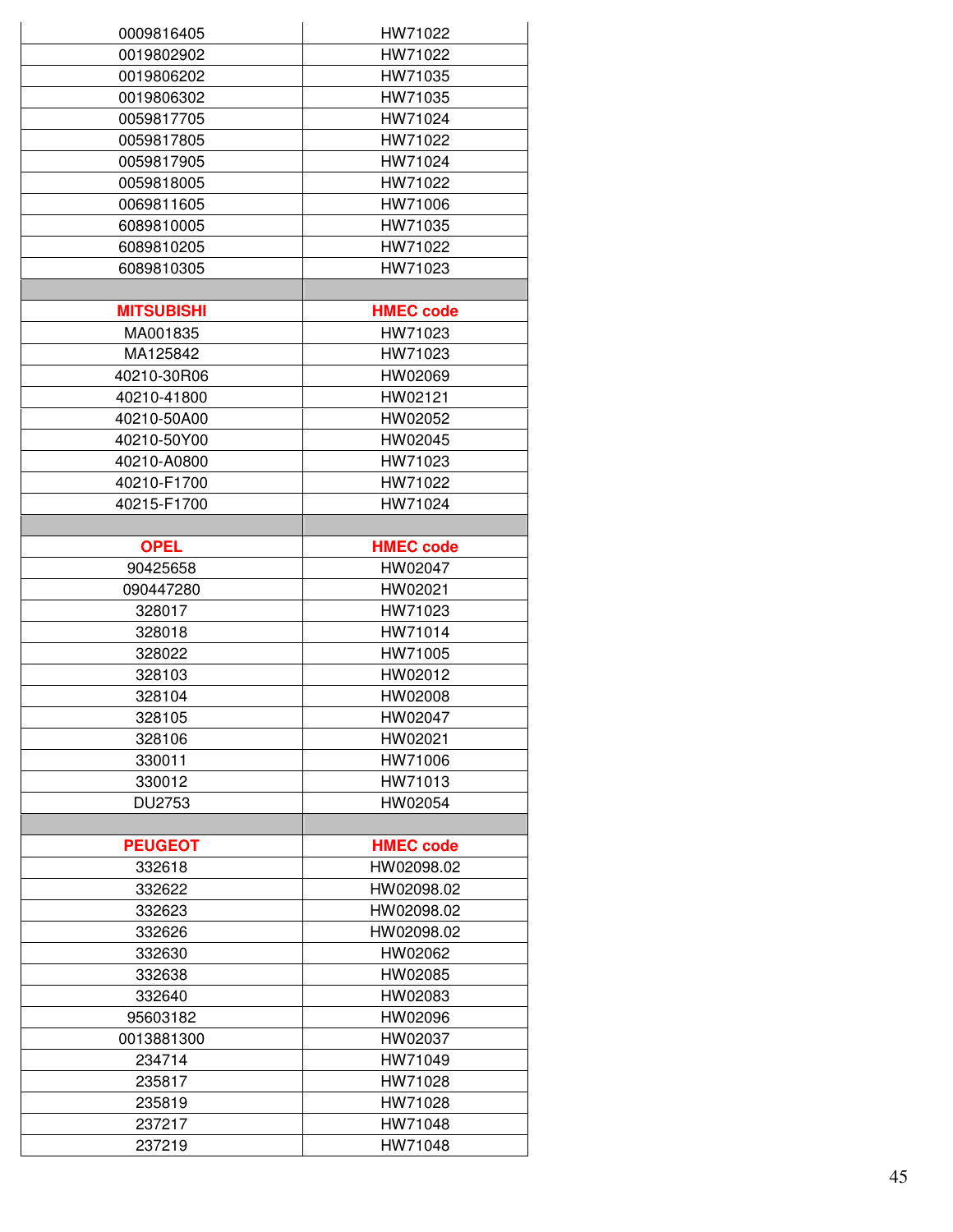| 237220         | HW71048          |
|----------------|------------------|
| 3233.6Y        | HW02037          |
| 3326.12        | HW02037          |
| 3326.20        | HW02037          |
| 3326.27        | HW71051          |
|                |                  |
| 3326.29        | HW02037          |
| 332625         | HW02078          |
| 332633         | HW02040          |
| 332634         | HW02078          |
| 373015         | HW71048          |
| 373016         | HW71048          |
| 373515         | HW71050          |
| 9559002280     | HW02040          |
| 9600067680     | HW71028          |
| 95030243       | HW02042          |
|                |                  |
| <b>PEYKAN</b>  | <b>HMEC code</b> |
| 411280         | HW01003          |
|                |                  |
| <b>RENAULT</b> | <b>HMEC code</b> |
| 7703090174     | HW02098.02       |
| 7703090213     | HW02098.02       |
| 373021         | HW02025          |
| 373027         | HW02025          |
| 4247025        | HW02025          |
|                |                  |
| 7703090034     | HW71049          |
| 7703090199     | HW02029          |
| 7703090222     | HW01002          |
| 7703090222     | HW02031          |
| 7703090253     | HW02025          |
| 7703090266     | HW71028          |
| 7703090283     | HW02030          |
| 7703090325     | HW02026          |
| 7703090353     | HW02016          |
| 7703090365     | HW02038          |
| 7703090416     | HW02025          |
| 7703090434     | HW02025          |
| 7703090434     | HW02026          |
| 7703090434     | HW02027          |
| 7703090434     | HW02028          |
| 7903090266     | HW71028          |
| 7903090267     | HW71048          |
|                |                  |
| <b>ROVER</b>   | <b>HMEC code</b> |
| 607199         | HW71024          |
| GHB-101        | HW71023          |
|                |                  |
| <b>SAAB</b>    |                  |
|                | <b>HMEC code</b> |
| 8906240        | HW71023          |
| 8701906        | HW71024          |
|                |                  |
| <b>SEAT</b>    | <b>HMEC code</b> |
| 311405645      | HW71006          |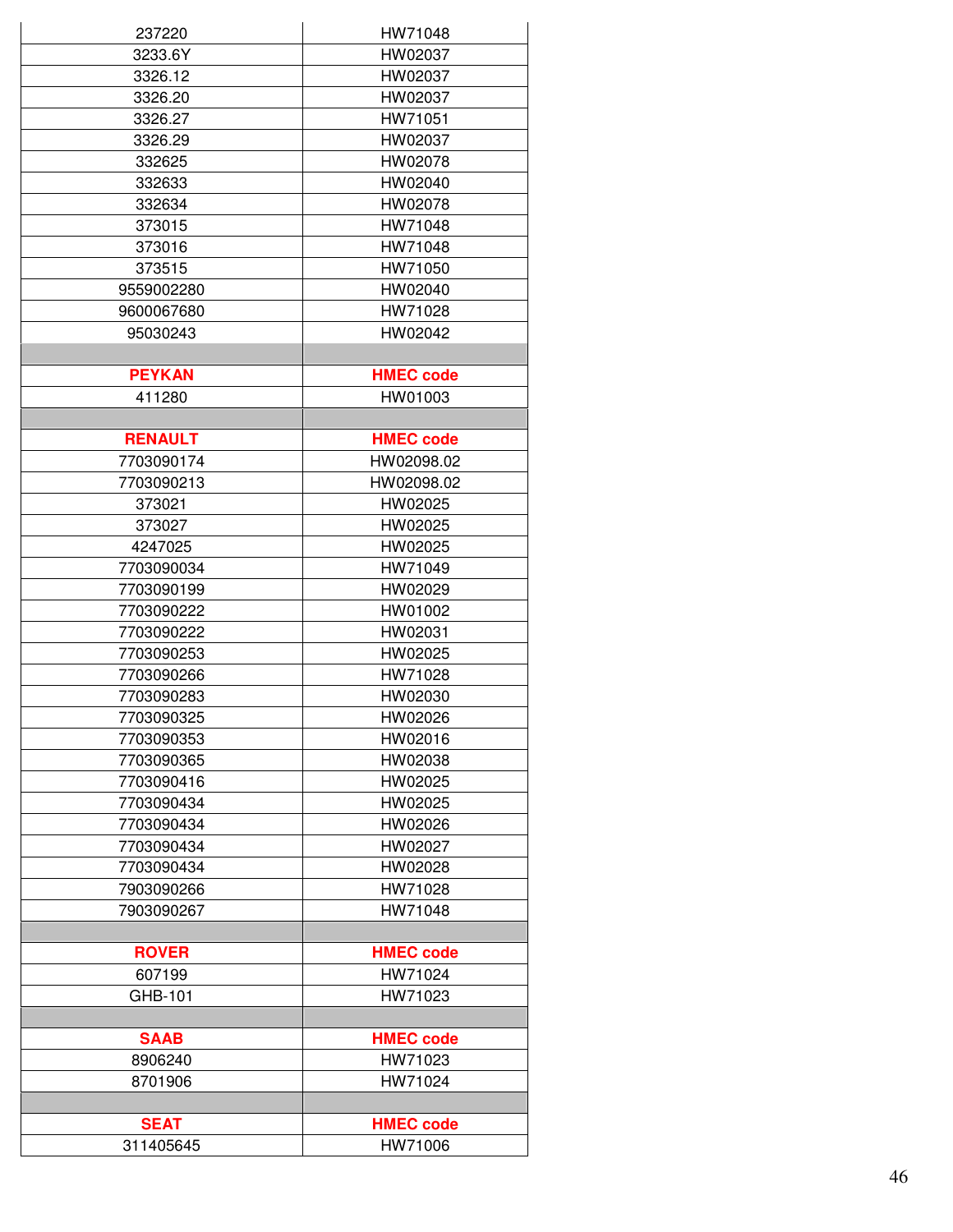| AC15824401      | HW71024          |
|-----------------|------------------|
| BA14902300      | HW71047          |
|                 |                  |
| BA15823600      | HW71046          |
| BA15823700      | HW71045          |
| FA15824400      | HW71013          |
| GE15823600      | HW71014          |
| JA14430100      | HW01001          |
| JA15830800      | HW71010          |
| XO44193140      | HW02002          |
| XO44438800      | HW02001.03       |
|                 |                  |
| <b>SKODA</b>    | <b>HMEC code</b> |
| 969300590       | HW71014          |
|                 |                  |
| <b>TALBOT</b>   | <b>HMEC code</b> |
| 9150492980      | HW02098.02       |
| 0013881300      | HW02037          |
| 0054381200      | HW71023          |
| 203339D         | HW71023          |
| 3236.64         | HW02037          |
| 323629          | HW02037          |
| 32366Y          | HW02037          |
| 4412860100      | HW02037          |
| 4454381200      | HW71023          |
| 7703090267      | HW71048          |
| 7903090002      | HW71048          |
|                 |                  |
| 7903090003      | HW71028          |
| 7910012339      | HW71048          |
| 9150411980      | HW02078          |
| <b>TOYOTA</b>   |                  |
|                 | <b>HMEC code</b> |
| 40120-50YD00    | HW02045          |
| 90368-21065     | HW71024          |
| 90368-26013     | HW71023          |
| 90368-26027     | HW71023          |
| 90368-34020     | HW71022          |
| 90369-28005     | HW02005          |
| 90369-38003     | HW02045.02       |
| 90369-38006     | HW02036.02       |
| 90369-43008     | HW02082          |
|                 |                  |
| <b>VAUXHALL</b> | <b>HMEC code</b> |
| 90425658        | HW02047          |
|                 |                  |
| <b>VOLVO</b>    | <b>HMEC code</b> |
| 1387203         | HW02085          |
| 18071+18070     | HW71034          |
| 18074           | HW71034          |
| 181586          | HW71013          |
| 181589          | HW71014          |
| 183834          | HW71023          |
| 184071+184070   | HW71034          |
| 528996          | HW71006          |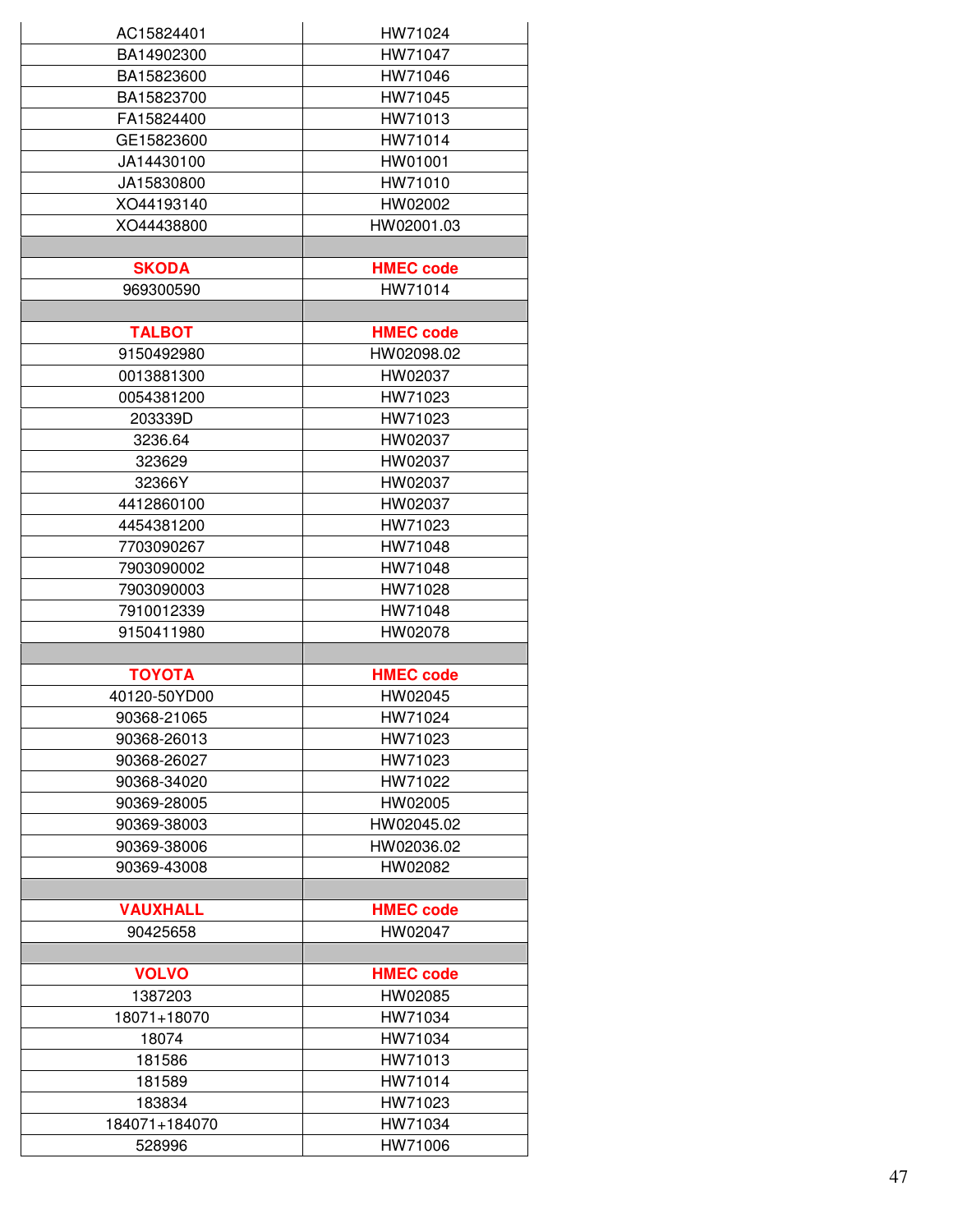| 528997         | HW71023          |
|----------------|------------------|
|                |                  |
| <b>VW</b>      | <b>HMEC code</b> |
| 893407625      | HW02048          |
| 016409123      | HW71035          |
| 019409123      | HW71049          |
| 091517185      | HW71051          |
| 171407625A-C   | HW02008          |
| 191407625A     | HW02015          |
| 191498625A     | HW02015          |
| 211405625      | HW71014          |
| 211405645D     | HW71013          |
| 251405654B     | HW71033          |
| 291407645      | HW71050          |
| 311405625D-E   | HW71005          |
| 357407625A     | HW02009          |
| 441407625A     | HW02080          |
| 443407625A     | HW02077          |
| 443407625F     | HW02080          |
| 443407625H     | HW02080          |
| 443407625D     | HW02077          |
| 701501287D     | HW02084          |
| 867407625A     | HW02019          |
| 811407625B-D   | HW02007          |
|                |                  |
| <b>ZASTAVA</b> | <b>HMEC code</b> |
| 336658         | HW71045          |
| 60055388       | HW71046          |
| 804862         | HW71047          |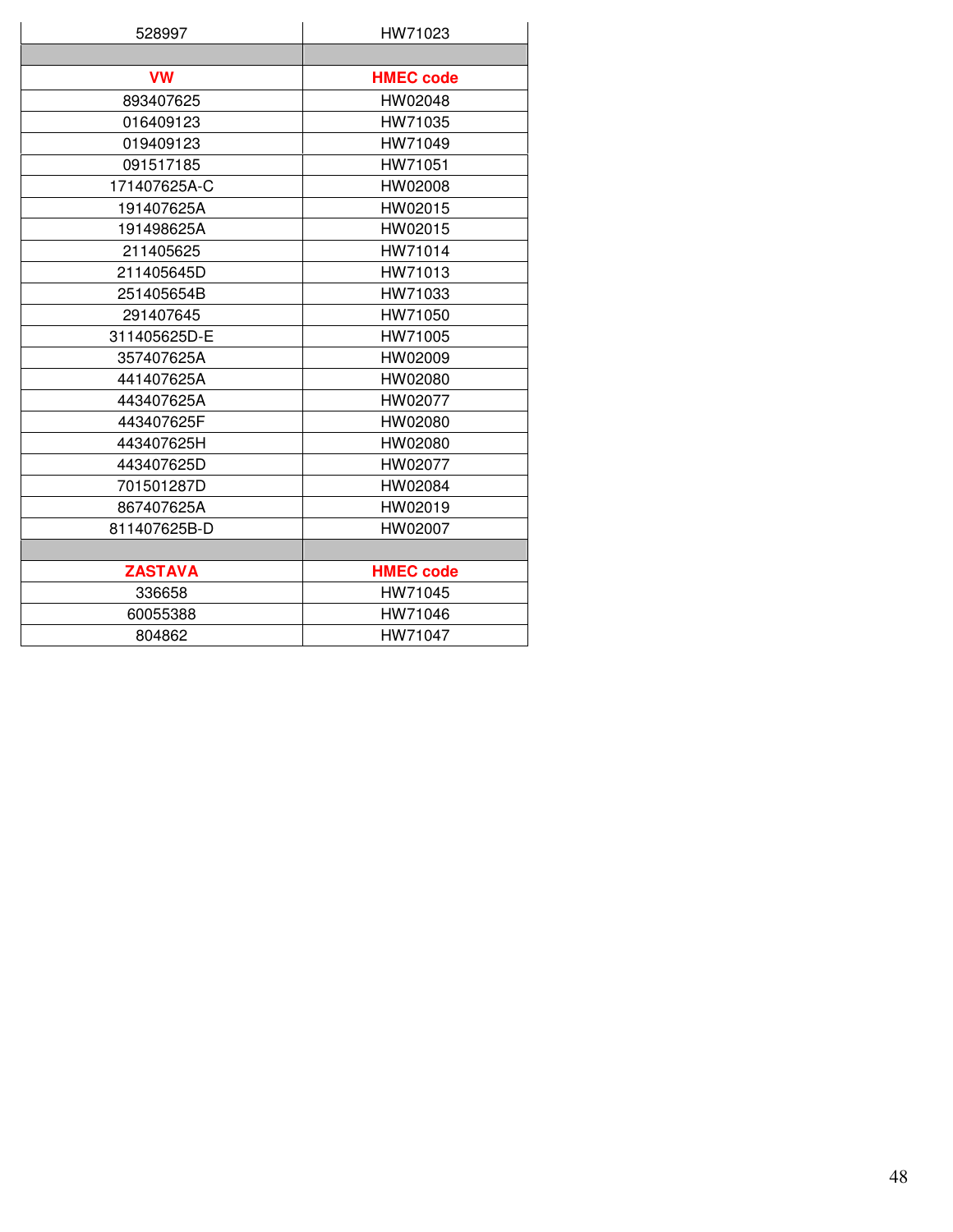| <b>HMEC Wheel Bearings Cross Reference-2</b> |                    |
|----------------------------------------------|--------------------|
|                                              |                    |
| <b>BCA</b>                                   | <b>HMEC code</b>   |
| 510001                                       | <b>HMEC-W02032</b> |
| 510002                                       | HMEC-W02036.02     |
| 510003                                       | HMEC-W02056        |
| 510004                                       | HMEC-W02009.06     |
| 510006                                       | HMEC-W02082        |
| 510007                                       | HMEC-W02043        |
| 510008                                       | HMEC-W02052        |
| 510009                                       | <b>HMEC-W02069</b> |
| 510010                                       | HMEC-W02076        |
| 510012                                       | HMEC-W02035        |
| 510013                                       | HMEC-W02056        |
| 510014                                       | HMEC-W02023        |
| 510015                                       | HMEC-W02044        |
| 510016                                       | <b>HMEC-W02051</b> |
| 510018                                       | HMEC-W02050.02     |
| 510020                                       | HMEC-W02048        |
| 510029                                       | HMEC-W02123.04     |
| 510030                                       | HMEC-W02079        |
| 510032                                       | HMEC-W02059        |
| 510051                                       | HMEC-W02084        |
| 510055                                       | HMEC-W02034        |
| 510057                                       | HMEC-W02068        |
| 510117                                       | HMEC-W02073        |
| 513002                                       | <b>HMEC-W02028</b> |
| 513006                                       | <b>HMEC-W02072</b> |
| 513021                                       | HMEC-W02015        |
| 513022                                       | HMEC-W02094        |
| 513024                                       | <b>HMEC-W02041</b> |
| 513031                                       | <b>HMEC-W02005</b> |
| 513036                                       | HMEC-W02064        |
| 513053                                       | HMEC-W02061.04     |
| 513055                                       | HMEC-W02092        |
| 513057                                       | <b>HMEC-W02066</b> |
| 513058                                       | HMEC-W02071        |
| 513071                                       | <b>HMEC-W02124</b> |
| 513073                                       | <b>HMEC-W02040</b> |
| 513102                                       | HMEC-W02004        |
| 513106                                       | HMEC-W02004        |
| 513112                                       | <b>HMEC-W02004</b> |
| 513113                                       | HMEC-W02012        |
| 513116                                       | HMEC-W02001        |
| 513130                                       | HMEC-W02085        |
| 513151                                       | HMEC-W02078.02     |
| 513154                                       | HMEC-W02075.03     |
| 513180                                       | HMEC-W02075.03     |
| 514002                                       | <b>HMEC-W02045</b> |
| 801023AB                                     | HMEC-W02055.02     |
| $B-32$                                       | HMEC-W02100.05     |
|                                              |                    |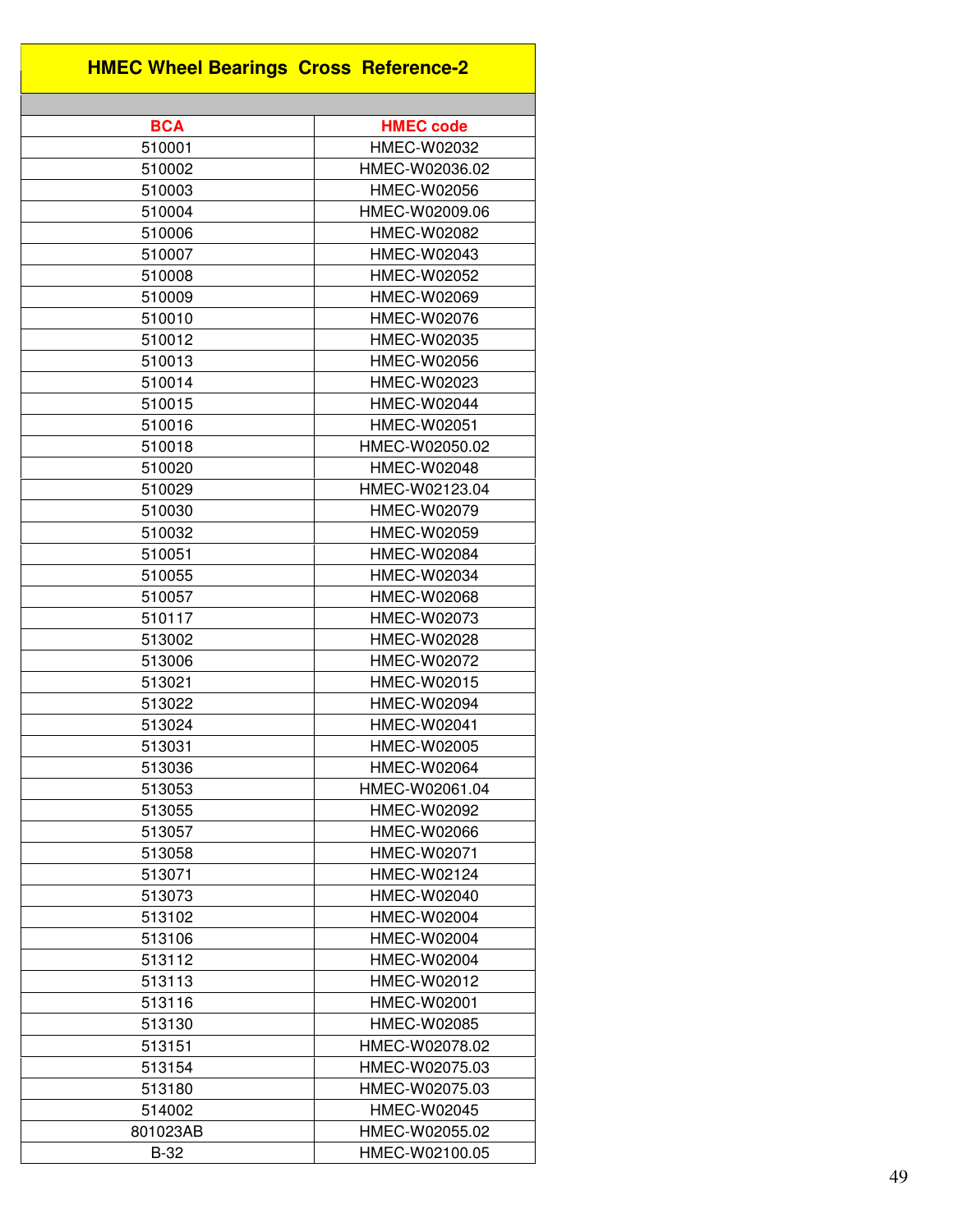| <b>B-33</b>  | HMEC-W02002        |
|--------------|--------------------|
| <b>B-35</b>  | <b>HMEC-W02008</b> |
| <b>B-36</b>  | HMEC-W02123.04     |
| <b>B-38</b>  | HMEC-W02007        |
| <b>B-38A</b> | HMEC-W02007.07     |
| <b>B39</b>   | HMEC-W02058        |
| $B-42$       | HMEC-W02072        |
| <b>B81</b>   | HMEC-W02001.03     |
| <b>B83</b>   | HMEC-W02012        |
| <b>FW107</b> | HMEC-W02015        |
|              |                    |
| FW130        | HMEC-W02009        |
|              |                    |
| <b>FAG</b>   | <b>HMEC code</b>   |
| 32006F121    | HMEC-W71050        |
| 42098BTVH    | HMEC-W020118       |
| 430042C      | HMEC-W02002        |
| 439622C      | HMEC-W02007        |
| 505508       | <b>HMEC-W71013</b> |
| 506649       | HMEC-W71006        |
| 506650       | HMEC-W71023        |
| 507063       | <b>HMEC-W71024</b> |
| 509592A      | <b>HMEC-W71047</b> |
| 50970A       | <b>HMEC-W71046</b> |
| 509764A      | <b>HMEC-W71045</b> |
| 512786       | HMEC-W71020        |
| 518772A      | HMEC-W71005        |
| 521771       | HMEC-W02004        |
| 522372       | HMEC-W01001        |
| 523854       | HMEC-W02037        |
| 527243C      | HMEC-W02075.03     |
| 527631       | HMEC-W02016.02     |
| 528514       | HMEC-W02117        |
| 528810       | HMEC-W02007        |
| 529891AB     | HMEC-W02001.03     |
| 531910       | HMEC-W02019        |
| 532066DE     | HMEC-W02008        |
| 532333       | HMEC-W01004        |
| 533060       | <b>HMEC-W71051</b> |
| 533953       | HMEC-W02004        |
|              | HMEC-W71010        |
| 534662       |                    |
| 535410       | <b>HMEC-W71028</b> |
| 535411       | <b>HMEC-W71048</b> |
| 539166AB     | HMEC-W02058        |
| 540466B      | HMEC-W02008        |
| 540484AH49A  | <b>HMEC-W71011</b> |
| 540733       | HMEC-W02007        |
| 540763       | HMEC-W02123        |
| 541153       | HMEC-W02002        |
| 541521C      | HMEC-W02033        |
| 542186A      | HMEC-W02012        |
| 542186CA     | HMEC-W02012.06     |
| 543359B      | HMEC-W02029        |
| 543772       | HMEC-W01002        |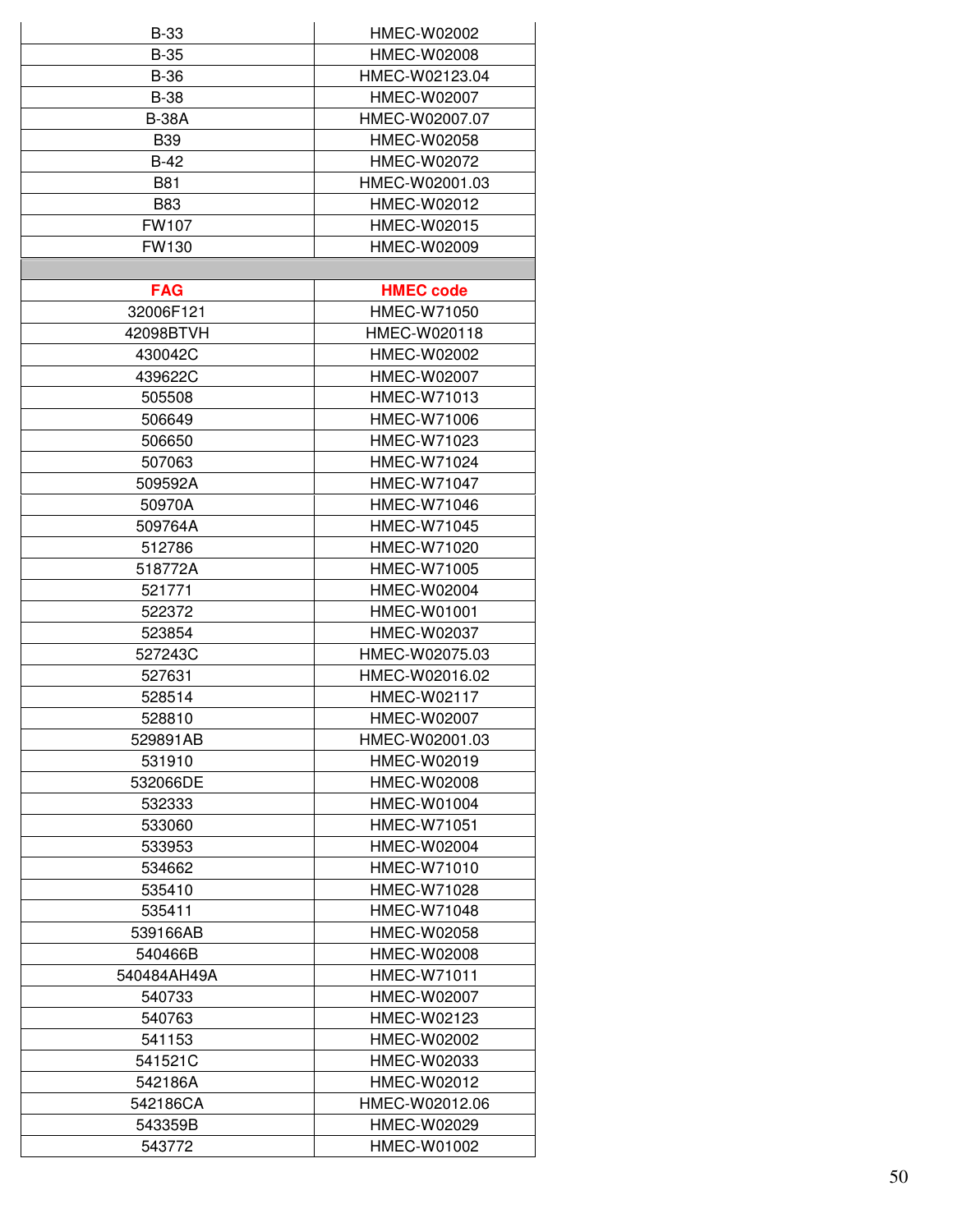| 543909         | HMEC-W01001        |
|----------------|--------------------|
| 544033         | HMEC-W02098.02     |
| 544307         | HMEC-W02015        |
| 545312         | HMEC-W02001.03     |
| 545495D        | HMEC-W02004        |
| 546238         | HMEC-W02015        |
| 546238A        | HMEC-W02030        |
| 546467         | HMEC-W02025        |
| 547059A        | HMEC-W02072        |
| 547103E        | <b>HMEC-W02085</b> |
| 548083         | HMEC-W02018        |
| 548083         | HMEC-W02018.04     |
| 555800         | HMEC-W02059        |
|                |                    |
| 555801         | HMEC-W02068        |
| 559192         | HMEC-W02052        |
| 559493         | HMEC-W02056        |
| 561447         | <b>HMEC-W02019</b> |
| 561481         | HMEC-W02040        |
| 562398         | HMEC-W02016.02     |
| 562398A        | HMEC-W02016.04     |
| 564725AB       | HMEC-W02084        |
| 564727         | <b>HMEC-W02078</b> |
| 565636         | <b>HMEC-W02077</b> |
| 566719         | <b>HMEC-W02009</b> |
|                |                    |
| 567447B        | HMEC-W02048        |
| 567519A        | HMEC-W02080        |
| 567918B        | HMEC-W02002        |
| 572506E        | HMEC-W02116        |
| 574795A        | HMEC-W02045        |
| 579102A        | HMEC-W02071        |
| 579557         | <b>HMEC-W02047</b> |
| 580191         | HMEC-W02113        |
| 580400CA       | HMEC-W02021        |
| 582226         | HMEC-W02075.03     |
| 588226         | HMEC-W02040        |
| 6306.2RS LHT23 | <b>HMEC-W01004</b> |
| 801023AB       | <b>HMEC-W02055</b> |
|                |                    |
| <b>IRB</b>     | <b>HMEC code</b>   |
|                | <b>HMEC-W71045</b> |
| 2021           |                    |
| 2022           | <b>HMEC-W71047</b> |
| 2024           | <b>HMEC-W71046</b> |
| 2026           | HMEC-W71023        |
| 2029           | HMEC-W71020        |
| 2030           | HMEC-W71013        |
| 2031           | <b>HMEC-W71006</b> |
| 2036           | MNW71010           |
| 2037           | <b>HMEC-W71048</b> |
| 2038           | <b>HMEC-W71028</b> |
| 2040           | MNW71035           |
| 2042           | <b>HMEC-W71005</b> |
| 2043           | <b>HMEC-W71011</b> |
|                | <b>HMEC-W71014</b> |
| 2050           |                    |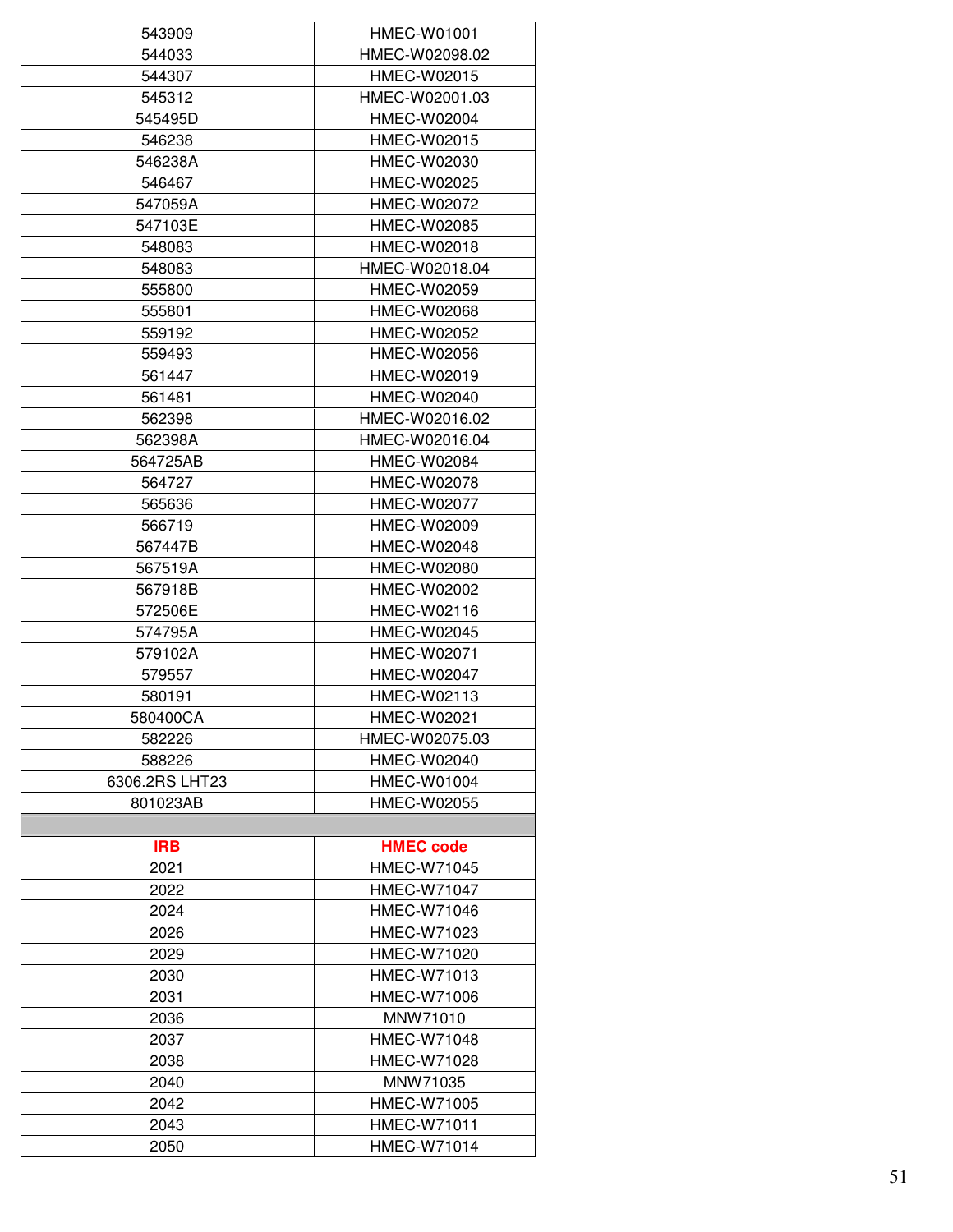| 2051  | HMEC-W71024        |
|-------|--------------------|
| 2052  | HMEC-W71022        |
| 2220  | <b>HMEC-W02025</b> |
| 2221  | <b>HMEC-W02026</b> |
|       |                    |
| 2222  | HMEC-W02038        |
| 2522  | <b>HMEC-W71050</b> |
| 2524  | <b>HMEC-W71049</b> |
| 2526  | <b>HMEC-W71051</b> |
| 2562  | <b>HMEC-W71043</b> |
| 8006  | <b>HMEC-W02037</b> |
| 8014  | <b>HMEC-W01001</b> |
| 8017  | <b>HMEC-W01002</b> |
| 8026  | HMEC-W02002        |
| 8028  | HMEC-W02098.02     |
| 8039  | HMEC-W02078        |
| 8040  | HMEC-W02001.03     |
| 8041  | HMEC-W02008        |
| 8042  | <b>HMEC-W02030</b> |
| 8048  | HMEC-W02031        |
|       | HMEC-W02033        |
| 8049  |                    |
| 8051  | <b>HMEC-W02019</b> |
| 8052  | <b>HMEC-W02007</b> |
| 8055  | HMEC-W02018        |
| 8061  | <b>HMEC-W02004</b> |
| 8062  | HMEC-W02062        |
| 8065  | HMEC-W02015        |
| 8066  | HMEC-W02016        |
| 8085  | <b>HMEC-W02012</b> |
| 8086  | HMEC-W02040        |
| 8088  | HMEC-W02016.04     |
| 8089  | <b>HMEC-W02017</b> |
| 8090  | HMEC-W02077        |
| 8091  | HMEC-W02096        |
| 8094  | HMEC-W02018.04     |
| 8095  | HMEC-W02009        |
|       | <b>HMEC-W01004</b> |
| 8100  |                    |
| 8101  | <b>HMEC-W02029</b> |
| 8110  | <b>HMEC-W02058</b> |
| 8111  | HMEC-W02007        |
| 81112 | <b>HMEC-W02072</b> |
| 8502  | HMEC-W02074        |
| 8506  | <b>HMEC-W02080</b> |
| 8509  | HMEC-W02004        |
| 8513  | HMEC-W02033        |
| 8515  | HMEC-W02075.03     |
| 8520  | <b>HMEC-W02042</b> |
| 8524  | HMEC-W02027        |
| 8524  | HMEC-W02123.04     |
| 8529  | <b>HMEC-W02085</b> |
| 8530  | HMEC-W02048        |
|       |                    |
| 8549  | HMEC-W02005        |
| 8550  | HMEC-W02045.02     |
| 8566  | HMEC-W02118        |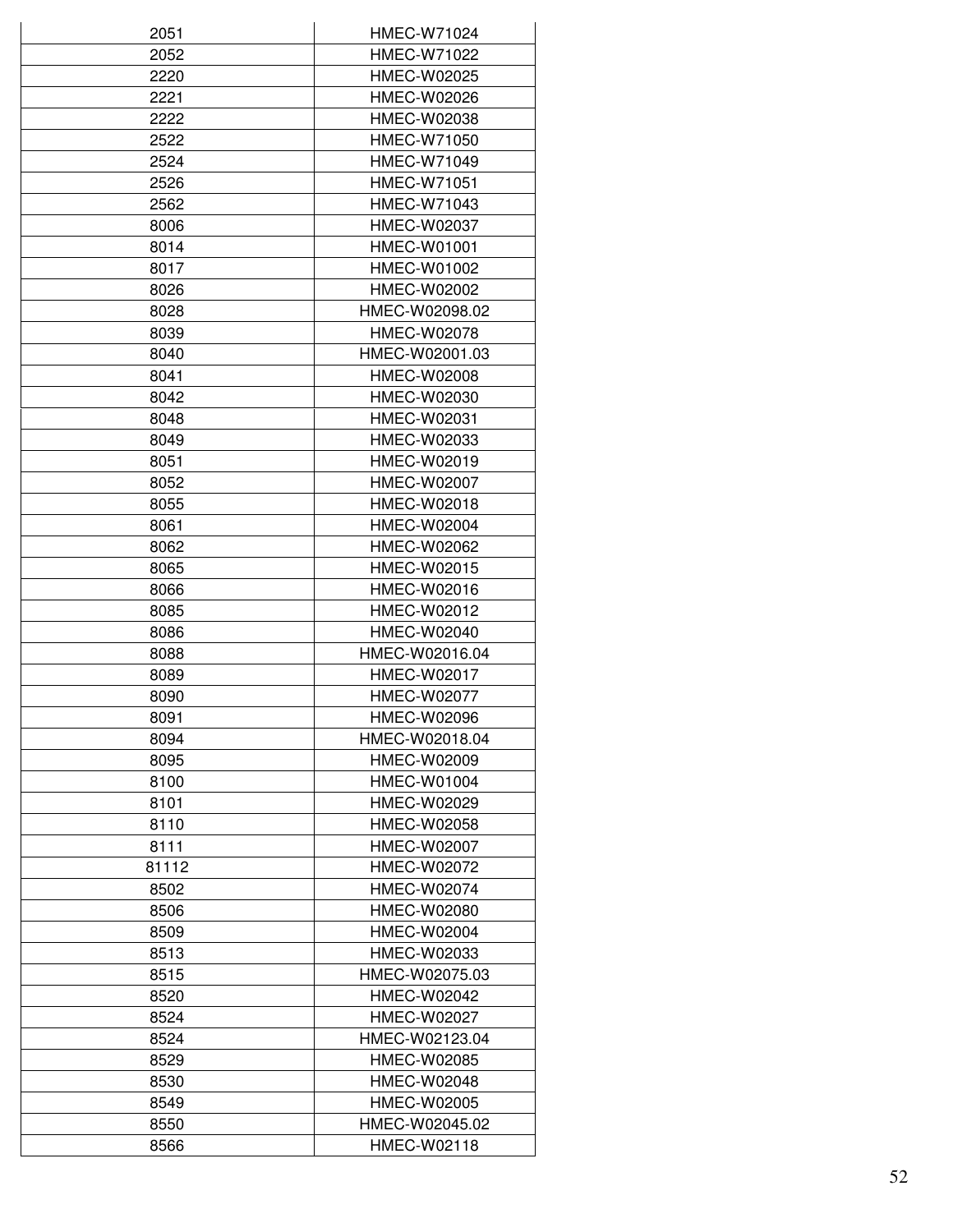| 8572                       | HMEC-W020858                             |
|----------------------------|------------------------------------------|
| 8583                       | HMEC-W02061                              |
| 8593                       | HMEC-W02057                              |
| 8597                       | HMEC-W02112                              |
| 8603                       | HMEC-W02047                              |
| 8618                       | <b>HMEC-W02083</b>                       |
| 8622                       | <b>HMEC-W02021</b>                       |
|                            |                                          |
| 8642                       | <b>HMEC-W02040</b>                       |
| 8650                       | HMEC-W02069                              |
| 8651                       | <b>HMEC-W02052</b>                       |
| 8653                       | HMEC-W02124                              |
| 8658                       | HMEC-W02081                              |
| 8667                       | HMEC-W02107                              |
| 8698                       | <b>HMEC-W02053</b>                       |
|                            |                                          |
| <b>KOYO</b>                | <b>HMEC code</b>                         |
| 4T-CRI-0868                | HMEC-W02007                              |
| 57311S/L68111              | <b>HMEC-W71011</b>                       |
| <b>BAH0023</b>             | HMEC-W02015                              |
| <b>CRI0678LB</b>           | <b>HMEC-W02092</b>                       |
| DAC28582RKCCS47            | HMEC-W02003                              |
| <b>DAC2858W</b>            | HMEC-W02003                              |
| DAC286142AW                | HMEC-W02005                              |
| DAC306037 2RS              | <b>HMEC-W02001</b>                       |
|                            |                                          |
| <b>DAC3060W</b>            | HMEC-W02001.03                           |
| DAC3064W2RKBCS28           | HMEC-W02014                              |
| DAC3464G1 2RSCS42          | HMEC-W02008                              |
| DAC3564A1CS45              | HMEC-W02023                              |
| DAC3565WCS30               | HMEC-W02030                              |
| DAC35660037                | HMEC-W02015                              |
| DAC3568A2RS                | <b>HMEC-W02002</b>                       |
| DAC3568W-6                 | HMEC-W02024                              |
| DAC3568W-6                 | HMEC-W02112                              |
| DAC357233B-1W              | <b>HMEC-W02028</b>                       |
| DAC357234A                 | HMEC-W02123                              |
| DAC3668AWCS36              | HMEC-W02032                              |
| DAC367234A                 | HMEC-W02100.05                           |
| DAC3870BW                  | HMEC-W02035                              |
| DAC3871DWCS41              | HMEC-W02035                              |
| DAC3871W-2CS70             | HMEC-W02036.02                           |
| DAC3872B1 2RSCS42          | <b>HMEC-W02041</b>                       |
| DAC3872W-10                | <b>HMEC-W02041</b>                       |
| DAC3872W-3                 | HMEC-W02043                              |
| DAC3872W-6                 | HMEC-W02043                              |
|                            |                                          |
| DAC3872W-8CS81<br>DAC3873W | <b>HMEC-W02043</b><br><b>HMEC-W02044</b> |
|                            |                                          |
| DAC3874W-6                 | HMEC-W02045.02                           |
| DAC3972AW4                 | HMEC-W02012                              |
| DAC3972D 2RS               | HMEC-W02012                              |
| DAC4072CS34                | <b>HMEC-W02050</b>                       |
| DAC407440                  | HMEC-W02056                              |
| DAC4074CW                  | <b>HMEC-W02051</b>                       |
| DAC4074W-3                 | HMEC-W02104                              |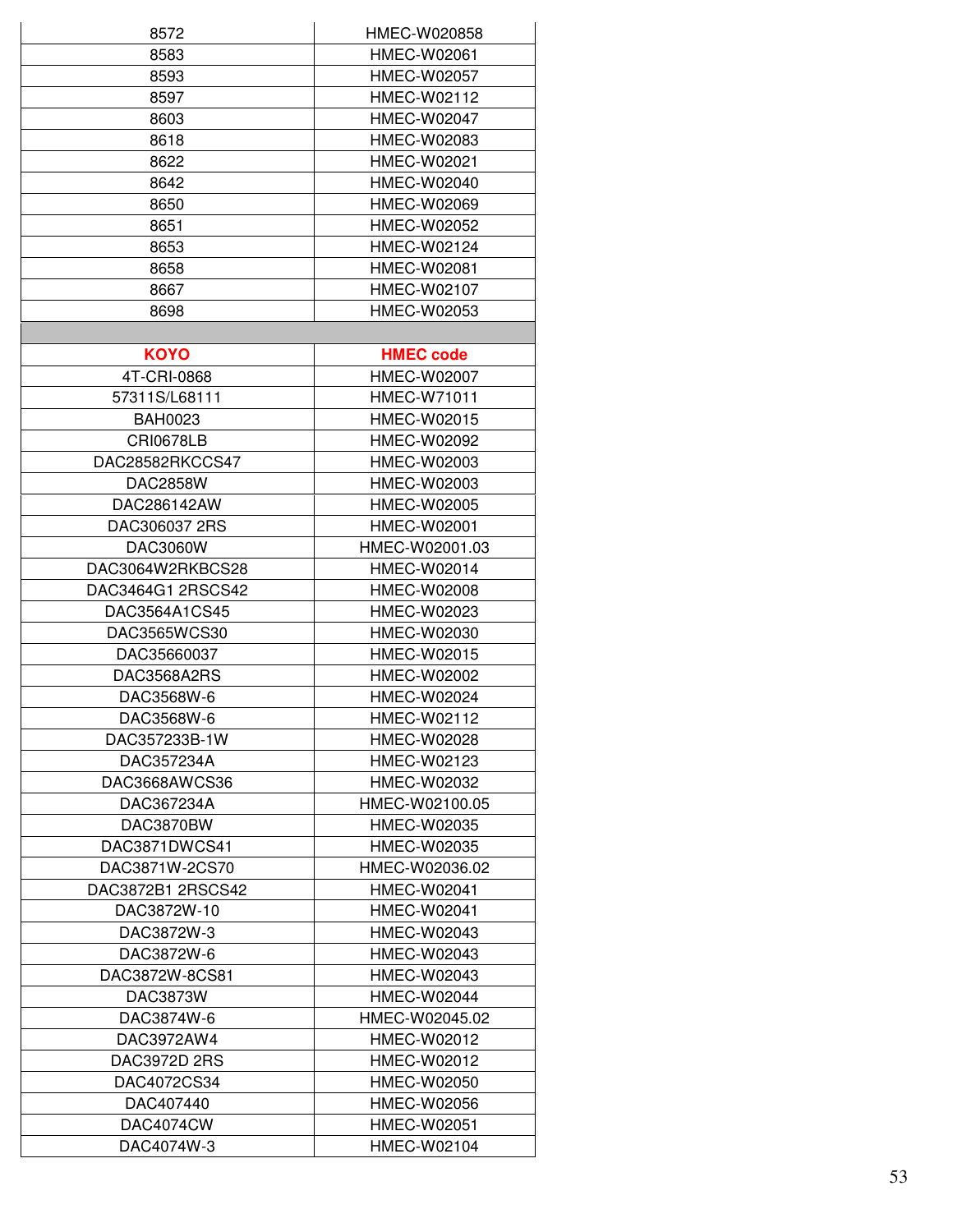| DAC407541 2RSCS42    | HMEC-W02061        |
|----------------------|--------------------|
| DAC4080WICS68M       | HMEC-W02064        |
| DAC4275BW2RS         | <b>HMEC-W02004</b> |
| DAC427640 2RSC55     | HMEC-W02072        |
| DAC427640 2RSF       | HMEC-W02072        |
| DAC4278C 2RS         | MNW02120           |
| DAC428045BW          | HMEC-W02076        |
| <b>DAC 4280B 2RS</b> | HMEC-W02075.03     |
| DAC4280W-2CS40       | HMEC-W02076        |
| DAC4379W1CS57        | HMEC-W02079        |
| <b>DAC4380A</b>      | HMEC-W02109        |
| DAC4382W-3CS79       | HMEC-W02082        |
| DAC45843BW           | HMEC-W02085        |
| <b>DU4272C</b>       | <b>HMEC-W02066</b> |
|                      |                    |
|                      |                    |
| <b>NSK</b>           | <b>HMEC code</b>   |
| 28BWD01A             | <b>HMEC-W02005</b> |
| 28BWD03A             | HMEC-W02003        |
| 28BWD08A             | HMEC-W02003        |
| 30KWD01AG3CA80       | HMEC-W02092        |
| 34BWD03ACA78         | HMEC-W02014        |
| 34BWD08/CA70         | HMEC-W02008        |
| 35BWD01CCA38         | HMEC-W02123        |
| 35BWD06ACA111        | <b>HMEC-W02028</b> |
| 35BWD08A             | MBE02028           |
| 35BWD16              | HMEC-W02121        |
| 36BW01BCA60          | HMEC-W02100.05     |
| 38BW07-10G           | <b>HMEC-W02041</b> |
| 38BW07-20G           | <b>HMEC-W02044</b> |
| 38BW07-26G           | HMEC-W02045        |
| 38BWD01A1ADA147      | HMEC-W02045.02     |
| 38BWD0601-A-CA01     | HMEC-W02052        |
| 38BWD09A             | HMEC-W02036        |
| 38BWD09A             | HMEC-W02036.02     |
| 38BWD12CA145         | HMEC-W02043        |
| 38BWD15              | HMEC-W02045        |
| 38BWD21CA53          | HMEC-W02035        |
| 38BWD22              | HMEC-W02036.02     |
| 40BWD05              | <b>HMEC-W02061</b> |
| 40BWD06B             | HMEC-W02056        |
| 40BWD08              | HMEC-W02059        |
| 40BWD08AC55          | HMEC-W02059        |
| 40BWD12CA88          | HMEC-W02104        |
| 40BWD15BCA50         | HMEC-W02020        |
| 42BWD06              | HMEC-W02069        |
| 43BWD06              | HMEC-W02082        |
| 45BWD07B             | HMEC-W02087        |
| 4T-CRI-0822          | HMEC-W02066        |
| 6-256907AE7C17       | HMEC-W02008        |
| 636193C              | HMEC-W02034        |
| <b>JRM3535A</b>      | HMEC-W02030        |
|                      |                    |
| NTF41KWD01G3CA54     | HMEC-W02065        |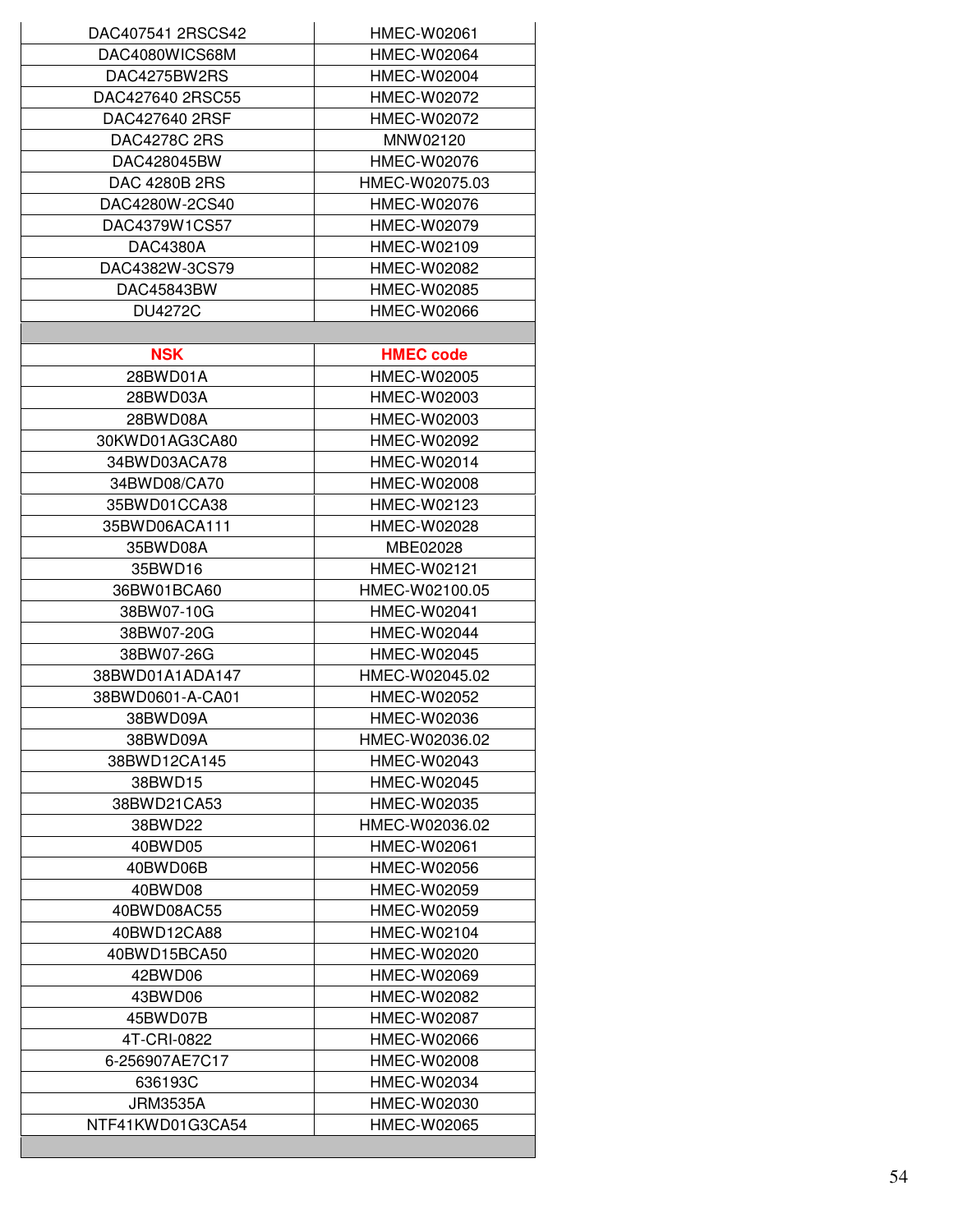| <b>NTN</b>          | <b>HMEC code</b>   |
|---------------------|--------------------|
| 4T-CRI-0821         | HMEC-W02071        |
| AU0803-2L260        | HMEC-W02051        |
| AU0817-1            | HMEC-W02020        |
| <b>DE0748</b>       | HMEC-W02032        |
| DE0749              | HMEC-W02023        |
| DE0763CS46PX1       | HMEC-W02123        |
| DE0769              | HMEC-W02100.05     |
| DE0773CS46          | HMEC-W02014        |
| DE0829CS32          | HMEC-W02120        |
| DE0871              | <b>HMEC-W02041</b> |
| DE0874              | HMEC-W02052        |
| DE0891              | <b>HMEC-W02061</b> |
|                     | HMEC-W02069        |
| DE08A21             |                    |
| <b>DE08A48</b>      | HMEC-W02044        |
| <b>DE08A99</b>      | HMEC-W02079        |
| <b>DE0994-AC</b>    | HMEC-W02087        |
|                     |                    |
| <b>SKF</b>          | <b>HMEC code</b>   |
| 305988              | HMEC-W02075.03     |
| 15123/15245         | <b>HMEC-W71052</b> |
| 18590/18520         | HMEC-W71053        |
| 1861388             | HMEC-W01002        |
| 18690/18620         | <b>HMEC-W71054</b> |
| 18790/18720         | HMEC-W71055        |
| 25580/25520         | HMEC-W71056        |
| 25590/25520         | HMEC-W71057        |
| 2580/2520           | <b>HMEC-W71058</b> |
| 25877/25821         | HMEC-W71059        |
| 2788/2720           | HMEC-W71060        |
| 28584/28521         | <b>HMEC-W71061</b> |
| 28680/28622         | HMEC-W71062        |
| 29587/29520         | HMEC-W71063        |
| 309245              | <b>HMEC-W02004</b> |
| 309639              | HMEC-W02012        |
| 309724              | HMEC-W02019        |
| 309726DA            | HMEC-W02008        |
| 309791              | HMEC-W02007        |
| 309946AC            | HMEC-W02033        |
| 31594/31520         | <b>HMEC-W71046</b> |
| 32004/VB014         | <b>HMEC-W71028</b> |
| 32005/VB015         | HMEC-W71048        |
| 32006X              | <b>HMEC-W71050</b> |
| 32008X              | <b>HMEC-W71049</b> |
| 32010X/QVB026       | <b>HMEC-W71051</b> |
| 328227              | HMEC-W71065        |
| 331274              | <b>HMEC-W71005</b> |
| 332541/VQ060        | <b>HMEC-W71011</b> |
| 3984/20             | <b>HMEC-W71044</b> |
| 4010832             | HMEC-W02031        |
| 405956A             | HMEC-W02001.03     |
| 4209ATN9/MT33VB2669 | HMEC-W02118        |
| 42381/42548         | <b>HMEC-W71042</b> |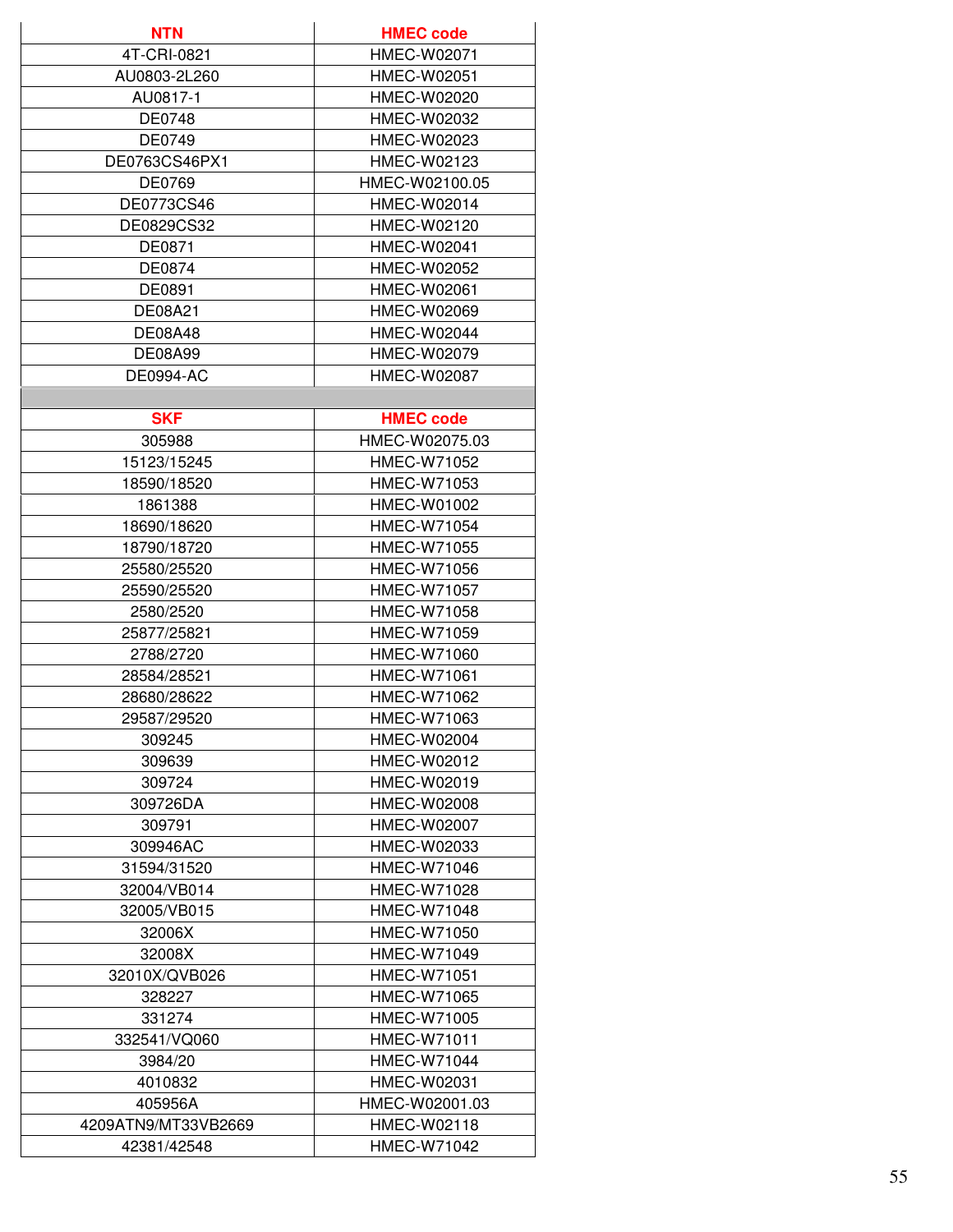| 440090             | HMEC-W02029        |
|--------------------|--------------------|
| 440320H            | HMEC-W02037        |
| 445620BA           | HMEC-W02030        |
| 445879AC           | <b>HMEC-W02042</b> |
| 445980AB           | HMEC-W02096        |
| 446047CA           | <b>HMEC-W02040</b> |
| 44645+44613        | <b>HMEC-W71047</b> |
| 474743             | HMEC-W02058        |
| 606394A            | HMEC-W02004        |
| 614593             | <b>HMEC-W01001</b> |
| 616480B            | HMEC-W01004        |
| 630374             | HMEC-W01001        |
|                    |                    |
| 633007C            | <b>HMEC-W02117</b> |
| 633196             | HMEC-W02004        |
| 633295             | HMEC-W02002        |
| 633531B            | HMEC-W02016        |
| 633531B            | HMEC-W02016.04     |
| 636114A            | <b>HMEC-W02021</b> |
| 639154             | HMEC-W71020        |
| 639174             | <b>HMEC-W71047</b> |
| 639175             | <b>HMEC-W71046</b> |
| 639213             | <b>HMEC-W71045</b> |
| 639297             | <b>HMEC-W71010</b> |
| 686908A            | HMEC-W02035        |
| 909042             | HMEC-W02072        |
| BA2B309396         | HMEC-W02007        |
| BA2B309609AD       | HMEC-W02075.03     |
| BA2B309692         | <b>HMEC-W02007</b> |
| BA2B309795BA       | HMEC-W02072        |
| BA2B441832AB       | HMEC-W02098.02     |
| BA2B444090AB       | <b>HMEC-W02078</b> |
| BA2B445469BA       | HMEC-W02062        |
| BA2B445533A        | HMEC-W02031        |
| BA2B445535AE       | <b>HMEC-W02018</b> |
| BA2B446047         | HMEC-W02040        |
| BA2B446762B        | HMEC-W02018        |
| BA2B633028CB       | HMEC-W02016.02     |
| BA2B633313C        | HMEC-W02001.03     |
| BA2B633457         | <b>HMEC-W02004</b> |
| <b>BAH-00518</b>   | HMEC-W02101        |
| <b>BAH-0069</b>    | HMEC-W02119        |
| <b>BAH-0117</b>    | <b>HMEC-W02073</b> |
| BAH011A            | HMEC-W02080        |
| <b>BAH5000</b>     | HMEC-W02042        |
|                    |                    |
| <b>BAHB309797C</b> | <b>HMEC-W02085</b> |
| BAHB311309         | HMEC-W02015        |
| BAHB311315BD       | HMEC-W02007        |
| BAHB311316B        | HMEC-W02019        |
| BAHB311396B        | HMEC-W02012        |
| BAHB311413A        | HMEC-W02077        |
| BAHB311424A        | <b>HMEC-W02004</b> |
| <b>BAHB311443B</b> | HMEC-W02009        |
| BAHB633669         | HMEC-W02018.04     |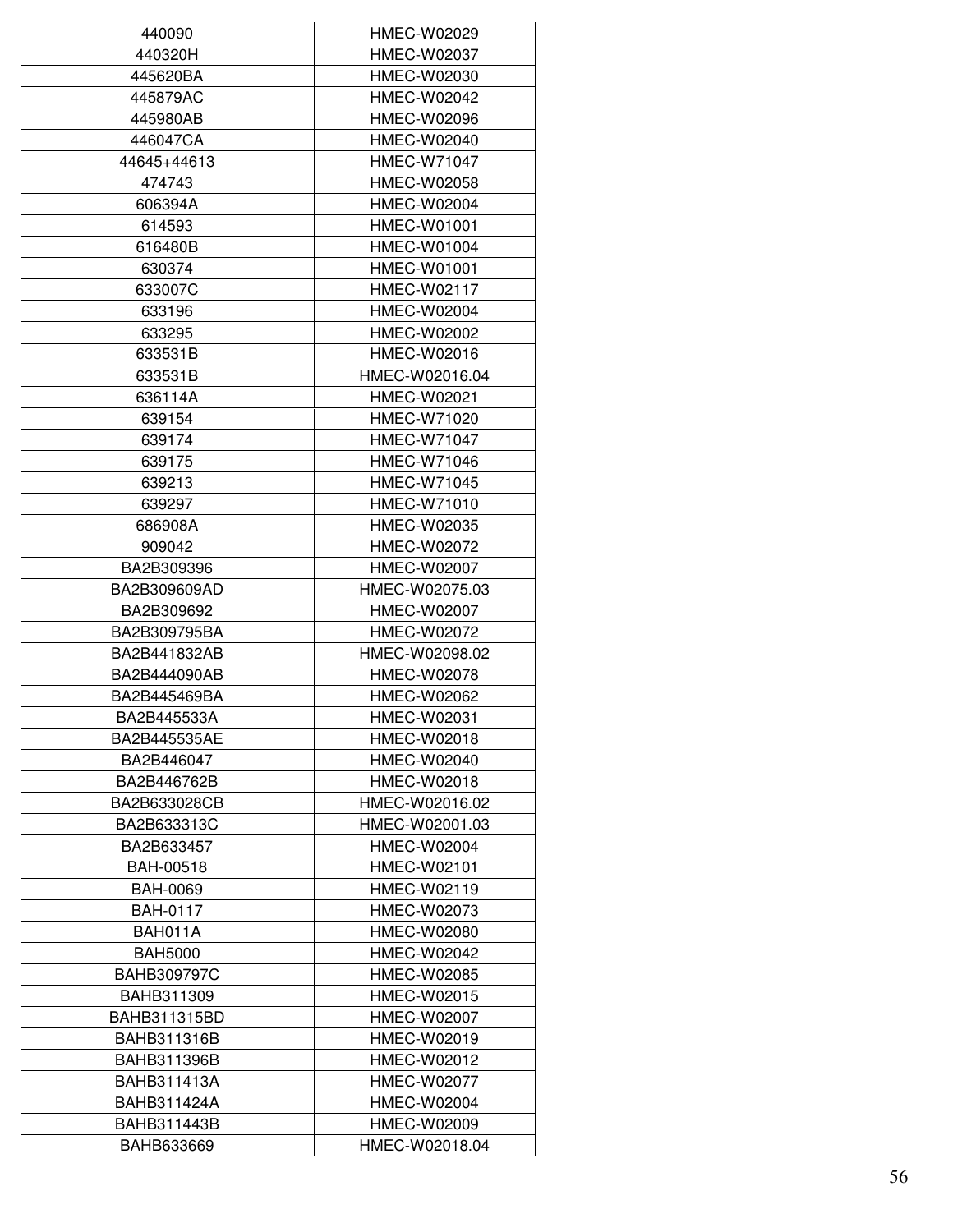| <b>BAHB633676</b>                  | HMEC-W02017        |
|------------------------------------|--------------------|
| BAHB633770                         | HMEC-W02074        |
| <b>BAHB633809AC</b>                | HMEC-W02085        |
| BAHB633814A                        | <b>HMEC-W02080</b> |
| BAHB633815A                        | HMEC-W02048        |
| <b>BAHB633960</b>                  | HMEC-W02113        |
| BAHB633966E                        | HMEC-W02057        |
| BAHB633967                         | HMEC-W02002        |
| BAHB636096A                        | HMEC-W02047        |
|                                    |                    |
| <b>BAHB636187C</b>                 | <b>HMEC-W02064</b> |
| BT18328688AC/Q                     | <b>HMEC-W71005</b> |
| BT18329013A/Q                      | <b>HMEC-W71043</b> |
| BT2B445539AA                       | HMEC-W02025        |
| BT2B445620B                        | HMEC-W02030        |
| HM88649/HM88610                    | HMEC-W71021        |
| JL26749/JL26710                    | <b>HMEC-W71001</b> |
| JL69345E/JL69310                   | <b>HMEC-W71002</b> |
| JL69349/JL69310                    | HMEC-W71003        |
| JLM104948/JLM104910                | HMEC-W71004        |
| L44643/L44610                      | HMEC-W71007        |
| L44649/L44610                      | HMEC-W71023        |
| L45449/L45410                      | HMEC-W71005        |
| L503349A/LM503310                  | <b>HMEC-W71008</b> |
| L521949/L521910                    | <b>HMEC-W71009</b> |
| L68149/L68111                      | HMEC-W71012        |
| LM102949/LM102910                  | <b>HMEC-W71015</b> |
| LM11749/LM11710                    | HMEC-W71006        |
| LM11949/LM11910                    | <b>HMEC-W71013</b> |
| LM12649/LM12610                    | HMEC-W71024        |
| LM12748/LM12710                    | HMEC-W71016        |
| LM12749/LM12710                    | HMEC-W71033        |
| LM12749/LM12711                    | HMEC-W71034        |
| LM29748/LM29710                    | <b>HMEC-W71017</b> |
| LM300849/LM300811                  | HMEC-W71018        |
| LM37049A/LM67010                   | HMEC-W71036        |
| LM37049A/LM67014                   | <b>HMEC-W71037</b> |
| LM48548/LM48510                    | <b>HMEC-W71022</b> |
| LM501349/LM501310                  | HMEC-W71035        |
| LM501349/LM501314                  | HMEC-W71038        |
| LM503349/LM503310                  | HMEC-W71039        |
| LM68149/LM68110                    | HMEC-W71032        |
| M86649/M86610                      | HMEC-W71040        |
|                                    | <b>HMEC-W71041</b> |
| M88048/M88010<br>NP880810/NP419272 | HMEC-W71019        |
|                                    |                    |
|                                    |                    |
| <b>SNR</b>                         | <b>HMEC code</b>   |
| 10N6207F075E                       | HMEC-W01002        |
| 10R32004VC12UA                     | HMEC-W71028        |
| 10R32005VC12UA                     | HMEC-W71048        |
| 10R32010A                          | <b>HMEC-W71051</b> |
| 32006 C                            | HMEC-W71050        |
| 42BWD13                            | HMEC-W02073        |
| 801136                             | <b>HMEC-W02056</b> |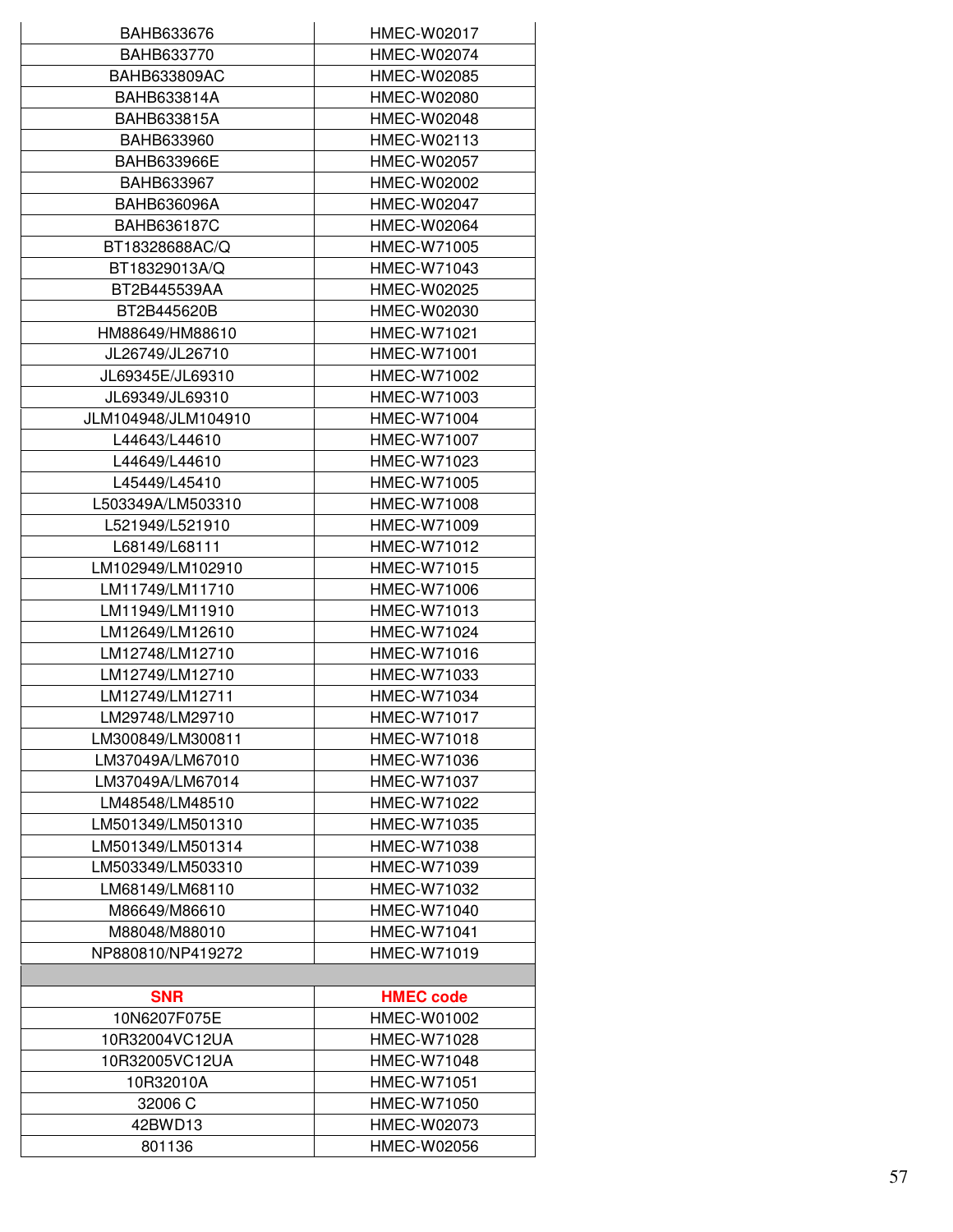| F45721         | HMEC-W02001        |
|----------------|--------------------|
| FC12033S03     | HMEC-W02030        |
| FC12180-S02    | HMEC-W02026        |
| FC12271        | HMEC-W02038        |
| FC12438        | HMEC-W02030        |
| FL12025-S01    | HMEC-W02025        |
| GB10702S02     | HMEC-W02029        |
| GB10790S05     | HMEC-W20001.03     |
| GB10840S02     | <b>HMEC-W02002</b> |
| GB10857S02     | HMEC-W02078        |
| GB10884        | HMEC-W02008        |
| GB12004        | HMEC-W02030        |
| GB12010        | HMEC-W02004        |
| GB12088S01     | HMEC-W02062        |
| GB12094S04     | HMEC-W02018        |
| GB12131S03     | HMEC-W02016.04     |
| GB12136        | <b>HMEC-W02015</b> |
| GB12163S04     | HMEC-W02040        |
| GB12258        | HMEC-W02016.02     |
| GB12269        | HMEC-W02077        |
| GB12306S01     | HMEC-W02017        |
| GB12306S02     | HMEC-W02009        |
| GB12398S02     | HMEC-W02085        |
| GB12399S01     | <b>HMEC-W02048</b> |
| GB12776        | HMEC-W02012        |
| GB12807S03     | HMEC-W02016        |
| GB12862        | HMEC-W02018.04     |
| GB12875        | HMEC-W02040        |
| GB12955S04     | HMEC-W02074        |
| GB41246        | HMEC-W02083        |
| GB40264S01     | HMEC-W02085        |
| TGB10872S02    | HMEC-W02031        |
| Y44-FB10394S01 | HMEC-W02037        |
| Y44GB10679S02  | HMEC-W02098.02     |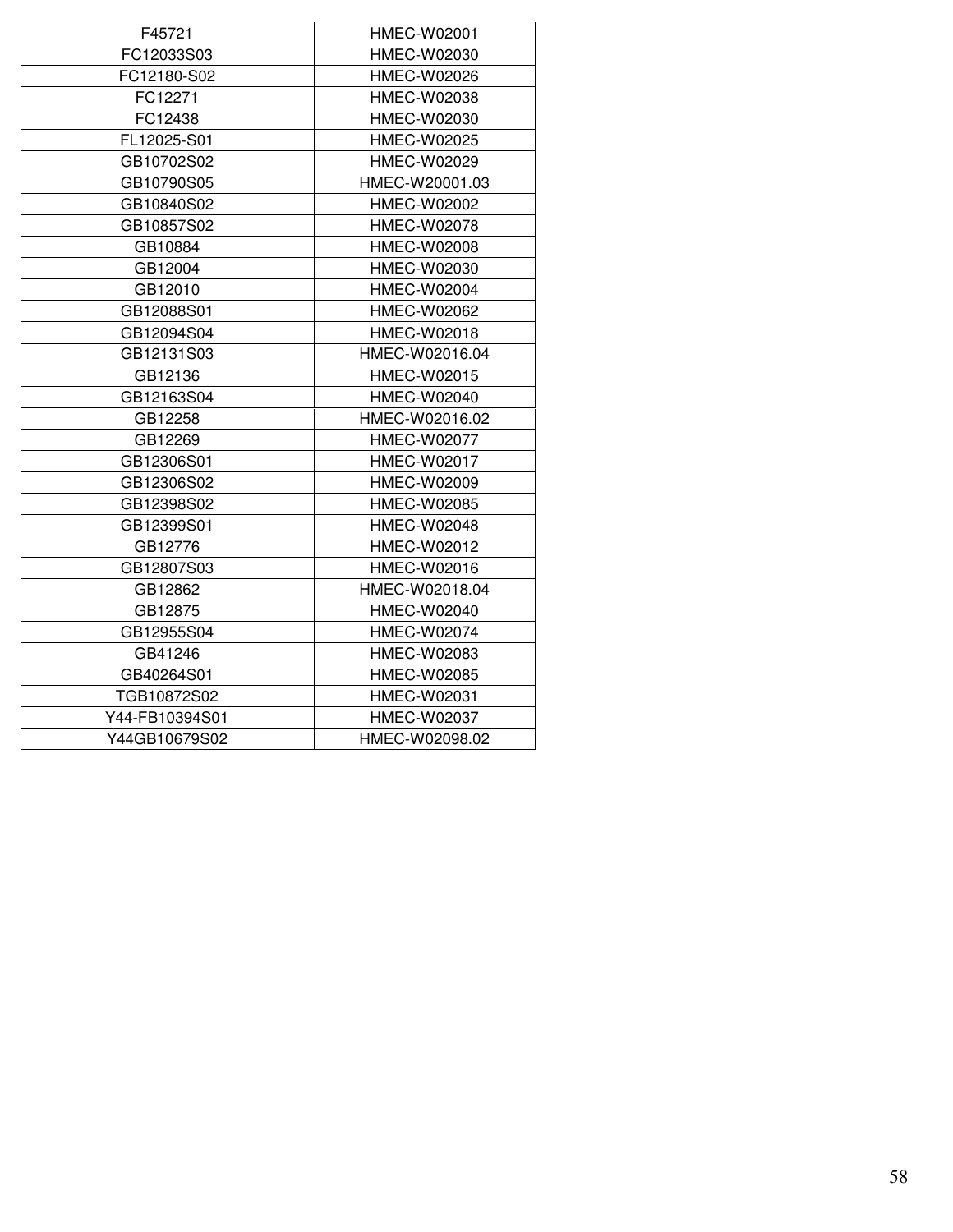

# **CERTIFICATE**

## The TÜV CERT Certification Body of TÜV Industrie Service GmbH **TÜV Rheinland Group**

certifies in accordance with TÜV CERT procedures that

## HMEC Power Transmission Co., Ltd.

7-D Suntime International Mansion, 450 Fushan Road, Pudong, Shanghai 200122, P. R. China

has established and applies a quality management system for

#### Sales of Rolling Bearings, Automobile Bearings, **Industrial Roller Chains and Automobile Starter Drives**

An audit was performed, Report No. 038997. Proof has been furnished that the requirements according to

### DIN EN ISO 9001:2000

are fulfilled.

The certificate is valid until 2007-12-13.

Certificate Registration No. 01 100 038997





**TUV CERT Certification Body of TÜV Rheinland Group TUV Industrie Service Gmbr** 

**HMEC Power Transmission Co., Ltd.** 

**7-D, Suntime International Mansion, 450 Fushan Rd., Pudong, Shanghai, 200122, P.R.China** 

**Tel: 86-21-50581551,68670478 Fax: 86-21-68675478 Email: hmec@hmecpt.comhttp://www.HMECPT.com** 



Cologne, 14/12/2004